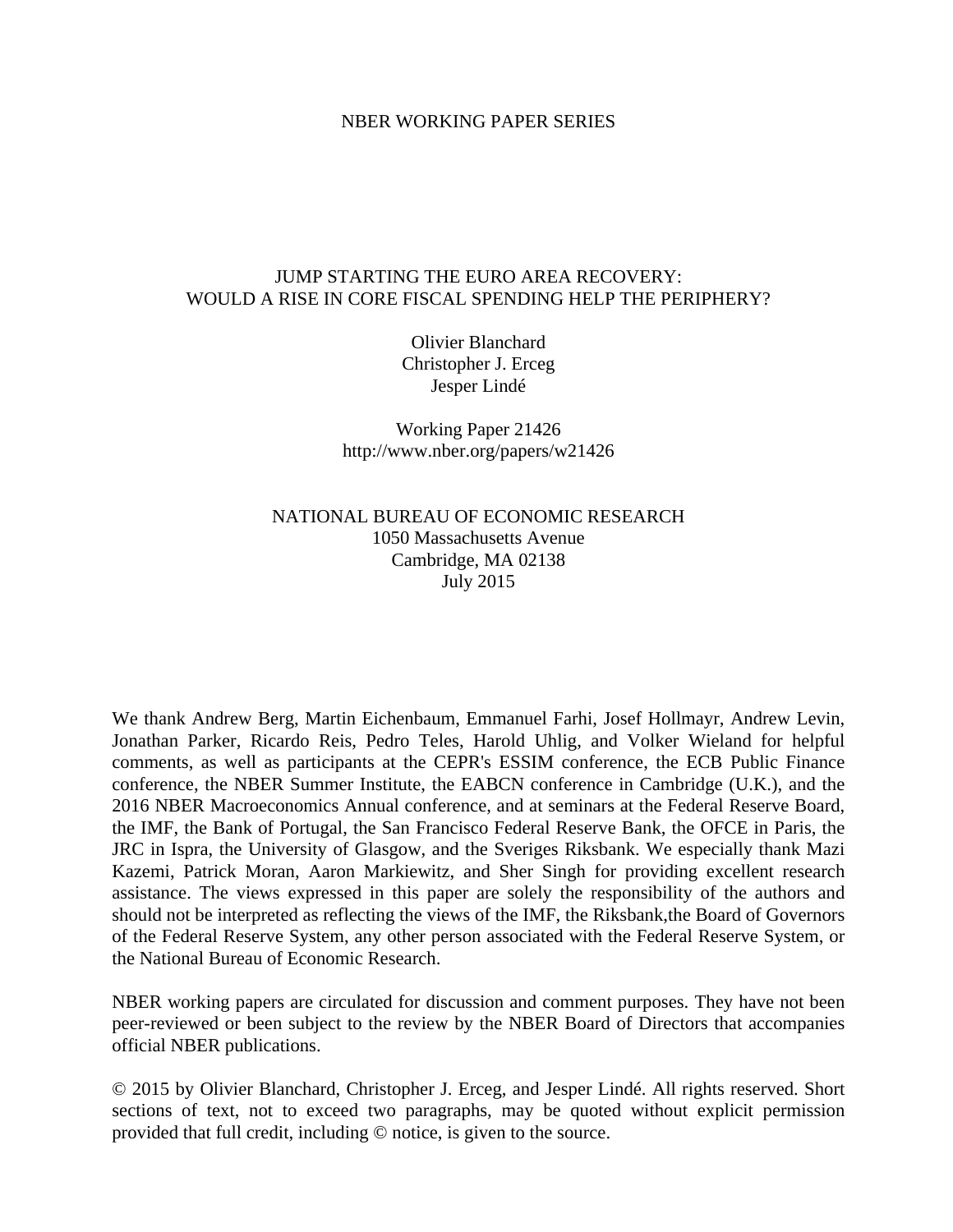Jump Starting the Euro Area Recovery: Would a Rise in Core Fiscal Spending Help the Periphery? Olivier Blanchard, Christopher J. Erceg, and Jesper Lindé NBER Working Paper No. 21426 July 2015, Revised October 2016 JEL No. E62,F41,F45

# **ABSTRACT**

We show that a fiscal expansion by the core economies of the euro area would have a large and positive impact on periphery GDP assuming that policy rates remain low for a prolonged period. Under our preferred model specification, an expansion of core government spending equal to one percent of euro area GDP would boost periphery GDP by over 1 percent in a liquidity trap lasting three years, nearly half as large as the effect on core GDP. Accordingly, under a standard ad hoc loss function involving output and inflation gaps, increasing core spending would generate substantial welfare improvements, especially in the periphery. The benefits are considerably smaller under a utility-based welfare measure, reflecting in part that higher net exports play a material role in raising periphery GDP.

Olivier Blanchard Peterson Institute for International Economics 1750 Massachusetts Avenue, NW Washington, DC 20036 and NBER oblanchard@piie.com

Jesper Lindé Sveriges Riksbank SE-103 37 Stockholm Sweden jesper.l.linde@gmail.com

Christopher J. Erceg The Federal Reserve Board Mail Stop 20 20th and C Street, N.W. Washington, D.C. 20551 Christopher.Erceg@frb.gov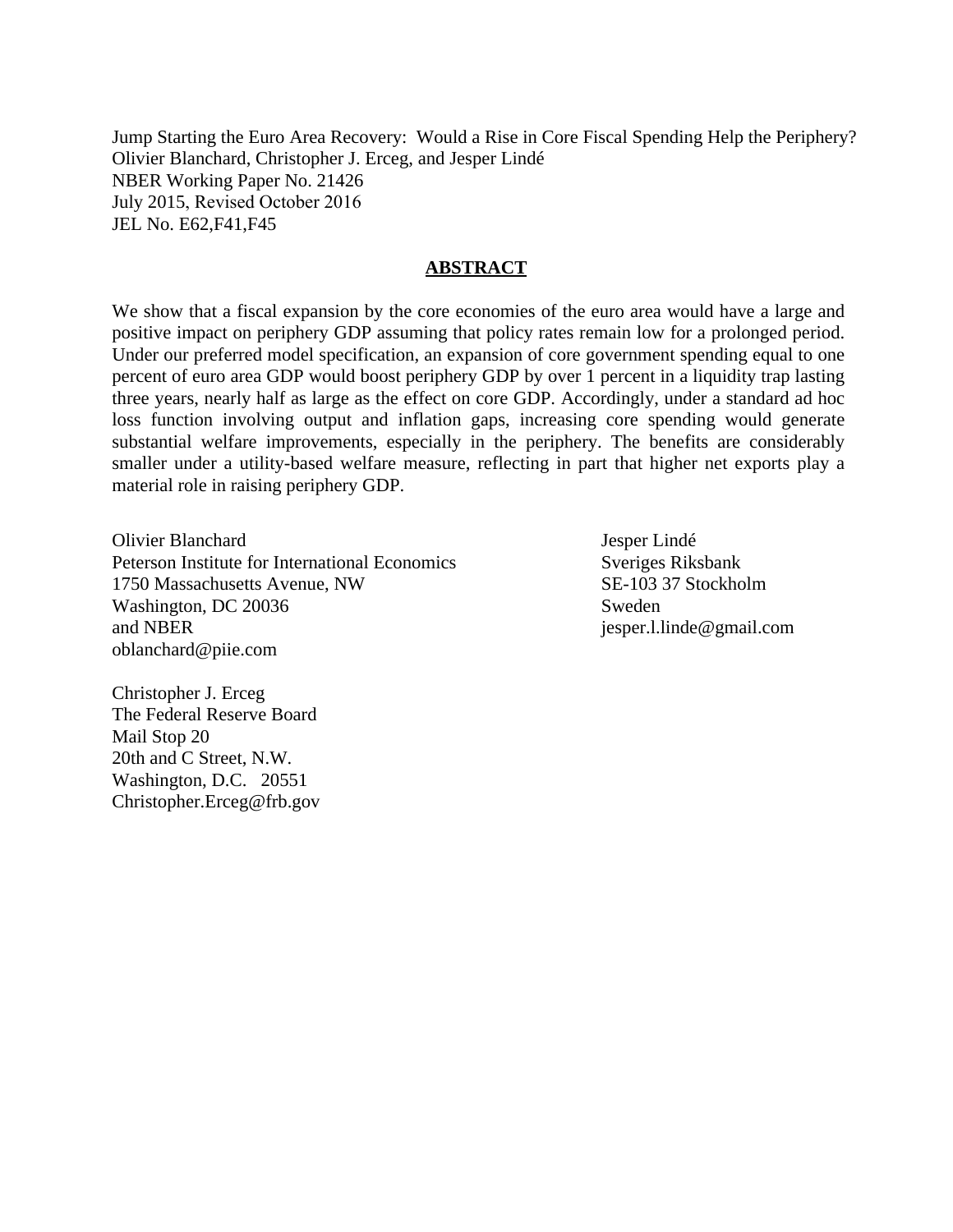# 1. Introduction

If the euro area were a fiscal union like the United States, there would be a strong case for fiscal expansion: the unemployment rate remains in double digits, inflation has run persistently too low, and monetary policy has limited scope to provide additional stimulus. However, the euro area is not a fiscal union, and fiscal expansion has to be carried out by member states. Given that the periphery economies most likely to beneÖt from domestic Öscal expansion are constrained from doing because of concerns about high public debt and fiscal solvency, any sizeable fiscal expansion has to come from the euro area's core economies.

In this paper, we analyze the effects of an expansion of fiscal spending in the euro area's core economies. Rather than limiting attention to the effects on the euro area as a whole, we focus on how the stimulative effects would be distributed between core and periphery: Would a core fiscal expansion have sizeable positive "spillovers" to periphery output and inflation, or would the stimulus mostly be limited to those core economies opting to raise public spending? The answer is clearly critical to evaluating potential welfare benefits. Even if core fiscal expansion increased euro area output and inflation, it may not be desirable if it caused core economies to overheat while imparting little positive impetus to the periphery.

The fiscal consolidations that began in 2010 in Greece, Portugal, Ireland, Portugal, and Spain offers some clues about the channels through which a prospective core fiscal expansion might play out. On the one hand, the deep fiscal cuts carried out from 2010 to 2013 had strong adverse effects on the periphery countries' domestic demand, due at least in part to the zero lower bound on monetary policy (Blanchard and Leigh, 2014). On the other hand, the large negative output gaps in those countries led to a decrease in relative price levels, and some improvement in external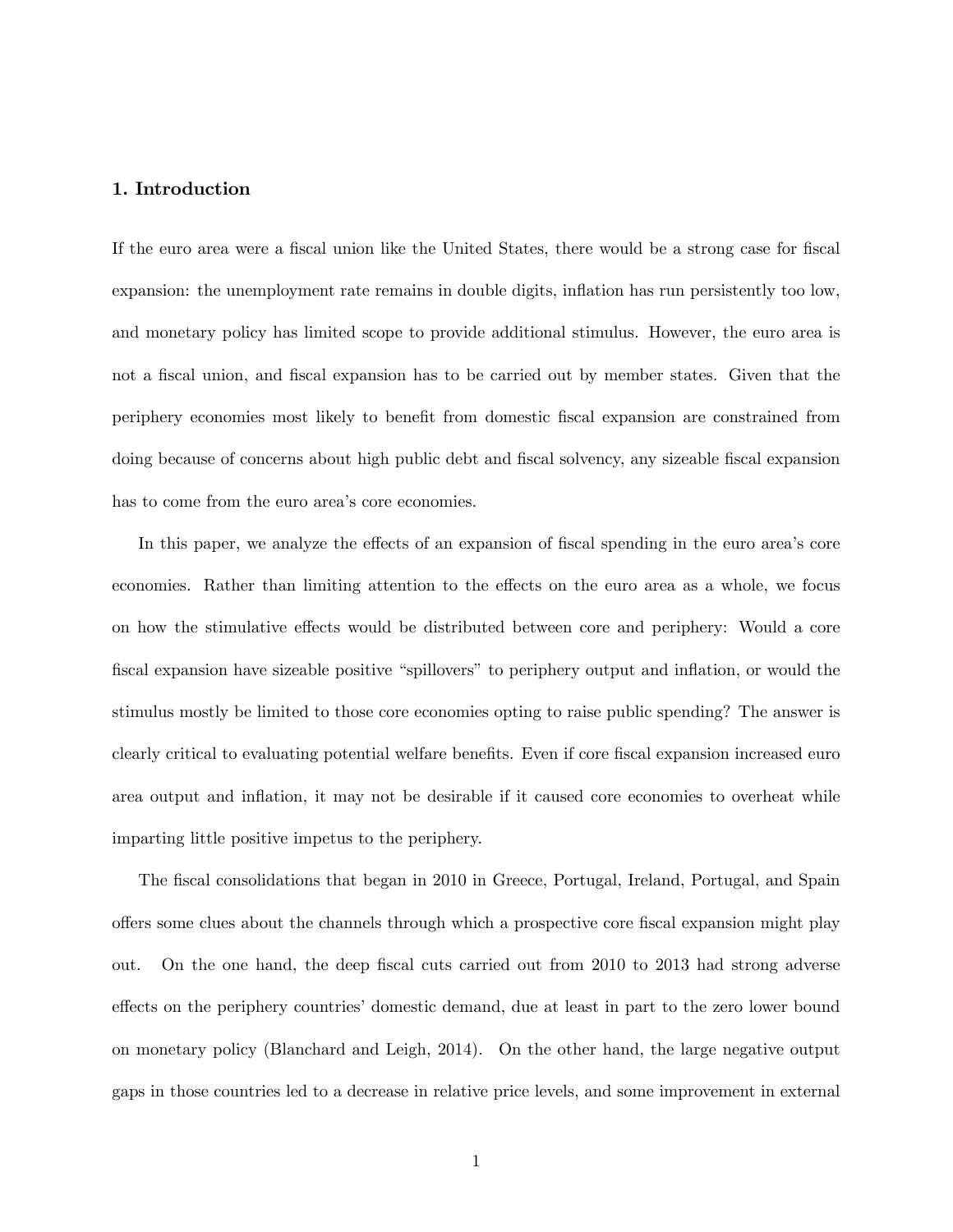demand. In this vein, Figure 1 illustrates the positive relationship between the average output gap and price inflation for euro area economies in the aftermath of the financial crisis: the high degree of resource slack in countries such as Spain and Portugal, partly driven by massive fiscal consolidation, translated into lower average inflation than in Germany. The euro area's recent experience makes clear that the net result of fiscal consolidation, for both periphery and core countries, depends on the stance of monetary policy and the relevance of the zero lower bound, on the size of the multipliers, on the effect of output gaps on inflation and by implication on relative prices, and on the effect of relative prices on imports and exports.

The same considerations are likely to play a key role in influencing the macroeconomic effects of a rise in core government spending, and suggest the importance of both aggregate (euro-wide) and compositional channels.

From an aggregate perspective, the effects are likely to depend on how strongly monetary policy reacts to the induced rise in euro area output and inflation. Outside of a liquidity trap, the ECB would raise interest rates in real terms, which would dampen private demand in both the core and periphery; and unless periphery net exports rose enough to compensate, periphery GDP would likely fall. But in a liquidity trap, higher core spending boosts ináation in both the core and periphery, and potentially reduces real interest rates enough to provide a significant boost both to periphery and core GDP. From a compositional perspective, while the demand stimulus is likely to affect primarily core countries, the increase in inflation in core relative to periphery countries leads to an increase in core relative prices, and to some reallocation of demand toward periphery countries.

To gauge the strength of the various channels and make an assessment of the likely effects of a core fiscal expansion on core and periphery GDP, we use two variants of a New Keynesian model of a currency union. Our benchmark model is quite simple – extending Gali and Monacelli (2008)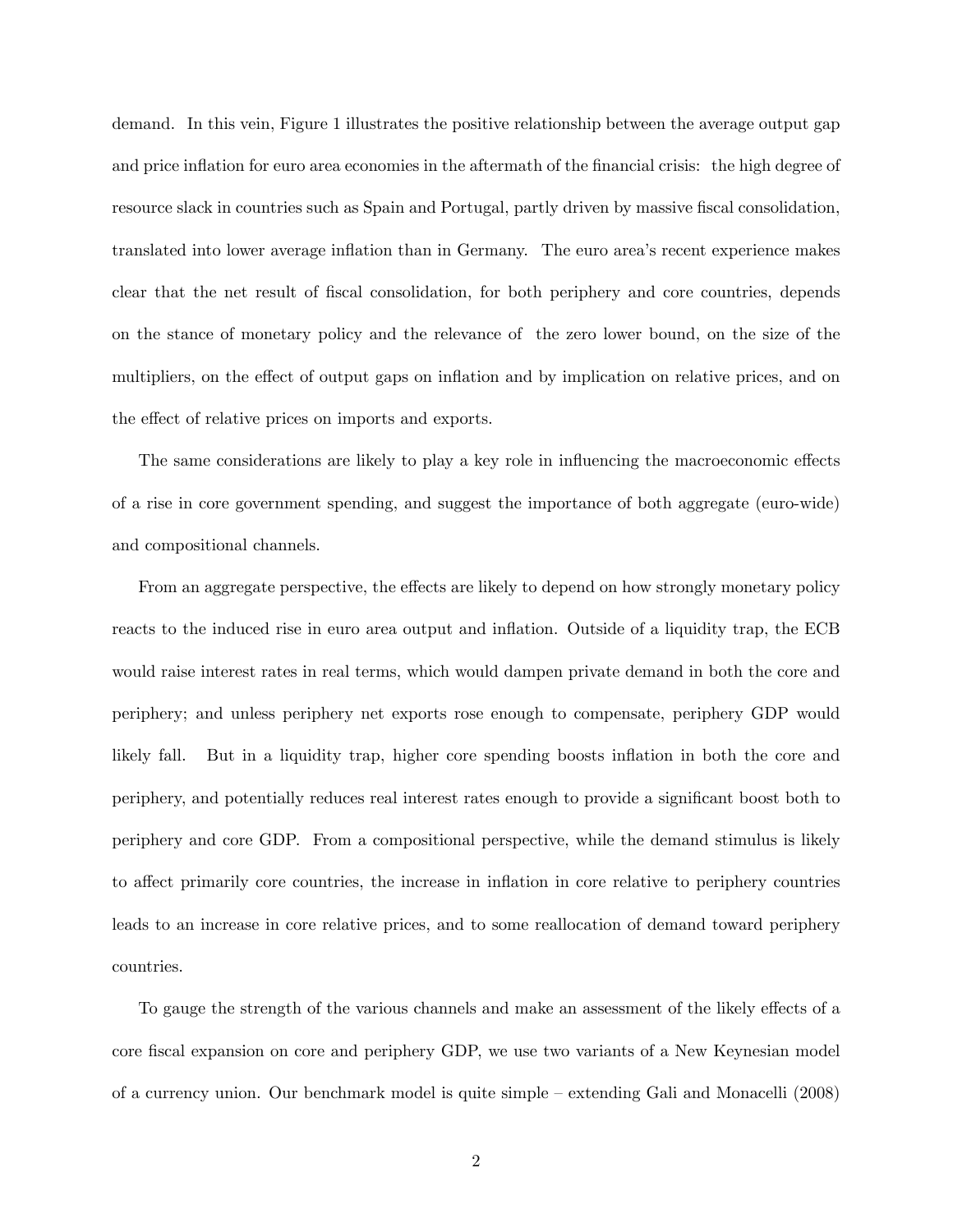mainly by adding habit persistence in consumption to get more plausible dynamics  $-\text{but}$  is useful for pinpointing how the various aggregate and compositional channels shape the response of periphery output. Moreover, the simple structure facilitates showing how key features such as the Phillips Curve slope affect both the aggregate multiplier and spillovers to the periphery. However, we also use a larger-scale DSGE model – which includes price and wage rigidities, endogenous investment, and allows for non-Ricardian consumption behavior  $-$  to derive quantitative assessments in a more empirically-realistic setting. Following the general approach of Christiano, Eichenbaum, and Evans (2005) and Altig, Christiano, Eichenbaum, and Linde (2011), we estimate this model by calibrating key parameters to match the empirical responses to both a euro area monetary policy shock and government spending shock.

We find that, outside of a liquidity trap, the effects of higher core government spending on periphery GDP tend to be small and even negative (assuming that the import content of core government spending is low). The small response of periphery GDP reflects that the central bank raises real interest rates, more than offsetting the stimulus arising from a depreciation of the peripheryís terms of trade. These results concur with previous research by Wieland (1996) and Kollmann et al (2014) indicating that fiscal spillovers tend to be negative under fixed exchange rates (assuming that the central bank responds according to a standard policy reaction function).

The spillovers to periphery GDP are markedly different in a liquidity trap: Periphery GDP tends to rise, reflecting the weaker interest rate response. The size of the periphery GDP response to a core spending hike increases with the expected duration of the liquidity trap, with the import content of core government spending, and with the responsiveness of inflation. In a relatively short-lived trap lasting only a few quarters, the GDP stimulus to the periphery is small (unless a sizeable fraction of core spending is imported), so that most of the expansionary effects of the fiscal stimulus is confined to the core. However, higher core spending can provide a potent source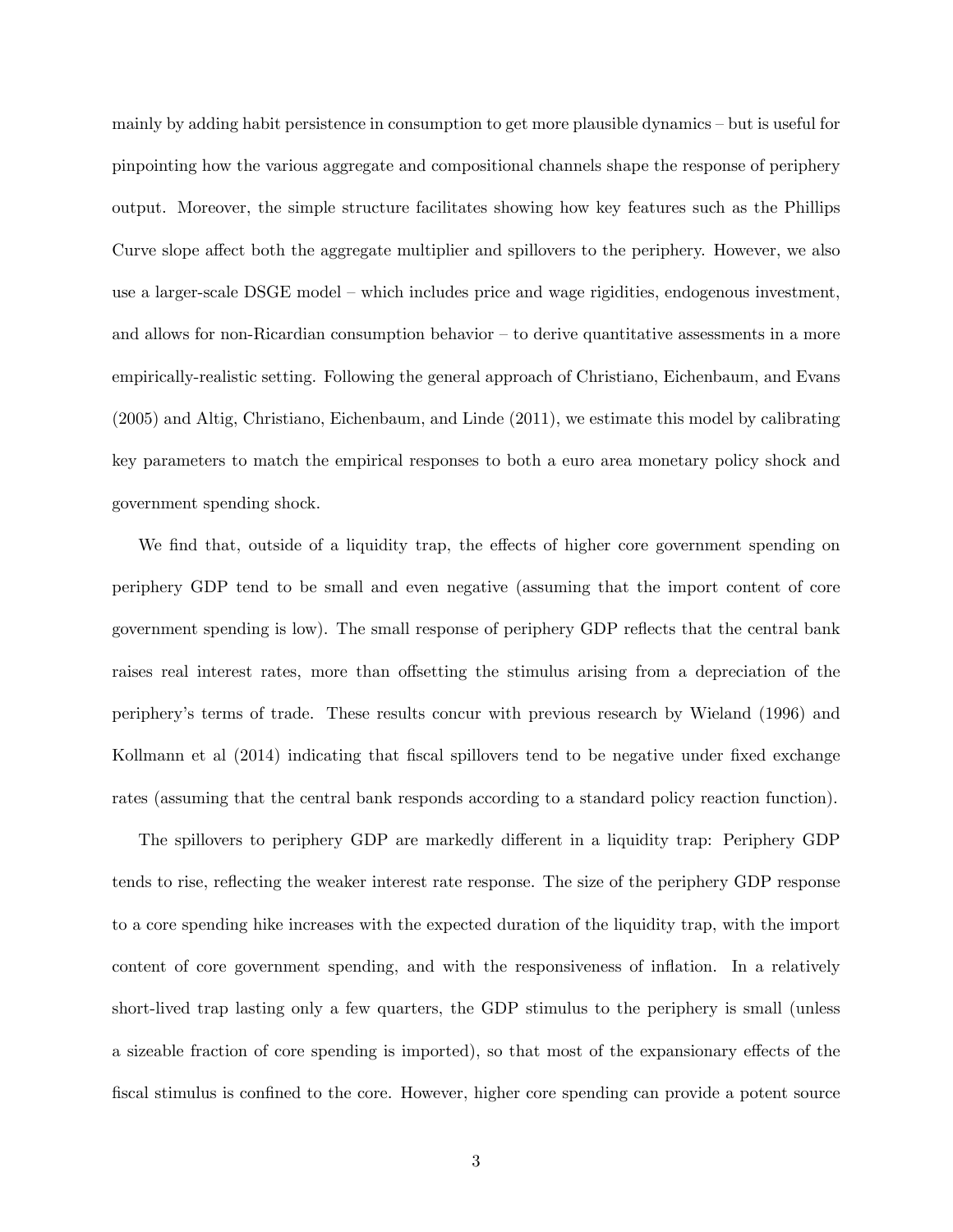of stimulus to the periphery if monetary policy is expected to be constrained from raising interest rates for a prolonged period of a couple of years or more.

The larger-scale model implies that a rise in core government spending has effects on periphery GDP that are about half as large as on core GDP in a three year liquidity trap; the aggregate euro area multiplier of around 2 seems in line with both model-based analysis suggesting high multipliers in a liquidity trap, and empirical analysis (both of which are reviewed in the next section). The large spillovers to the periphery reflect a combination of factors: higher periphery net exports, lower real interest rates as periphery inflation rises, and Keynesian multiplier effects that boost domestic demand (captured by the hand-to-mouth consumers in our model). But it bears emphasizing that the sizeable spillovers don't hinge on an implausibly large inflation response; though consistent with the empirical responses of inflation to monetary and spending shocks, our model implies an extremely flat Phillips Curve relative to most existing estimates. The Keynesian multiplier effects do play an important role, which seems in line with the substantial crowding in of domestic demand in response to government spending shocks in our empirical VAR, as well as with evidence from the literature on local multipliers (Nakamura and Steinsson 2014 and Acconcia, Corsetti, and Simonelli 2014).

We also use the simple model to conduct normative analysis: one important upshot is the reminder that the output and inflation responses perhaps shouldn't be the sole criteria for judging whether fiscal adjustment is desirable. We consider two alternative welfare metrics, including an ad hoc but standard criterion based on output and inflation gap variability in each region and a utility-based criterion that is based on a population-weighted average of the utility functions of households. Under either criterion, we show that the welfare benefits of core fiscal expansion are smaller than under fiscal union. This is intuitive, and simply reflects that a core-only spending hike delivers the most stimulus to where it is "needed least" insofar as resource slack is much smaller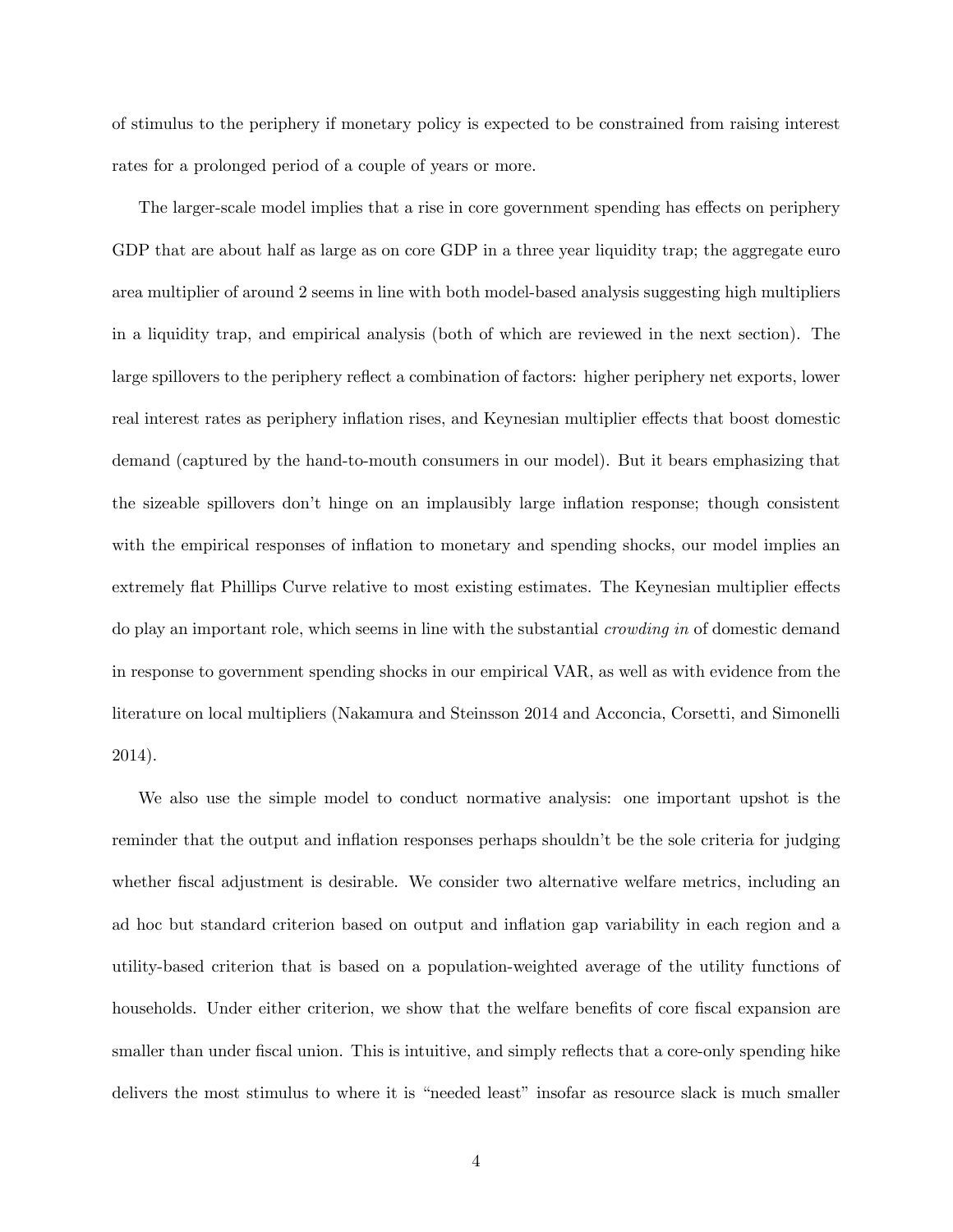than in the periphery. Under Öscal union, more of the expansion could be targeted to the periphery, allowing comparatively large welfare gains.<sup>1</sup>

However, the alternative welfare criteria differ substantially in their assessment of whether a core fiscal expansion would improve welfare in the periphery economies. The ad hoc criterion indicates that an expansion of core spending can elicit large welfare gains in both the core and periphery by shrinking output gaps and increasing ináation closer to target. By contrast, the utility-based criterion cares about whether the Öscal stimulus boosts periphery consumption enough - and in a front-loaded manner  $-$  to justify the utility cost of the increased employment. Accordingly, the utility-based measure sees less benefit from core fiscal expansion than the simple ad hoc measure because net exports play a substantive role in reducing the peripheryís output gap. In addition, the consumption rise in the periphery is very drawn out, so that much of it occurs when the economy has largely recovered. Our sense is that the utility-based analysis is useful for highlighting that a focus on reducing output and inflation gaps may be too narrow in assessing the merits of Öscal expansion. However, as we argue below, the utility-based measure probably understates the benefits of reducing the output gap and unemployment in economies facing high resource slack.

This paper is organized as follows. Section 2 provides an overview of the literature on fiscal multipliers and spillovers. Section 3 presents the simple benchmark model in log-linearized form, while Section 4 reports impulse responses to a core fiscal expansion with a focus on factors determining spillovers to the periphery. Section 5 considers both the positive and normative effects of alternative Öscal expansion packages against a reasonable baseline for the euro area. Section 6 examines robustness in the larger-scale model, while Section 7 concludes.

While our discussion here focuses on the desirability of fiscal expansion in a prolonged liquidity trap, it bears emphasizing that a core Öscal expansion could potentially be counterproductive if monetary policy had latitude to cut interest rates sufficiently. Indeed, the analysis of Gali and Monacelli (2008) suggests that it might be desirable to respond to a contraction in periphery demand by cutting core fiscal spending  $-$  thus better aligning business cycles within the  $CU$  – and then cutting interest rates aggressively. While the implication that core consolidation is desirable is perhaps somewhat model-specific, the more general message that core fiscal expansion would not be desirable if monetary policy could do the lifting seems very reasonable.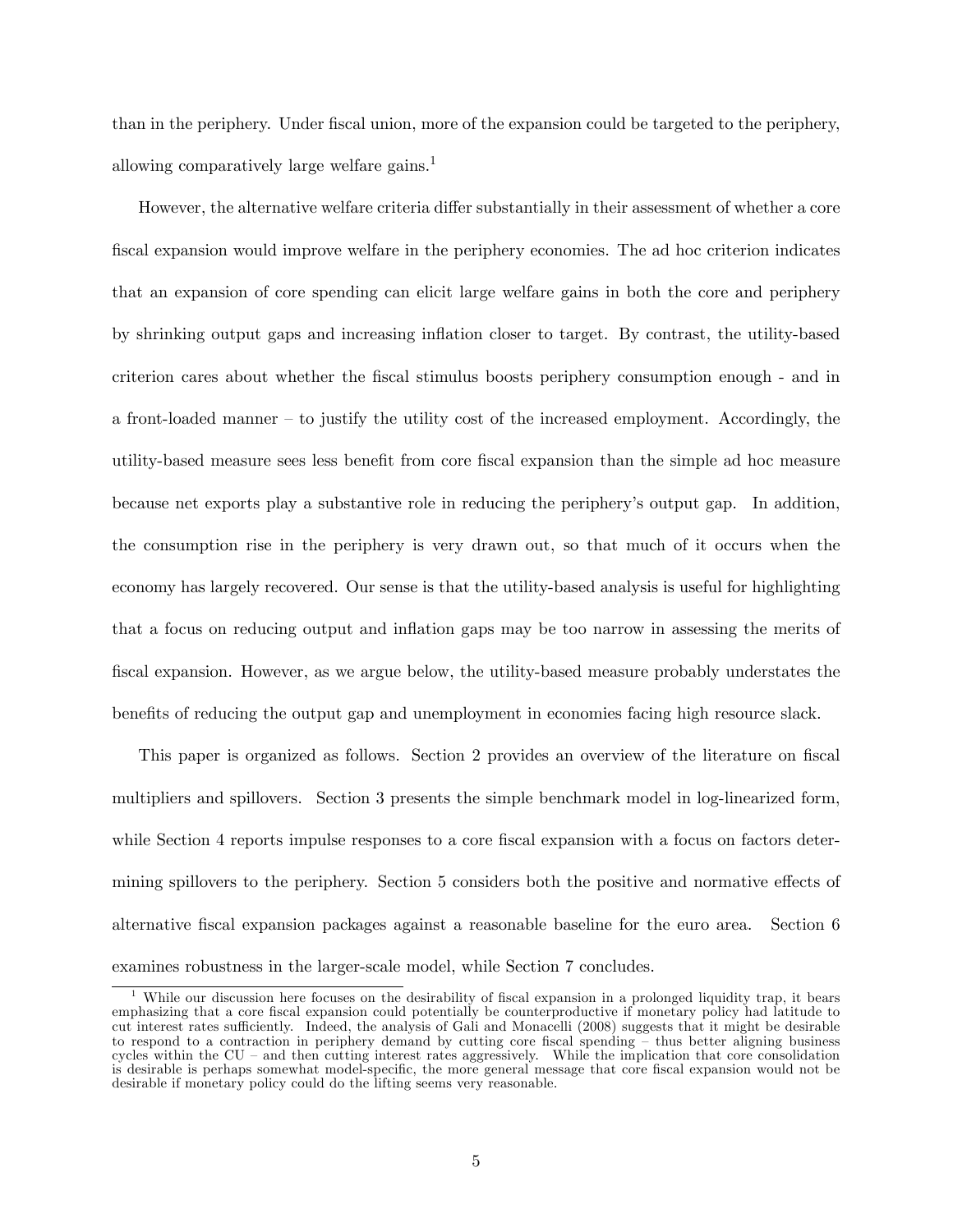## 2. Brief Overview of the Literature

From an aggregate perspective, the models we consider are closely related to those of an extensive literature examining fiscal policy in a liquidity trap. This literature shows that the spending multiplier is likely to be substantially larger than in normal times, e.g., Eggertsson (2011), Christiano, Eichenbaum, and Rebelo  $(2011)$  and Woodford  $(2011)$ . The higher multiplier reflects that the central bank does not raise nominal policy rates even though ináation rises, so that real interest rates fall and domestic demand is crowded in. These crowding in effects can be large if inflation is responsive to resource slack. For example, Christiano, Eichenbaum, and Rebelo (2011) showed that the peak multiplier exceeds 2 in a long-lived liquidity trap under their preferred model specification.

A number of empirical papers have corroborated the implication of a large spending multiplier when monetary policy is constrained. Some of this analysis has focused on the Great Depression period given that monetary policy was arguably unreactive to Öscal stimulus during most of that time. Almunia et al. (2010) found a spending multiplier of over 2 using a panel VAR for major industrial economies that is estimated over the interwar period and uses the same identifying assumptions as in Blanchard and Perotti (2002). Gordon and Krenn (2010) estimated a spending multiplier of slightly under 2 for the United States in a narrow window preceding the U.S. entry into World War II. They argue that this is an ideal period for estimating the multiplier given that government spending rose massively (by 13 percent of U.S. GDP between 1940:Q2-1941:Q4), monetary policy was passive, resource slack still large, and tax rates werenít (yet) adjusted up. They also document a substantial crowding in of private demand.

Blanchard and Leigh (2014) focused on the recent experience of fiscal consolidation in the euro area during the 2010-2012 period. While some analysis suggested that deep spending cuts would exert only a modest drag on output  $-$  or possibly even raise output through confidence channels (Alesina and Ardagna  $2010$ ) – Blanchard and Leigh showed that fiscal multipliers in euro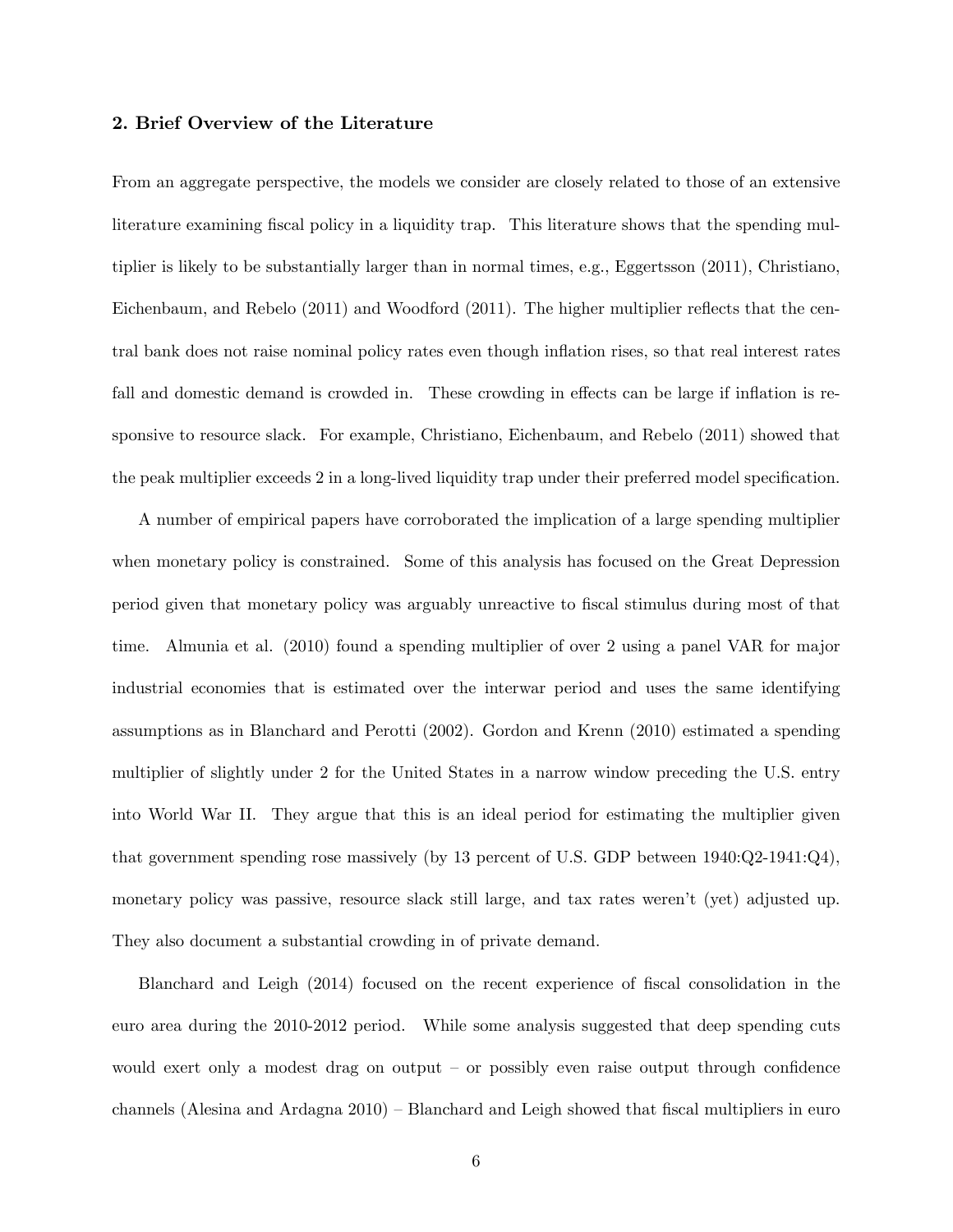area countries turned out to be much larger than forecast ex ante, implying that fiscal cuts in the periphery had considerably more adverse effects than anticipated. Their estimates suggest a spending multiplier of around 1.5 for the euro area.

Both the theoretical and empirical literature has attempted to identify key factors ináuencing the size of the aggregate spending multiplier. In addition to the inflation response, the multiplier is larger in a longer-lived liquidity trap, if the bulk of spending occurs when the zero bound constraint is still binding (see the papers by CER and Woodford mentioned above), or if the economy is in a deep recession with substantial excess capacity (Auerbach and Gorodnichenko 2012 and Gordon and Krenn 2010). Moreover, as indicated by Uhlig (2010), Erceg and Linde (2014), and Drautzberg and Uhlig (2015), the tax reaction function can be quite consequential: the spending multiplier can be significantly lower if tax rates are adjusted quickly and if distortionary tax rates account for most of the adjustment. In our analysis, we assume that fiscal stimulus can be implemented fairly quickly, and that taxes are either lump-sum (as in the simple model of Section 3), or that tax rates at least adjust very slowly. The multipliers derived from our simulations would be lower under less favorable assumptions on these dimensions.

Several recent papers have analyzed Öscal spillovers in a liquidity trap in stylized open economy models. The qualitative analysis of Farhi and Werning (2012) shows that the pattern of spillovers flips sign  $\sim$  from negative in normal times when the currency union monetary authority raises interest rates  $-\infty$  to positive in a liquidity trap. Other papers, including by Cook and Devereux  $(2011)$  and Fujiwara and Ueda  $(2013)$ , have focused on environments with flexible exchange rates, and have shown that a country expanding fiscal spending is likely to cause its currency to depreciate, potentially generating negative spillovers to its trading partners.

As discussed in the introduction, an empirical implication of the models we consider is that fiscal expansion in core countries should boost periphery real net exports. This implication is consistent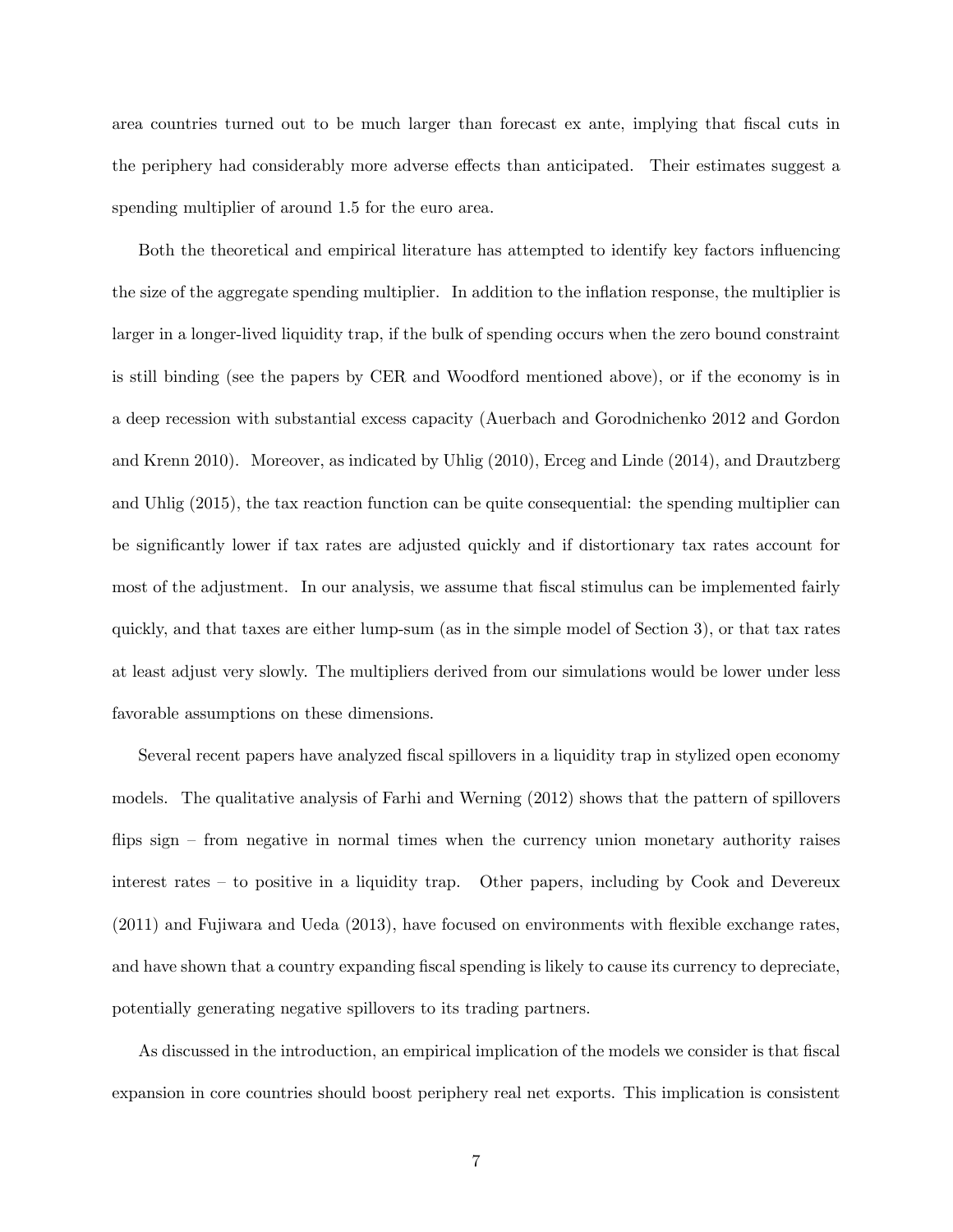with Beetsma et al  $(2006)$ , who used a panel VAR framework to show that expansionary fiscal shocks in European Union economies typically increase the net exports of their trading partners (and conversely for fiscal contractions).

We also draw on the literature estimating "local multipliers" to help assess the empirical plausibility of our model(s) for the differential effects of a rise in core government spending on core versus periphery output. This literature estimates how output is affected in a region that boosts government spending (e.g., a city or state) relative to other regions, and typically Önds that relative output  $i$ .e., output in the region experiencing the spending hike  $i$ -rises by considerably more than the increase in relative government spending (scaled by GDP). For example, Acconcia et al. (2014) estimated a local multiplier of 1.5-1.9 for municipalities in Italy, using as an instrument sudden cuts in municipal public spending triggered by the removal of local city councils (following evidence of mafia-related corruption); while Nakamura and Steinsson (2014) analyzed the effects of changes in defense expenditures concentrated in particular U.S. states, and estimated a local multiplier of 1.5. Although our simple model in the next section constrains the local multiplier to be less than unity, we interpret the estimates of high local multipliers as suggestive of strong Keynesian multiplier channels, and hence build these features into the larger-scale model of Section 6.

Finally, the Phillips Curve slope plays a paramount role in influencing both the aggregate multiplier, and in determining the size of compositional effects on trade. The extensive empirical literature estimating the Phillips Curve slope – both for the industrial economies, and the euro area in particular  $\overline{\phantom{a}}$  generally points to a low Phillips Curve slope. This includes estimates based on DSGE models (Smets and Wouters, 2003), as well as from single equation models as in Blanchard, Cerutti, and Summers (2015), with the latter highlighting a substantial fall in the Phillips Curve slope in the early 1990s. Even so, it bears emphasizing that these estimates are generally consistent with a noticeable response of inflation to a sustained rise in fiscal spending, as we will show below.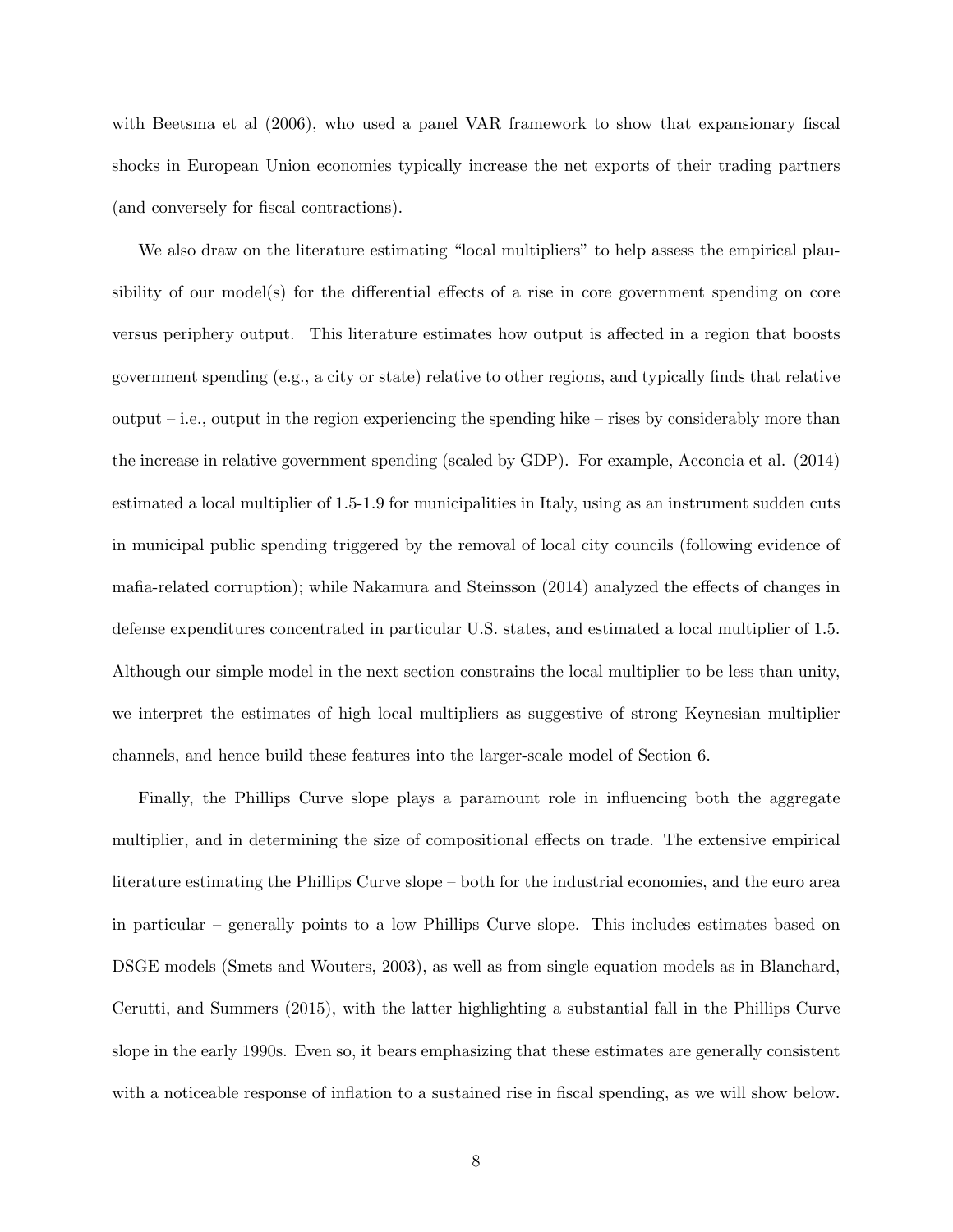Moreover, a number of papers suggest that the low estimated slopes partly reflect various forms of misspecification – including e.g., not taking adequate account of how TFP shocks or financial conditions influence marginal cost (Christiano, Eichenbaum, and Trabandt 2015 and Gilchrist, Schoenle, Sim, and Zakrajšek  $2015$  – and that the actual Phillips Curve slope is considerably higher. Thus, although our own estimates in Section 6 imply a low Phillips Curve slope, and we embed a low slope in the baseline calibration of our models, we also consider the implications of a higher slope.

## 3. The Benchmark Open Economy Model

Our benchmark model is comprised of two countries that may differ in population size. Households are infinitely-lived, derive utility from consumption and leisure, and make consumption decisions based on their permanent income. Monopolistically competitive firms are subject to Calvo-style pricing frictions, so that nominal prices adjust sluggishly. Similar to Gali and Monacelli (2008), our model assumes that Önancial markets are complete both domestically and internationally, and that producers set the same price in both the home and foreign market (producer currency pricing). We generalize the Gali and Monacelli model by allowing for habit persistence in consumption, and by assuming that some fraction of government consumption may be imported.

Given the symmetric structure across countries, we look at the home country: the same equations and calibration apply to the foreign country (aside from population size). Our formulation below highlights how the model can be decomposed into two parts. The first part, which determines the equilibrium for the currency union (CU) as a whole, is completely standard. The familiar three equations – the New Keynesian IS curve, the AS curve, and the policy reaction function – determine aggregate CU output, inflation, and policy rates, respectively; and per usual, a core fiscal expansion boosts CU output and inflation. The second part involves characterizing the difference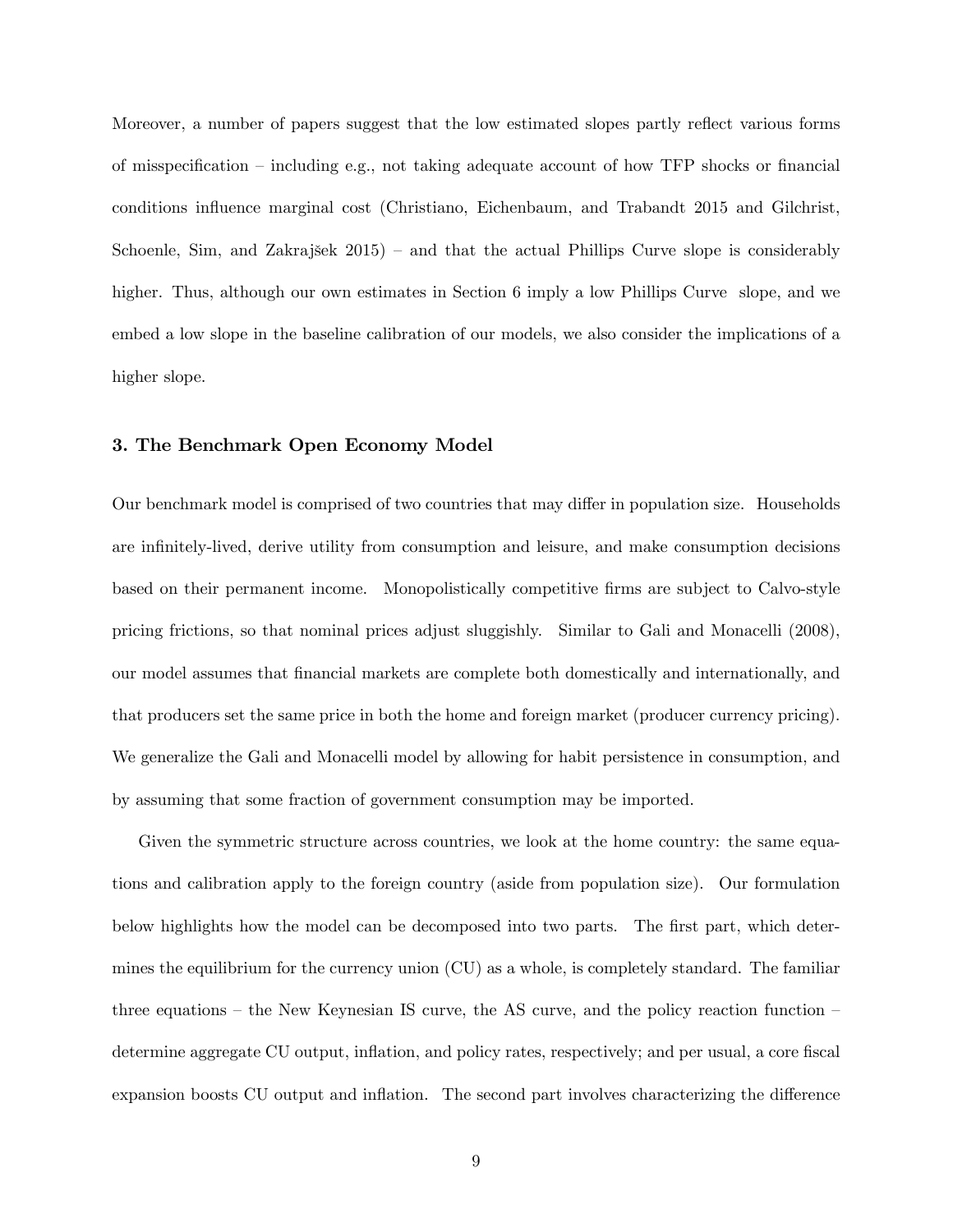between the response of periphery and core variables. These differences depend exclusively on the terms of trade and exogenous shocks, including to fiscal policy. Importantly, monetary policy only affects the core and periphery through its effects on the CU as a whole, but does not influence the terms of trade, or the differences between the responses of periphery and core variables.<sup>2</sup>

Our discussion below focuses on the log-linearized equations of the model; a full description of the underlying model structure is provided in Appendix A.

#### 3.1. The Log-Linearized Benchmark Model

Consumption demand in each economy is determined by the consumption Euler equation condition, which for the home economy is given by:

$$
\lambda_{ct} = \lambda_{ct+1|t} + i_t^{CU} - \pi_{ct+1|t},\tag{1}
$$

where  $i_t^{CU}$  is the policy rate of the central bank in the currency union (CU),  $\pi_{ct}$  is consumer price inflation in the home economy, and  $\lambda_{ct}$  is the marginal utility of consumption:

$$
\lambda_{ct} = -\frac{1}{\hat{\sigma}}(c_t - \varkappa c_{t-1} - \nu \nu_t). \tag{2}
$$

The marginal utility of consumption varies inversely with current consumption  $c_t$ , but rises with past consumption due to habit persistence. Taken together, these equations imply that consumption falls in response to higher real interest rates, with the sensitivity depending on intertemporal elasticity in substitution parameter  $\hat{\sigma} = \sigma (1 - \varkappa - \nu)$ . The preference shock  $\nu_t$  boosts consumption demand at any given interest rate.<sup>3</sup> Given that households are infinitely-lived and taxes are lump-sum, the manner in which changes in government spending are financed has no effect on consumption decisions.

<sup>&</sup>lt;sup>2</sup> This decomposition depends importantly on our assumption of a symmetric structure across countries, including in the calibration of structural parameters.

<sup>&</sup>lt;sup>3</sup> While our model also allows for discount factor shocks, these shocks have been omitted from the description of the log-linearized equations. The discount factor shock boosts consumption demand, but has no effect on potential output or labor supply.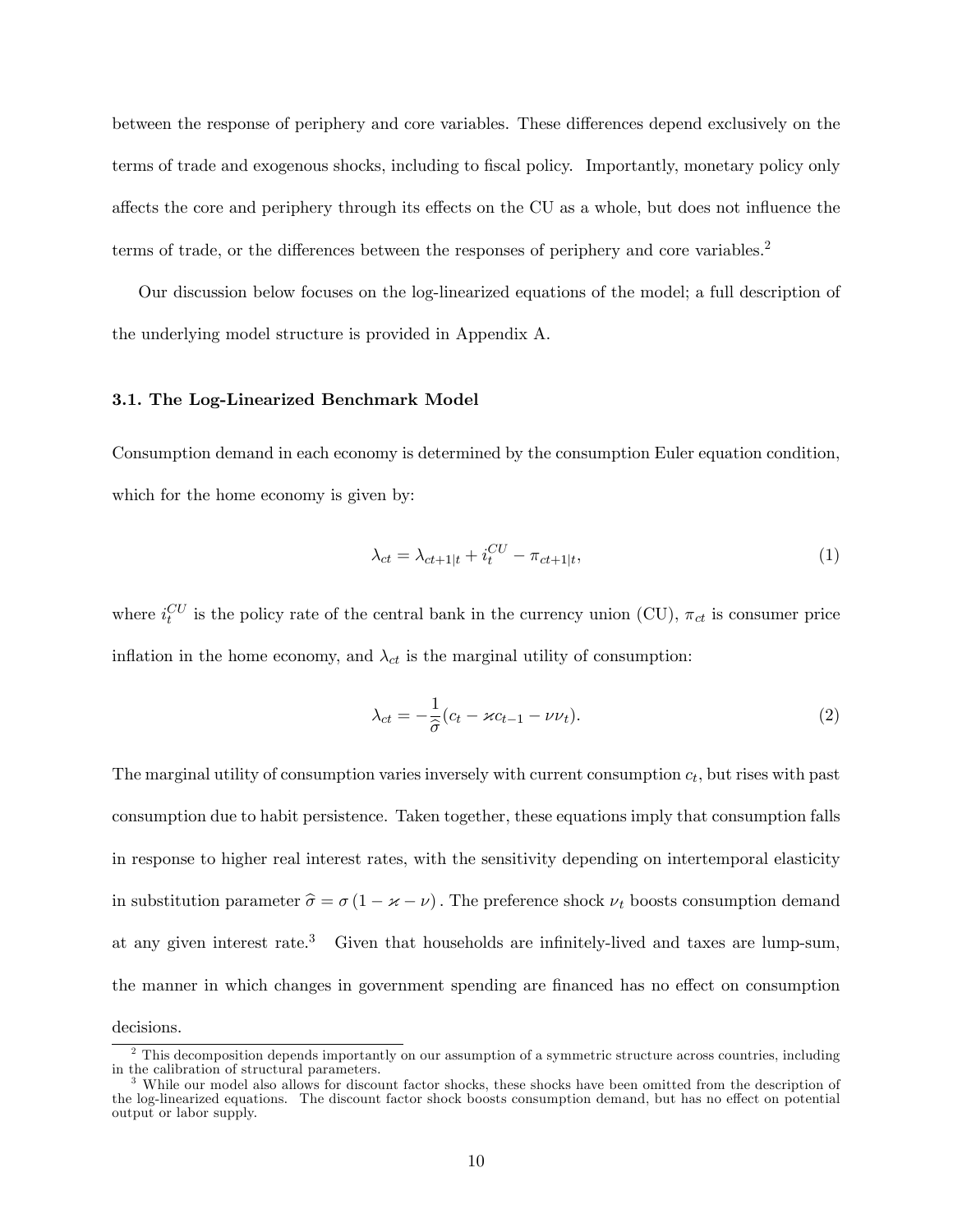Consumption demand in the CU as a whole is determined as a population-weighted average of the demand of the home and foreign economies (with weights  $\zeta$  and  $\zeta^*$ , respectively). Imposing the aggregate resource constraints which equate CU consumption  $c_t^{CU}$  to CU output  $y_t^{CU}$  less government spending  $g_t^{CU}$  (i.e.,  $c_y c_t^{CU} = y_t^{CU} - g_y g_t^{CU}$ ) and CPI inflation in each country to CU inflation  $\pi_t^{CU}(\zeta \pi_{C_t} + \zeta^* \pi_{C_t}^* = \pi_t^{CU})$ , aggregate demand in the CU may be expressed in terms of a familiar New Keynesian IS curve:

$$
x_t^{CU} = \frac{1}{1 + \varkappa} x_{t+1|t}^{CU} + \frac{\varkappa}{1 + \varkappa} x_{t-1}^{CU} - c_y \hat{\sigma} (i_t^{CU} - \pi_{t+1|t}^{CU} - r_t^{CU, pot}), \tag{3}
$$

where  $c_y$  denotes the consumption-output ratio in steady state, and  $g_y$  is the government spending share. As seen from eq. (3), the CU output gap  $x_t^{CU}$  depends both on past and future output gaps, and inversely on the difference between the real policy rate in the CU  $i_t^{CU} - \pi_{t+1|t}^{CU}$  and its potential or "natural" rate of  $r_t^{CU, pot}$  $_{t}^{CU, pot}$ .4

On the aggregate supply side, the ináation rate of domestically-produced goods in each country is determined by a New Keynesian Phillips Curve. Thus, the home inflation rate  $\pi_{Dt}$  depends both on the current marginal cost of production  $mc<sub>t</sub>$  and future expected inflation:

$$
\pi_{Dt} = \beta \pi_{Dt+1|t} + \kappa_{mc}mc_t.
$$
\n<sup>(4)</sup>

The subscript  $\mathcal{L}^{\prime\prime}$  on inflation is used to distinguish the inflation rate on domestically-produced goods  $\pi_{Dt}$  from the consumer price inflation rate  $\pi_{C_t}$ . Given our assumption of monopolistically competitive producers and Calvo-style staggered price contracts, the parameter  $\kappa_{mc}$  determining the sensitivity of inflation to marginal cost  $mc<sub>t</sub>$  depends on the mean price contract duration 1  $\frac{1}{1-\xi_P}$  according to  $\kappa_{mc} = \frac{(1-\xi_P)(1-\beta\xi_P)}{\xi_P}$  $\frac{P(1-P\epsilon_P)}{\epsilon_P}$ . Thus, longer-lived price contracts flatten the slope of the Phillips Curve. Marginal cost in turn depends on the gap between the product real wage  $w_t^r$  and

 $<sup>4</sup>$  As we discuss below, government spending shocks affect output both through influencing the potential real</sup> interest rate and potential output.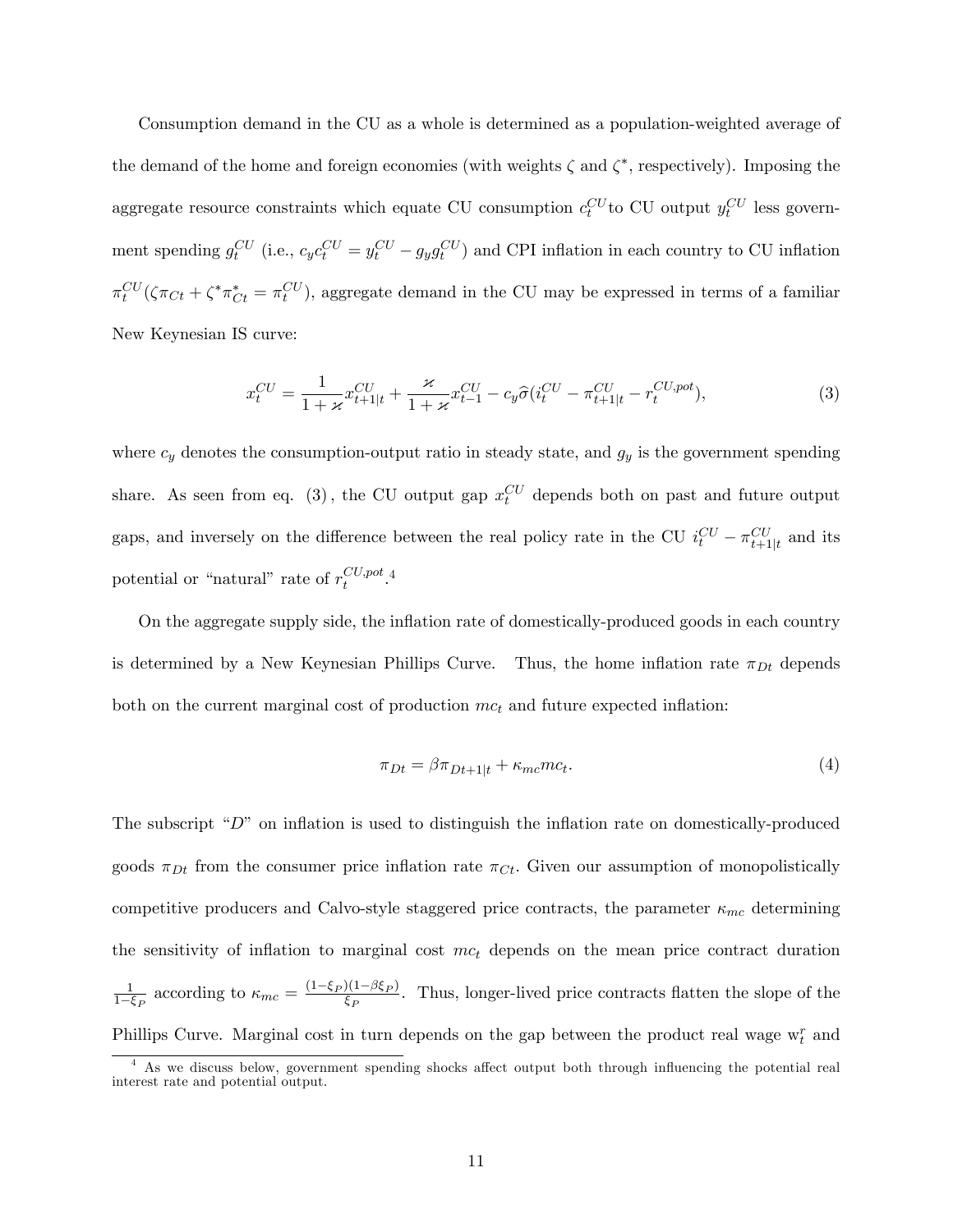the marginal product of labor  $mpl_t$ :

$$
mc_t = w_t^r - mpl_t = [\chi n_t - \lambda_{ct} + \omega_c \tau_t] + \alpha n_t - (1 - \alpha)z_t.
$$
\n
$$
(5)
$$

The effects on marginal cost associated with fluctuations in the product real wage are captured by the term in brackets. Because wages are fully flexible, the product real wage rises in response to an increase in work hours  $n_t$  ( $\chi$  is the inverse Frisch elasticity), a fall in the marginal utility of consumption  $\lambda_{ct}$  (reflecting a wealth effect), or to a depreciation of the terms of trade  $\tau_t$ . Marginal costs also rise in response to factors which reduce the marginal product of labor, including a rise in hours work (with sensitivity  $\alpha$ ), or decline in technology  $z_t$ .

Aggregate CU inflation is determined as a population-weighted average of equation  $(4)$ :

$$
\pi_t^{CU} = \beta \pi_{t+1|t}^{CU} + \kappa_{mc} m c_t^{CU}.
$$
\n
$$
(6)
$$

Using the production function to substitute for hours in terms of output, CU marginal cost can be expressed solely in terms of the CU output gap and its lag (with the latter reflecting the effect of habit persistence in consumption on labor supply). Thus, the New Keynesian Phillips Curve for CU inflation is given by:

$$
\pi_t^{CU} = \beta \pi_{t+1|t}^{CU} + \kappa_{mc} [\phi_x x_t^{CU} + \frac{1}{c_y \widehat{\sigma}} (x_t^{CU} - \varkappa x_{t-1}^{CU})],\tag{7}
$$

where the composite parameter  $\phi_x = \frac{\alpha + \chi}{1 - a}$  $\frac{\alpha+\chi}{1-a}$  captures the influence of diminishing returns and the disutility of working, and  $\frac{1}{c_y \hat{\sigma}}$  the wealth effect on labor supply.

The currency union central bank is assumed to adhere to a Taylor-type policy rule subject to the ZLB of the form:

$$
i_t^{CU} = \max\left(-i, \psi_\pi \pi_t^{CU} + \psi_x x_t^{CU}\right),\tag{8}
$$

Thus, outside of a liquidity trap, the policy rate  $i_t^{CU}$  rises in response to an increase in the CU inflation rate  $\pi_t^{CU}$  or expansion in the CU output gap  $x_t^{CU}$ . Because the policy rate is measured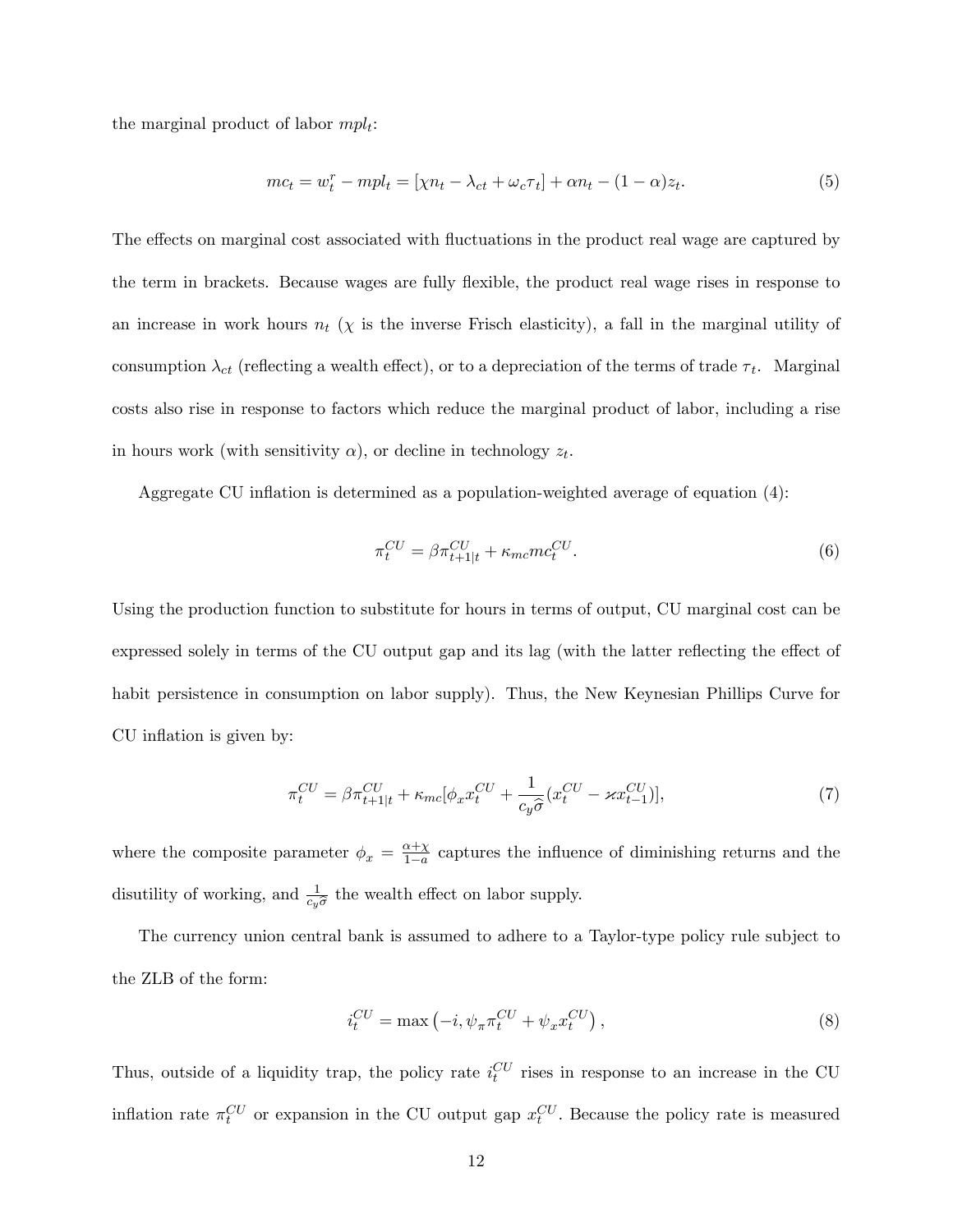as a deviation from the steady state nominal interest rate  $i$  – the sum of the steady state interest rate  $r$  and inflation rate  $\pi$  – the zero bound constraint becomes binding only when the policy rate falls below  $-i$ . The CU output gap  $x_t^{CU}$  is the difference between currency union output  $y_t^{CU}$  and its potential level  $y_t^{CU, pot}$  $\epsilon_t^{\nu}$ , with both variables again simply population-weighted averages of the respective country variables.

Both the potential output measure  $y_t^{CU,pot}$  $\frac{C U, pot}{t}$  relevant for the CU output gap  $\left(x_t^{CU} = y_t^{CU} - \right)$  $y^{CU, pot}_t$  $_{t}^{CU,pot}$  and the potential real rate  $r_t^{CU,pot}$  depend only on population-weighted averages of the underlying shocks and lags of  $y_t^{CU, pot}$  $\epsilon_t^{C}$  (due to habit persistence). For example, abstracting from habit persistence for expositional simplicity, CU potential output is given by:

$$
y_t^{CU, pot} = \Theta \left( g_y g_t^{CU} + \nu (1 - g_y) \nu_t^{CU} + (1 - g_y)(1 + \chi) z_t^{CU} \right),
$$
\n(9)

where  $\Theta = \frac{1}{\hat{\sigma}(1-g_y)\phi_x+1} < 1$ , while the potential real interest rate may be expressed as:<sup>5</sup>

$$
r_t^{CU, pot} = (1 - \rho) \left( \frac{(1 - \Theta)}{1 - g_y} g_y g_t^{CU} + \nu \nu_t^{CU} + (1 + \chi) z_t^{CU} \right),
$$
\n(10)

A rise in average CU government spending  $g_t^{CU}$  has the same positive effect on currency union potential output and the potential real interest rate  $r_t^{CU, pot}$  $\sum_{t}^{C} C_{t}$  irrespective of how it is distributed across the member states (as does the preference shock  $\nu_t^{CU}$  and technology shock  $z_t^{CU}$ ). This result rests on our assumption of a symmetric structure across the home and foreign economy, aside from population size and home bias in trade.

Our formulation highlights how a core Öscal expansion can be thought of as partly operating through aggregate channels  $\sim$  boosting euro area inflation, the output gap, and possibly the policy rate. Given the simple equation structure implied by the IS curve (3), the Phillips Curve (7), and the CU policy rule  $(8)$ , the fiscal expansion has exactly the same effects on aggregate variables

<sup>&</sup>lt;sup>5</sup> This expression assumes that the government spending, consumption taste, and technology shocks all follow AR(1) processes with common persistence parameter  $\rho$ .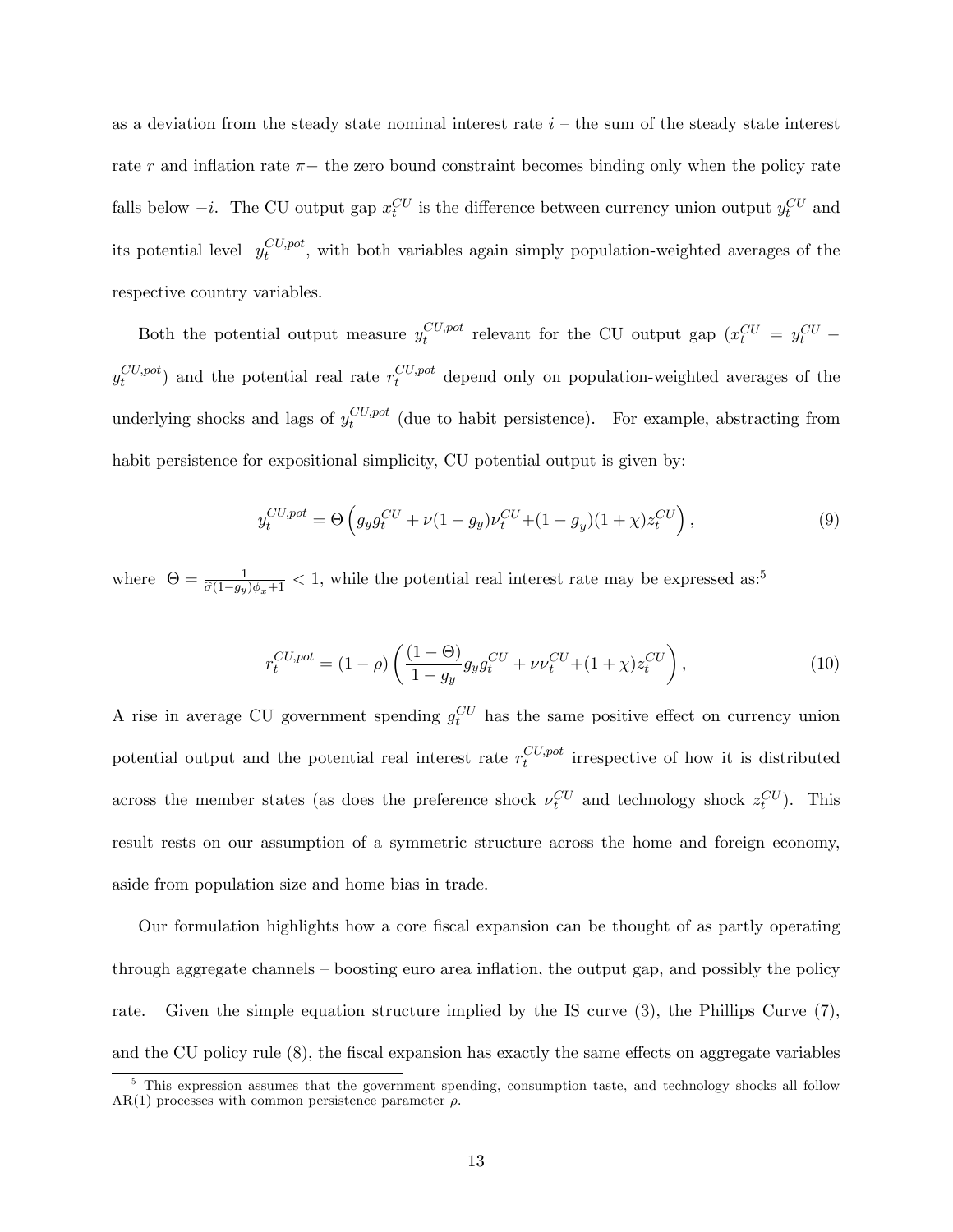(including  $x_t^{CU}$ ,  $\pi_t^{CU}$ , and  $i_t^{CU}$ ) as in a similarly calibrated closed economy model. Of course, in addition to the aggregate impact, we are also interested in how the effects of core fiscal stimulus would be distributed between the periphery and core. Accordingly, we next solve for the differences in the responses between the home and foreign economy. This approach allows us to solve the model in a way that sheds light on the question of why the stimulus has a differential impact on each economy.

The resource constraint implies that home output  $y_{Dt}$  may be expressed as a weighted average of consumption  $c_t$ , government spending  $g_t$ , and "net exports"  $nx_t$ , which are the the difference between exports  $m_t^*$  and imports  $m_t$  scaled by the trade share of GDP:

$$
y_{Dt} = c_y c_t + g_y g_t + nx_t, \tag{11}
$$

Net exports in turn depend on the percentage difference between exports and imports of each type of tradable good, including private consumption goods (i.e.,  $m_{ct}^{*} - m_{ct}$ ) and government goods/services  $(m_{gt}^* - m_{gt})$  :

$$
nx_t = \omega_{cy}(m_{ct}^* - m_{ct}) + \omega_{gy}(m_{gt}^* - m_{gt}).
$$
\n(12)

Each component is weighted by its respective GDP share (i.e.  $\omega_{cy} = \omega_C \times \frac{C}{Y}$  $\frac{C}{Y}$  and  $\omega_{gy} = \omega_G \times \frac{G}{Y}$  $(\frac{G}{Y}).$ Net exports of either type of tradeable rise if home goods become relatively cheaper  $-$  that is, the home terms of trade  $\tau_t$  depreciates – or if foreign demand rises relative to home demand. Thus:

$$
m_{ct}^{*} - m_{ct} = c_{t}^{*} - c_{t} + \epsilon_{c} \tau_{t}, \qquad (13)
$$

$$
m_{gt}^* - m_{gt} = g_t^* - g_t + \epsilon_g \tau_t. \tag{14}
$$

The parameters  $\epsilon_c$  and  $\epsilon_g$  capture the sensitivity of each component of real net exports to the terms of trade and may differ between consumption and government goods.<sup>6</sup>

<sup>&</sup>lt;sup>6</sup> In terms of the model parameters, we have  $\epsilon_c = \left( \frac{(1+\rho_C)}{\rho_C} (2-\omega_C^*-\omega_C) - 1 \right)$  and  $\epsilon_g =$  $\left(\frac{(1+\rho_G)}{\rho_G}(2-\omega_G^*-\omega_G)-1\right)$ , where  $\frac{(1+\rho_G)}{\rho_G}$  is (the absolute value of) the price elasticity of demand between domestically-produced and imported private consumption goods, and  $\frac{(1+\rho_G)}{\rho_G}$  the corresponding price elasticity of demand for government goods and services.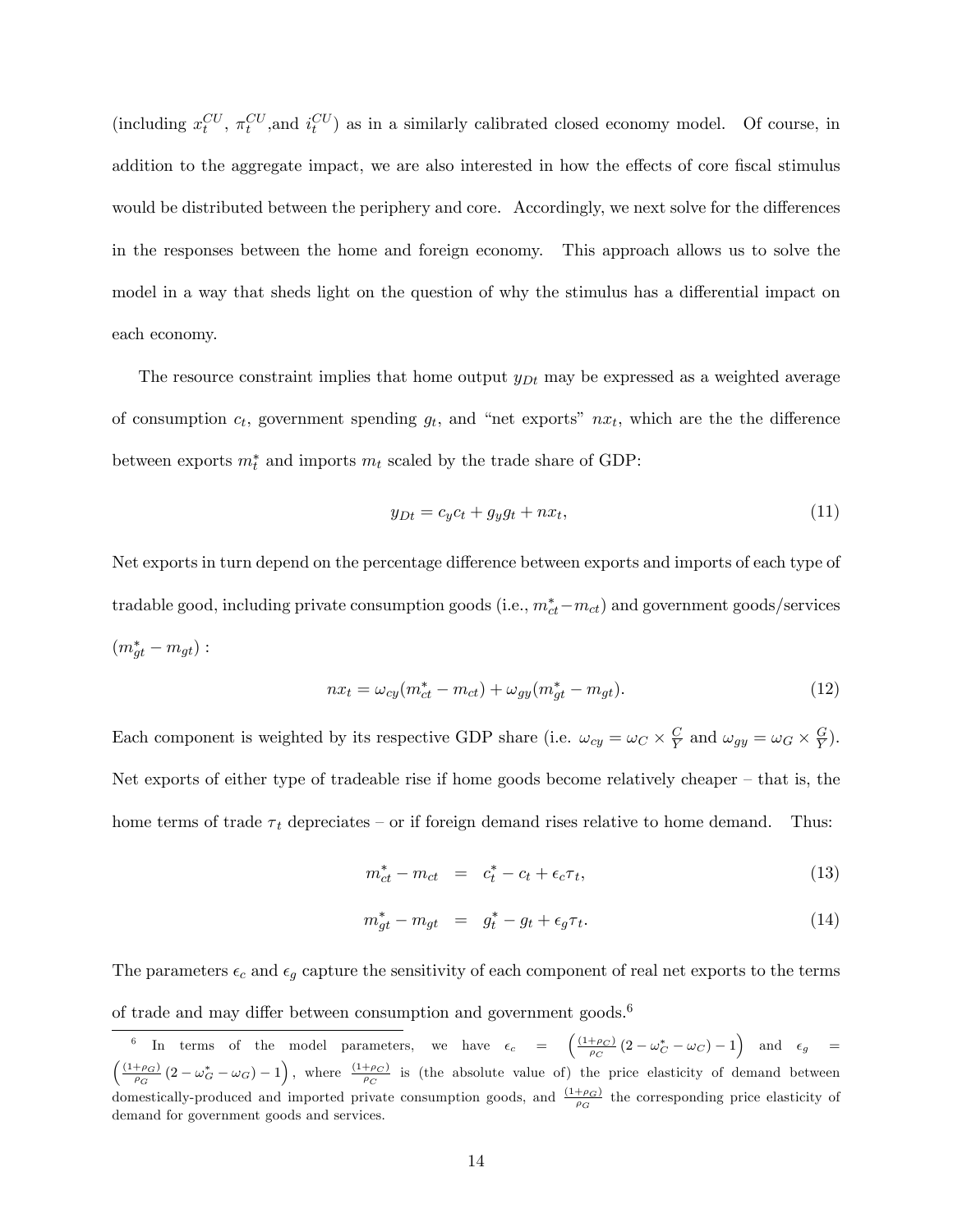Using the home resource constraint and its analogue for the foreign economy, the difference between home and foreign GDP may be expressed:

$$
y_{Dt} - y_{Dt}^* = g_y(g_t - g_t^*) + c_y(c_t - c_t^*) + (nx_t - nx_t^*)
$$
  
=  $g_y(1 - \omega_g - \omega_g^*)(g_t - g_t^*) + \epsilon \tau_t + c_y(1 - \omega_c - \omega_c^*)(c_t - c_t^*).$  (15a)

This equation says that home relative output  $y_{Dt} - y_{Dt}^*$  depends on three factors – home relative government spending, the terms of trade, and home relative consumption  $-$  and is very useful for considering how a rise in foreign government spending  $g_t^*$  (identified with higher core spending below) affects the composition of aggegate demand across the home and foreign economy. Specifically, the "direct" effect of a rise in foreign government spending of one percentage point of baseline GDP  $g_y g_t^*$  is to reduce home relative output by  $(1 - \omega_g - \omega_g^*)$  percent, with the smaller-than-unity response reflecting that some government spending may be imported. We call this the "direct" effect because it holds relative prices (i.e., the terms of trade) constant. The latter two terms capture the strength of the rebalancing channel, and both vary positively with the terms of trade. In particular, the term  $\epsilon \tau_t$  captures how the home country's terms of trade depreciation – which would be expected following a rise in foreign government spending – shifts some demand toward the home country through a net exports channel. The responsiveness coefficient  $\epsilon$  is a weighted average of the import price sensitivity of private consumption and government services (i.e.,  $\epsilon =$  $c_y(\omega_C + \omega_C^*)\epsilon_c + g_y(\omega_G + \omega_G^*)\epsilon_g)$ . Moreover, home relative consumption  $c_t - c_t^*$  also varies positively with the terms of trade through the complete markets risk-sharing condition (16) below, and thus also contributes to rebalancing:

$$
c_t - c_t^* = \varkappa (c_{t-1} - c_{t-1}^*) + \hat{\sigma} (1 - \omega_C - \omega_C^*) \tau_t + \frac{1}{\sigma} (\nu_t - \nu_t^*).
$$
 (16)

It may seem surprising that home relative consumption rises in response to the foreign government spending shock. To provide more intuition for why this occurs in the benchmark model, it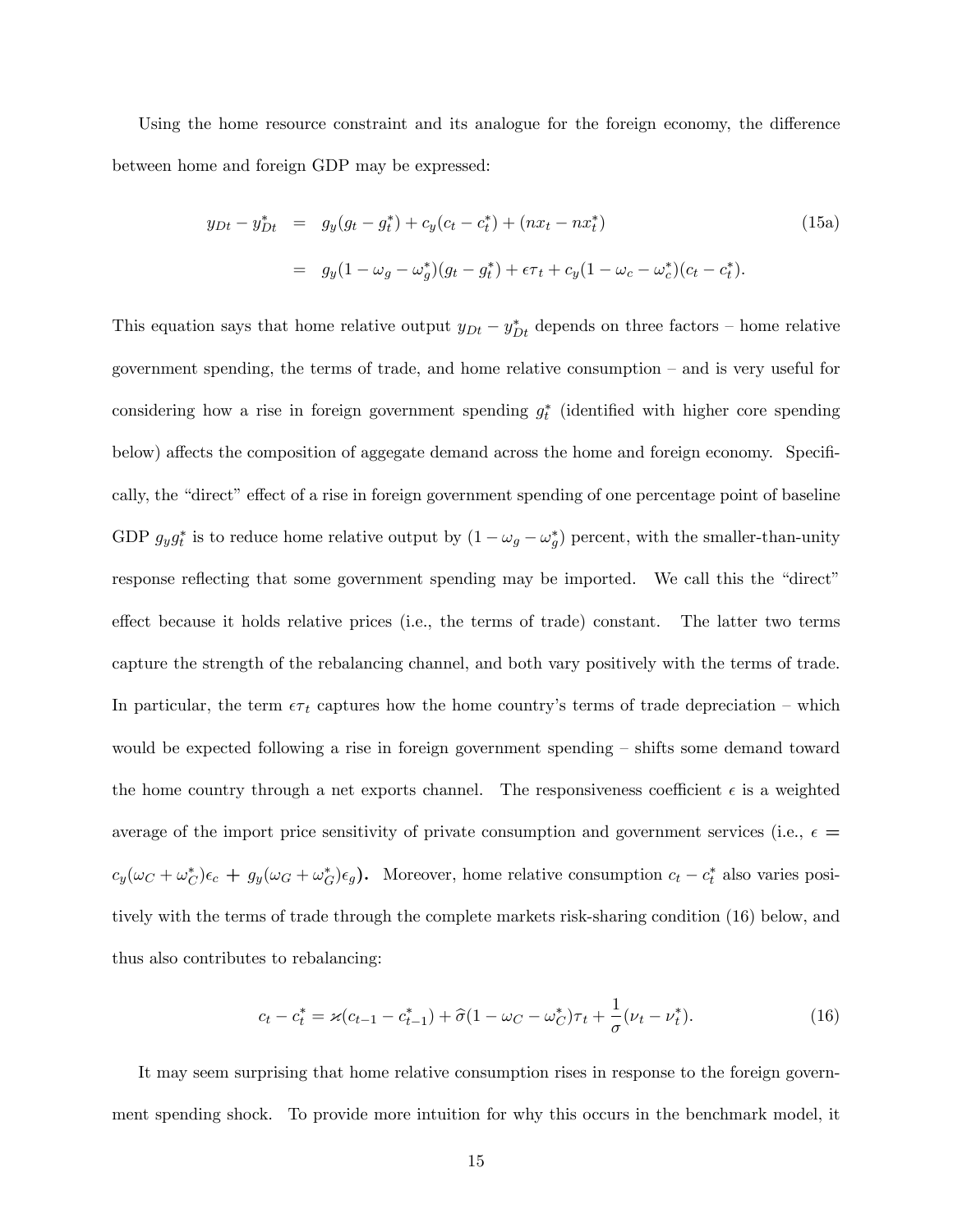is helpful to draw on the consumption Euler equations to link the consumption differential to the long-term real interest rate differentials in each economy:

$$
c_t - c_t^* = \varkappa (c_{t-1} - c_{t-1}^*) - \hat{\sigma} (1 - \omega_C - \omega_C^*) (r_{Lt} - r_{Lt}^*) + \frac{1}{\sigma} (\nu_t - \nu_t^*).
$$
 (17)

where the long-term real interest rate differential  $(r_{Lt} - r_{Lt}^*)$  may in turn be expressed either in terms of future short-term real interest rates, or in terms of expected inflation differentials:

$$
r_{Lt} - r_{Lt}^* = \mathcal{E}_t \sum_{j=0}^{\infty} (r_{t+j} - r_{t+j}^*) = -\mathcal{E}_t \sum_{j=1}^{\infty} (\pi_{Dt+j} - \pi_{Dt+j}^*), \tag{18}
$$

A foreign government spending hike initially causes foreign ináation to rise relative to home ináation, implying that the home terms of trade depreciates. But for relative prices to converge in the  $\log$ -run  $\sim$  as they must given that the government spending shock is stationary  $\sim$  long-run expected inflation in the home country must *exceed* long-run expected inflation abroad (i.e.,  $E_t \sum_{j=1}^{\infty} \pi_{Dt+j}$  $> E_t \sum_{j=1}^{\infty} \pi_{Dt+j}^*$  in equation (18)), implying that expected long-run real interest rates fall at home relative to abroad.<sup>7</sup> Since it is the long-run real interest rate response that matters for consumption in the benchmark model, equation (17) implies that periphery relative consumption rises relative to foreign consumption (concurring with equation (16)).

Relative price convergence plays a key role in accounting for large output spillovers to the periphery following an expansion of foreign government spending in a liquidity trap. It is important to point out that the implication that home relative consumption rises in response to higher foreign government spending is somewhat model-specific, and in particular, reflects the dependence of consumption on the long-term real interest rate in the New Keynesian model; as we will show in Section 6, home relative consumption may decline if consumption depends more on current income due to "hand-to-mouth" consumption behavior, or if it depends more on the short-term real interest rate. Thus, the key implications about spillovers that we develop in the next section should not be

<sup>&</sup>lt;sup>7</sup> Because the price level immediately jumps in the core when government spending increases (while rising less or falling in the periphery), the rise in the price level *going forward* (i.e., long-run expected inflation) must be higher in the periphery.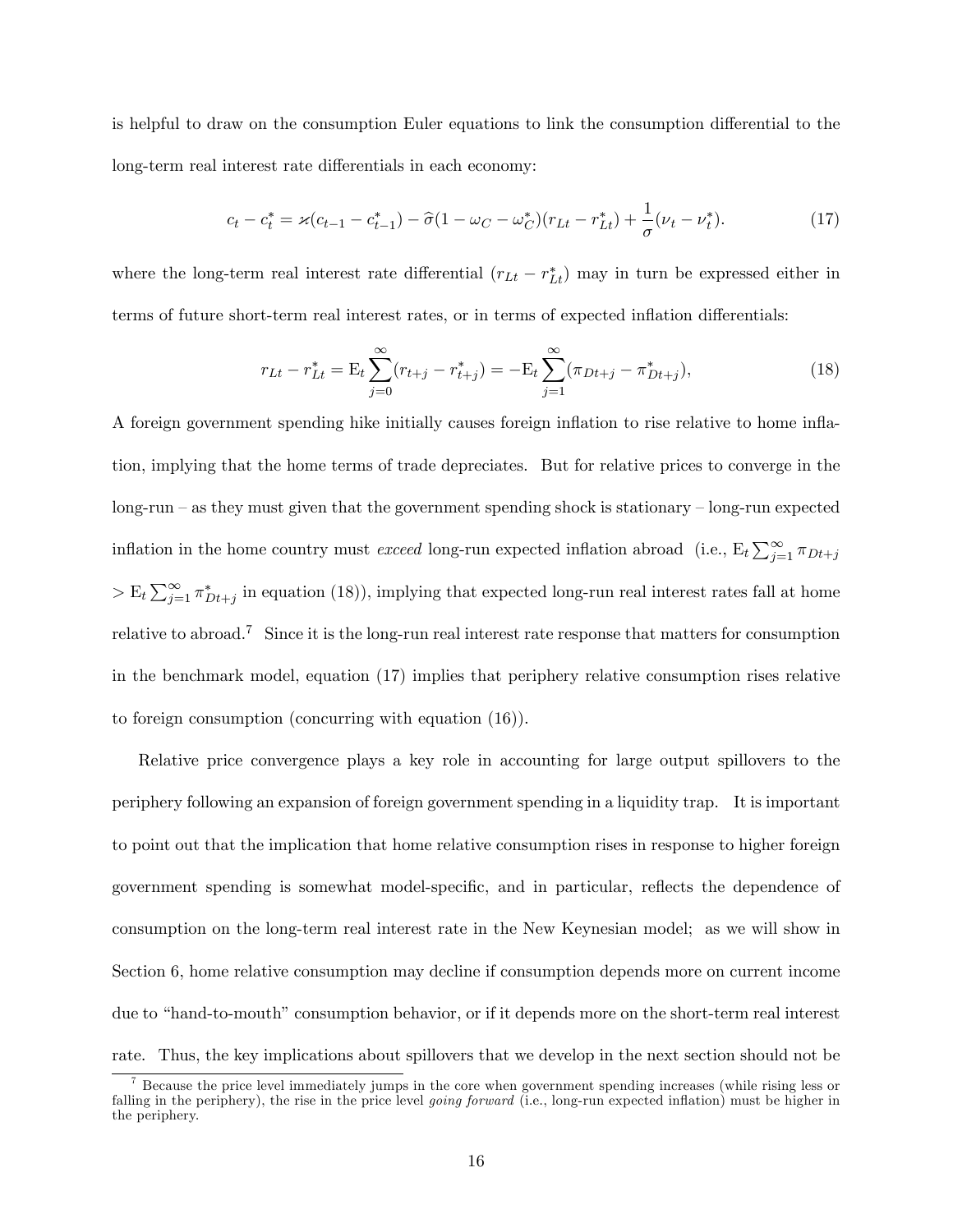regarded as hinging on the response of relative consumption; what matters instead is that foreign government spending has a big enough effect on home inflation and real interest rates – including through the expectation that relative prices will eventually converge  $-$  that home consumption is affected significantly.

Turning to the home price-setting equation (4) and its foreign counterpart, it follows inflation differentials between the home and foreign economy depend on the difference between home and foreign marginal costs:

$$
\pi_{Dt} - \pi_{Dt}^* = \beta(\pi_{Dt+1|t} - \pi_{Dt+1|t}^*) + \kappa_{mc}(mc_t - mc_t^*).
$$
\n(19)

Relative marginal costs  $-$  using equation (5) and its foreign analogue  $-$  may be expressed:

$$
mc_t - mc_t^* = \frac{\alpha + \chi}{1 - \alpha}(y_{Dt} - y_{Dt}^*) + \tau_t - (1 + \chi)(z_t - z_t^*).
$$
 (20)

Relative marginal cost depends on relative output  $y_{Dt} - y_{Dt}^*$ , the terms of trade, and on exogenous productivity differentials between the home and foreign economy.consumption.<sup>8</sup> A rise in home relative demand boosts home relative marginal costs as wages rise more at home, and because of diminishing marginal returns to production; conversely, the rise in foreign government spending we focus on below causes foreign relative marginal costs to increase. As noted above, relative demand can be expressed exclusively as a function of the terms of trade and exogenous shocks (given complete markets).<sup>9</sup>

Since inflation differences between the home and foreign economy vary inversely with terms of trade growth according to  $\pi_{Dt} - \pi_{Dt}^* = -(\tau_t - \tau_{t-1})$  (see equation A.19 in the Appendix), the solution for the inflation differential in equation (19) implies that the terms of trade evolves

<sup>8</sup> While this expression abstracts from habit for convenience, relative marginal cost also depends on lagged output gaps.

<sup>&</sup>lt;sup>9</sup> There is also an additional role for the terms of trade to affect marginal costs  $-$  captured by the middle term of equation  $(20)$  – which reflects that a terms of trade depreciation, by increasing home relative consumption, raises home relative marginal costs through a wealth effect on wages.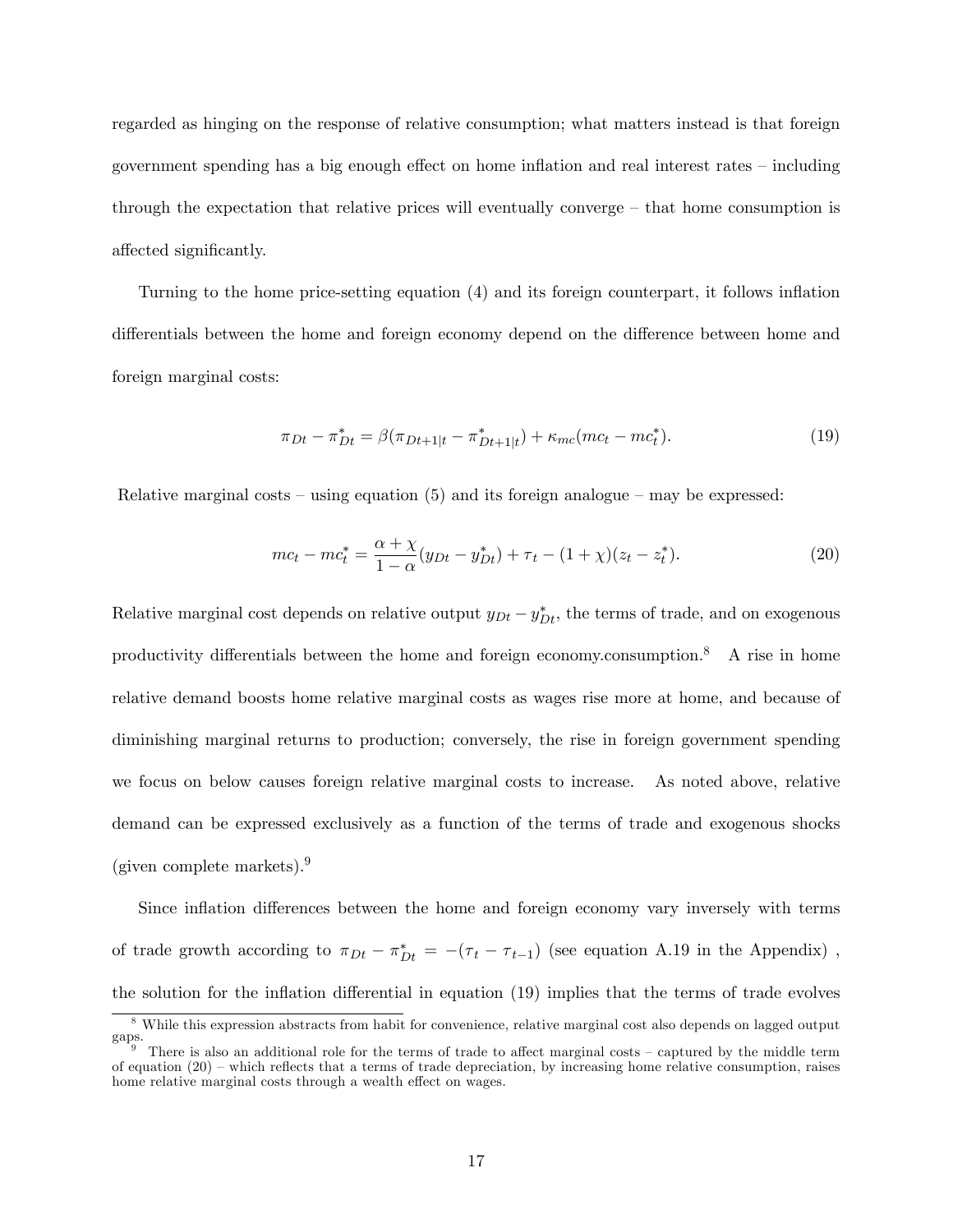according to:

$$
(\tau_t - \tau_{t-1}) = \beta(\tau_{t+1|t} - \tau_t) - \kappa_{mc}(mc_t - mc_t^*).
$$
\n(21)

From an intuitive perspective, a rise in foreign fiscal spending  $g_t^*$  initially increases aggregate demand by relatively more abroad (as seen from equation 15a). This boosts relative marginal production costs abroad, which causes the home terms of trade to depreciate (from equation 21,  $mc_t^* > mc_t$ , so that  $\tau_t$  rises). The terms of trade depreciation helps rebalance some of the expansion in aggregate demand towards the home economy. As can be seen by reformulating equation (21), the home terms of trade continues to depreciate (i.e.,  $\Delta \tau_t > 0$ ) as long as the terms of trade remains below its flexible price level  $\tau_t^{pot}$  $t_t^{pot}$  (in discounted present value):

$$
(\tau_t - \tau_{t-1}) = \beta(\tau_{t+1|t} - \tau_t) + \kappa_{mc}\phi_{mc}(\tau_t^{pot} - \tau_t),
$$
\n(22)

This expression abstracts from habit persistence for expositional convenience.<sup>10</sup>

Equation  $(15a)$  underscores that the terms of trade simply evolves as an autonomous difference equation. Thus, the evolution of the terms of trade does not depend on CU monetary policy, or whether the currency union is in a liquidity trap. Because relative output levels, relative inflation rates, and relative consumption levels also only depend on the terms of trade, monetary policy has no effect on these variables: it can only operate through effects that are felt uniformly across the currency union members.<sup>11</sup>

#### 3.2. Calibration

We calibrate our model at quarterly frequency, and assume a symmetric calibration for each country block aside from differences in trade intensities (due to different population sizes). While many

<sup>&</sup>lt;sup>10</sup> The parameter  $\phi_{mc}$  captures the reduced form sensitivity of marginal cost to the terms of trade gap. Even with habit persistence, the terms of trade can be represented as a function only of the terms of trade gap (as a third order difference equation).

 $11$  Moreover, given that we have solved for both aggregate CU variables and corresponding cross-country differences, country-specific variables may be solved for by the relevant identifies. For example, given that aggregate CU output is defined as  $y_t^{CU} = \zeta y_{Dt} + \zeta^* y_{Dt}^*$ , output of the home country may be solved for as  $y_{Dt} = y_t^{CU} + (1 - \zeta)y_t^d$ , where  $y_t^d = y_{Dt} - y_{Dt}^*$ ; and foreign output is given by  $y_{Dt}^* = y_t^{CU} - \zeta y_t^d$ .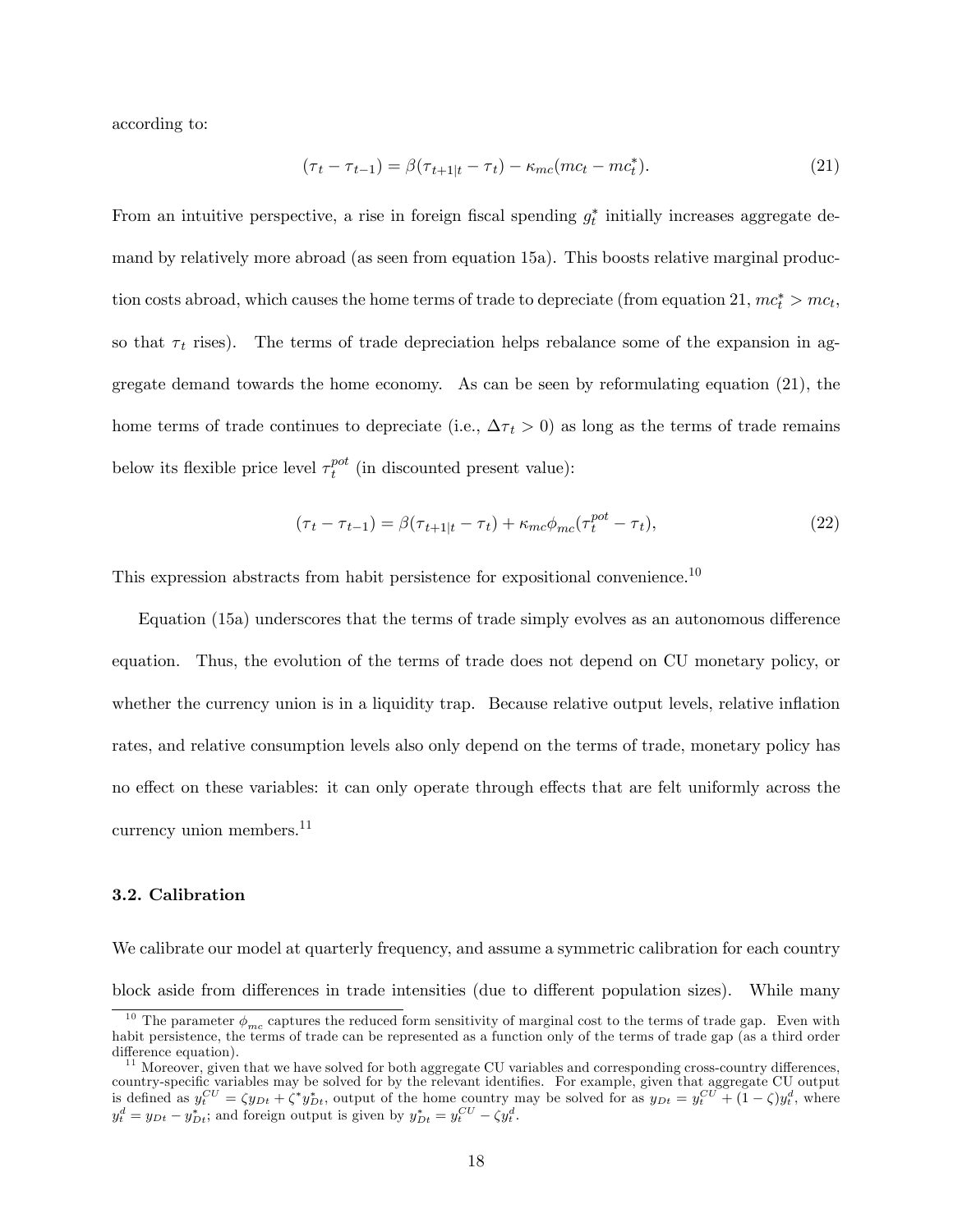aspects of our calibration are standard, two classes of parameters – including those which govern the responsiveness of inflation, and those which influence trade flows  $-\frac{1}{2}$  deserve particular emphasis.

The degree to which inflation responds to marginal cost is the key determinant of both the aggregate response of CU inflation and output, and of the terms of trade response. Smets and Wouters (2003) reported a Phillips Curve slope of  $\kappa_{mc} = 0.009$  based on estimating a DSGE model using euro area data, which implies a mean price contract duration of 10 quarters  $(\xi_p = 0.9)$ . The estimated slope of  $\kappa_{mc} = 0.0034$  that we report in Section 6 – when using the larger scale model to Öt the responses of empirical VARs to euro area monetary policy and government spending shocks  $-$  implies even more sluggish price adjustment.<sup>12</sup>

The response of relative prices in the euro area also seems consistent with a very flat Phillips Curve. Although Figure 1 shows that inflation has run noticeably lower in the periphery than in the core since the financial crisis, the difference in inflation rates  $-$  and implied adjustment in the terms of trade – seems quite modest in light of the much higher level of resource slack in periphery economies.<sup>13</sup> The upper panel of Figure 2 considers the relationship between the periphery terms of trade and (periphery) relative marginal costs more directly. While the peripheryís terms of trade have deteriorated  $(\Delta \tau_t > 0)$  since 2009 (the solid line) as periphery relative marginal costs  $mc_t - mc_t^*$  have declined (the dotted line, where relative labor shares proxy for marginal cost differentials), the sensitivity appears quite low. As seen in the bottom panel, a simple OLS regression of  $(\tau_t - \tau_{t-1}) - \beta(\tau_{t+1|t} - \tau_t)$  (vertical axis) against  $mc_t - mc_t^*$  (horizontal axis) as implied by equation (21) yields a slope estimate of  $\kappa_{mc} = 0.006$ .

Based on these considerations, we set  $\kappa_{mc} = 0.005$  (consistent with  $\xi_p = 0.93$ ), which implies very sluggish price adjustment. Even so, we recognize that there is considerable uncertainty

<sup>&</sup>lt;sup>12</sup> A low Phillips Curve slope in the same range also helps to yield plausible inflation responses in the model following a "Great Recession-sized" shock that generates a large and persistent output gap (as shown below).

<sup>&</sup>lt;sup>13</sup> The unemployment rate in the periphery remained in the high teens (levels typically associated with an economic depression) through most of the 2012-2014 period, over twice the unemployment rate in core economies.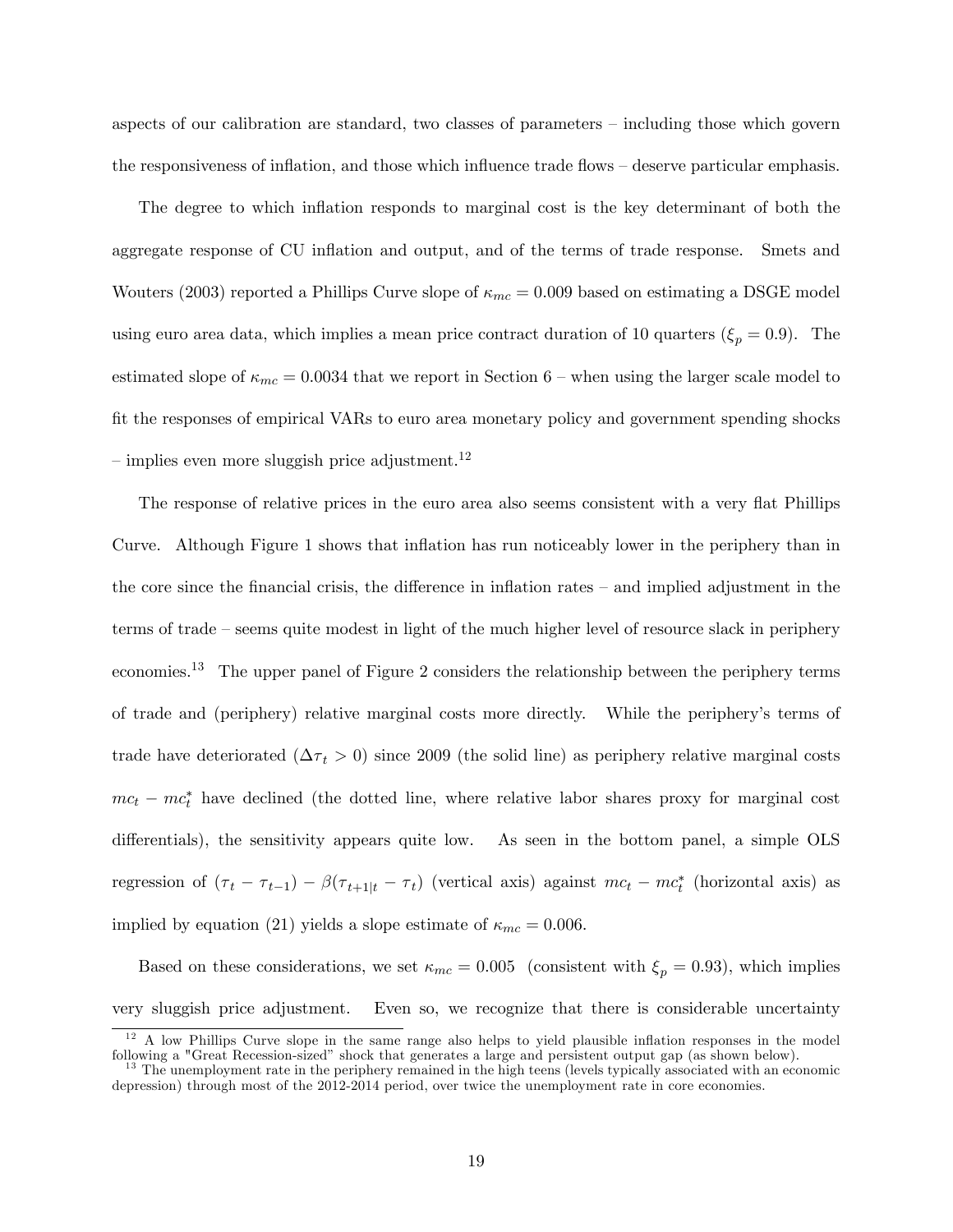about the Phillips Curve slope. Most of the extensive literature estimating the Phillips Curve slope for the industrial countries using pre-Önancial crisis data reported estimates in the range of  $\kappa_{mc} = 0.009 - 0.014$ , well above our benchmark setting.<sup>14</sup> As noted in Section 2, some recent research argues that the low estimated slopes may partly reflect various forms of model misspecification (Christiano, Eichenbaum, and Trabandt 2014 and Gilchrist, Schoenle, Sim, and Zakrajöek 2015). With this in mind, we also consider the implications of a higher Phillips Curve slope in our simulations below.

The second key group of parameters are those determining the responsiveness of trade flows as a share of domestic output, including the import share of private (consumption) spending  $\omega_C$ , of public spending  $\omega_G$ , and the trade price elasticity of each of these components ( $\epsilon_c$  and  $\epsilon_g$ , respectively). Ceteris paribus, a higher trade share or higher trade price elasticity amplifies the ìleakageî associated with a core Öscal expansion to the periphery, and thus should push in the direction of more balanced effects across regions. Trade data from Eurostat for Spain and Italy indicate an average import/GDP ratio of those economies of about 22 percent in  $2007$ .<sup>15</sup> In calibrating the trade share in our two country framework, a notable complication involves how to treat periphery trade with non-EU members: periphery imports are closer to 14-15 percent of GDP if all non-EU trade is excluded from our computation. We assume an import share of 15 percent of GDP for the periphery in our baseline and hence effectively exclude non-EU trade, but recognize that the effects of a core fiscal expansion in reality would depend on how the periphery's real exchange rate varied relative to non-EU trading partners.<sup>16</sup> Given that periphery GDP is

<sup>&</sup>lt;sup>14</sup> The median estimates of the Phillips Curve slope in empirical studies by e.g. Adolfson et al (2005), Altig et al. (2011), Galí and Gertler (1999), Galí, Gertler, and López-Salido (2001), Lindé (2005), and Smets and Wouters (2003,  $2007)$  are in this range. As we discuss in Section 6, some recent estimates based on U.S. data point to a very flat slope closer to our benchmark calibration.

 $15$  This computation excludes their trade with each other (so as to effectively treat them as a single country as in the model).

<sup>&</sup>lt;sup>16</sup> If the ECB was unconstrained by the ZLB, the ECB would tighten policy in response to higher core spending, and the euro would appreciate; however, in a deep liquidity trap, the euro (and hence periphery exchange rate) could well depreciate as real interest rates declined.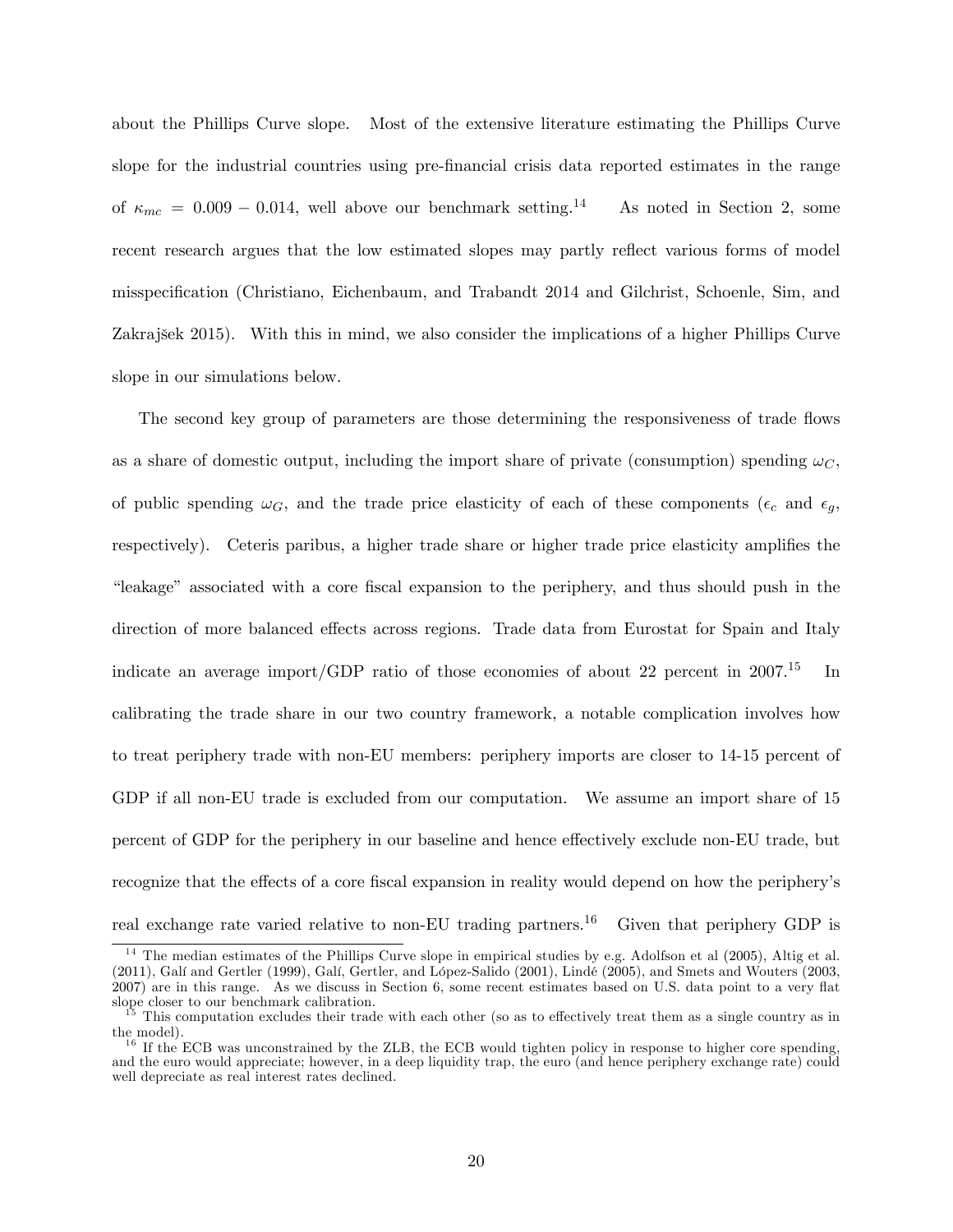about half of that of the core euro area countries, we set the country size parameters  $\zeta = 1/3$  and  $\zeta^* = 2/3$ ; accordingly, balanced trade implies a trade share of 7.5 percent of GDP for the core.

Our model requires parsing this import share of GDP into private and public spending components. We set  $\omega_G^* = \omega_G = 0$  under our benchmark, and then consider  $\omega_G^* = 0.2$  (implying  $\omega_G$  $= 0.4$ ) as a high side alternative. Under the benchmark with  $\omega_G = \omega_G^* = 0$ , the import share of private consumption is 20 percent in the periphery and 10 percent in the core (i.e.,  $\omega_C = 0.2$  and  $\omega_C^* = 0.1$ .<sup>17</sup> The trade price elasticity for both private consumption and government spending is assumed to be slightly above unity (1.1), consistent with estimates from the macro literature on trade price elasticities.

The calibration of remaining parameters is fairly standard. The discount factor of  $\beta = 0.99875$ implies a steady state real interest rate of 0.5 percent (at an annualized rate). With a steady state inflation rate of 2 percent (i.e.,  $\pi = .005$ ), the steady state nominal interest rate is 2.5 percent (i.e.,  $i = .00625$  at a quarterly rate). We set the intertemporal substitution elasticity  $\sigma = 1$ , which is consistent with log utility over consumption.<sup>18</sup> The habit parameter  ${\varkappa}$  is set to 0.8. This value is on the higher side of the range of estimates in the empirical literature, but helps our model generate a fairly plausible path for the aggregate spending multiplier, even if somewhat lower than estimated by e.g., Blanchard and Perotti (2002). The Frisch elasticity of labor supply of  $\frac{1}{\chi} = 0.4$ and capital share of  $\alpha = 0.3$  are in the typical range specified in the literature. The government share of steady state output is set to 23 percent  $(g_y = 0.23)$ , which is in line with the average government spending share of GDP in the euro area in recent years.

Our benchmark model assumes that the currency union central bank follows a Taylor-rule in equation  $(A.27)$  that is somewhat more aggressive on inflation than a standard Taylor rule, and

 $17$  The sizeable disparity between the import share of consumption and that of GDP reflects that nearly a quarter of output is devoted to government spending.

<sup>&</sup>lt;sup>18</sup> The scale parameter on the consumption taste shock  $\nu$  is set to 0.01 (this parameter is set to have a negligible impact on model dynamics).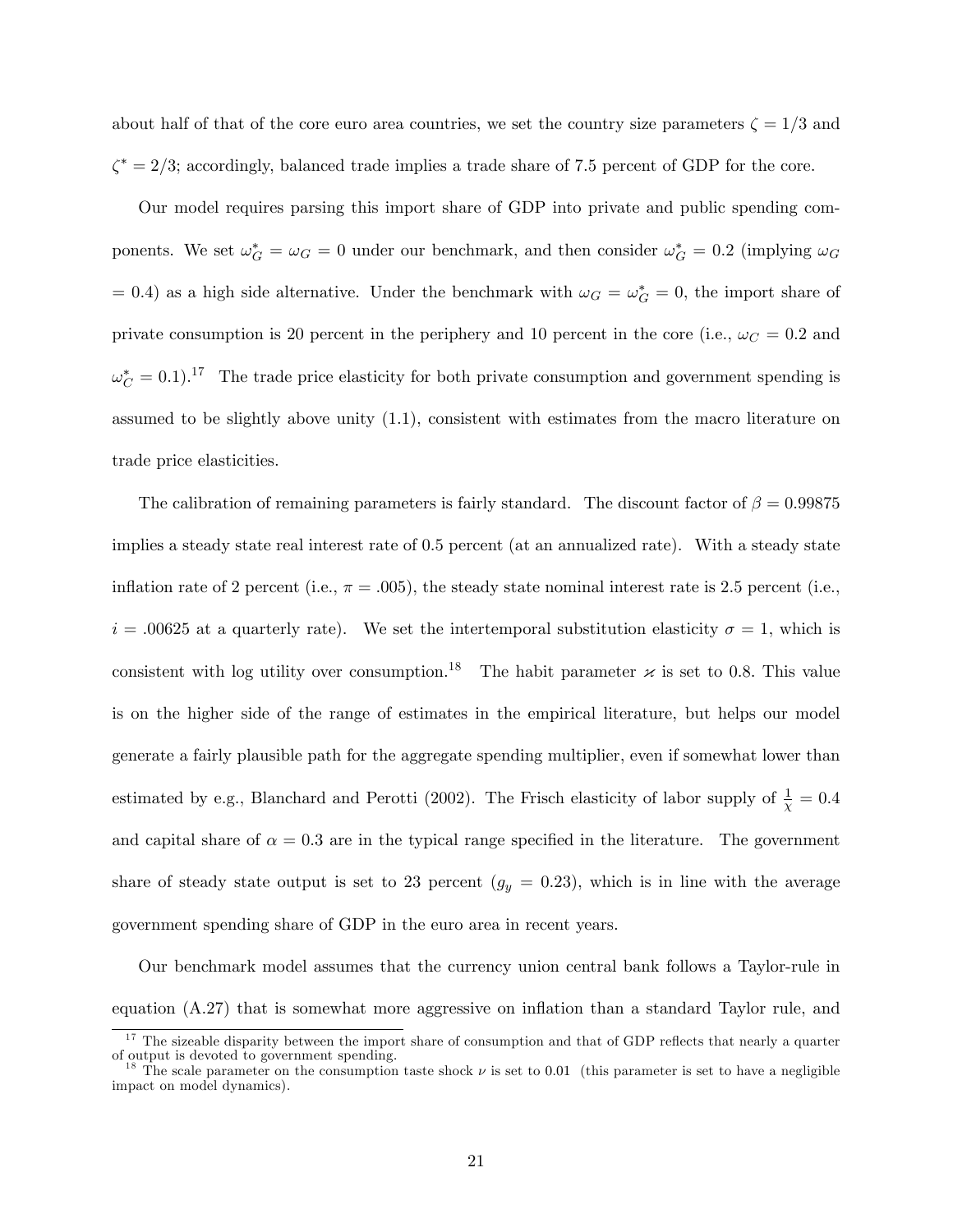thus sets  $\psi_{\pi} = 2.5$ , and  $\psi_{x} = 0.125$ .

#### 4. Impulse Response to Higher Core Government Spending

Figure 3 examines the effects of a positive shock to core government spending that is scaled to equal one percent of CU baseline GDP (i.e., 1.5 percent of core GDP). The government spending hike is assumed to last 10 quarters, after which spending returns to its baseline level; this spending path is captured by an MA(10) in our scenarios.

We begin by considering impulse responses in normal times in which monetary policy is unconstrained by the zero lower bound. These responses are shown in the left column of Figure 3. From an aggregate perspective, the higher core spending boosts CU output (the solid line in panel A), CU inflation (panel C), and induces the central bank to raise the policy rate (panel E). Output rises well above potential (not shown) because the Taylor rule implies that real interest rates increase by somewhat less than the potential real rate (recalling equation 3); the positive output gap in turn boosts inflation. The CU output multiplier is less than unity due to some crowding out of private consumption, though habit persistence dampens these crowding-out effects, and hence raises the spending multiplier relative to a specification abstracting from habit. As discussed above, these effects on the CU are identical to those that would obtain in a closed economy model.

Turning to the compositional effects across core and periphery, it is evident that the stimulus to real GDP is confined exclusively to the core. While core output (dash-dotted line in panel  $A$ ) rises more than 1 percent above baseline for the duration of the spending hike  $\sim$  consistent with a average spending multiplier of about  $0.8$  – periphery output (the dashed line) contracts modestly in the short-run. The relatively large increase in core GDP causes core inflation to run above periphery ináation for some time, and the implied depreciation of the peripheryís terms of trade (the dashed line in panel E) boosts periphery real net exports. However, because the rise in core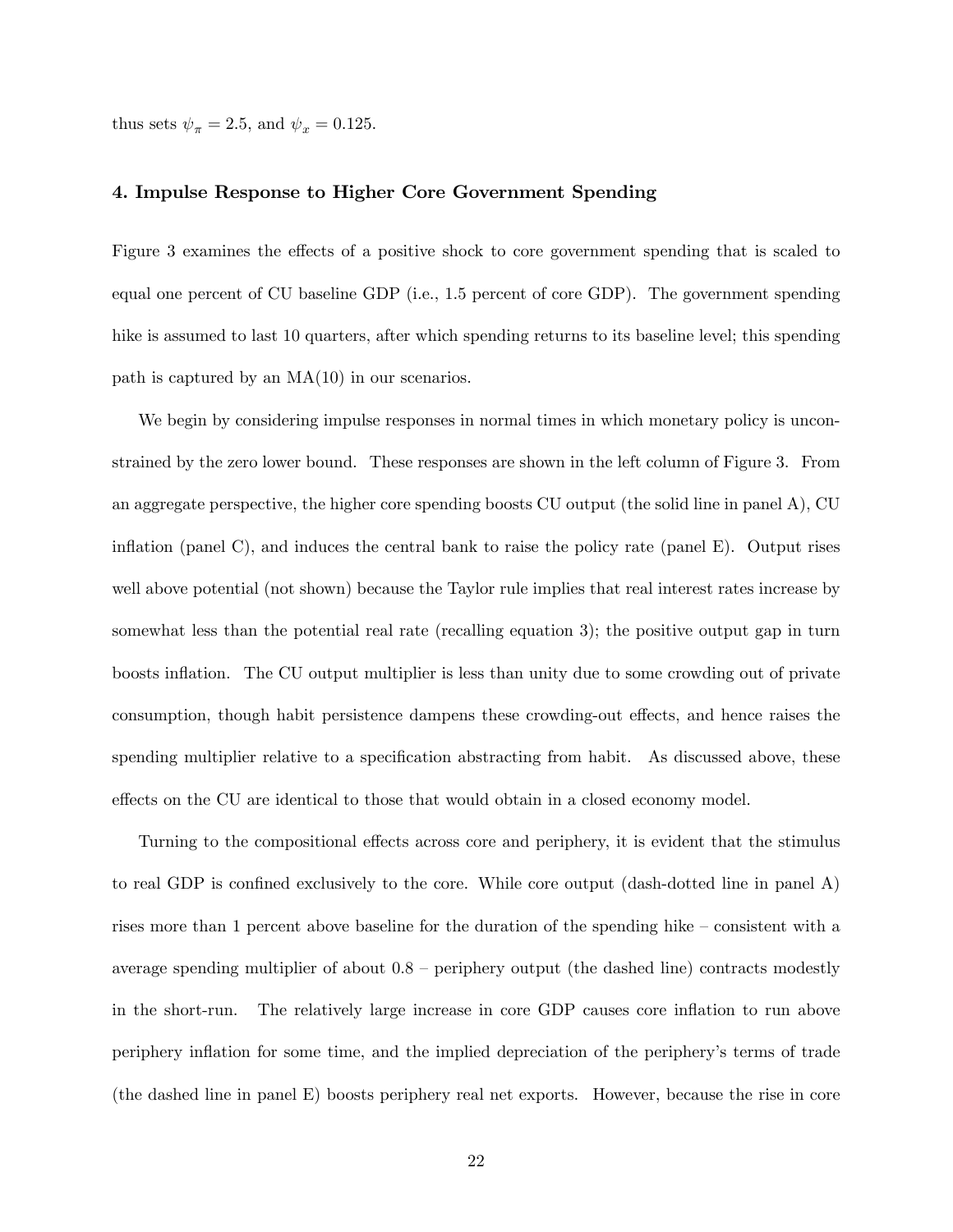government spending triggers a sharp rise in real interest rates, the stimulus to periphery GDP from higher real net exports is swamped by a fall in periphery consumption.

To shed more light on why the output effects of core spending hikes are strongly tilted towards the core, it is useful to recall how relative aggregate demand  $y_{Dt} - y_{Dt}^*$  is affected by core government spending (from equation 15a)):

$$
y_{Dt} - y_{Dt}^* = g_y(1 - \omega_g - \omega_g^*)(g_t - g_t^*) + \epsilon \tau_t + c_y(1 - \omega_c - \omega_c^*)(c_t - c_t^*).
$$
 (23)

With the import share of government spending set to zero  $(\omega_g = \omega_g^* = 0)$ , a 1.5 percent of GDP rise in core government spending (i.e.,  $g_y g_t^* = .015$ ) would cause periphery relative demand  $y_{Dt} - y_{Dt}^*$  to fall by a commensurate amount if the terms of trade  $\tau_t$  remained unchanged, reflecting that in this case neither relative consumption  $c_t - c_t^*$  nor relative trade flows (captured by the term  $\epsilon \tau_t$ ) would adjust. Given sluggish price adjustment, the terms of trade in fact changes very little in the nearterm, which accounts for why core output in fact rises nearly 1.5 percent above periphery output (panel A) immediately following the shock. Subsequently, the gap between core and periphery output narrows as terms of trade depreciation (panel E) boosts periphery real net exports while causing core real net exports to contract, and also induces periphery consumption to rise relative to core consumption.<sup>19</sup>

Even so, the figure shows that this "rebalancing" towards the periphery isn't particularly large over the period in which the Öscal expansion remains in force. The adjustment coming from relative trade flows  $\epsilon \tau_t$  is quite modest because sluggish price adjustment damps the movements in the terms of trade (panel F shows that the depreciation peaks at only 0.7 percent), and because the trade responsiveness parameter  $\epsilon$  is fairly small (around 0.3) given observed trade shares and our calibration of trade price elasticities of around unity.<sup>20</sup> Similarly, periphery consumption rises

 $19$  Our model constrains the "local currency multiplier" to be less than unity (as the 1.5 percent of GDP rise in core spending relative to periphery spending causes core output to rise by less than 1.5 percent relative to periphery output). The model of Section 6 includes hand to mouth agents that allow the local currency multiplier to be considerably larger, and closer to the empirical estimates mentioned in Section 2.

 $20$  Only about one quarter of the 1.5 percent "autonomous" shift in demand towards the core is offset by relative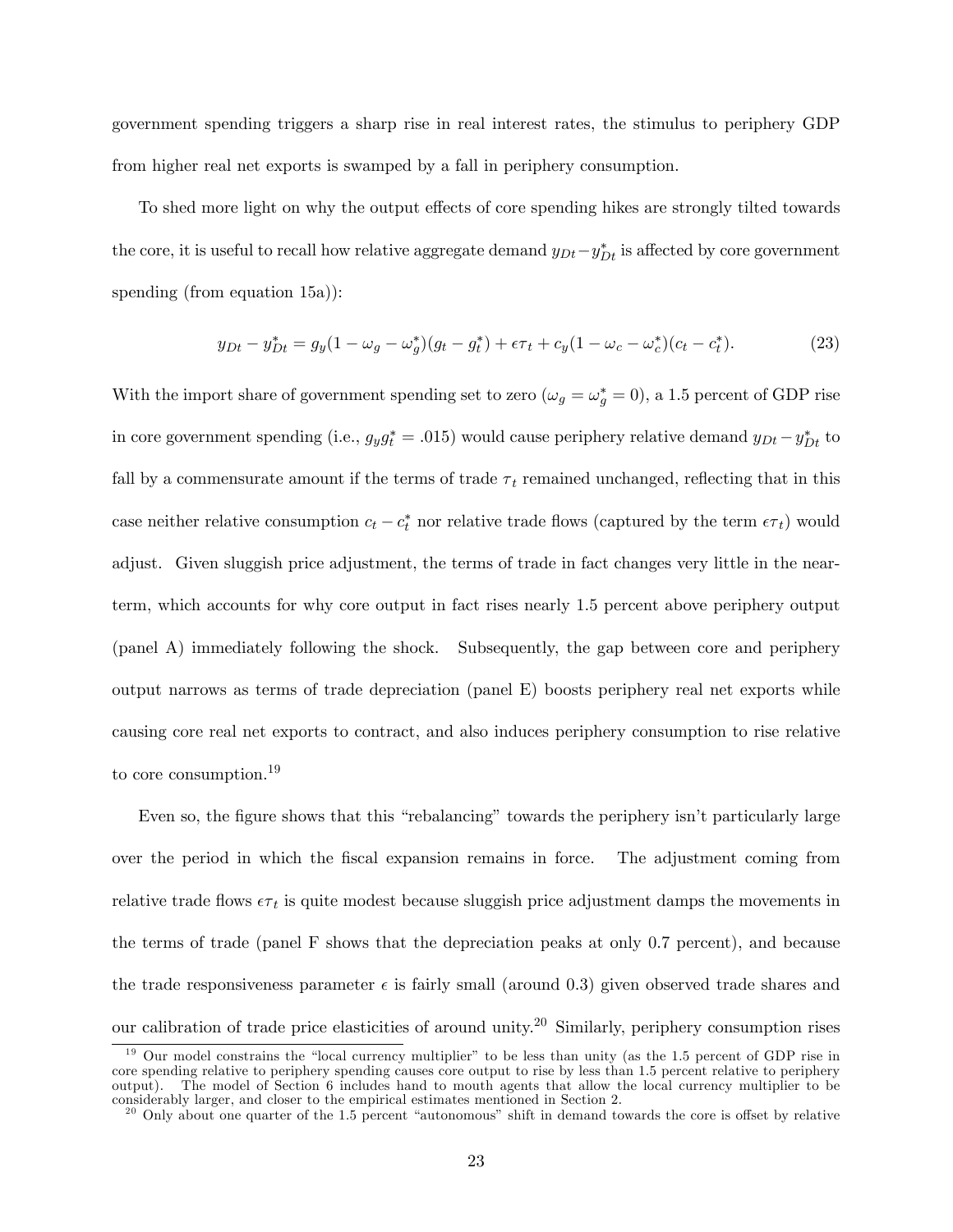only slightly above core consumption.<sup>21</sup>

We next consider the effects of core fiscal expansion in a liquidity trap. The right column of Figure 3 shows the effects of the same 1.5 percent of GDP rise in core government spending in a liquidity trap lasting 12 quarters; the liquidity trap is generated from an adverse consumption taste shock that persistently depresses the potential real rate  $r_t^{CU, pot}$  $t^{CU, pot}.$ <sup>22</sup> At an aggregate CU level, the highly accommodative monetary policy stance in a liquidity trap makes fiscal expansion more potent in stimulating output and ináation than under the Taylor rule which is in force in normal times. CU output expands around 1.3 percent after four quarters in a 12 quarter liquidity trap (the solid line in panel B) rather than 0.7 percent in the case of no liquidity trap (the solid line in panel A), with the larger expansion reflecting that private consumption is "crowded in" rather than out by a fall in real interest rates. These aggregate implications are consistent with an extensive literature showing that fiscal policy has amplified effects in a liquidity trap, cf. Christiano, Eichenbaum, and Rebelo (2011) and Woodford (2011). Consistent with this literature, the stimulus to CU output due to Öscal expansion quickly dissipates once government spending reverts to its initial level.

The more accommodative monetary policy stance in a liquidity trap relative to normal times imparts a commensurate degree of stimulus to each CU member, recalling from Section 2 that the gap between the output responses in the core and periphery is invariant to monetary policy. Thus, as can be seen by comparing panel B with panel A, the output responses in both the periphery and core in panel B are shifted up by the same exactly the same amount in percent terms relative to the case of no liquidity trap (e.g., about 0.5 percent after four quarters). Output still expands by considerably more in the core, but the spillovers to the periphery are now positive and sizeable. A liquidity trap, in effect, "lifts all boats" in tandem relative to normal times. Intuitively, both

price changes after 10 quarters (the final quarter of the government spending hike).

 $^{21}$  Recalling the discussion in section 3, periphery consumption rises more than core consumption because periphery expected inflation exceeds core inflation (given that core prices initially rise by more, and that relative prices must converge in the long-run).

 $2<sup>22</sup>$  The taste shock is assumed to follow a first order autoregression with persistence of 0.9.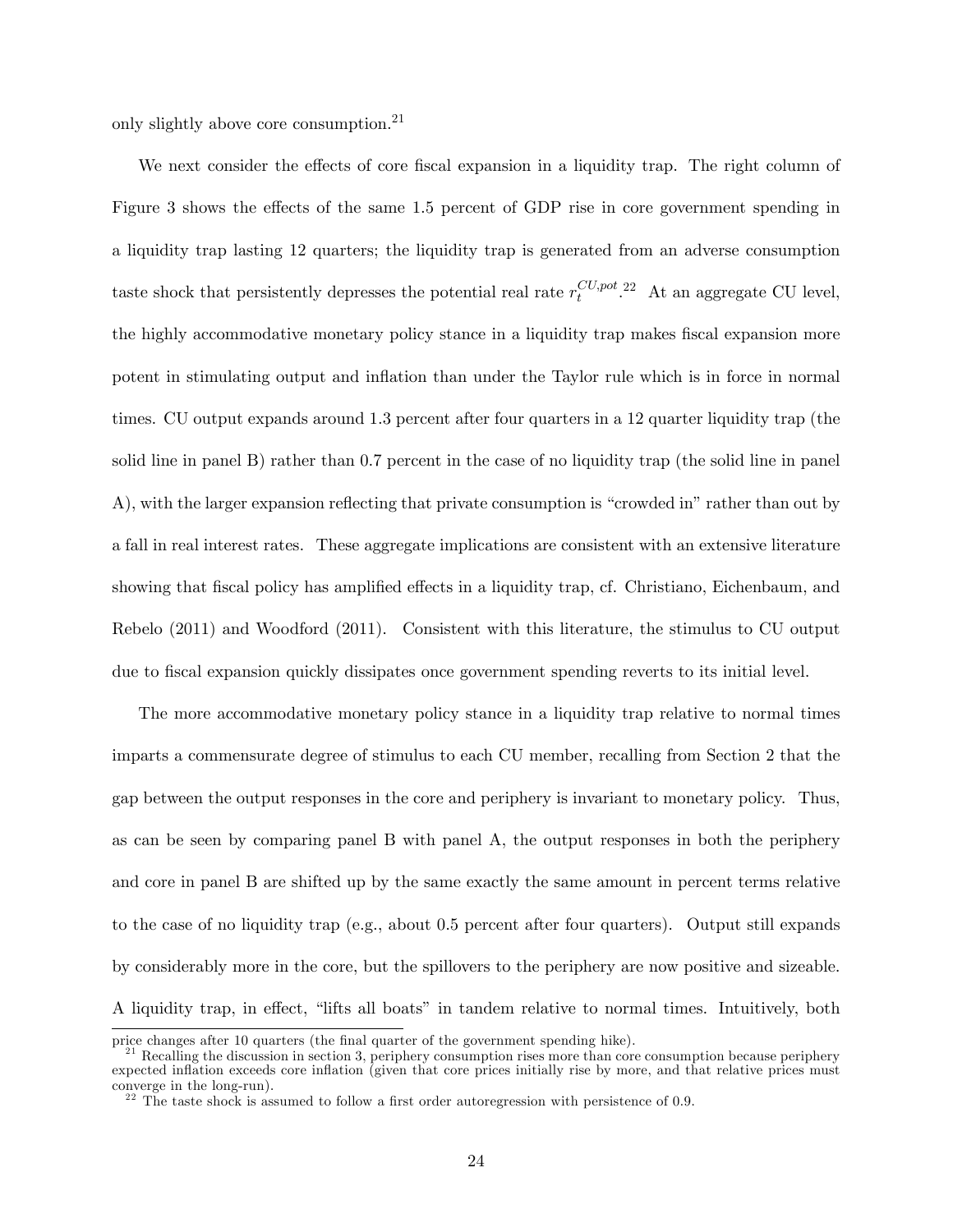periphery and core GDP are boosted by the same degree because ECB policy rates do not rise in a liquidity trap – which provides equivalent stimulus to each member state – and due to the expansionary effect this more accommodative policy stance has on inflation in each member.

The larger GDP effects on both the periphery and core in a liquidity trap are due to a larger response of consumption relative to normal times. By contrast, given that real net exports depend only on the consumption gap  $c_t - c_t^*$  and terms of trade – both of which are invariant to the stance of monetary policy  $-$  the response of real net exports turns out to be the same in a liquidity trap as in normal times. Our results showing amplified spillovers are consistent with the qualitative analysis of Farhi and Werning (2012), who also underscore how a crowding in of private consumption plays a key role in generating positive output spillovers in a liquidity trap.

Overall, changes in core government spending seem likely to exert substantial effects on periphery output in a deep liquidity trap. Under such conditions, a core government spending hike increases periphery GDP through qualitatively similar channels as would an easing of monetary policy (if the periphery had an independent monetary policy): lower real interest rates boost periphery consumption, and terms of trade depreciation stimulates net exports. However, a key difference is that a (hypothetical) monetary easing by the periphery central bank would depress nominal interest rates and raise inflation, while the core fiscal expansion we consider relies exclusively on higher inflation to reduce real interest rates.<sup>23</sup> A more subtle difference – but which may have important implications for welfare, as we explore in Section  $5 -$  is that the stimulus to periphery GDP is very drawn out. As seen in Figure 3, periphery output (panel B) remains elevated for several years, even after the government spending shock has died out and CU GDP returned to baseline. These longer-term expansionary effects reflect that periphery inflation must run persistently above core inflation in the medium-run (panel  $D$ ) to allow relative prices to converge back to their pre-shock

<sup>&</sup>lt;sup>23</sup> Moreover, under an independent monetary policy in the periphery, the periphery nominal and real exchange rate would depreciate immediately.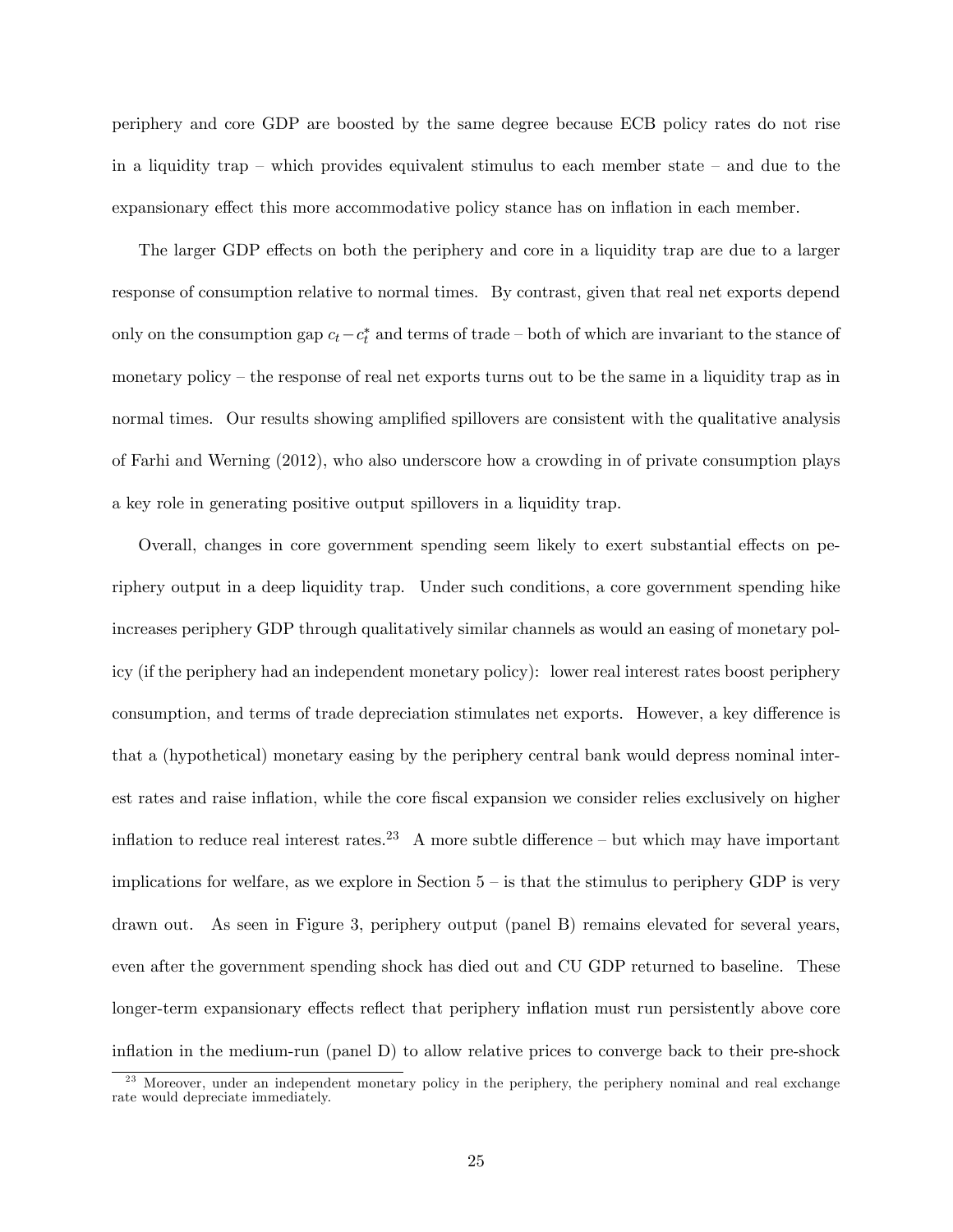level. Thus, fiscal stimulus can have longer-lived distributional effects on member states through relative price channels even if the aggregate CU output effects dissipate quickly.

#### 4.1. The Longer the Liquidity Trap, the Stronger the Spillover Effects

A key question is how the effects of a core spending expansion vary with the expected duration of the liquidity trap. The upper panels of Figure 4 show the effect of the same core government spending expansion on both periphery output (left panel) and core output (right panel) for liquidity traps ranging in duration from zero quarters (normal times) to 12 quarters. The effects are derived as the average response over the first four quarters following the stimulus, and hence can essentially be read off the IRFs in Figure 3 for both the normal times case and for the 12 quarter trap. The figure indicates that an expansion of core spending is "counterproductive" to the aim of boosting periphery output even in a liquidity trap lasting up to about a year: periphery output falls slightly, while the GDP stimulus accrues wholly to the core.

Our result that the spillovers to the periphery are negative in a shorter-lived liquidity trap  $$ and that the aggregate multipliers are fairly modest  $-$  may seem surprising in light of the literature suggesting a sharp disparity between the effects of fiscal expansion between a liquidity trap and normal times. There are three important reasons for why a short-lived liquidity trap doesn't look too different from normal times in our baseline model. The first reason is that we allow for substantial habit persistence in consumption. This allays the strong "crowding out" effects on consumption that would occur in normal times when interest rates rise in response to higher government spending, while limiting the crowding in effects due to lower real interest rates in a liquidity trap.

The second reason  $-\infty$  explored more fully below  $-\infty$  is that inflation is much less responsive under our calibration than often assumed in the literature.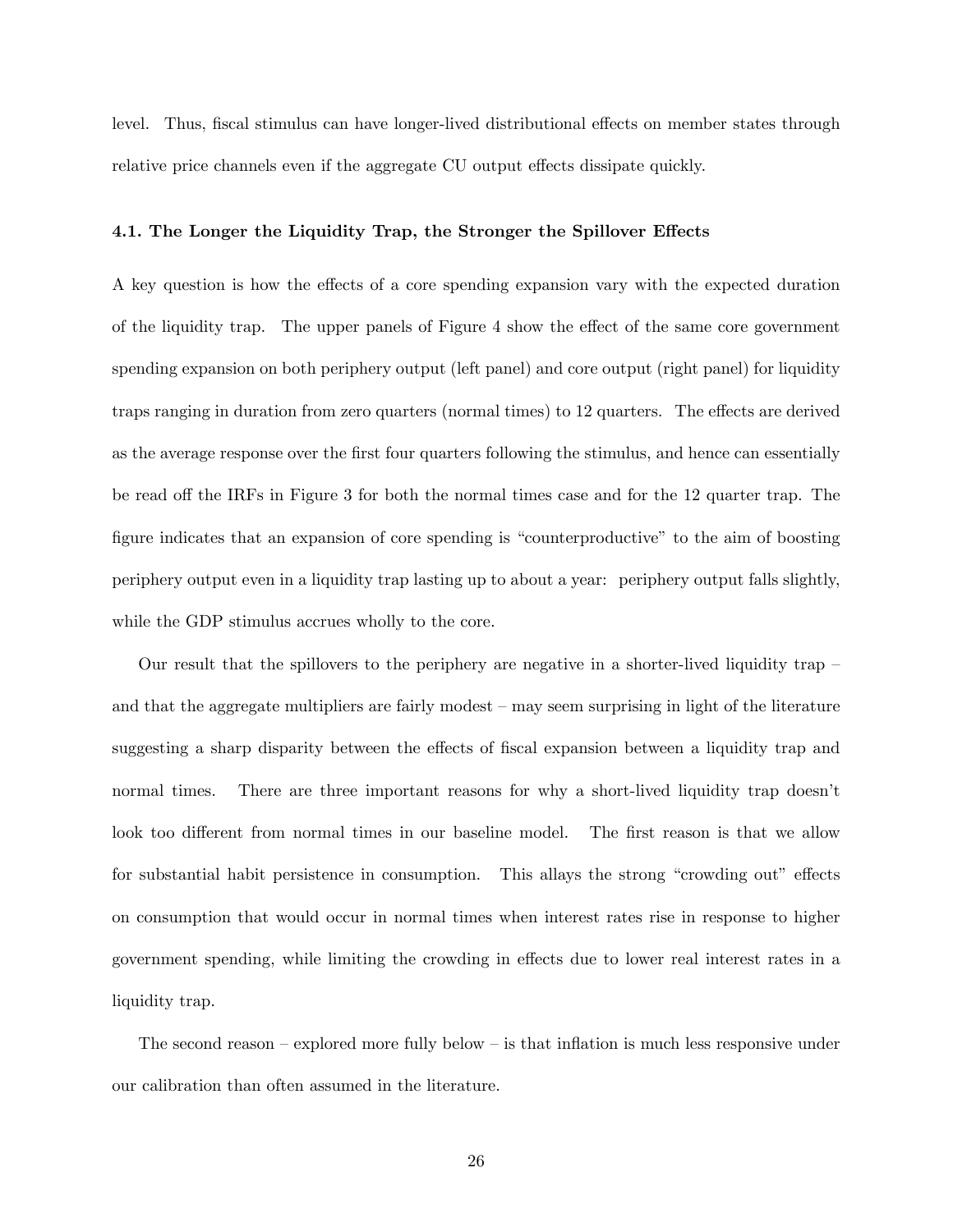The third reason is that government spending shock is assumed to follow an  $MA(10)$ , and hence persists well beyond the duration of the shorter-lived liquidity traps considered in the figure. As emphasized by Woodford (2011) and Christiano, Eichenbaum, and Rebelo (2012), this fiscal overhang attenuates the aggregate CU multiplier relative to a "ideally-structured" fiscal intervention that dissipates before the economy exits the liquidity trap. In particular, to the extent that fiscal spending was expected to remain high even after the economy exited the liquidity trap, long-term interest rates would be pushed up, generating negative spillovers to the periphery in short-lived traps. It turns out that spillovers to the periphery would always be positive  $\sim$  even in a transient liquidity trap  $\sim$  provided that the core spending only rose during the period in which monetary policy was constrained by the ZLB. However, practical impediments would make it unlikely to achieve a rapid phase-in and phase-out within a few quarters; and moreover, even if such a nimble fiscal response was feasible, the short duration wouldn't provide much, if any, stimulus to the periphery (since inflation wouldn't rise much). $^{24}$ 

Somewhat more broadly, our results underscore that core fiscal expansion would probably only be likely to boost periphery GDP noticeably if the central bank was expected to remain accommodative for a fairly prolonged period of a couple of years or more. We should add that some caution is warranted with respect to the quantitative estimates from this simple model, as it tends to understate spillovers relative to the policy-oriented model in Section 6; but this main conclusion is robust.

# 4.2. The Steeper the Phillips Curve, the Stronger the Spillover Effects

While slow price adjustment seems consistent with Europe's experience since the Great Recession, it is possible that the Phillips Curve slope is higher than we have assumed in our benchmark

<sup>&</sup>lt;sup>24</sup> As Cogan et al (2010) have pointed out, only around a third of the increased U.S. federal spending on goods and services authorized by the American Reconstruction and Recovery Act was earmarked to be spent within the first two years of the ARRA's passage in February 2009.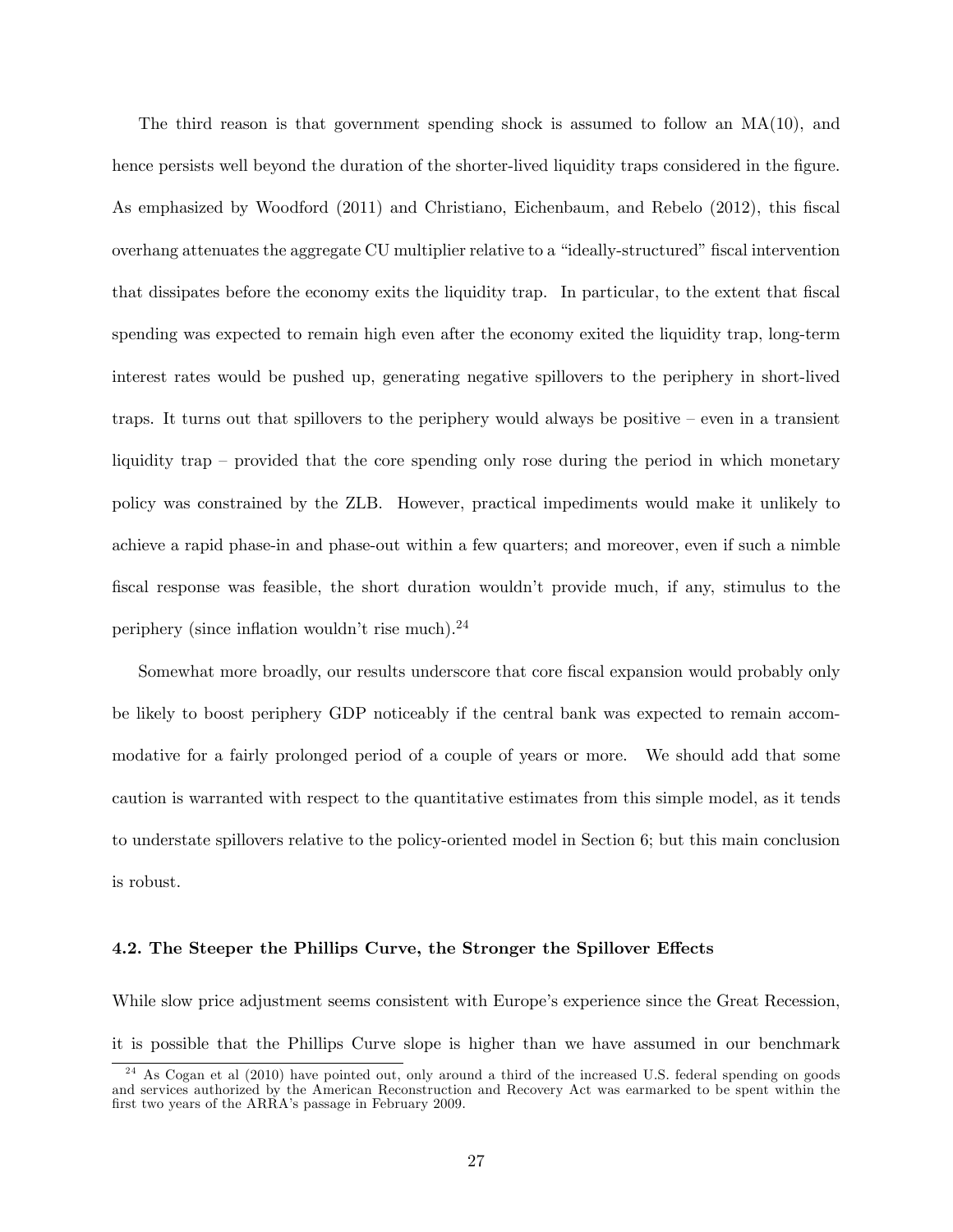calibration. Accordingly, Figure 5 shows IRFs to the core spending shock under a calibration with a steeper Phillips Curve slope: specifically, we set  $\xi_p = 0.88$ , implying a Phillips Curve slope parameter of  $\kappa_{mc} = .017$ , which is slightly above the median point estimates in the literature mentioned earlier.

In normal times, the faster terms of trade adjustment (panel E) generates more rebalancing towards the periphery than in the benchmark: However, monetary policy also raises interest rates (panel E) by more given the bigger increase in ináation. As a result, CU output rises by less, and periphery output still contracts (as under the benchmark calibration).

The fiscal expansion under the higher Phillips Curve slope does have dramatically different implications than in the benchmark in a persistent liquidity trap. With the higher Phillips Curve slope, the higher inflation implies much lower real interest rates, and consequently a much larger expansion of CU GDP (comparing panel B of Figure 5 with panel B of Figure 3). With the larger rebalancing effect now reinforced by the bigger real interest rate decline, periphery GDP rises over  $1\frac{1}{2}$  $\frac{1}{2}$  percent in a 12 quarter liquidity trap, over half as much as core GDP. The dashed lines in the upper panels of Figure 4 show how the effects on core and periphery GDP vary with the duration of the liquidity trap under this alternative calibration.

This calibration is useful for highlighting conditions that might give rise to very large positive fiscal spillovers, and is of particular interest given that calibrations of the Phillips Curve slope in this range are often used in the literature. Although the implied responsiveness of inflation seems somewhat of a stretch in light of the Great Recession experience, the scenario does underscore some upside risk to fiscal spillovers if inflation proves more responsive than assumed under the benchmark.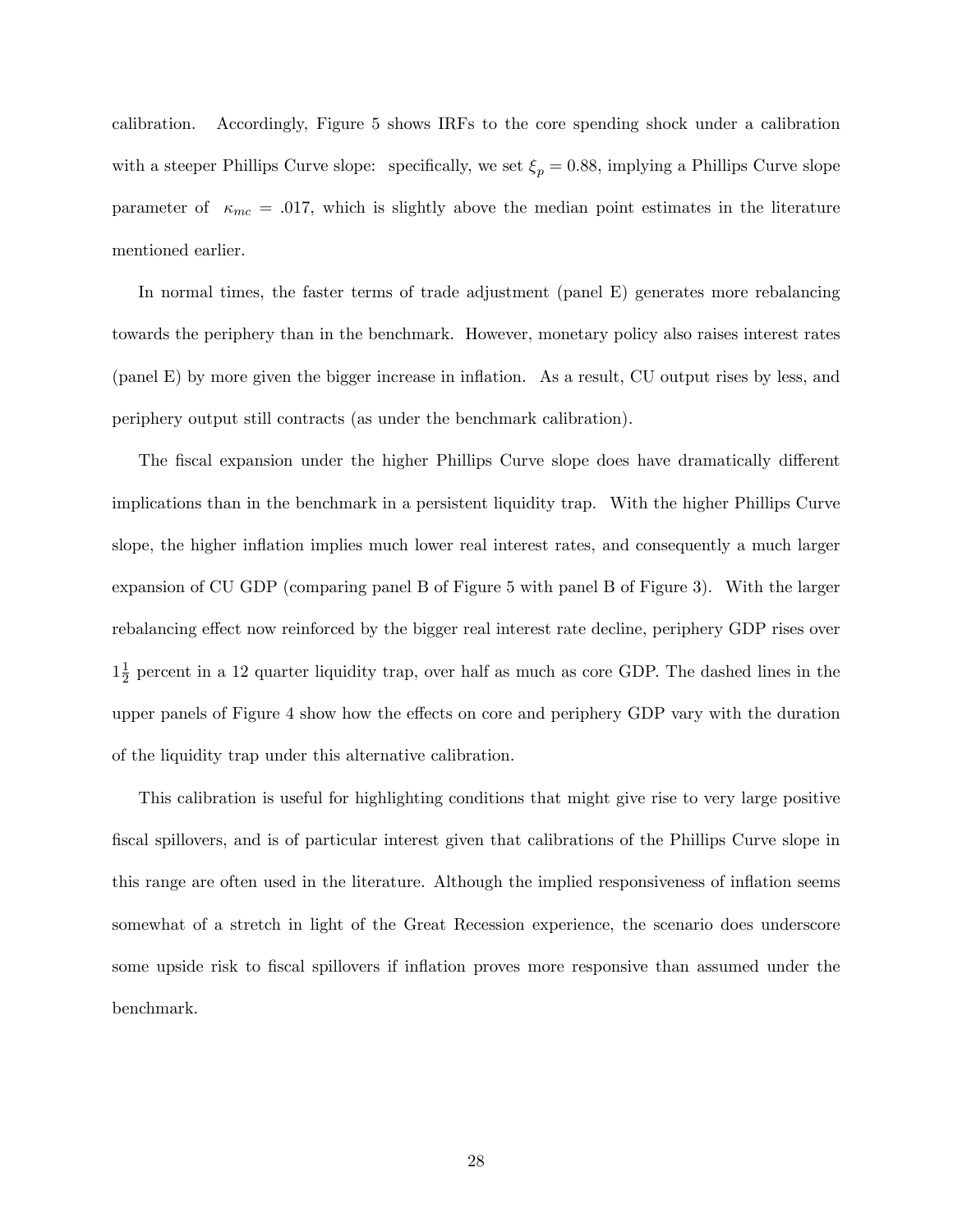#### 4.3. The Larger the Import Content of Spending, the Stronger the Spillover Effects

Policymakers often draw attention to terms of trade adjustment as a key channel through which the periphery might benefit from a core fiscal expansion. But with sluggish price adjustment, the stimulus accruing through this channel is likely to be quite modest. Accordingly, we next consider how allowing for a sizeable component of core spending to fall on periphery imports could facilitate rebalancing the aggregate demand stimulus more evenly across the core and periphery.

In an extreme case in which the core government spending was disbursed equally across currency union members according to population size – a "no home bias" case in which  $\omega_G^* = 1/3$  and  $\omega_G$  $= 2/3$  – equation (23) indicates that the periphery and core would share equally in the stimulus. Figure 6 shows the effects in a less extreme case when the import share of core government spending  $\omega_G^*$  is set to 0.20 (20 percent of government spending in the steady state). As this reallocation of spending has no consequences for CU aggregates, the effects of the core spending hike on CU output are identical to Figure 3 (in which  $\omega_G^* = 0$ ). However, the changes in the pattern of GDP response across core and periphery are striking: the rise in periphery GDP is more than half as large as the rise in core GDP even in normal times. Thus, core spending may provide considerable stimulus to the periphery even in a short-lived liquidity trap if it falls substantially on periphery imports. As seen in the bottom panels of Figure 4, the boost to both periphery (and core) GDP is even larger in a long-lived liquidity trap.

Overall, these results underscore how direct purchases may allow core fiscal spending to have much more balanced effects on core and periphery output even if terms of trade adjustment is quite sluggish. It is important to note, however, that the greater spillovers to periphery GDP reflect a larger boost to periphery real net exports than in the baseline without direct purchases; periphery consumption actually rises a bit less than under our baseline calibration.<sup>25</sup> As we will discuss in

 $25$  Because the output expansion is more balanced across regions, there is less upward pressure on the terms of trade; and hence periphery inflation doesn't have to rise as much to bring relative prices back to their long-run equilibrium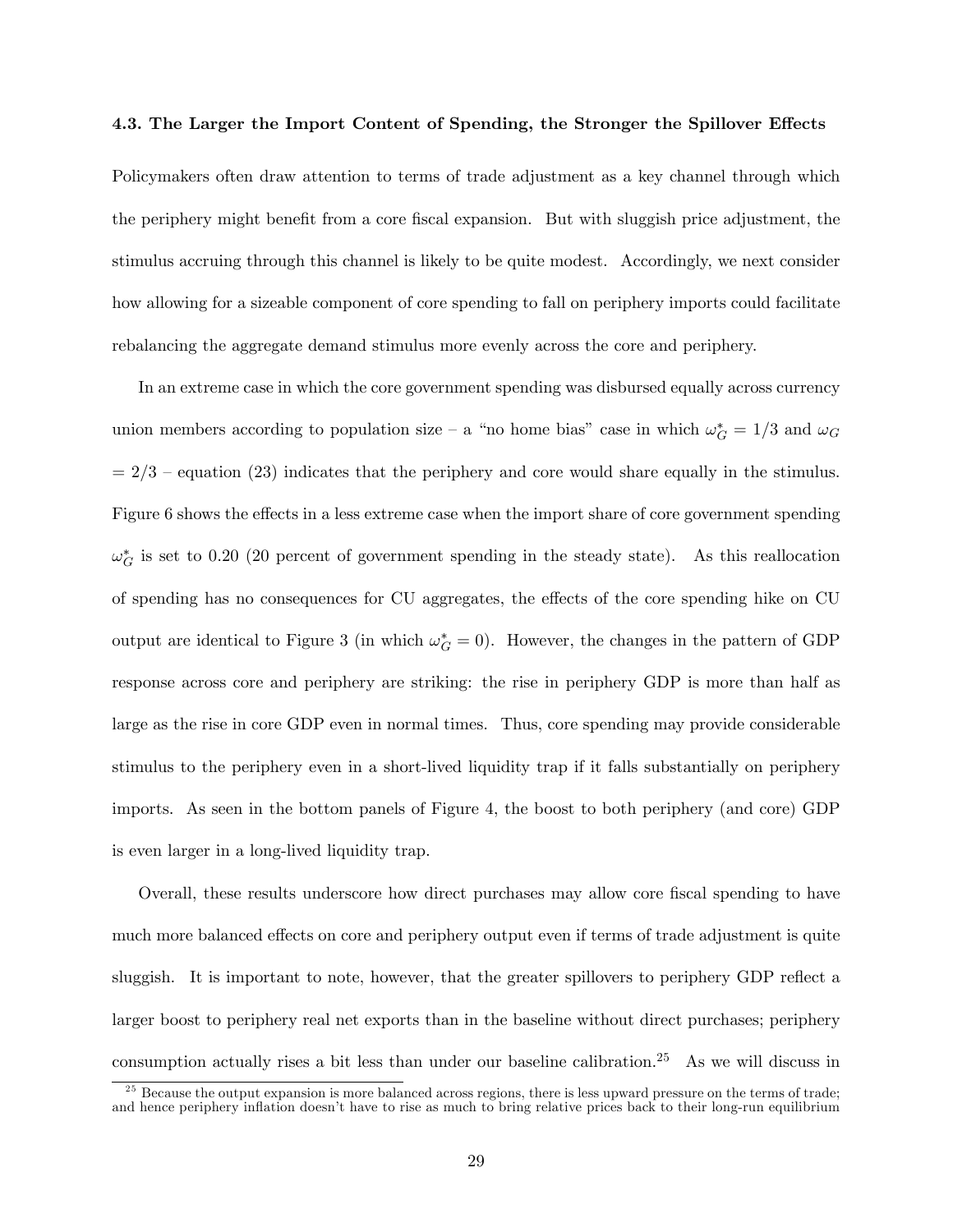the next section, these compositional effects turn out to be consequential in evaluating the extent to which increasing the import share of government purchases affects welfare.

# 5. Welfare Effects of Higher Core Government Spending

The literature analyzing the effects of fiscal expansion in a liquidity trap has largely focused on environments which abstract from differences in economic conditions across countries or states. The implicit assumption is that each member of a common currency area  $-$  whether a country or state  $-\frac{1}{2}$  faces an equally severe downturn, and would get a similar boost in government spending if a stimulus package were enacted. The situation facing policymakers in Europe is different in two important respects. First, resource slack in the periphery economies is much larger than in the core, and inflation is correspondingly more subdued. Second, assuming that fiscal stimulus would have to come mainly from the core economies, the expansionary effects on CU GDP would be likely to be concentrated in the core economies.

These asymmetries across member states  $-$  both in initial business cycle positions, and in the effects of fiscal policy – have important implications for gauging the welfare effects of fiscal expansion. In this section, we illustrate some of the considerations that would seem relevant in designing a fiscal stimulus program in this environment.

To conduct our analysis, we use two alternative measures of welfare. First, we assume a standard ad hoc loss function in which the policymaker only cares about minimizing squared output gaps and inflation gaps in both the core and periphery economies:

$$
L_t^{CP} = \frac{1}{4} \sum_{s=0} \beta^s \left\{ \zeta \left[ \left( \pi_{Dt+s}^{Per} - \pi \right)^2 + \lambda_y \left( x_{t+s}^{Per} \right)^2 \right] + (1 - \zeta) \left[ \left( \pi_{Dt+s}^{Core} - \pi \right)^2 + \lambda_y \left( x_{t+s}^{Core} \right)^2 \right] \right\}, \tag{24}
$$

Thus, the welfare loss  $L_t^{CP}$  is population-weighted average of the loss function for each CU member (core or periphery). Each regionís loss function is simply a sum of the squared ináation gap and level. This smaller rise in periphery expected ináation translates into a smaller rise in periphery consumption.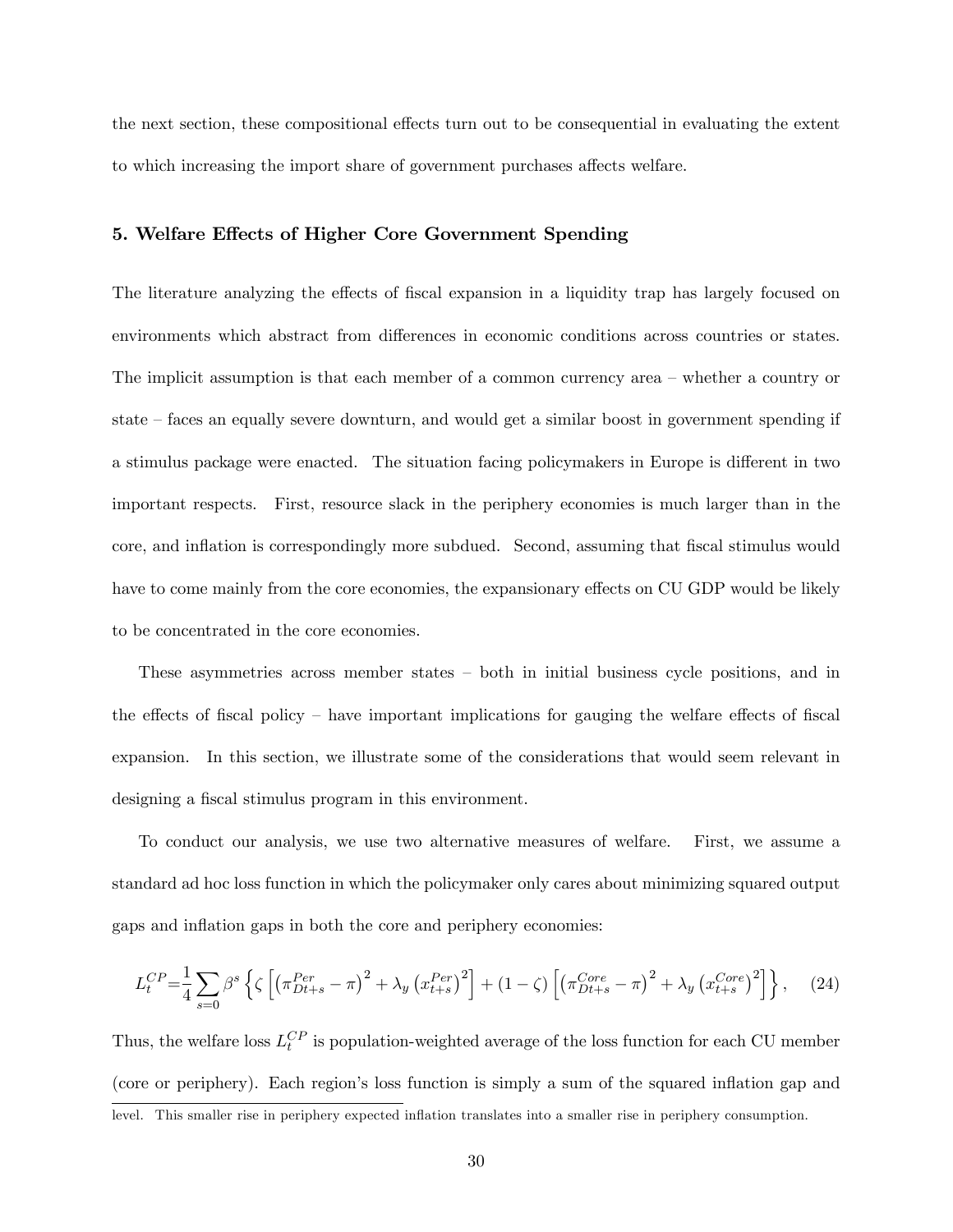squared output gap, with the parameter  $\lambda<sub>y</sub>$  determining the relative weight on the output gap set to  $1/3$  for each region. The inflation target  $\pi$  is set to 2 percent. While this loss function is admittedly simple, it helps address the interesting question of the extent to which fiscal policy can substitute for monetary policy when the latter is constrained by the ZLB by "filling in" output and inflation gaps.<sup>26</sup> Our second welfare measure – considered in Section 5.2 – is based on the discounted utility of households in our model.

#### 5.1. Welfare Results under Ad Hoc Loss Function

# 5.1.1. Fiscal Expansion in Core and Periphery (Fiscal Union)

As a useful reference point for assessing the effects of a core-only fiscal expansion, we first consider the welfare effects of fiscal expansion under the assumption that the euro area countries were part of a Öscal union. From the perspective of the euro area as a whole, there would seem a strong rationale for fiscal expansion under current conditions: output gaps are large, inflation is below target, and monetary policy is likely to be constrained by the ZLB for a prolonged period. A fiscal union would presumably give more scope to the periphery economies to expand domestic fiscal spending than in the current environment in which concerns about debt sustainability and adverse market reactions appear to impose tight constraints. Exactly how much latitude is unclear, as it would depend on the specific features of the fiscal compact. However, it seems plausible that such a union might allow an expansion in euro area government spending that was distributed roughly equally across member states on a per capita basis.<sup>27</sup> Accordingly, we assume that each member state boosts fiscal spending by a commensurate amount under fiscal union.

The welfare benefits of a fiscal stimulus program clearly depend on how output and inflation

<sup>&</sup>lt;sup>26</sup> This assumption would seem most reasonable to the extent that the additional stimulus is on goods for which there was considerable scope to substitute purchases intertemporally (e.g., construction or transport equipment).

<sup>&</sup>lt;sup>27</sup> The large-scale expansion of U.S. fiscal spending authorized in 2009 under the ARRA was reasonably balanced across U.S. states in per capita terms (Orr and Sporn, 2012), notwithstanding that spending on some components of these programs (such as unemployment compensation) varied with regional economic conditions.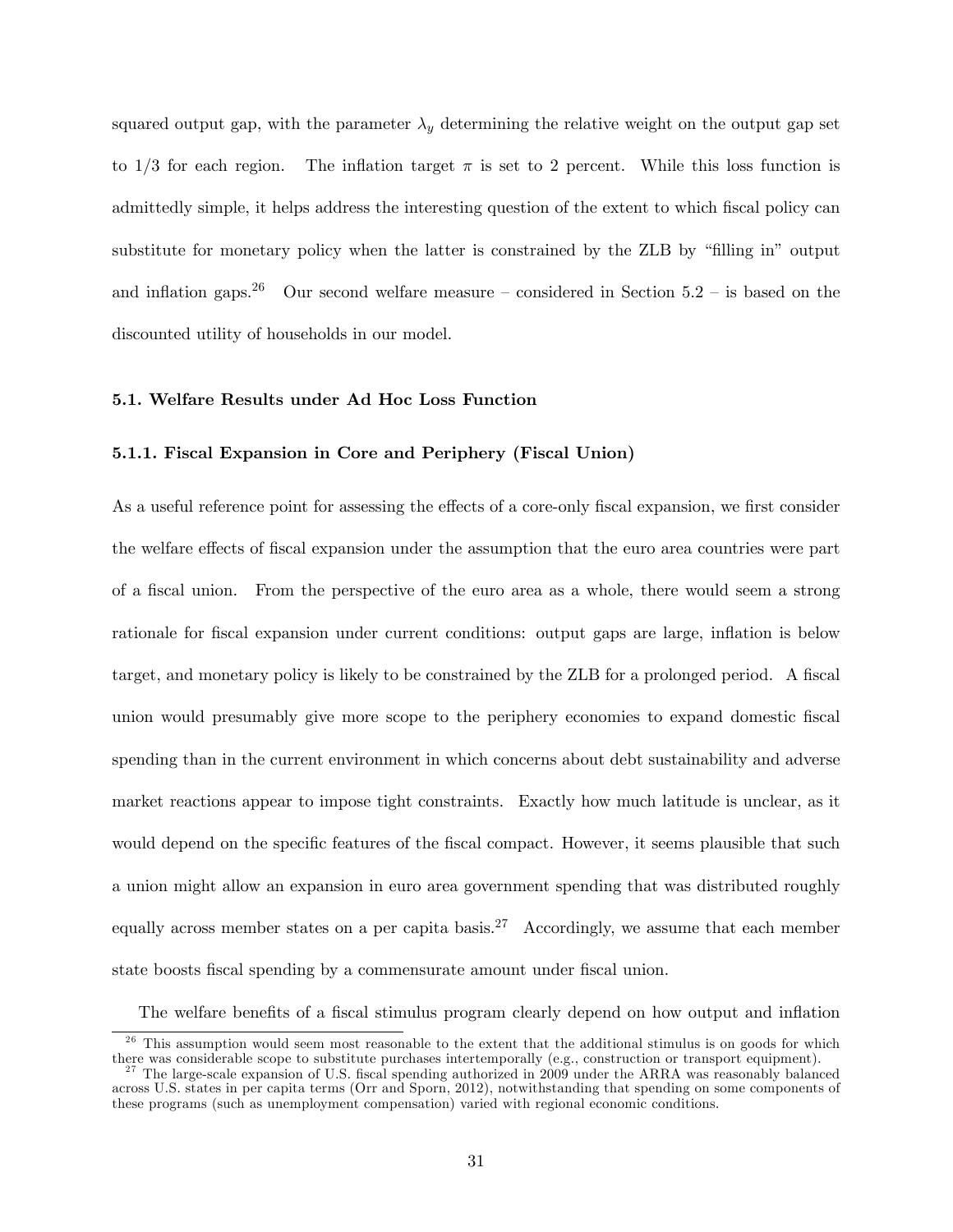gaps in the core and periphery would evolve absent any fiscal stimulus. Our baseline assumes adverse consumption demand shocks (i.e., lower  $\nu_t$ ) cause a prolonged recession in the euro area that is especially concentrated in the periphery.<sup>28</sup> The solid lines in Figure 7 depict this baseline. Specifically, the output gap in the core (the solid line in panel C) is about  $-2$  percent at the end of 2015 and nearly closes within three years; whereas the output gap in the periphery (panel D) is about  $-5$  percent initially, and slack remains sizeable even after a few years. Inflation stays well below 2 percent in both the core (panel E) and periphery (panel F), but runs particularly low in the periphery (with some deflation on average in 2015).<sup>29</sup> Our calibration of the Taylor rule implies that the CU interest rate remains pinned at zero for 12 quarters (noting that the policy rate is expressed as an annualized percentage rate, or APR).

Table 1: Losses under Baseline: Ad Hoc Welfare Function

|                 | Overall Loss $L_t^{CP}$ Core Periphery |      |       |
|-----------------|----------------------------------------|------|-------|
| Discounted Loss | 21.5                                   | 12.5 | -39.5 |

Note: The overall loss  $L_t^{CP}$  is based on eq. (24) for 2015:Q1 to 2020:Q4. The core and periphery losses are based on their respective discounted squared inflation and output gaps with  $\lambda_y = 1/3$ .

Table 1 reports the losses under the welfare measure (24) that are derived from cumulating the discounted squared output and inflation gaps from  $2015:Q1$  to  $2020:Q4$ ; given that the effects of the fiscal actions we consider on output and inflation gaps are small after six years, the welfare gains reported below would change very little if the horizon were extended beyond that period. Clearly,

The effects of fiscal stimulus on output and inflation gaps analyzed below do not hinge on the particular type of shock(s) driving the output gap in the baseline. Other shocks, such as the productivity shocks  $z_t$  and  $z_t^*$ , would yield similar results if calibrated to imply the same evolution of the core and periphery output gaps as shown in Figure 7 (i.e., both the positive effects would be similar, as well as the normative implications under the quadratic criterion). This invariance reflects the tight link between output gaps and inflation in our benchmark model, and would not obtain if there were features such as wage rigidities that implied tradeoffs. It is important to note that the welfare results under the utility-based criterion considered in Section 5.2 do depend somewhat on the nature of the shocks driving the output and inflation gaps, reflecting that welfare depends on the evolution of consumption and other variables; however, we found that experimenting with different underlying shocks had relatively little effect on our results (provided that the alternative shocks implied similar output gap and ináation responses).

 $^{29}$  The output gaps in the baseline are broadly similar – albeit somewhat smaller – to those forecast by the OECD in its interim economic outlook that was released in March 2015 (for example, the OECD projects that the output gap in the euro area will be about 3 percent in 2015, compared with 2-1/2 percent in our baseline, and almost 6 percent in the periphery, compared with 4 percent in our baseline). The large and persistent output gaps in the baseline in turn imply considerable downward pressure on ináation, notwithstanding that Phillips Curve slope is very flat under our baseline calibration; under more typical calibrations of Phillips Curve slope used in the literature, the decline in inflation would be even sharper.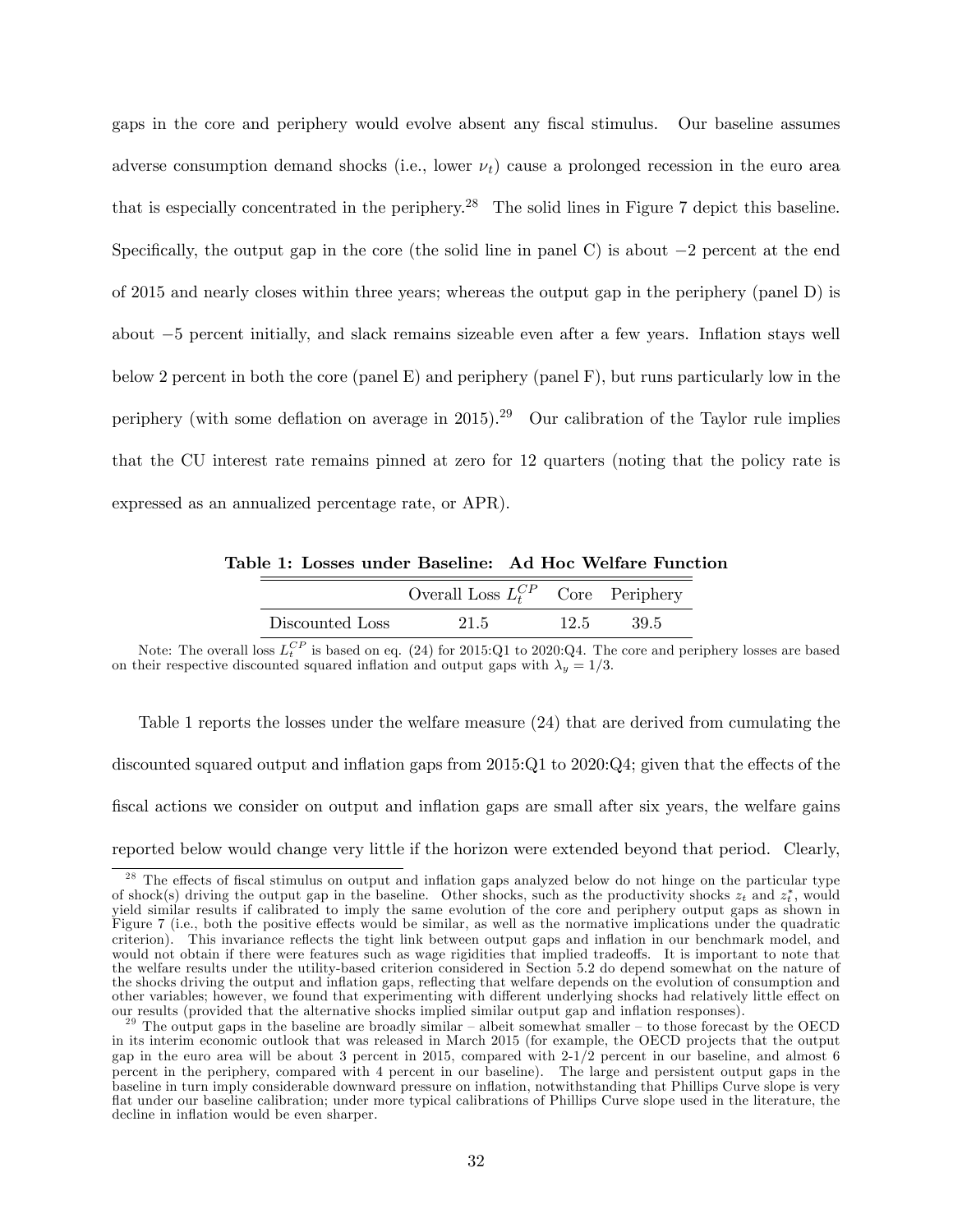losses are heavily concentrated in the periphery.

Against this backdrop, we assume that a CU-wide fiscal stimulus is initiated that boosts government spending by 1 percent of baseline GDP in both the core and periphery. The stimulus begins in the same quarter as the adverse shocks and lasts 12 quarters, and thus is "well-timed" to coincide with the period in which monetary policy is constrained. We compute the model solution  $-\text{ both}$ under the baseline and for the scenario with higher fiscal spending  $-$  using a nonlinear solution algorithm for solving perfect foresight models in DYNARE.<sup>30</sup>

The blue dashed lines in Figure 7 labelled "Fiscal Union: CU-Wide Stimulus" show the effects of this Öscal expansion. The joint Öscal expansion narrows the periphery output gap (panel D) substantially – as well as the gap between periphery inflation (panel F) and the 2 percent target – while nearly closing the core output gap (panel C). Panel A in Table 2 reports the welfare gains from fiscal stimulus, which is measured as the difference between the welfare loss assuming no stimulus (from Table 1) and the welfare loss under the stimulus program. Aggregate welfare improves substantially, with welfare losses cut by half relative to the baseline. While both the core and periphery experience welfare improvements, the periphery experiences much larger absolute gains given the large initial output and ináation gaps in that region (which are penalized heavily under the quadratic objective).

Fiscal policy in this setting is similar to monetary policy insofar as both forms of stimulus operate with equal force on each member state, and hence canít close output (and ináation) gaps in each. Larger welfare improvements could be achieved by channeling relatively more of the fiscal stimulus to the periphery where the marginal value of additional stimulus is higher  $-$  and thus essentially using core and periphery spending as separate instruments to "fill gaps" in each

<sup>&</sup>lt;sup>30</sup> We assume in our simulations below that the CU central bank does not counteract the core fiscal stimulus by raising rates any earlier than in the absence of stimulus. This limited form of commitment modestly amplifies the stimulus from the Öscal expansion. Upon exit, policy rates follow the Taylor rule, and thus eventually react to the higher demand caused by the fiscal expansion.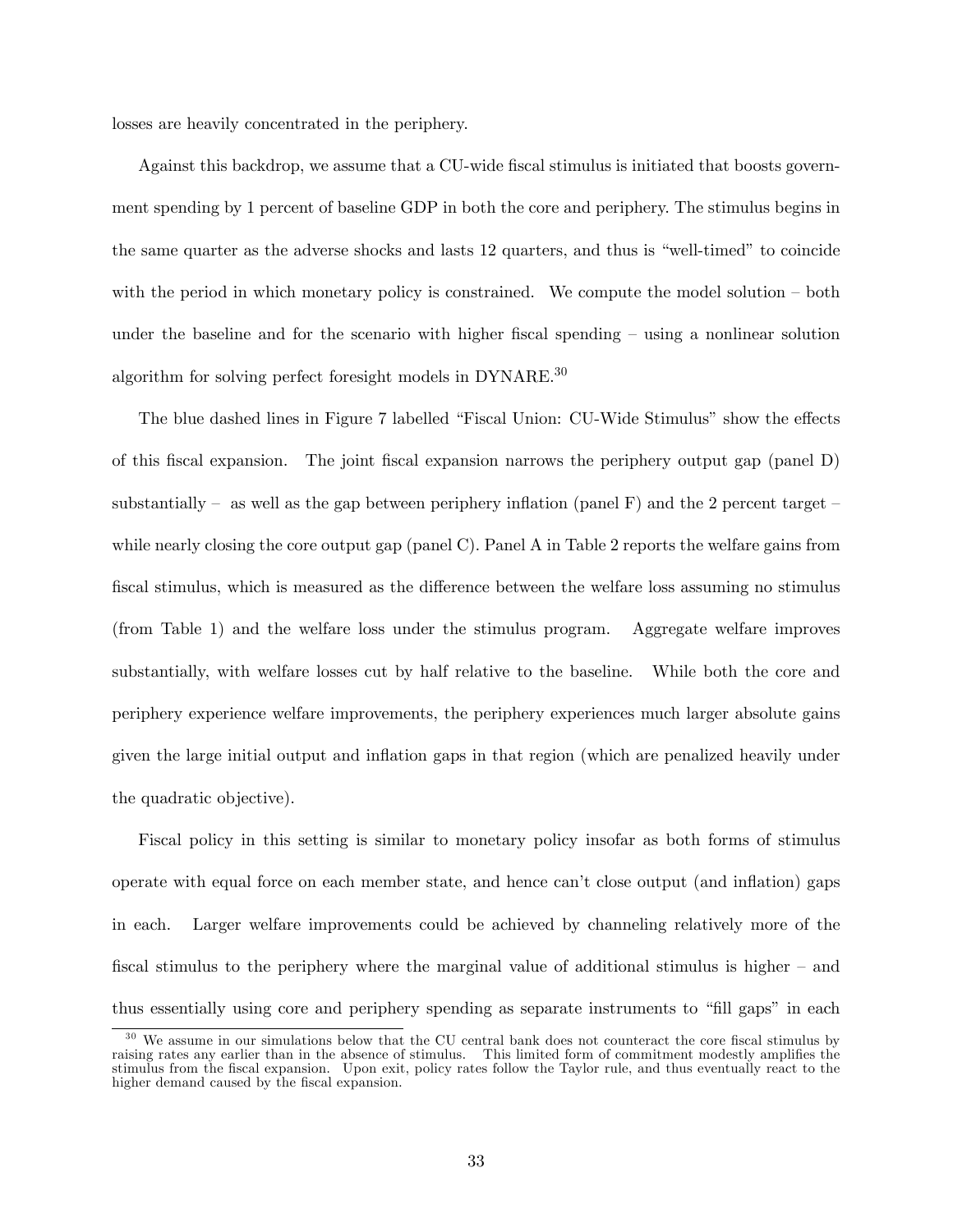member state.<sup>31</sup> Of course, political economy considerations could well preclude such targeted spending.

|                                           |  | Table 2: Gains From Fiscal Expansion: Ad Hoc Welfare Function |  |  |  |
|-------------------------------------------|--|---------------------------------------------------------------|--|--|--|
| Panel A: Welfare Gains under Fiscal Union |  |                                                               |  |  |  |
|                                           |  | Currency Union Core Periphery                                 |  |  |  |
|                                           |  | 11.2 7.8 1.8.1                                                |  |  |  |

Panel B: Welfare Gains under "Core Only" Fiscal Expansion

|                                        | Currency Union Core Periphery |     |      |
|----------------------------------------|-------------------------------|-----|------|
| Benchmark $(\omega_G^* = 0)$           | 10.4                          | 83  | 14.5 |
| High Import Share $(\omega_G^* = 0.2)$ | 10.9                          | 7.9 | 16.8 |
|                                        |                               |     |      |

Note: The table reports absolute gains, computed as  $\text{Loss}^{Baseline} - \text{Loss}^{Scenario}$ .

## 5.1.2. Fiscal Expansion only in Core

We next assess how a fiscal expansion that was concentrated exclusively in the core would affect welfare in both the core and periphery; for comparability with the previous analysis, we continue to assume that the core spending hike equals 1 percent of CU GDP. As seen by the red dotted lines in Figure 7 labeled "Core Only Stimulus," the core spending hike provides a much larger boost to core GDP and ináation than to the periphery: the core output gap turns noticeably positive, while the periphery output gap only narrows modestly.

The first row of Panel B in Table 2 reports the welfare gains under the core-only fiscal expansion under our benchmark calibration in which the import content of government spending is zero  $(\omega_G^* = 0)$ . The core fiscal expansion improves welfare by less than under the fiscal union case

 $31$  As is clear from previous work by Gali and Monacelli (2008), it would not be optimal to close output or inflation gaps in each member state if there were some costs of expanding government spending (at least beyond a certain level). First, it would be essential to balance any direct fiscal costs against the benefits of reducing output (and inflation) gaps. Second, the optimal policy would also take account of how current increases in government spending a§ected the terms of trade and hence future output (and ináation) gaps. In particular, higher periphery government spending would boost periphery relative prices and thus tend to hurt periphery net exports in the future. Because the optimal policy would take account of both the direct Öscal costs and the loss in future competitiveness, it would not be optimal to close the periphery output gap completely (and similarly for the core).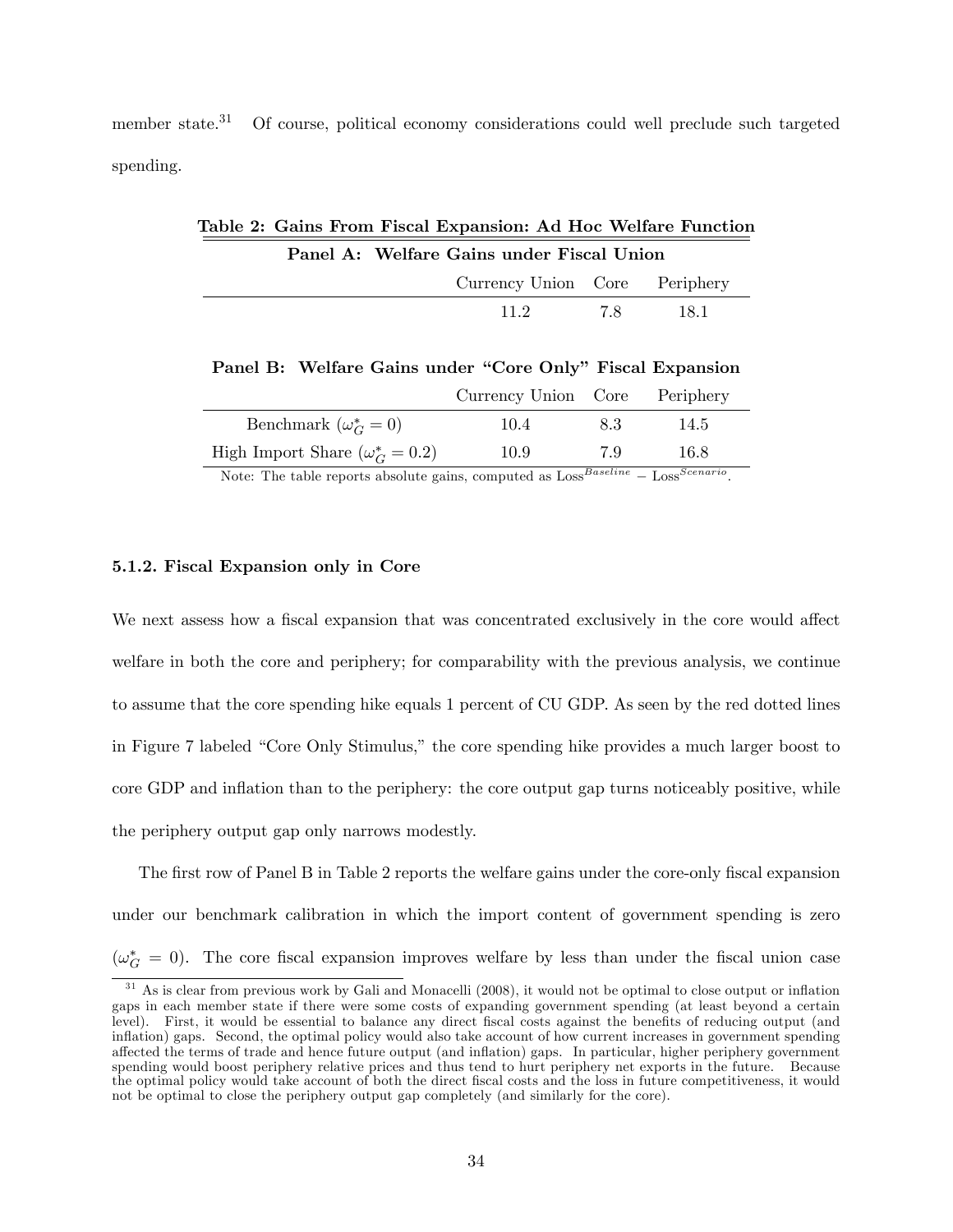(reported in the upper panel), especially for the periphery. This is because the core expansion boosts aggregate demand relatively more in exactly the region (the core) in which it is "least needed" according to the ad hoc welfare criterion. The disparity in the welfare results between the core-only and fiscal union cases would be even larger if the size of the fiscal expansion under each case were chosen optimally to maximize the quadratic welfare criterion  $(24)$ : this reflects that the optimal expansion turns out to be considerably larger under Öscal union because Öscal union allows more of the fiscal stimulus to be channeled to the region where its marginal value is comparatively high.<sup>32</sup>

Even so, it is remarkable that the core-only fiscal expansion does achieve a good portion of the welfare gains that would accrue under fiscal union. Because output and inflation gaps are very large in the periphery – and output spillovers to the periphery sizeable in a long-lived liquidity trap – the periphery derives substantial benefits from core fiscal expansion. Moreover, even the core benefits from a modest-sized expansion that can help pare its own output and inflation gap.

An expansion of government spending in the core would raise welfare even more if some of the increase in core government spending was on imported periphery goods. As we have shown in Section 4.3, such an approach balances the stimulus to output and inflation more evenly across the core and periphery, and thus appears more akin to Öscal union than the case in which core spending falls exclusively on domestically-produced goods. For a calibration with a high core import share of 20 percent ( $\omega_G^* = 0.2$ ), the effects of a core-only fiscal expansion on output and inflation gaps in each region are very similar to that achieved under fiscal union (and hence not shown in Figure 7 for expositional reasons). By implication, Panel B in Table 2 shows that the welfare gains to the currency union approach those achieved under Öscal union, with both the core and periphery

 $32$  The optimal spending hike under fiscal union is 2.5 percent of CU GDP, while the optimal hike for the core-only case is 3.1 percent of core GDP, which is equal to 2.1 percent of CU GDP. Under an optimally-sized fiscal expansion, the welfare gain to the CU is 18.0 under fiscal union, compared with 14.9 under the core-only expansion.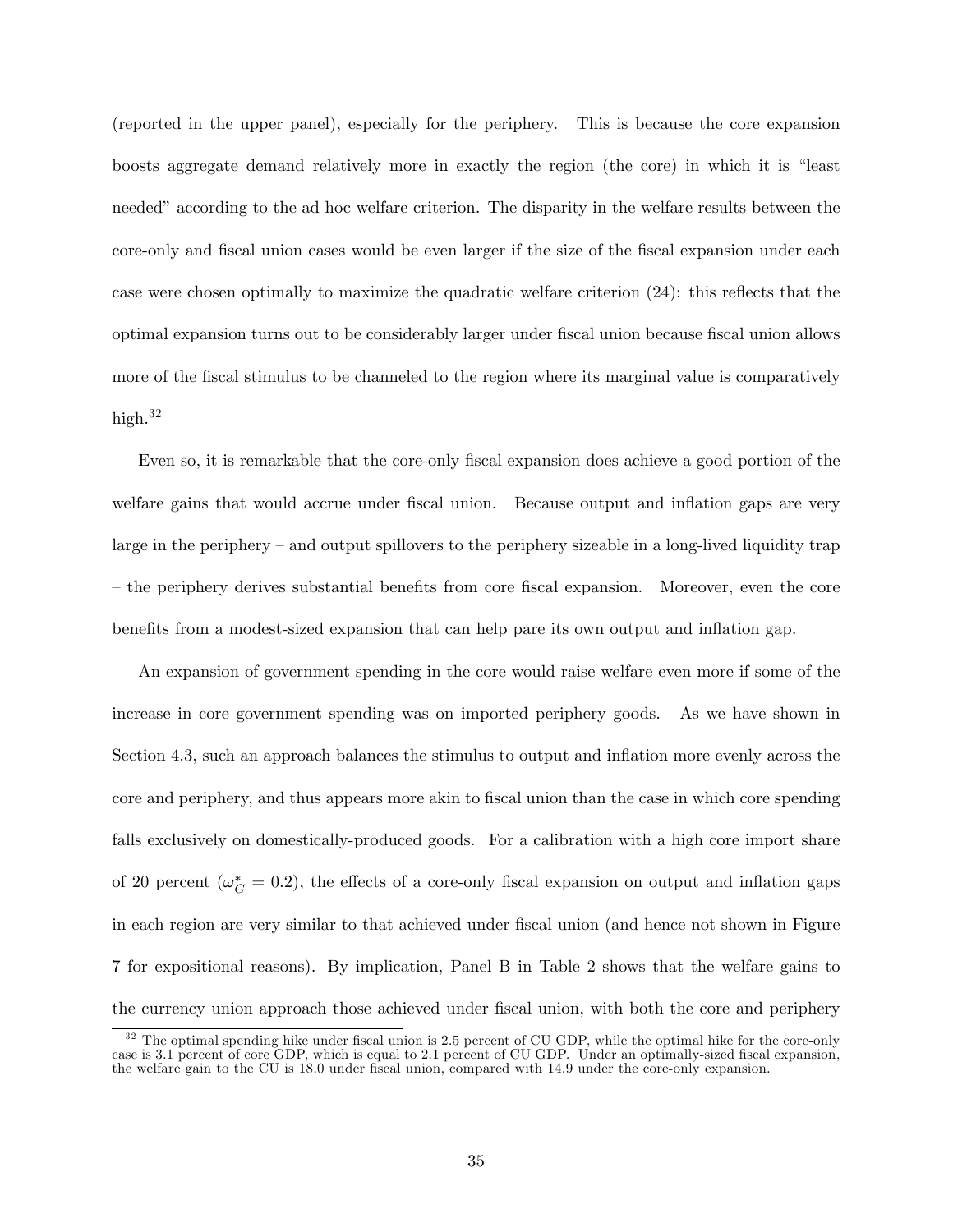experiencing nearly commensurate welfare gains.<sup>33</sup>

## 5.2. Welfare Results under Utility-Based Criterion

Our previous welfare results indicate that an expansion of core government spending may improve periphery welfare considerably by shrinking the peripheryís sizeable output and ináation gaps; and that comparatively large welfare improvements  $\sim$  for both core and periphery  $\sim$  may be achieved to the extent that a larger share of core government spending falls on periphery imports.

We next consider the robustness of these normative results to an alternative welfare measure based on the discounted conditional expected utility of the representative household in each member state in our model:

$$
\mathbb{E}_{t} \sum_{j=0}^{\infty} \beta^{j} \left\{ \ln \left( C_{t+j} - \varkappa C_{t+j-1} - C \nu_{t+j} \right) - \chi_{0} \frac{\left( N_{t+j} \right)^{1+\chi}}{1+\chi} + \frac{\vartheta_{G}}{1-\frac{1}{\sigma_{G}}} \left( G_{t+j} - \varkappa_{G} G_{t+j-1} \right)^{1-\frac{1}{\sigma_{G}}} \right\}.
$$
\n(25)

Household utility depends positively on public and private consumption, and inversely on hours worked. Welfare in the currency union on the "utility-based" metric is simply a population-weighted average of the utility functionals of periphery and core households.<sup>34</sup>

## 5.2.1. Fiscal Expansion in Core and Periphery (Fiscal Union)

Panel A of Table 3 reports welfare gains under fiscal union using the utility-based objective  $(25)$ . Because we continue to assume that government spending in each CU member would expand by 1 percent of GDP under Öscal union, the impulse responses are the same as in Figure 7 (the dashed lines labelled "Fiscal Union"). The utility gains in the table are summarized in terms of the "con-

<sup>&</sup>lt;sup>33</sup> If a sizeable share of the rise in core government spending fell on periphery imports, then a rise in core government spending would boost periphery GDP and welfare even in a short-lived liquidity trap, at least under this ad hoc welfare metric.

<sup>&</sup>lt;sup>34</sup> To perform this welfare analysis, we assume that households regard government spending on goods and services as somewhat more substitutable through time than private consumption, and that habit persistence is somewhat lower (specifically, we set  $\sigma_G = 2$ , so that the elasticity of substitution is 2, and the habit persistence parameter  $\times_G$  $= 0.4$ ). Finally, we set  $\vartheta_G$  to account for a steady steady share of government consumption to output of .23, and  $\chi_0$  so that N (hours worked per capita) equals unity in the steady state.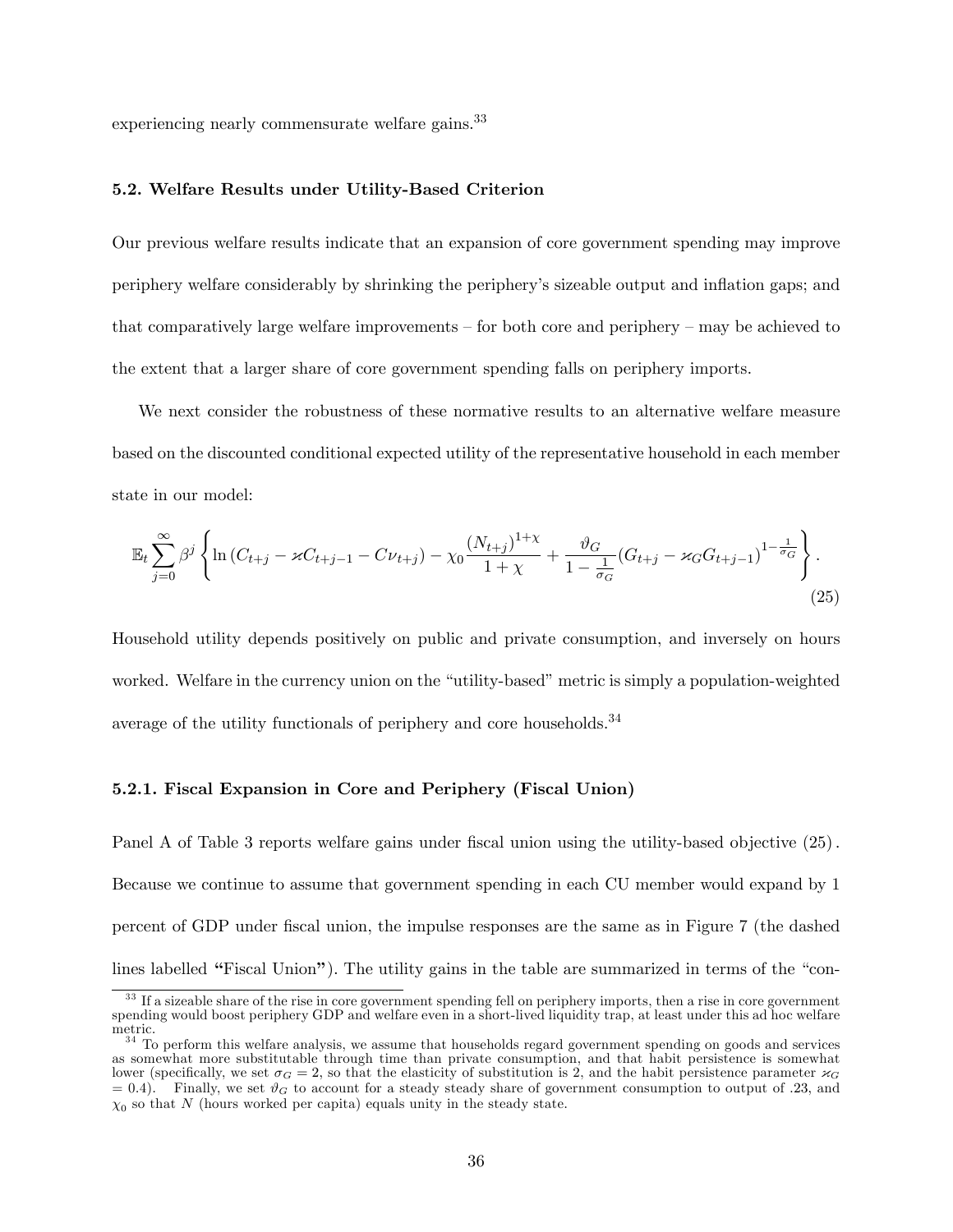sumption equivalent compensation" (CEV henceforth), which is the permanent percent increase in household private consumption  $-\text{relative to the baseline with no fiscal expansion} - \text{that is required}$ to make households equally well off as under the government spending expansion. Following the usual approach in the literature, household welfare depends on how the fiscal expansion affects the entire infinite discounted sum of period utility. The aggregate CU CEV is a population-weighted average over the core and periphery.

| Table 3: Welfare Gains From Fiscal Expansion: Utility-Based |  |                             |  |  |  |  |
|-------------------------------------------------------------|--|-----------------------------|--|--|--|--|
| Panel A: Welfare Gains under Fiscal Union                   |  |                             |  |  |  |  |
|                                                             |  | Aggregate CU Core Periphery |  |  |  |  |

Panel B: Welfare Gains under "Core Only" Fiscal Expansion

.015 .008 .028

|                                        | Aggregate CU Core |      | Periphery |
|----------------------------------------|-------------------|------|-----------|
| Benchmark $(\omega_G^* = 0)$           | .010              | .013 | .002      |
| High Import Share $(\omega_G^* = 0.2)$ | .012              | .027 | $-.018$   |

Note: The table report consumption equivalent compensation (CEV henceforth) , i.e., the percent increase in households' consumption that makes them—in expectation—equally well-off under no fiscal stimulus as when core government spending expands. Aggregate CEV is calculated as the weighted sum of CEV in the core and periphery.

As under the ad hoc loss criterion above, the equal-sized fiscal expansion in each CU member is strongly welfare-improving. Fiscal expansion is beneficial because it boosts utility directly through increasing government services, and indirectly through inducing an expansion of private consumption, with the latter reflecting that the higher inflation induced by the fiscal expansion reduces real interest rates. Crucially, this increase in utility from public and private goods comes at a low cost in terms of foregone leisure because labor is underutilized and ináation suboptimally low. The low level of inflation is undesirable because it implies substantial inefficiency in goods production in our modeling framework with staggered price setting (Rotemberg and Woodford, 1997), and hence acts like a tax on production; accordingly, a key benefit of fiscal expansion is that it boosts productivity by pushing ináation closer to target (assumed to be 2 percent). Aside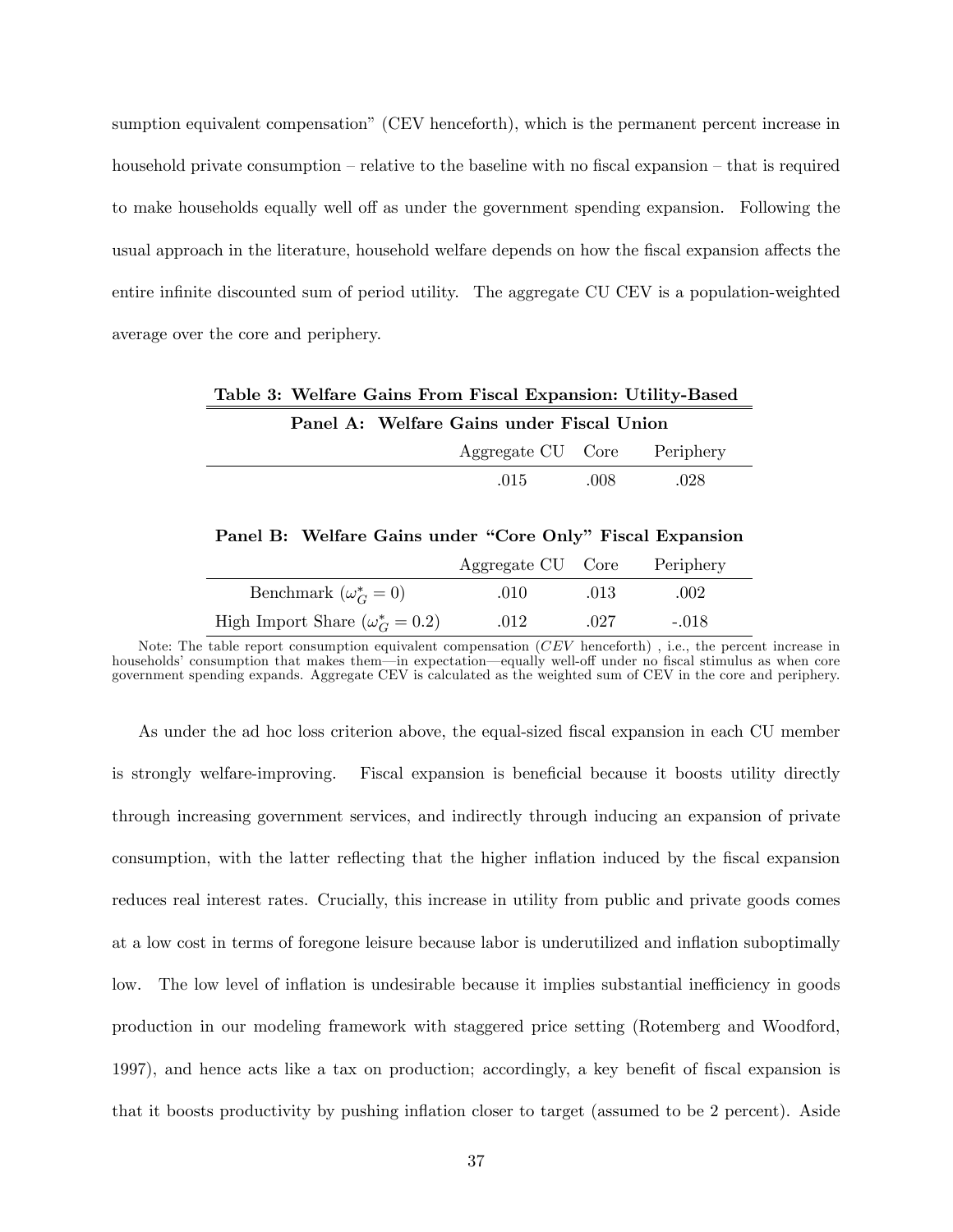from the implication – clear from Panel A in Table  $3$  – that the periphery benefits more from fiscal expansion due to its relatively large degree of slack, the logic favoring fiscal expansion under fiscal union closely parallels that provided by Woodford (2011) for a closed economy. In particular, because the fiscal expansion is the same in each CU member, it has no effect on the terms of trade or net exports; accordingly, all of induced expansion in employment goes to increasing either public or private consumption.

#### 5.2.2. Fiscal Expansion only in Core

The utility-based metric in effect poses a much more stringent test than the simple ad hoc loss function (24) for assessing whether increases in core government spending improves periphery welfare: assuming as we do that the periphery gets no direct utility benefits from the higher core government spending (e.g., from better roads in France), periphery welfare only improves if the core spending hike boosts periphery consumption enough to offset the cost of working additional hours. Thus, the composition of the rise in periphery GDP matters a great deal for welfare, as well as the timing of the rise in consumption. Even if the periphery output gap is large and the output spillovers to the periphery fairly big-conditions that lead to substantial periphery welfare improvements under the simple quadratic loss function  $-$  periphery welfare may fall under the utility-based criterion if the rise in periphery GDP is driven by net exports, or if the stimulus persists too long.

As seen in Panel B in Table 3 (above), the expansion of core spending in the case in which the import content is zero  $(\omega_G^* = 0)$  yields an improvement in core welfare. Core welfare improves because the core's sizeable resource slack makes it less costly  $-$  and hence more desirable  $-$  to produce more government services. The effects on periphery welfare are more complicated. Periphery discounted welfare improves, though by much less than core welfare. This reflects that the core fiscal expansion boosts the period utility of periphery households in the near-term, but has slightly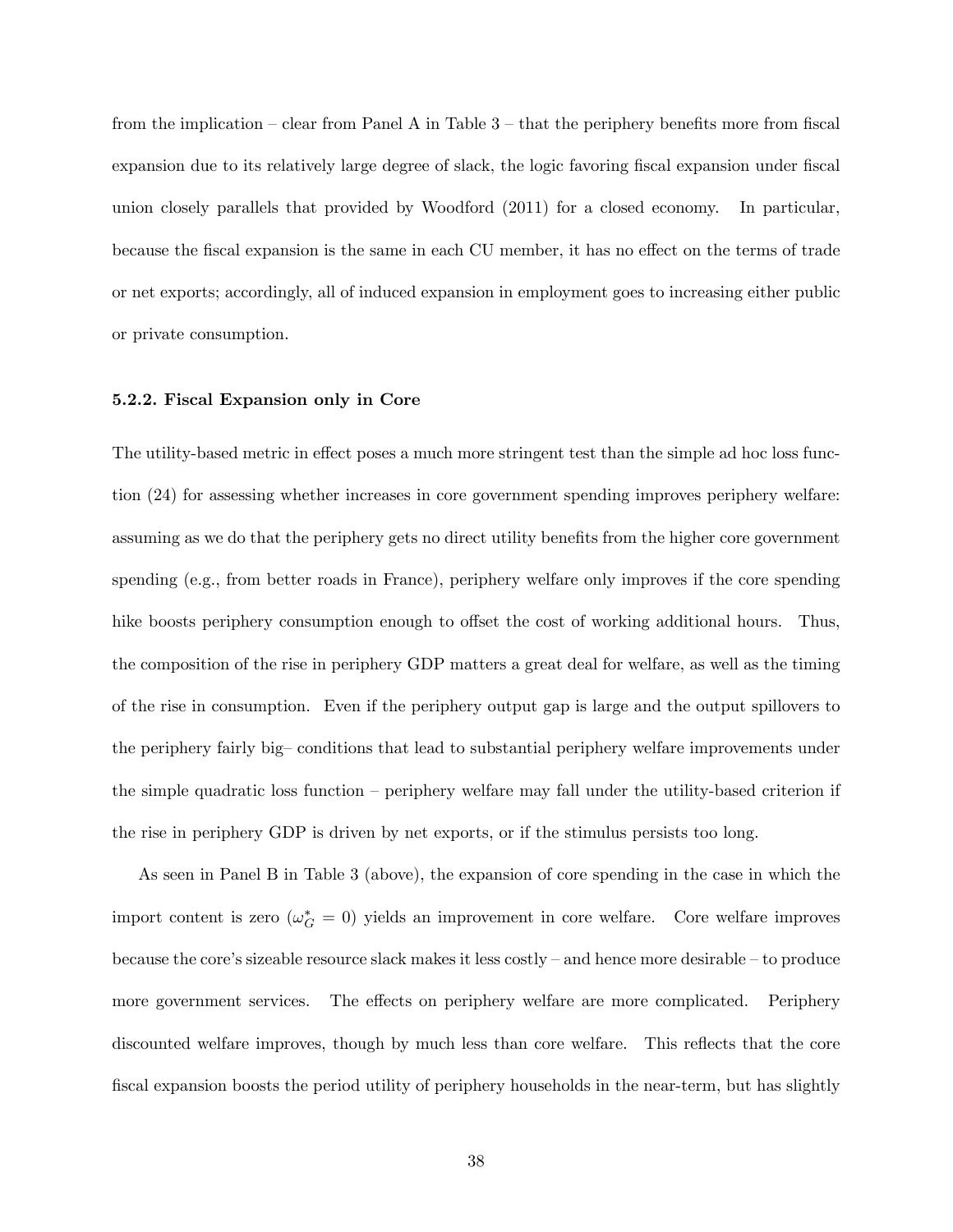negative effects on their period utility at horizons much beyond a year.

Figure 8 is helpful for understanding these results, as it shows the "partial effects" of a rise in core government spending on key components of household welfare.<sup>35</sup> Focusing first on our benchmark case with  $\omega_G^* = 0$  – shown by the red dotted lines – it is evident that periphery consumption (panel B), real net exports (panel F), and employment (panel D) each respond positively to the core spending shock. As might be expected in a deep recession, the benefits of the rise in periphery (private) consumption outweigh the cost in terms of labor effort at least in the near-term, which accounts for why the period utility of the representative periphery household (panel H) improves for over a year. Some of the improvement in periphery household utility reflects that the core spending hike boosts periphery inflation from a suboptimally low level, and this reduced inflation tax distortion means that less labor is required to produce any given quantity of output.

It may seem surprising that the core fiscal expansion doesn't provide an even more sustained boost to periphery welfare: after all, the periphery responses look very similar qualitatively to the usual effects of a favorable monetary shock under an independent monetary policy, insofar as lower periphery real interest rates crowd in consumption, and a depreciation of the peripheryís terms of trade boosts real net exports. Monetary stimulus of this type might be expected to be very beneficial given the periphery's poor initial conditions. However, to achieve welfare benefits under the metric (25), it is critical that the policy action boost consumption in the near-term when the gap between the marginal utility of consumption and disutility of work is especially large. From the prism of the utility-based welfare metric, there are two key problems with how the core fiscal expansion affects the periphery. First, a sizeable share of the expansion in periphery output  $-\frac{1}{2}$ about  $1/4$  under our benchmark calibration – is due to higher real net exports rather than increased periphery consumption; in effect, this diversion of employment towards net exports operates like a

<sup>&</sup>lt;sup>35</sup> Thus, the figure shows the deviation between the responses that include a rise in core government spending (layered onto the baseline) and the baseline.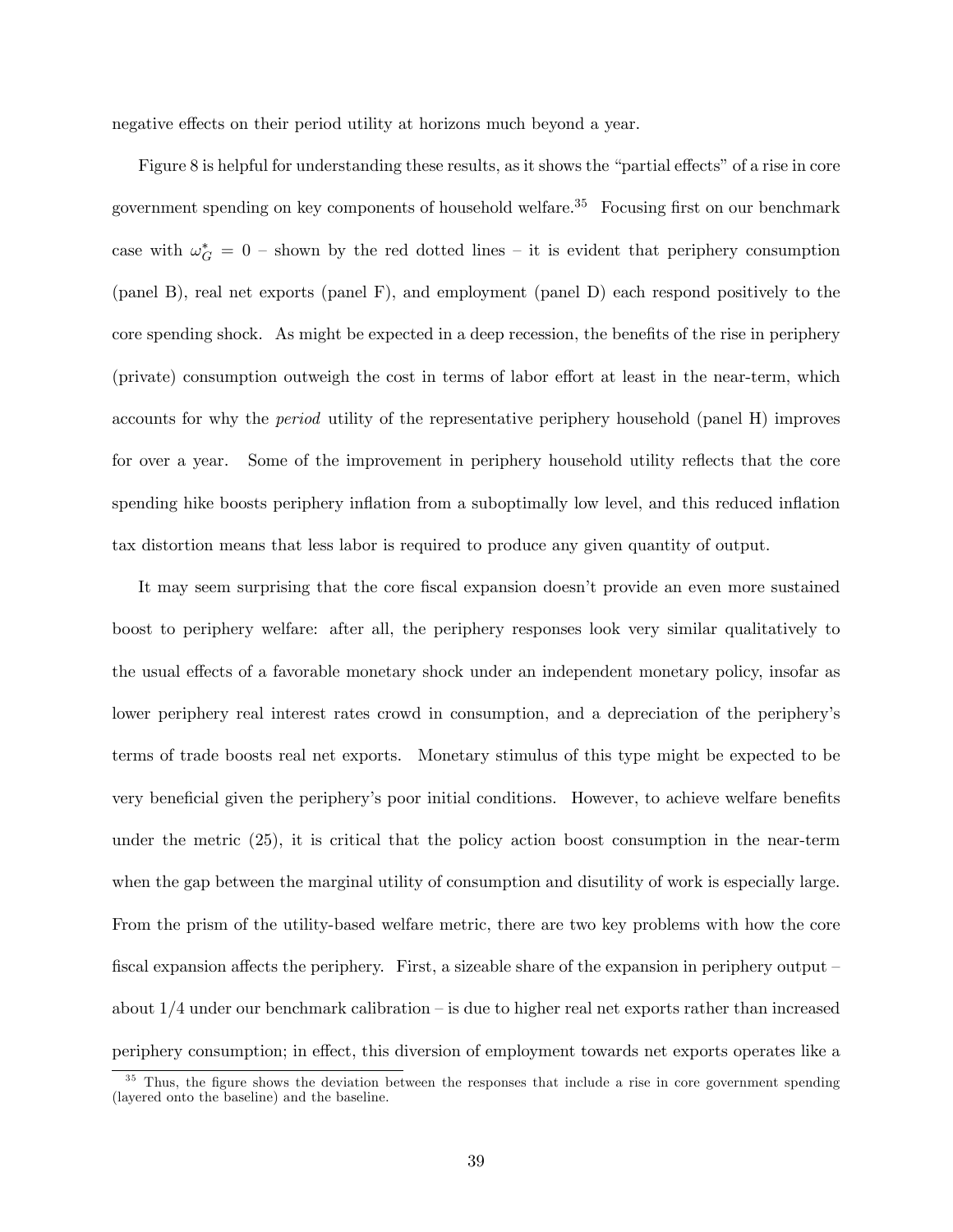tax, because it means that the rise in periphery employment is associated with a smaller near-term consumption boost. Second, the stimulus to periphery consumption is very spread out over time, as evident in panel B (and discussed previously in Section 4.3). The protracted consumption response reflects that periphery inflation remains elevated for a long time  $-\text{ which holds down periphery real}$ interest rates  $-$  to allow the terms of trade to converge back to its pre-shock level. This longer-term boost to periphery consumption, coming as it does after periphery consumption would have largely recovered even absent fiscal stimulus, simply isn't worth the labor cost.

These considerations also help explain why an expansion of core spending causes periphery welfare to deteriorate considerably  $-$  as reported in Panel B in Table 3  $-$  in the case in which core imports are sizeable ( $\omega_G^* = 0.2$ ). These results differ dramatically from the implications of the ad hoc loss function in which the higher import content was a major plus for welfare in both CU members. As we have seen  $-$  and is also shown by the blue dashed lines in Figure 8  $-$  the periphery GDP expansion under the higher import share calibration is more heavily driven by net exports, which the utility-based welfare measure views as undesirable.

As might be expected, a core government spending hike yields a larger improvement in periphery household welfare if initial conditions are noticeably worse than assumed in Figures 7 and 8. To illustrate this, Table 4 reports the effects of the same core government spending expansion against an alternative baseline in which output gaps in each member are much larger (slightly below minus 8 percent in the periphery, and close to minus 3 percent in the core), and ináation falls well below zero in the currency union as a whole. Periphery period utility  $-$  as well as CU welfare – improves very persistently under these conditions, leading to an improvement in the discounted welfare measure. The output spillovers to the periphery are not only larger than under the initial conditions underlying Figures 7 and 8, but fueled by a bigger consumption rise; moreover, the welfare benefits of boosting both consumption and inflation are larger given the poorer initial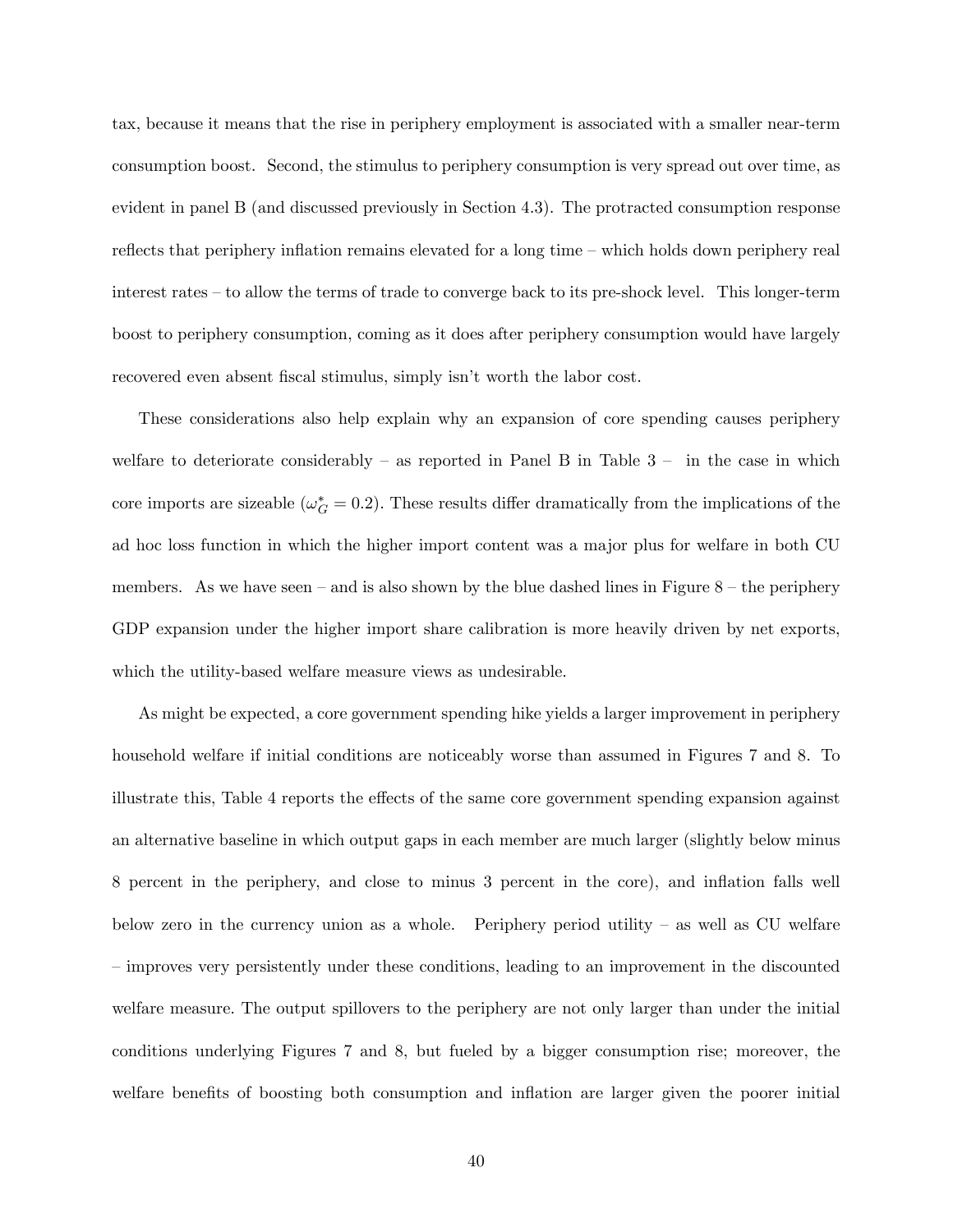conditions.

| under More Adverse Baseline: Utility-Based |                             |      |          |  |  |  |
|--------------------------------------------|-----------------------------|------|----------|--|--|--|
|                                            | Aggregate CU Core Periphery |      |          |  |  |  |
| Benchmark $(\omega_G^* = 0)$               | 0.021                       | .027 | .010     |  |  |  |
| High Import Share $(\omega_G^* = 0.2)$     | 0.024                       | .040 | $-0.007$ |  |  |  |

|  |  |  |  |  |  | Table 4: Welfare Gains of Core Fiscal Expansion |
|--|--|--|--|--|--|-------------------------------------------------|
|--|--|--|--|--|--|-------------------------------------------------|

Note: The table reports consumption equivalent compensation (CEV henceforth) , i.e., the percent increase in households' consumption that makes them—in expectation—equally well-off under no fiscal stimulus as when core government spending expands. Aggregate CEV is calculated as the weighted sum of CEV in the core and periphery.

Taking stock of our results, each of the alternative welfare measures we have considered  $-$  ad hoc and utility-based  $\sim$  suggests that a suitably-designed fiscal stimulus program in the core can improve *near-term* welfare in both the periphery and core. The welfare improvements under each measure are clearly larger and more persistent the worse the baseline and longer monetary policy is likely to be constrained from raising interest rates. Welfare improvements would also be larger if spillovers to periphery consumption were bigger than in our baseline (as would occur if e.g., prices were more flexible than in our benchmark). However, there is clearly some tension between how the welfare measures score policy actions which reduce the periphery output gap significantly, but don't provide much short-run stimulus to consumption. This tension can have important implications for the design of a core stimulus program, and in particular, for assessing the desirability of a higher import content of core government purchases.

Our sense is that the utility-based analysis is useful for highlighting how the welfare effects of fiscal expansion depend partly on how the stimulus affects the composition of demand  $\sim$  between consumption and net exports  $-$  and that fiscal policy may have long-lived effects arising through relative price channels that may possibly reduce welfare. Even so, the utility-based welfare metric probably understates some of the benefits of reducing the output gap and unemployment in economies plagued by high resource slack. Indeed, our model embeds two key assumptions  $-$  of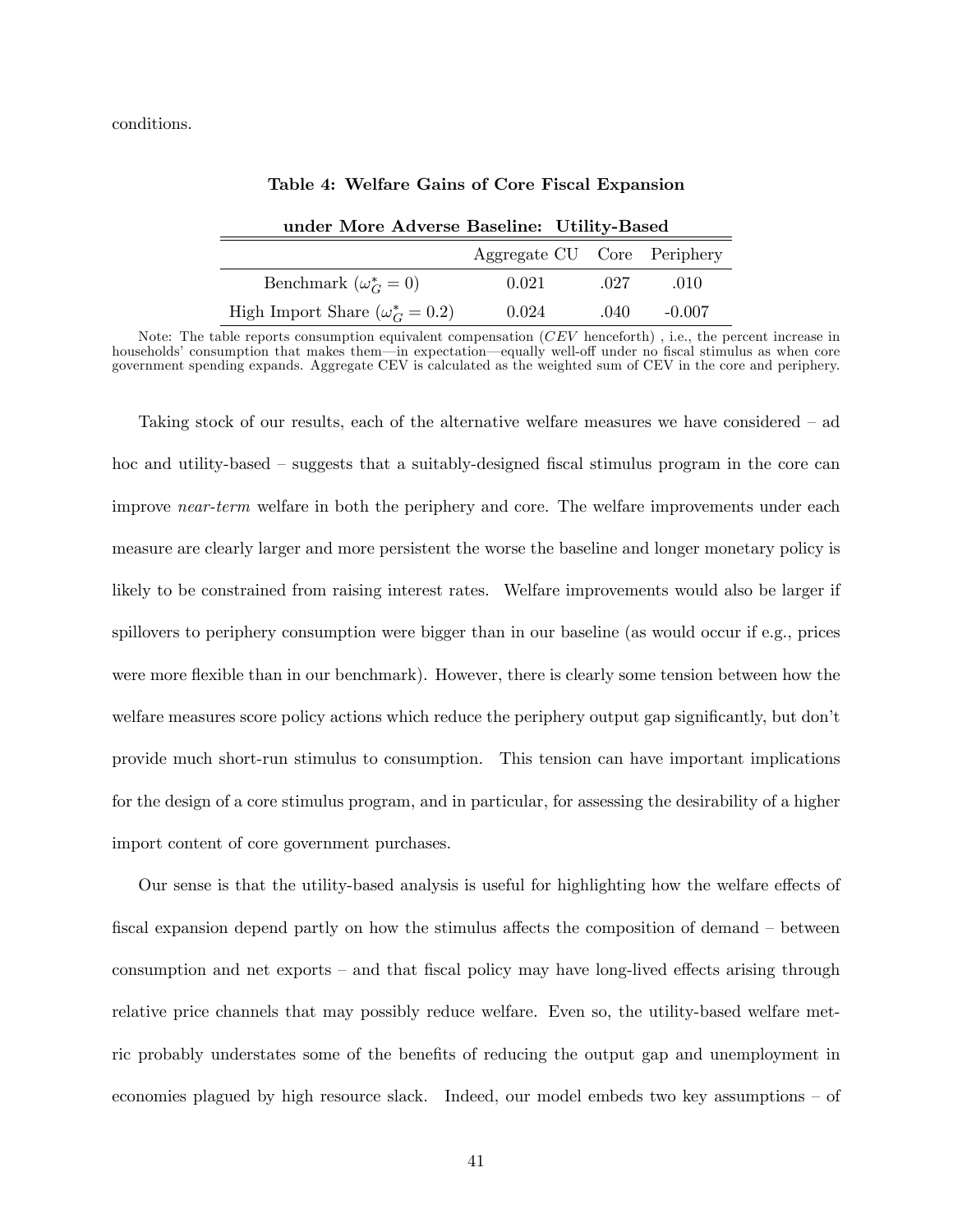perfect consumption risk-sharing, and that all variation in labor effort occurs at the intensive mar- $\sin$  – that tend to minimize the costs of a large output gap, and correspondingly, to understate the benefits of fiscal expansion. While these assumptions are useful for analytical tractability, household consumption in reality depends heavily on each household's employment status. These considerations suggest that policies that could markedly reduce the periphery's output gap  $-$  and as a result, reduce both unemployment and consumption dispersion across households – would probably enhance periphery welfare. All in all, our sense is that the welfare benefits of fiscal expansion probably lie between the two measures, but tilt more in the direction suggested by the simple ad hoc loss function.

# 6. The Effects of a Core Spending Expansion in a Larger Scale Model

The benchmark model is useful for highlighting many of the key factors likely to shape how a core fiscal expansion would affect the periphery. However, the benchmark model likely understates both the aggregate effects of core fiscal expansion and spillovers to the periphery due to the exclusion of Keynesian multiplier and accelerator effects on household and business spending. A consequence is that the aggregate government spending multiplier is relatively modest even in a persisent liquidity trap (unless inflation rises more than under our baseline calibration).

Accordingly, we next reconsider the effects of a core government spending expansion in a largerscale two country model with endogenous investment that closely follows Erceg and Linde (2013). Abstracting from open economy features, the specification of each country block builds heavily on the estimated models of Christiano, Eichenbaum and Evans (CEE, 2005) and Smets and Wouters (2003, 2007). Thus, the model includes both sticky nominal wages and prices, allowing for some intrinsic persistence in both components; habit persistence in consumption; and embeds a  $Q$ -theory investment specification modified so that changing the level of investment (rather than the capital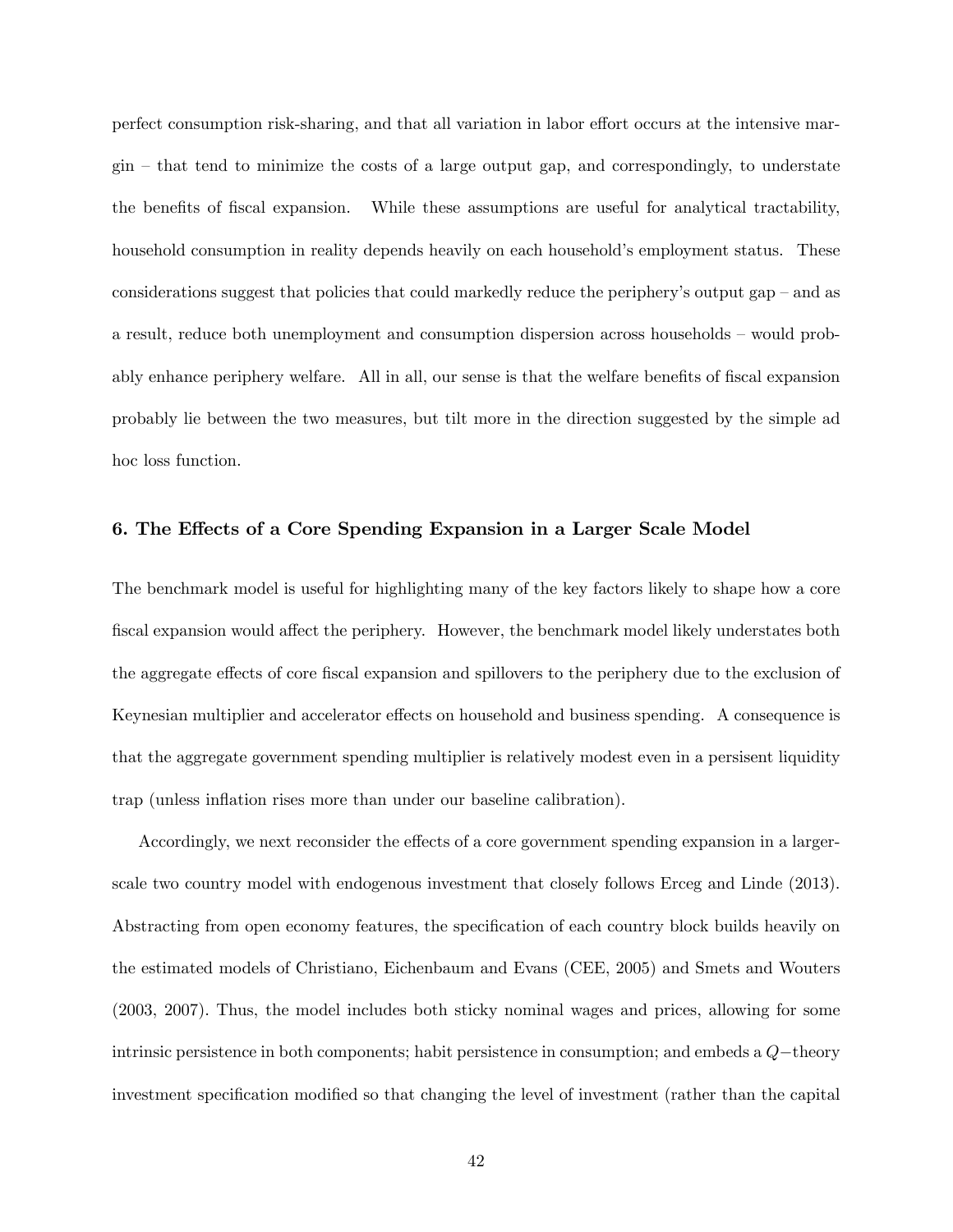stock) is costly. However, our model departs from this earlier literature by assuming that some fraction of households are "Keynesian," and simply consume their current after-tax income in a hand-to-mouth fashion; this contrasts with our benchmark model which assumes that all households make consumption decisions based on their permanent income. Gali, López-Salido and Vallés (2007) show that the inclusion of non-Ricardian households helps account for structural VAR evidence indicating that private consumption rises in response to higher government spending. Although the inclusion of hand-to-mouth agents increases the spending multiplier even in normal times, we will show that the amplification effects are considerably larger in a liquidity trap, and in particular, can help generate sizeable spillovers to the periphery even if the Phillips Curve is very flat.

On the open economy dimension, the model assumes producer currency pricing as in the benchmark. Financial markets are assumed to be incomplete, meaning that there is a single "internationally traded" bond available to core and periphery households. However, given that the trade price elasticity is calibrated to be close to unity, the implications of incomplete markets are similar to those of complete markets; as we have discussed above, even complete markets may allow for sizeable country-specific fluctuations in consumption given that households have different preferences over goods (see Cole and Obstfeld, 1991, for a more detailed discussion).

Monetary policy is assumed to follow a Taylor-style rule, and government spending to evolve exogenously. To satisfy intertemporal fiscal balance, the distortionary tax rate on labor income is assumed to adjust to both government debt and the change in government debt. We assume that tax rates adjust inertially, so that a rise in government spending would mainly be deficit-financed (at least under normal conditions). A detailed description of the model is provided in Appendix **B.**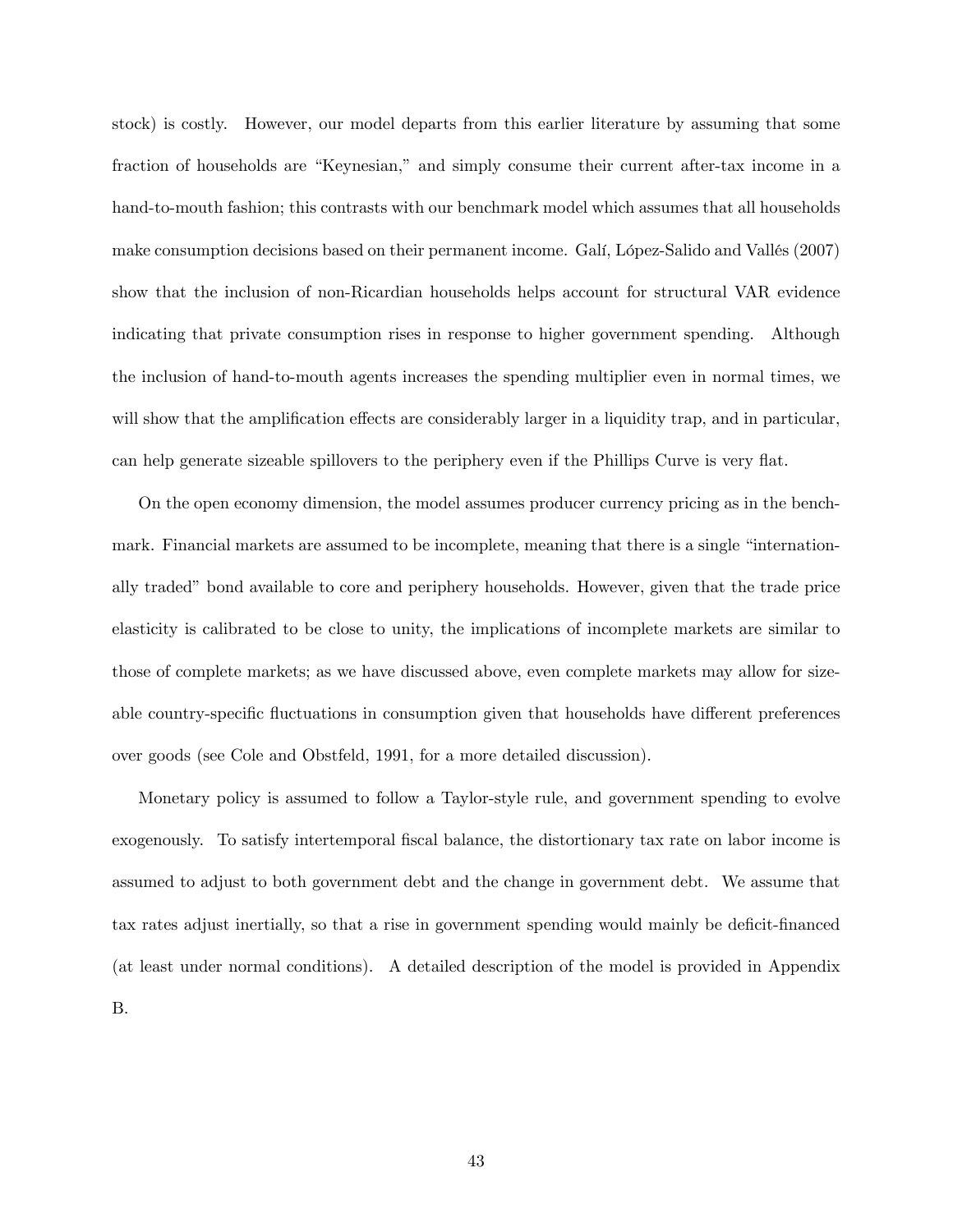#### 6.1. Empirical Impulse Responses to Monetary and Fiscal Shocks in the Euro Area

We next use a structural vector autoregression estimated on euro area data over the 1970:1-2008:3 period to help gauge the dynamic effects of both a monetary policy shock and a shock to euro area government spending. We will use the empirical impulse responses to each of these shocks both to estimate key parameters of our model  $-$  following the approach of CEE (2005) and Altig, Christiano, Eichenbaum, and Linde (ACEL, 2011) – and to assess the model's empirical fit.<sup>36</sup>

Specifically, we estimate a VAR where the vector  $\Theta_t$  of endogenous variables is comprised of government spending on goods and services  $(g_t)$ , real GDP  $(y_t)$ , real private consumption  $(c_t)$ , real gross investment (inv<sub>t</sub>), the GDP deflator inflation rate ( $\pi_{Dt}$ ), the nominal wage ( $w_t$ ), and the short-term interest rate  $(i_t)$ , which we interpret as the policy rate. Following the influential analysis of Angeloni et al. (2003), which estimated monetary transmission in euro area countries, we also include commodity prices, U.S. output and the federal funds rate as exogenous variables (collected in the vector  $\Theta_t^*$ ). We assume that the endogenous variables collected in  $\Theta_t$  can be represented in reduced form as following a VAR of order p:

$$
\Theta_t = \alpha + B^*(L)\Theta_t^* + B(L)\Theta_{t-1} + u_t,
$$
\n
$$
Eu_t u_t' = V,
$$
\n(26)

where  $B(L)$  is a  $p^{th}$ -ordered polynomial in the lag operator, L. The structural economic innovations  $\varepsilon_t$  are related to the reduced form innovations  $u_t$  by the relation:

$$
u_t = C\varepsilon_t, \ E\varepsilon_t \varepsilon_t' = I,\tag{27}
$$

where  $C$  is a square matrix and  $I$  is the identity matrix.

We identify the monetary and fiscal spending innovations through imposing timing restrictions on the VAR. Following Christiano, Eichenbaum, and Evans (1999), we identify the monetary

<sup>&</sup>lt;sup>36</sup> Given the complications posed by the zero lower bound constraint and possible changes in the transmission of monetary and Öscal shocks following the global Önancial crisis, we limit the sample for our VAR analysis to the pre-crisis period.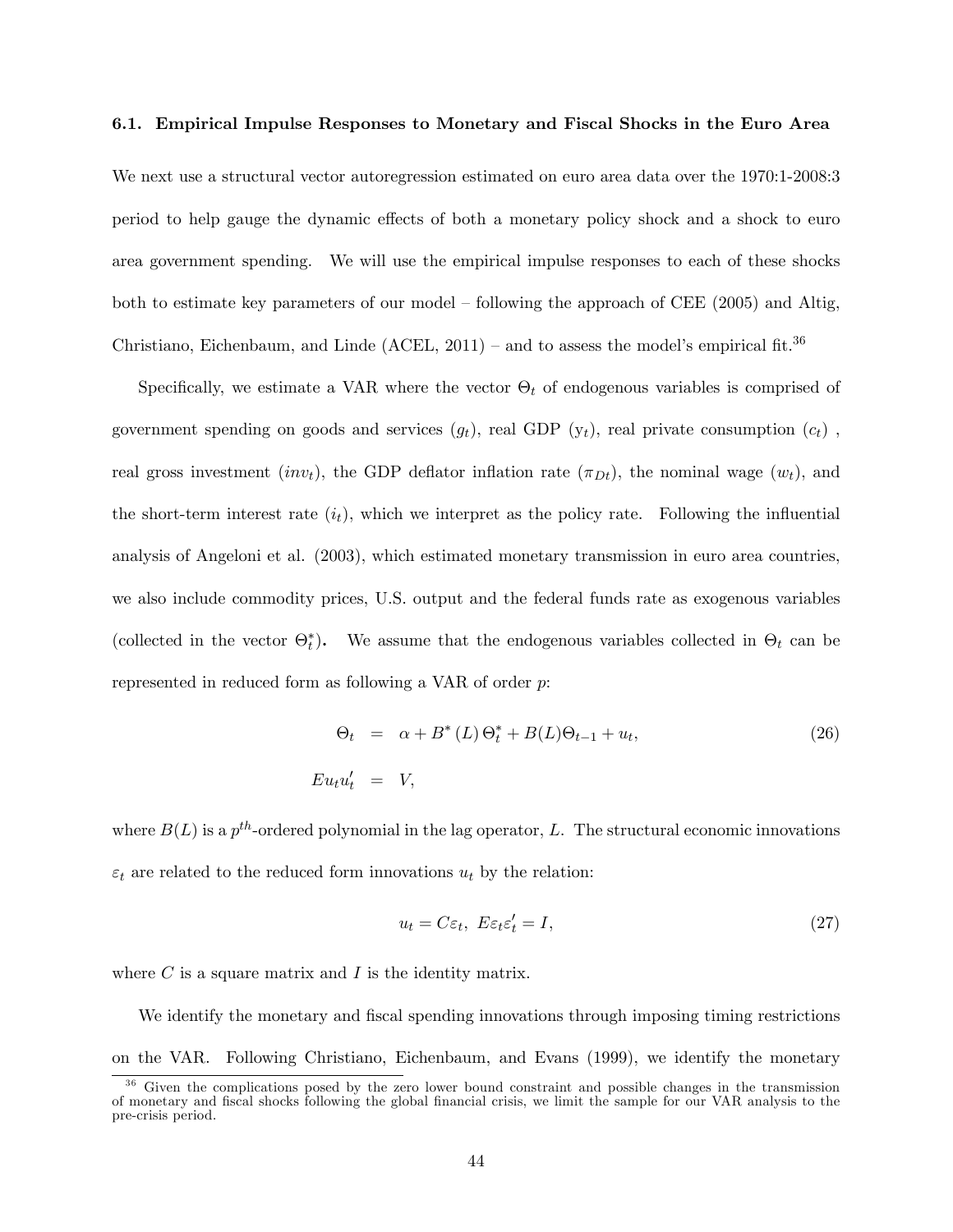policy innovation by assuming that it has no contemporaneous effect on aggregate quantities and prices (i.e., all other variables are ordered before the short-term interest rate in the VAR). As in Blanchard and Perotti (2002), we identify a government spending shock by assuming that government spending does not react contemporaneously to the remaining variables in the VAR, including output. This assumption seems reasonable over the pre-crisis period in light of our quarterly estimation frequency, though clearly would be problematic after the onset of the financial crisis (given that euro area governments quickly ramped up discretionary public spending in response to current and prospective output declines). These timing restrictions are implemented by a standard Cholesky factorization of the matrix  $C$  which orders government spending first, and the policy rate last, in the VAR.

The solid lines in Figure 9 shows the impulse responses of each variable to a one standard deviation rise in the euro area policy rate, while 95 percent standard error bands (derived from Monte Carlo simulations) are shaded. A monetary policy innovation of about 40 basis points causes output to contract gradually, with the size of the decline reaching about 0.2 percent after two years. Private investment falls by more than GDP - presumably reflecting the high interest sensitivity of many components of investment spending  $-\omega$  while consumption falls roughly as much as GDP. The policy tightening causes price inflation to fall about 0.1 percentage points after some delay. The initial jump in inflation is consistent with a short-lived "price-level" puzzle typically found in VAR studies of the effects of monetary shocks, see e.g., CEE  $(2005)$ .

The responses to the euro area government spending shock are shown by the solid lines in Figure 10. To facilitate interpretation and comparison with other estimates, we scale the shock to equal one percent of euro area GDP, which corresponds to a rise in government spending of nearly  $4\frac{1}{2}$ percent.<sup>37</sup> The government spending shock boosts output persistently, and induces a substantial

<sup>&</sup>lt;sup>37</sup> The innovation to government spending is less than a tenth as large, about 0.4 percent.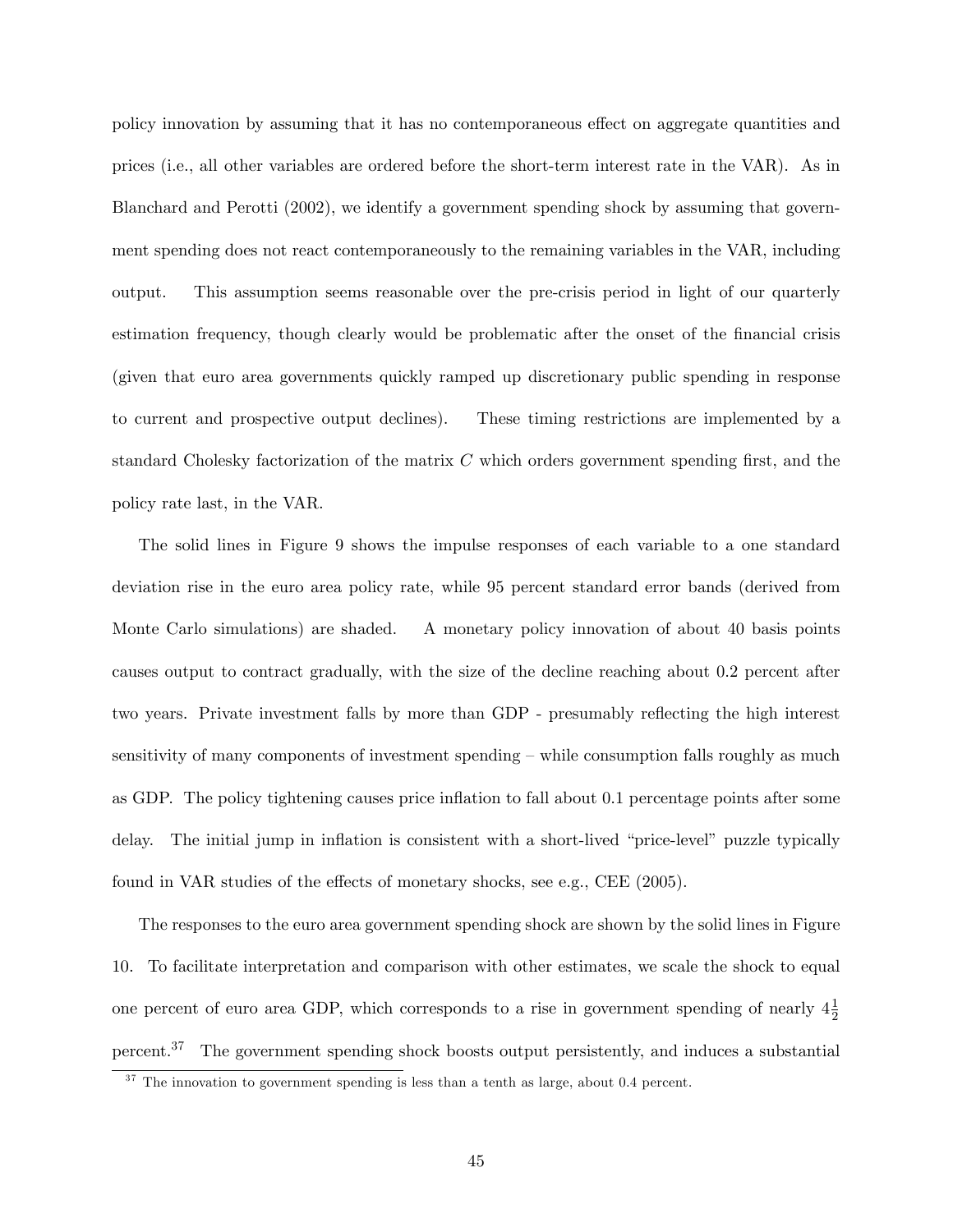crowding in of both private consumption and total gross investment at a horizon stretching out almost two years. The actual output multiplier is about  $1\frac{1}{2}$  at impact, and even somewhat higher over the next year. Thus, government spending increases appear to have large and persistent effects on real activity, nothwithstanding a sizeable rise in the policy rate. After some delay, ináation also appears to rise somewhat, though confidence intervals are wide.

The response of output to the monetary policy shock seems well in line with the evidence provided by Angeloni et al. (2003) in a similar VAR framework (as noted above), though the latter was estimated over an earlier 1965-2001 sample period. Moreover, the output responses are remarkably similar quantitatively to typical estimates of the output response to a monetary policy innovation in the United States: ACEL's VAR, for example, implies that a 40 basis point rise in the U.S. policy rate would cause U.S. output to fall 0.2-0.3 percent after about 6 quarters, and Boivin, Kiley, and Mishkin (2011) report similar results.

In some contrast, our implied estimate of the euro area government spending multiplier is substantially higher than derived by Perotti (2007) for Germany in a similar VAR-based framework, or that Guajardo, Leigh, and Pescatori  $(2011)$  found for a cross-section of OECD countries – many of them European – based on a narrative approach to identifying fiscal shocks in the spirit of Romer and Romer (2010). Similarly, the U.S. government spending multiplier is usually estimated to be around unity  $-\text{as}$  in Blanchard and Perotti (2002)  $-\text{or}$  somewhat below, at least in normal times in which policy rates can adjust freely. Thus, while the high government spending multiplier we estimate in the euro area suggest the importance of Keynesian-style multiplier effects on private demand, some caution is probably warranted in light of the relatively modest variation in euro area government spending over the past several decades, and given that evidence for other countries  $$ and derived by alternative methods  $-$  points to somewhat lower multipliers in normal times.<sup>38</sup>

<sup>&</sup>lt;sup>38</sup> The estimated impulse responses do not seem particularly sensitive to shortening the sample period (i.e., starting in the early 1980s), nor to adopting a more parsimonious specification of the VAR.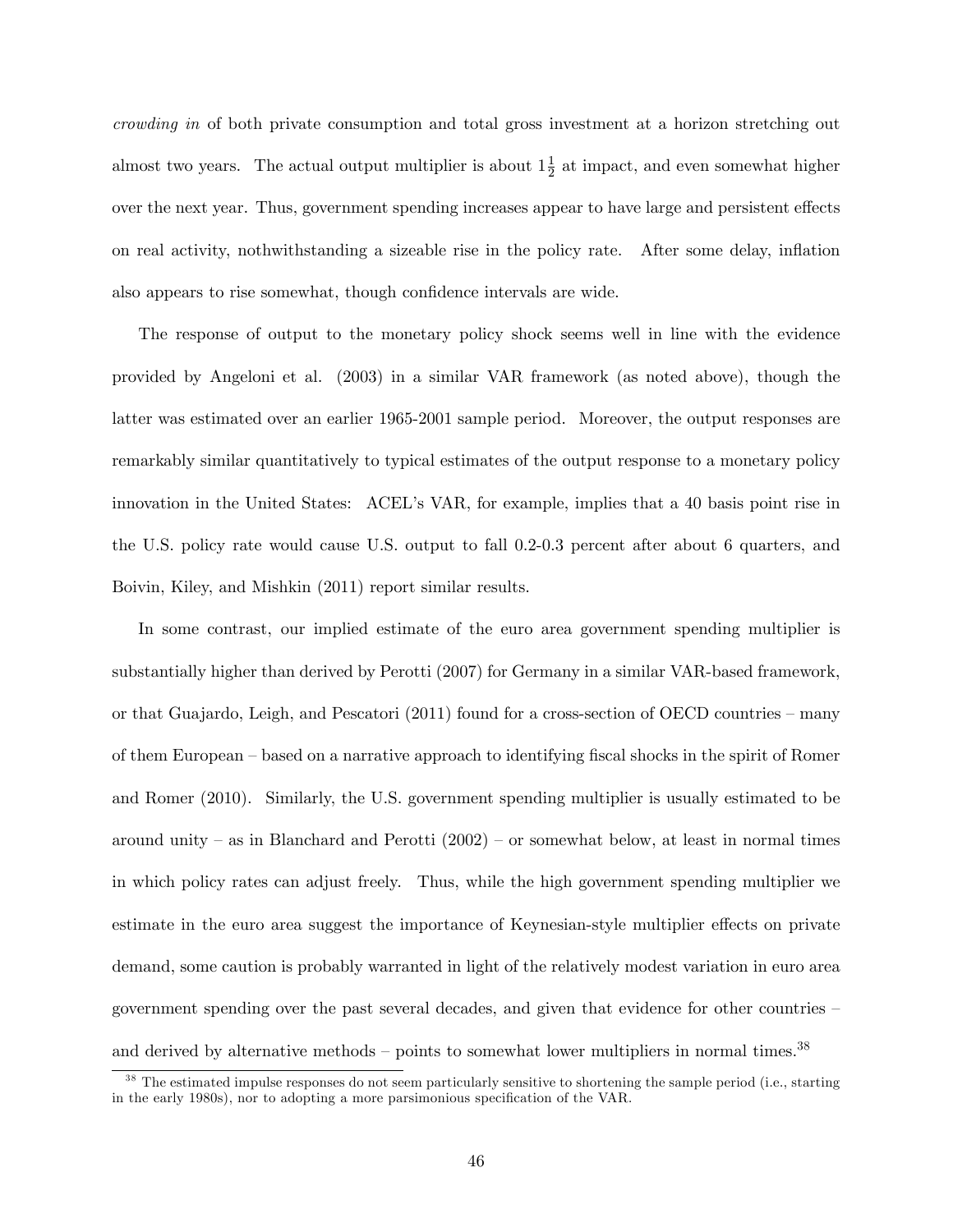#### 6.2. Matching Model Responses to Empirical Responses

We follow the basic approach of CEE (2005) and ACEL (2011) to estimate a subset of model parameters so that the model-implied impulse responses – to both a monetary shock, and in our case, to a government spending shock – match their empirical counterparts in Figures 9 and 10 as closely as possible. We estimate an aggregate version of the model under the assumption that parameters are equal in both the core and periphery and then compare these aggregate implications to the data. Our model is formulated so that it imposes the same timing restrictions as the empirical VAR (specifically, that the monetary shock has no contemporanous effects on other variables).

The vector of parameters  $\Omega$  that we estimate play a key role in determining the interest sensitivity of domestic demand and the slopes of the price and wage Phillips Curve. In particular, we estimate the vector  $\Omega = \{\varkappa, \phi_I, \xi_P, \xi_W; \rho_G, \sigma_G, \sigma_M\}$  where the parameters before the semicolon are the external habit persistence parameter  ${\alpha}$ , the parameter determining the costs of varying investment  $\phi_I$ , the price contract duration parameter  $\xi_P$ , and the wage contract duration parameter  $\xi_W$ . The parameters following the semicolon characterize the persistence of the AR(1) process determining government spending (of  $\rho_G$ ) and its standard deviation  $\sigma_G$ . The monetary innovation is assumed to be i.i.d, but exerts persistent effects given some structural persistence in the monetary policy reaction function.

This parameter vector is estimated conditional on calibrating all other model parameters as described in Appendix B. However, a couple of features of the calibration merit some discussion. First, although we simply calibrate the share of Keynesian households, we set the population share to  $0.65$  – and thus pin it towards the upper side of plausible empirical estimates – to help better match the crowding in of private consumption evident in the response to a government spending shock. This choice implies that Keynesian households account for about 1/3 of aggregate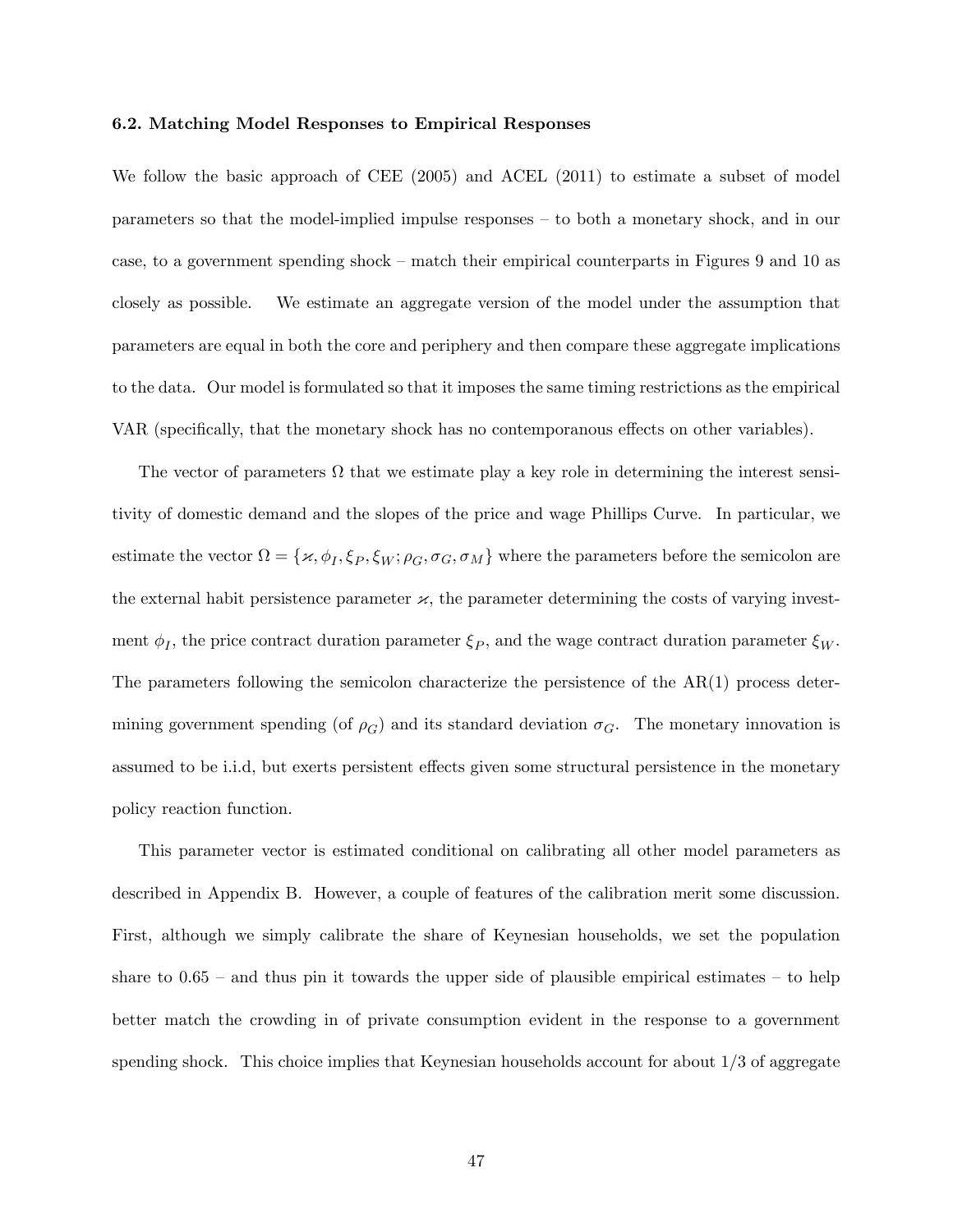consumption in the steady state.<sup>39</sup> Second, we set the parameters of the monetary policy rule according to a Taylor-style reaction function with a coefficient of 2.5 on inflation, but allow for a modest coefficient of 0.7 on the lagged interest rate in line with most empirical estimates. As we found little evidence of a response of the policy rate to the output gap (or output growth rate), we set these coefficients to zero when matching the empirical responses. Finally, the import content of government spending in each country is assumed to be the same as for private consumption spending  $-13$  percent for the periphery, and hence 6.5 percent for the core.

The model impulse responses depend on the parameter vector  $\Omega$  in addition to the parameters we have calibrated. We stack the first T model impulse responses to the monetary shock and the first T responses to the government spending shock into a  $2Tx1$  vector  $\Psi(\Omega)$ , and denote the corresponding estimates derived from the SVAR above by  $\hat{\Psi}$ . Our estimator of  $\Omega$  is obtained as the solution to:

$$
\widehat{\Omega} = \arg \min_{\Omega} (\hat{\Psi} - \Psi(\Omega))' F^{-1} (\hat{\Psi} - \Psi(\Omega)). \tag{28}
$$

where  $\overline{F}$  is a diagonal matrix based on the 95 percent confidence intervals for the impulse responses shown in Figures 9 and 10. Thus, impulse responses that are measured with greater precision get more weight in determining the estimate of  $\Omega$ . We set  $T = 20$ , so that impulse responses are matched for 20 quarters.

Table 5 reports the estimated parameters and standard errors (below), with the latter computed for  $\Omega$  using the delta-function method. Our estimates of habit persistence in consumption  ${\boldsymbol{\varkappa}}$  $= 0.877$  and costs of adjusting investment  $\phi_I = 1.94$  indicate an important role for real rigidities in accounting for the empirical impulse responses. The estimate of habit is somewhat above typical estimates of the literature. The Calvo price contract duration parameter of  $\xi_P = .944$  implies a very low Phillips Curve slope – when expressed in terms of marginal cost – of only  $.0034$ ; as indicated

<sup>&</sup>lt;sup>39</sup> Because Keynesian households are assumed to own no capital in our model (and hence have much lower steady state income than forward-looking households), their share of aggregate consumption is much lower than their population share.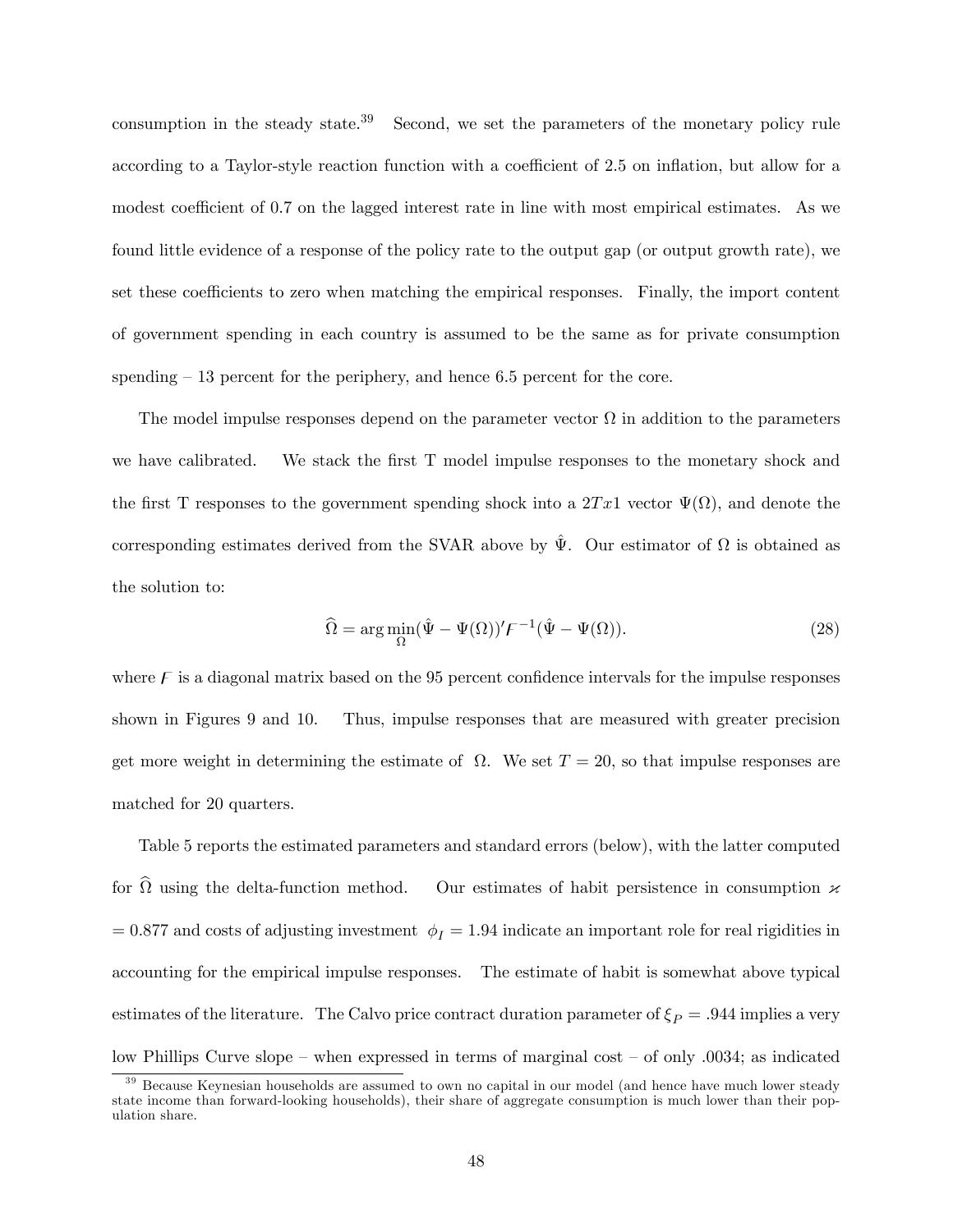in Section 3 and as we will discuss further below, this specification is very consequential. Wage dynamics in the model depend on both the estimated wage contract duration paramer  $\xi_W = 0.871$ and on parameters which affect strategic complementarities in wage-setting (the latter include the Frisch elasticity of labor supply, and the degree of substitutibility between labor types). From a reduced form perspective that is relevant for the model simulations below, nominal wage inflation is somewhat less sensitive to the wage markup than price inflation is to the price markup.

| Table 5: Estimated Parameters and Standard Errors               |  |  |  |  |  |                                                            |            |
|-----------------------------------------------------------------|--|--|--|--|--|------------------------------------------------------------|------------|
|                                                                 |  |  |  |  |  | $\mathcal{H}$ $\phi_I$ $\xi_P$ $\xi_W$ $\rho_G$ $\sigma_G$ | $\sigma_M$ |
| 0989. 914 0640 0989. 944 0640 Parameter Estimate 377 1.94 0.944 |  |  |  |  |  |                                                            |            |
| 00735. 00518. 00735. 0060. com 0.9494. 580. 0121. 0660. 0253.   |  |  |  |  |  |                                                            |            |

The solid lines in Figures 9 and 10 show the euro area aggregate responses of the model to both the monetary shock and a government spending shock, and provide insight both into the ability of the model to fit the data along these dimensions, and into key factors determining our parameter estimates. We begin with the responses to the monetary shock. As emphasized by CEE (2005), empirical responses to a monetary shock are very informative for gauging the interest sensitivity of domestic demand and its components, and also the slope of the price and wage Phillips Curves: consistent with their analysis, our estimates of the structural parameters in Table 5 would change little if we only fit the monetary shock (and thus can be regarded as largely "pinned down" by the monetary shock).

As seen in Figure 9, the model does very well in tracking how a monetary policy tightening causes euro area output to fall, and also performs well in accounting for the comparatively larger contraction in investment relative to consumption. The small decline in inflation in the empirical VAR is best fit with a very flat Phillips Curve, which helps account for the high estimated value of the contract duration parameter  $\xi_P$  in Table 5.<sup>40</sup> More broadly, a low implied responsiveness

 $40$  While the implied contract duration is extremely long, it is important to mention that our model does not embed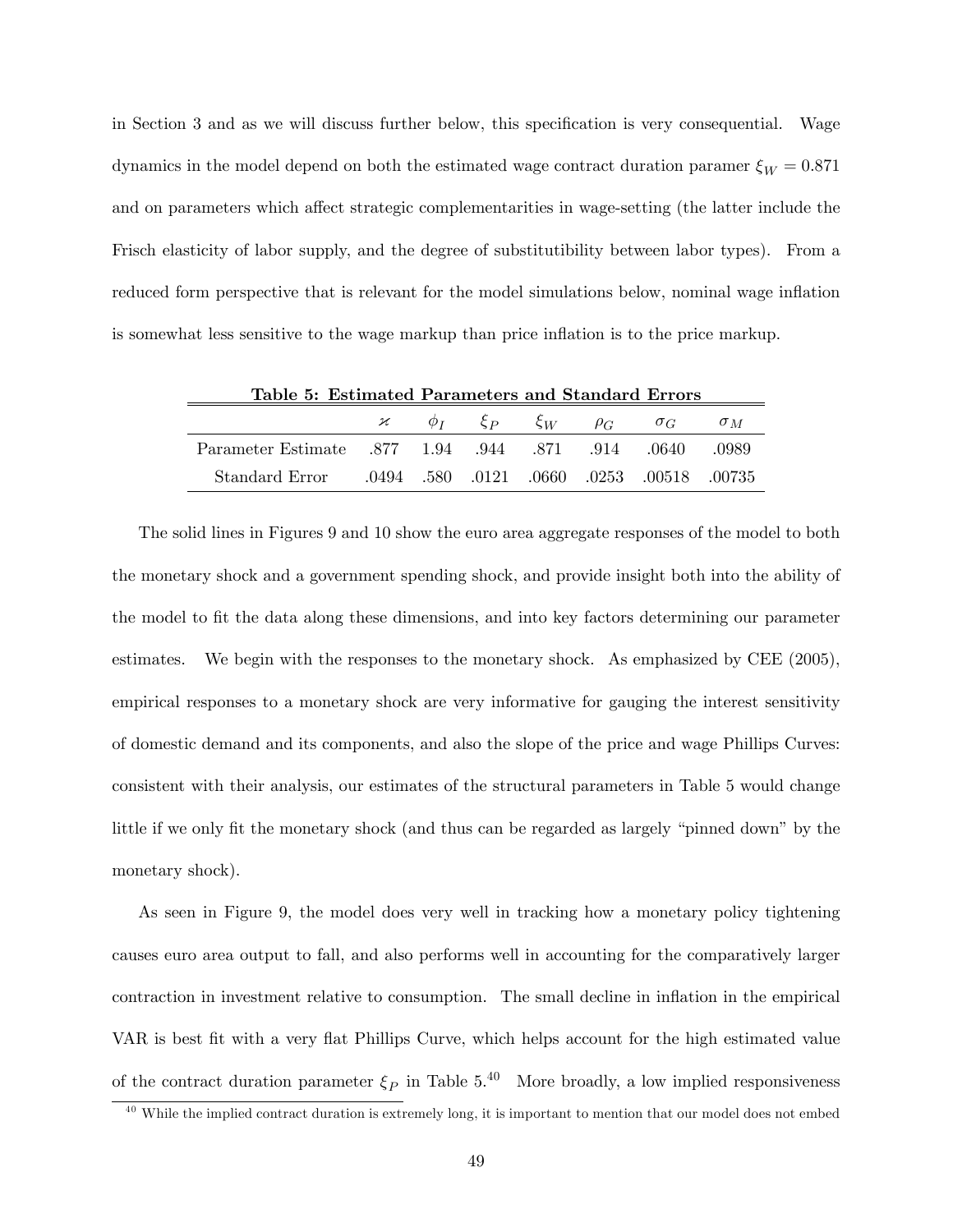of ináation to resource slack seems consistent with the general resilience of euro area ináation in the aftermath of the Önancial crisis. Even so, because the estimation procedure tries to make the model fit the initial rise in inflation in the empirical VAR  $-$  a "puzzle" the model cannot account for  $-$  the model impulse response understates the subsequent decline in inflation. Thus, it seems plausible that the Phillips Curve slope may be at least somewhat higher than our estimate in Table 5.<sup>41</sup>

Turning to Figure 10, the model also does well in fitting the empirical responses to a rise in government spending. Notably, the model implies an initial rise in output of a little less than  $1\frac{1}{2}$  $\frac{1}{2}$  percent, and of private consumption of almost  $\frac{1}{2}$  percent, both of which are very close to the empirical responses, though it does imply somewhat less persistent responses thereafter.<sup>42</sup> However, the model implies only a small and transient rise in investment, in contrast to the larger and more sustained response we estimate. Thus, even with a large share of rule-of-thumb households, it appears that our model may understate some of the Keynesian channels that would appear to drive the empirical responses, though the model clearly moves in the right direction relative to the simple model of Section 2.

#### 6.3. Core Government Spending Hike in Normal Times

We next consider the effects of a rise in core government spending in normal times that is scaled to equal one percent of CU GDP. Given that the core and periphery are calibrated symmetrically, this rise in core government spending has exactly the same aggregate CU effects as would an equal-sized rise in both core and periphery spending. We assume core government spending is increased in a

firm-specific capital or other real rigidities that could help it account for the low reduced form slope with a much shorter implied contract duration (corresponding to a significantly lower value of  $\xi_P$ ).

<sup>&</sup>lt;sup>41</sup> On the other hand, some recent evidence based on U.S. data also finds a very low Phillips Curve slope. Brave et al. (2012) estimated the Chicago Federal Reserveís DSGE model of the United States over the 1989:1-2011:4 period, and found a Phillips Curve slope of only 0.002. Lindé, Smets, and Wouters (2016) estimated a Phillips Curve slope of 0.005 (identical to our estimate for the euro area), and the estimate of Del Negro, Giannoni and Schorfheide (2015) is similar.

<sup>&</sup>lt;sup>42</sup> The lower right panel of Figure 10 shows the response of consumption in the first few quarters following the government spending hike  $-$  and omits confidence intervals  $-$  in order to highlight the initial consumption rise.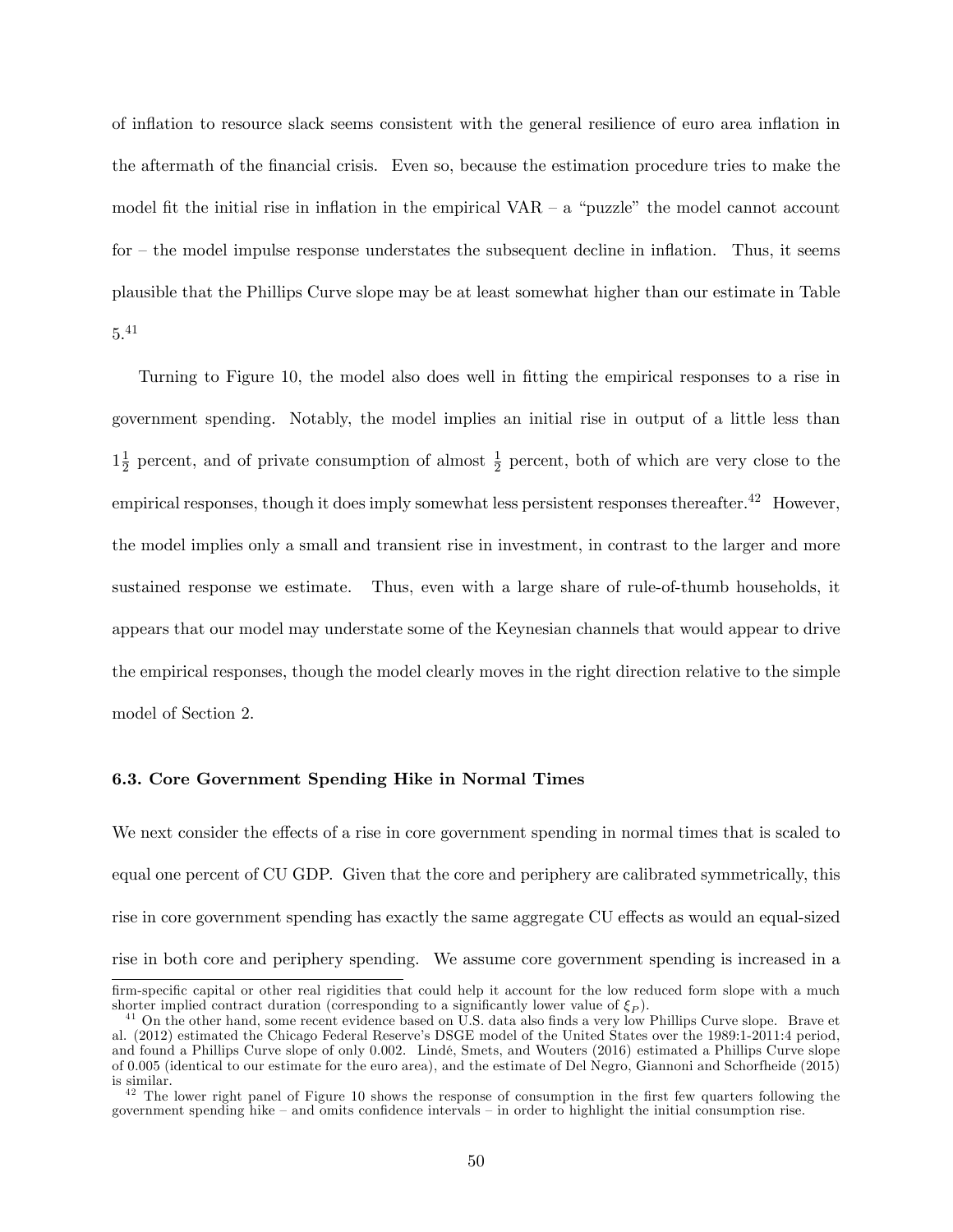uniform fashion for 12 quarters, and then immediately cut back to zero (i.e., spending follows an  $MA(12)$  process with unit coefficients).

As seen in Figure 11, the responses to a core spending hike in normal times are similar qualitatively to the benchmark model. CU output rises a little less than  $1\frac{1}{2}$  percent initially (panel A), then then dies out as policy rates increase (panel F). The stimulus to GDP is heavily concentrated in the core (panel C). Periphery real net exports are boosted by some direct purchases of core goods/services from the core government, and from terms of trade depreciation (panel G) as the higher core government spending puts upward pressure on the relative price of core goods. However, periphery GDP (panel D) is basically flat as this stimulus to net exports is offset by a fall in domestic demand (panel E shows consumption) that is induced by higher real interest rates. Periphery GDP would contract noticeably if the policy reaction function put even a modest weight on stabilizing the output gap (e.g., of 0.5 as under the standard Taylor rule).

The Keynesian features in this larger model  $-$  while amplifying the CU multiplier modestly  $$ also drive a greater wedge between the response of core and periphery output. Notwithstanding the leakage from lower core net exports, core GDP rises about  $1\frac{3}{4}$  percent *relative* to periphery GDP in the first year following the shock. This is considerably larger than the GDP difference implied by the simple model results discussed in Section 4 (in which periphery private domestic demand actually rises relative to that in the core). The bigger wedge between core and periphery output responses in Figure 11 seems more in line with the literature on local multipliers, though the local multiplier implied by our model is still only around  $1\frac{1}{4}$ , which is somewhat lower than typical empirical estimates in the range of  $1\frac{1}{2}$  to  $2.^{43}$  Overall, both the estimates from the empirical VAR in Figure 10 and the local multiplier literature suggest sizeable Keynesian multiplier effects that, if anything, may be somewhat larger than captured by our model.<sup>44</sup>

<sup>&</sup>lt;sup>43</sup> Recall from Section 2 that this literature aims to estimate how a differential rise in government spending in one region  $A'$  and  $A''$  and  $B''$  and  $B''$  and  $B''$  affects relative output levels.

Nakamura and Steinsson (2014) also emphasize that a simple model that embeds separable preferences as in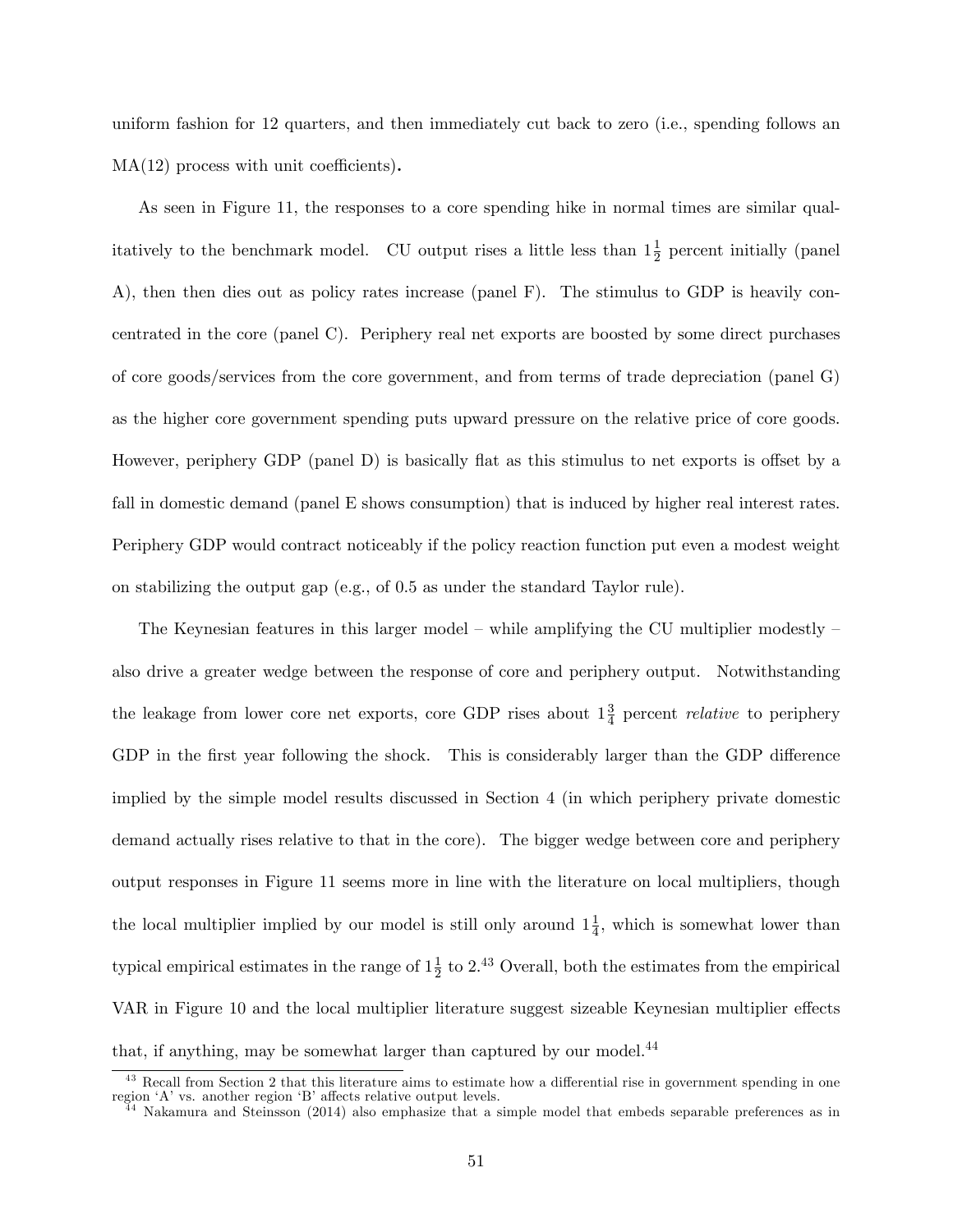Given our interest in spillovers, the local multiplier is important insofar as factors which raise the local multiplier tend to generate larger negative spillovers to the periphery in normal times, at least if monetary policy is sufficiently reactive to inflation (and/or the output gap). Intuitively, stronger Keynesian multiplier effects would imply more stimulus to the core if monetary policy didn't react. Hence, the central bank must raise interest rates more sharply to keep CU output close to potential and inflation from rising above target, which in turn causes a deeper contraction in the periphery. Thus, conditions which imply a relatively larger aggregate CU multiplier in normal times – reflecting a bigger effect on the natural real interest rate  $r^*$  – actually tend to generate bigger negative spillovers to the periphery. Stronger multiplier (and accelerator) channels and the consequent boost in  $r^*$  have profoundly different effects in a deep liquidity trap, as we next consider; but it is important to keep in mind the risk that a core fiscal expansion could hurt periphery GDP if the CU faced less extreme economic conditions (such as a short-lived liquidity trap followed by a fast hike in policy rates).

## 6.4. Core Government Spending Hike in Liquidity Trap

We next consider the same expansion of core fiscal spending in a deep liquidity trap that would last 12 quarters absent core fiscal stimulus. Our baseline assumes that the adverse aggregate demand shock generating the liquidity trap is much larger in the periphery (as in Figure 7 in the case of the simple model). In this section, we assume that the monetary policy reaction function is very aggressive in responding to both the inflation and output gap, implying that monetary policy remains accommodative even following this sizeable and persistent fiscal expansion.<sup>45</sup>

Section 2 generates far too low a local multiplier, and propose non-separable preferences as a mechanism for generating a larger local multiplier (in contrast with our focus on Keynesian multiplier and accelerator channels).

<sup>&</sup>lt;sup>45</sup> Specifically, we assume that the the ECB reaction function puts a substantial weight on the output gap of unity. This choice helps account for a protracted liquidity trap in the baseline, and also implies monetary policy ìforbearanceî in not reacting to the large Öscal stimulus program we consider. More broadly, it seems reasonable to characterize ECB monetary policy as putting a fairly large weight on the output gap as well as the ináation gap in the period following the intensification of the euro area debt crisis in 2011. In particular, the ECB put more emphasis on the output gap in its communication about monetary policy, and left policy rates low in 2012-2013 even though inflation ran only modestly below 2 percent.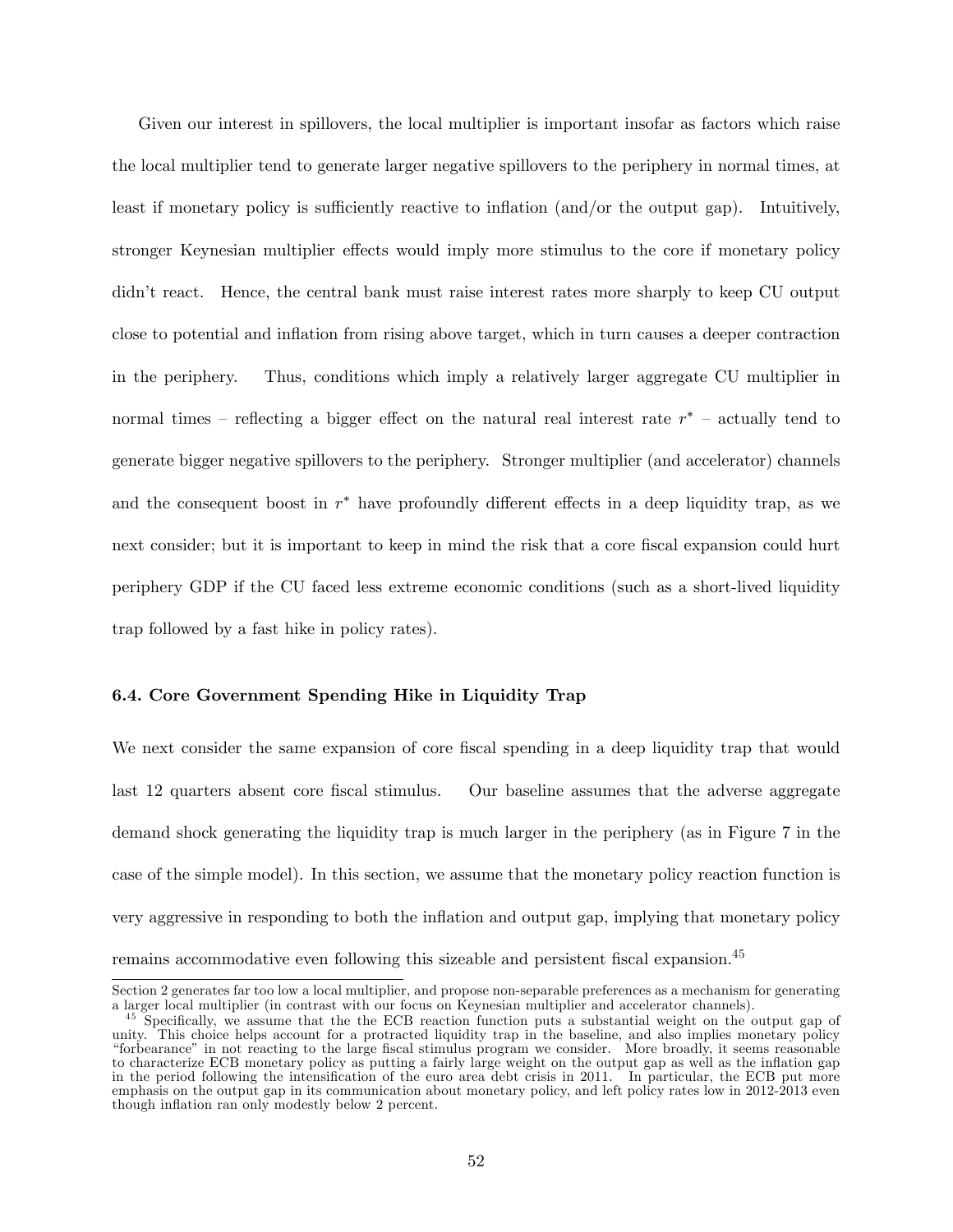Aggregate CU output (solid line in panel A) rises much more in a protracted liquidity trap, and periphery GDP (panel D) also rises substantially. The rise in periphery GDP partly arises from the same channels as emphasized in Section 2. In particular, net exports rise in response to the rise in core domestic demand and to terms of trade depreciation. Moreover, periphery real interest rates fall persistently, reflecting the expectation that periphery prices will eventually rise enough to bring the terms of trade back to its pre-shock level. However, Keynesian effects arising from the hand-to-mouth consumers play a substantial role in amplifying this stimulus, and in contributing to periphery GDP expansion. Of course, these Keynesian effects also increase the response of core GDP.

All told, periphery GDP rises rises more than  $1\frac{1}{4}$  percent after two years, which is almost half the expansion in core GDP. Thus, as in the benchmark model of Section 2, the output stimulus due to core fiscal expansion becomes more balanced in a prolonged liquidity trap. The implied CU multiplier of over 2 is in the range of estimates of the spending multiplier in a deep recession surveyed in Section 2.

While we view our estimates  $\overline{\phantom{a}}$  including of the aggregate government spending multiplier, and spillovers to the periphery  $-$  as quite plausible, there is clearly some uncertainty about key transmission channels. Several observations seem worthwhile in this regard. First, the model may understate the importance of multiplier/accelerator effects: as we noted, the model implies an aggregate CU government spending multiplier lower than our empirical VAR, and a "local multiplier" modestly below empirical estimates. To allow for larger Keynesian effects, we have explored extending the model to include a financial accelerator in each country block following Christiano, Motto, and Rostagnaís variant (CMR, 2005) of the Bernanke, Gertler, and Gilchrist (BGG, 1999) framework. In a liquidity trap, we found that both the aggregate government spending multiplier and spillovers are enhanced by financial frictions, reflecting that the boost in nominal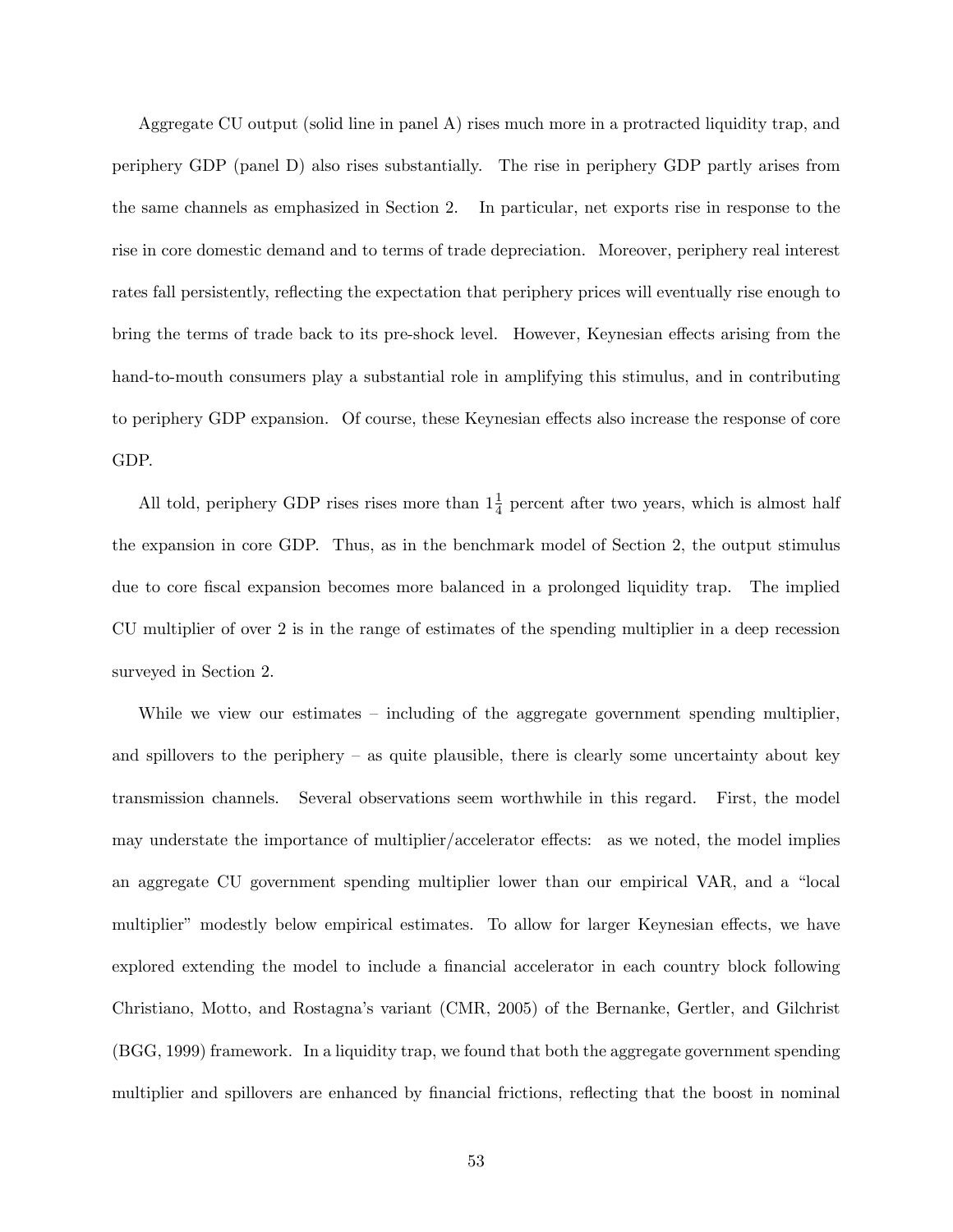demand from higher core spending improves private sector balance sheets and lowers credit spreads.

Second, the model may not adequately capture how inflation and inflation expectations evolve. As we have noted, the very flat Phillips Curve slope we have imposed seems consistent with both VAR-based estimates, and with the resilience of inflation during the financial crisis and its aftermath. But poor credit conditions and other adverse supply-side developments may have helped account for why inflation didn't fall much in spite of an enormous fall in output below trend (see Christiano, Eichenbaum, and Trabandt 2014 and Gilchrist, Schoenle, Sim, and Zakrajöek 2015), so that the Phillips Curve slope could well be higher; in this case, the multiplier and spillovers would also be larger. On the other hand, our Calvo contract specification implies an immediate jump in both inflation and inflation expectations. But it is quite plausible that inflation and inflation expectations would show a more gradual rise, perhaps more in line with the implications of Mankiw and Reis' (2002) sticky information model of price formation; or alternatively, inflation expectations could rise more gradually if expectations formation was partially adaptive. Ceteris paribus, a more gradual rise in expected ináation would tend to reduce both the aggregate multiplier and spillovers to the periphery.

Finally, it bears emphasizing that the model's implications of large spillovers depend on our assumptions that neither monetary nor fiscal policy acts to offset the stimulus. Clearly, the stimulus to the core and periphery would be much smaller if monetary policy began hiking rates more quickly as resource slack and the inflation gap closed. On the fiscal side, both the aggregate multiplier and associated spillovers would be lower if the fiscal reaction function implied a more aggressive reaction to government debt (Drautzberg and Uhlig 2015).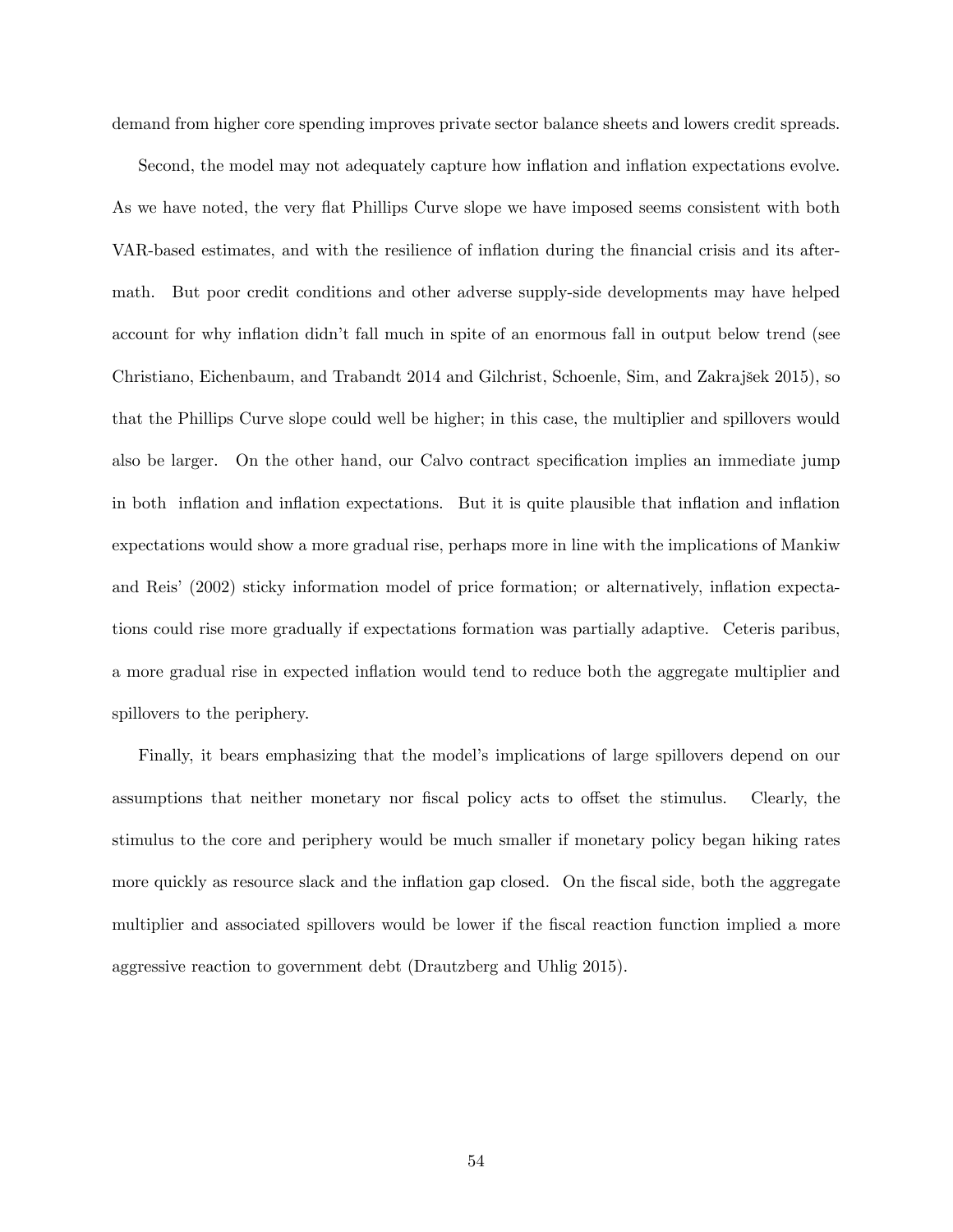## 7. Conclusions

Our paper has considered the implications for the euro area of a fiscal expansion in the core economies, with particular focus on how the periphery would be affected. We have shown that not only does the Öscal multiplier for the euro area as a whole become much larger in a prolonged liquidity trap, but also that the stimulative effects become relatively more balanced between the core and periphery (though still tilted in favor of the core). Periphery GDP expands as domestic demand is "crowded in" by lower real interest rates, and as net exports are boosted by terms of trade depreciation and an expansion of domestic demand in the core economies. Accordingly, fiscal policy seems a potent tool to improve welfare throughout the euro area, at least to the extent that welfare can be proxied by inflation and output gaps.

While an extensive literature has focused on the potential benefits of fiscal policy in a liquidity trap, most of this analysis has abstracted from differences in business cycle positions across member states. Our analysis suggests that fiscal spending is likely to be much more effective in boosting welfare to the extent that it can be targeted to countries or states facing relatively adverse business cycle conditions. Thus, a euro area fiscal compact that would allow more distressed countries greater latitude to engage in deficit-financed spending could yield substantial benefits. Of course, there are many challenges of designing a fiscal union, including of how to limit the moral hazard risks that such insurance might pose to other members of the compact.

From a methodological perspective, our modeling framework has abstracted from a number of features that would seem useful extensions for future research. First, our analysis is conducted under the assumption of perfect foresight, implying that the public is convinced that the economy will eventually recover absent fiscal action. The benefit of fiscal expansion would likely be greater in a stochastic environment in which Öscal expansion could help mitigate downside tail risks that likely are substantial in a prolonged liquidity trap. Second, our simple benchmark model assumes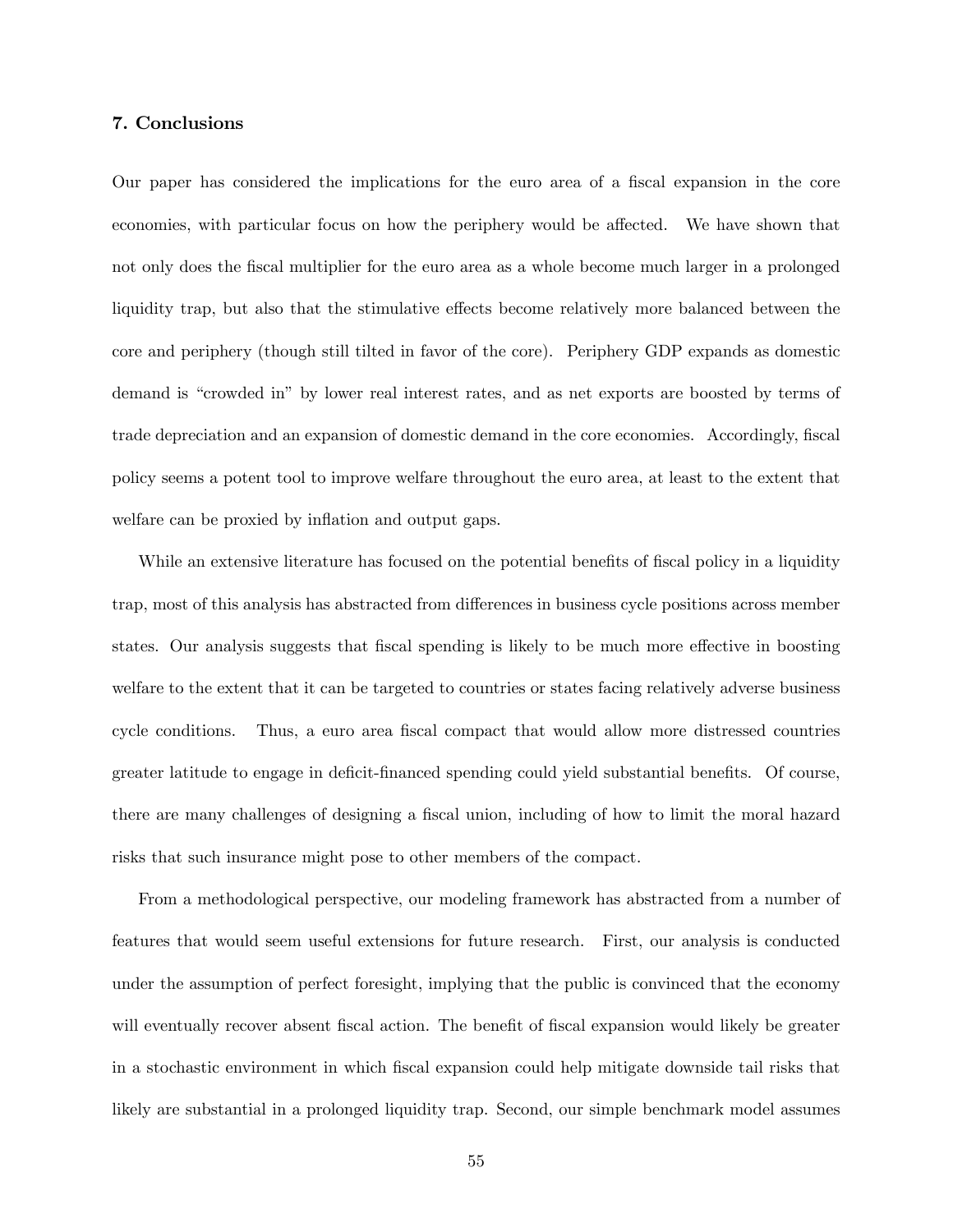a representative agent structure with perfect risk sharing. The benefits of fiscal expansion  $$ especially using a utility-based welfare criterion  $-$  would presumably be greater in a heterogenous agent framework in which risk-sharing was much less pervasive, and each household's consumption more dependent on its particular employment opportunities.<sup>46</sup> Finally, it would be desirable to extend our modeling framework to allow sovereign borrowing spreads to respond endogenously to changes in fiscal policy.

<sup>46</sup> On the other hand, McKay, Nakamura, and Steinsson (2015) argue that taking account of borrowing constraints and uninsurable income risk may imply a somewhat lower interest elasticity of demand than implied by models which assume that financial markets are complete at the national level. A lower interest elasticity would damp the fiscal multiplier in a liquidity trap.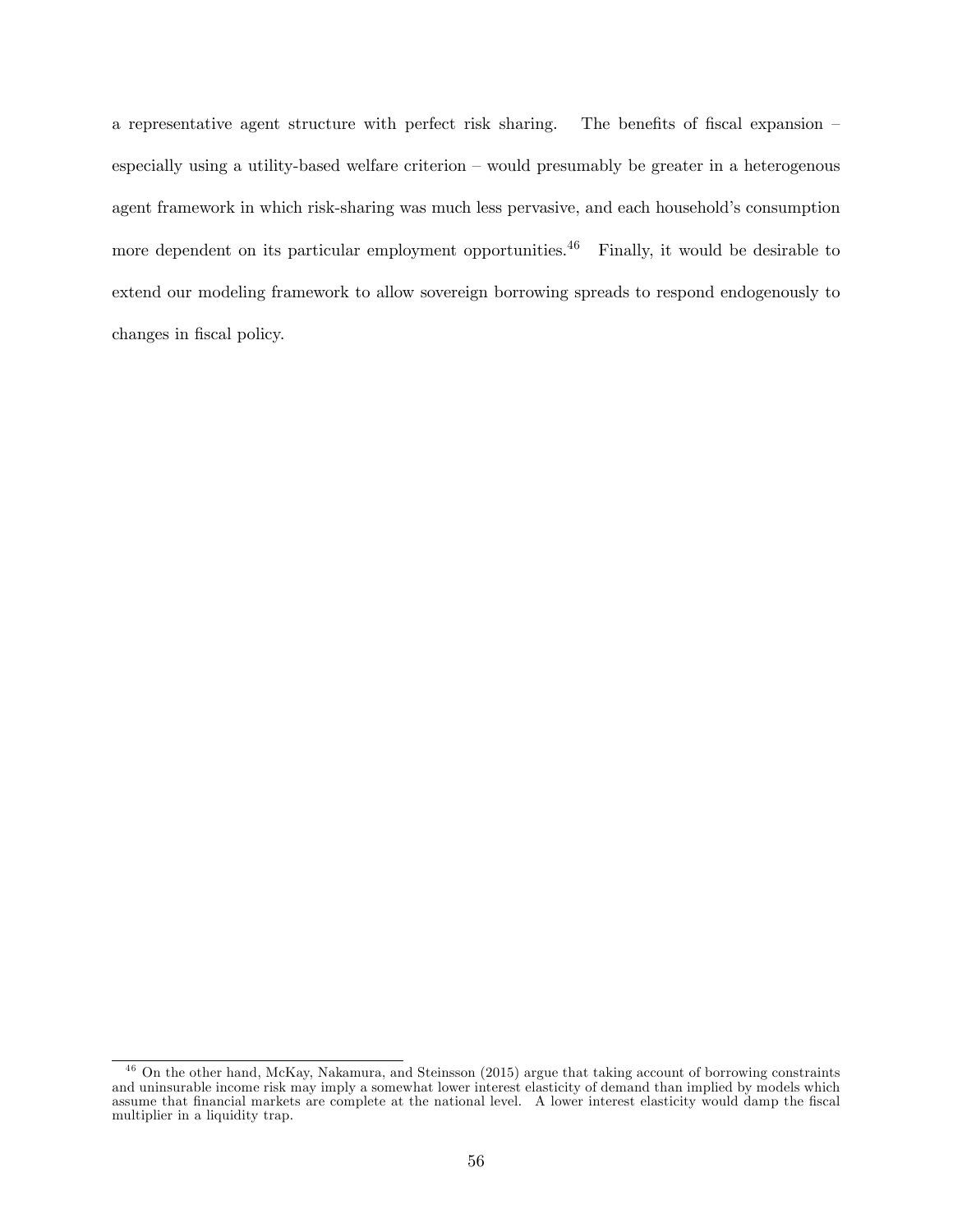# References

- Acconcia, Antonio, Giancarlo Corsetti, and Saverio Simonelli. 2014. "Mafia and Public Spending: Evidence on the Fiscal Multiplier from a Quasi-experiment." American Economic Review.  $104(7): 2185 - 2209$
- Adolfson, Malin, Stefan Laséen, Jesper Lindé and Mattias Villani (2005). "The Role of Sticky Prices in an Open Economy DSGE Model: A Bayesian Investigation." Journal of the European *Economic Association Papers and Proceedings, 3(2-3), 444-457.*
- Alesina, Alberto and Silvia Ardagna (2010). "Large Changes in Fiscal Policy: Taxes vs. Spending." In Tax Policy in the Economy, edited by Jeffrey Brown, NBER: University of Chicago Press, 35-68.
- Almunia, Miguel, Augustin Bénétrix, Barry Eichengreen, Kevin O'Rourke, Gisela Rua, Silvana Tenreyro, and Fabrizio Perri. "From Great Depression to Great Credit Crisis: Similarities, Differences, and Lessons," in *Economic Policy* 62 (eds G. De Ménil, R. Portes and H.-W. Sinn), John Wiley & Sons, Ltd, Chichester, UK.
- Altig, David, Lawrence J. Christiano, Martin Eichenbaum, and Jesper Lindé (2011). "Firm-Specific Capital, Nominal Rigidities and the Business Cycle." Review of Economic Dynamics, 14(2), 225-247.
- Anderson, Gary and George Moore (1985), "A Linear Algebraic Procedure for Solving Linear Perfect Foresight Models," *Economics Letters* 17(3), 247-252.
- Angeloni, Ignazio, Anil K Kashyap, Benoit Mojon, and Daniele Terlizzese (2003). "The Output Composition Puzzle: A Difference in the Monetary Transmission Mechanism in the Euro Area and U.S." Journal of Money, Credit, and Banking 35, 1265-1306.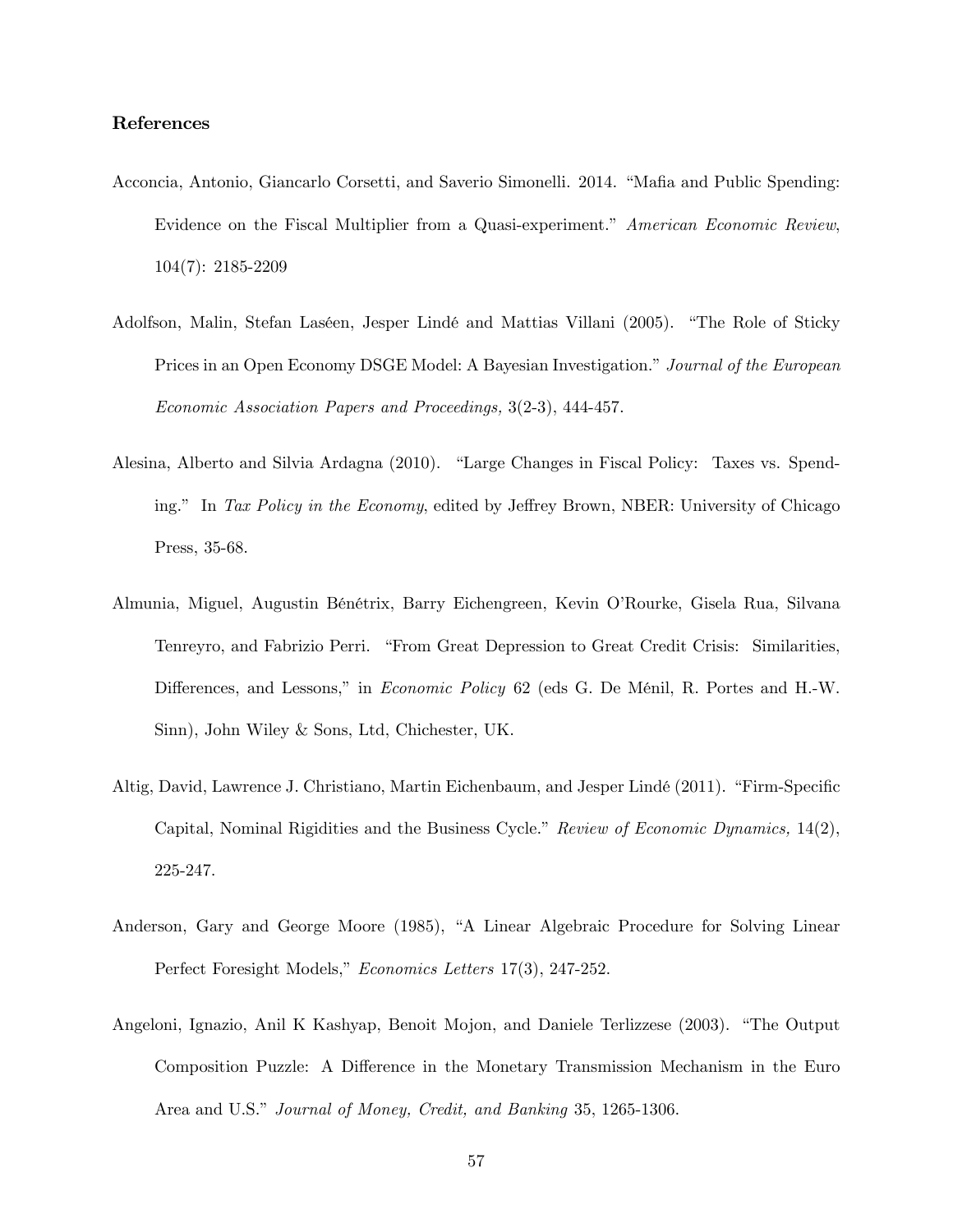- Auerbach, Alan J. and Yuriy Gorodnichenko (2012). "Measuring the Output Responses to Fiscal Policy," American Economic Journal: Economic Policy, 4(2), 1-27.
- Bernanke, Ben, Gertler, Mark and Simon Gilchrist (1999). "The Financial Accelerator in a Quantitative Business Cycle Framework." In *Handbook of Macroeconomics*, edited by John B. Taylor and Michael Woodford, North-Holland Elsevier Science
- Beetsma, Roel, and Massimo Giuliodori, and Franc Klaassen. "Trade Spill-Overs of Fiscal Policy in the European Union: A Panel Analysis," *Economic Policy*, vol. 21 (48), 639-687.
- Bilbiie, Florin O., Monacelli, Tomasso, and Roberto Perotti (2015). "Is Government Spending at the Zero Lower Bound Desirable?," NBER Working Paper 20687.
- Blanchard, Olivier, Eugenio Cerutti, and Lawrence Summers (2015). "Inflation and Activity Two Explorations and their Monetary Policy Implications," IMF Working paper 15-230 (November).
- Blanchard, Olivier and Charles Kahn (1980), "The Solution of Linear Difference Models under Rational Expectations," Econometrica 48, 1305-1311.
- Blanchard, Olivier and Daniel Leigh (2014). "Learning about Fiscal Multipliers from Growth Forecast Errors," IMF Economic Review 62(2), 179-212.
- Blanchard, Olivier and Roberto Perotti (2002). "An Empirical Characterization of The Dynamic Effects of Changes in Government Spending and Taxes on Output," The Quarterly Journal *of Economics*, 117(4), 1329-1368.
- Brave, Scott, Jeffrey Campbell, Jonas Fisher, and Alejandro Justiniano (2012). "The Chicago Fed DSGE Model," Federal Reserve Bank of Chicago Working paper 2012-02 (August).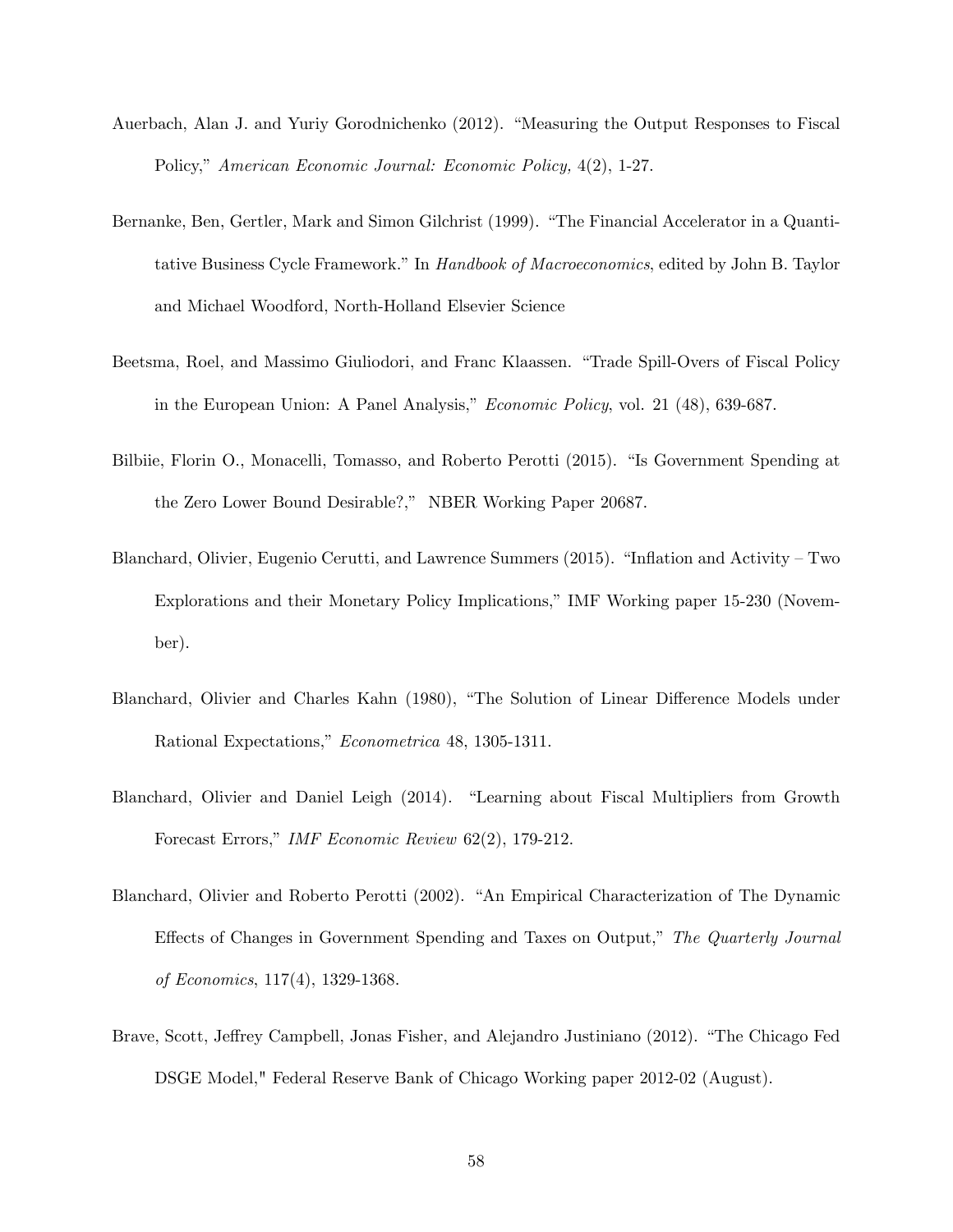- Christiano, Lawrence J., Martin Eichenbaum, and Charles Evans (2005). "Nominal Rigidities and the Dynamic Effects of a Shock to Monetary Policy," Journal of Political Economy, 113(1),  $1-45.$
- Christiano, Lawrence J., Martin Eichenbaum, and Sergio Rebelo (2011). "When is the Government Spending Multiplier Large?," Journal of Political Economy, 119(1), 78-121.
- Christiano, Lawrence J., Martin Eichenbaum, and Mathias Trabandt (2015). "Understanding the Great Recession," American Economic Journal: Macroeconomics, 7(1), 110-167.
- Christiano, Lawrence, Motto, Roberto and Massimo Rostagno (2008), "Shocks, Structures or Monetary Policies? The Euro Area and the US After 2001," Journal of Economic Dynamics and *Control* 32(8), 2476-2506.
- Christiano, Lawrence, Trabandt, Mathias and Karl Walentin (2007), "Introducing Financial Frictions and Unemployment into a Small Open Economy Model," Sveriges Riksbank Working Paper Series No. 214.
- Clarida, Richard, Jordi Galí and Mark Gertler (2001), "Optimal Monetary Policy in Open Versus Closed Economics: An Integrated Approach," American Economic Review Papers and Proceedings 91, 248-252.
- Coenen, Günter, Christopher J. Erceg, Charles Freedman, Davide Furceri, Michael Kumhof, René Lalonde, Douglas Laxton, Jesper Lindé, Annabelle Mourougane, Dirk Muir, Susanna Mursula, Carlos de Resende, John Roberts, Werner Roeger, Stephen Snudden, Mathias Trabandt, and Jan in't Veld (2012). "Effects of Fiscal Stimulus in Structural Models," American Economic Journal: Macroeconomics  $4(1)$ , 22-68.

Cogan, John F., Tobias Cwik, John B. Taylor, and Volker Wieland (2010). "New Keynesian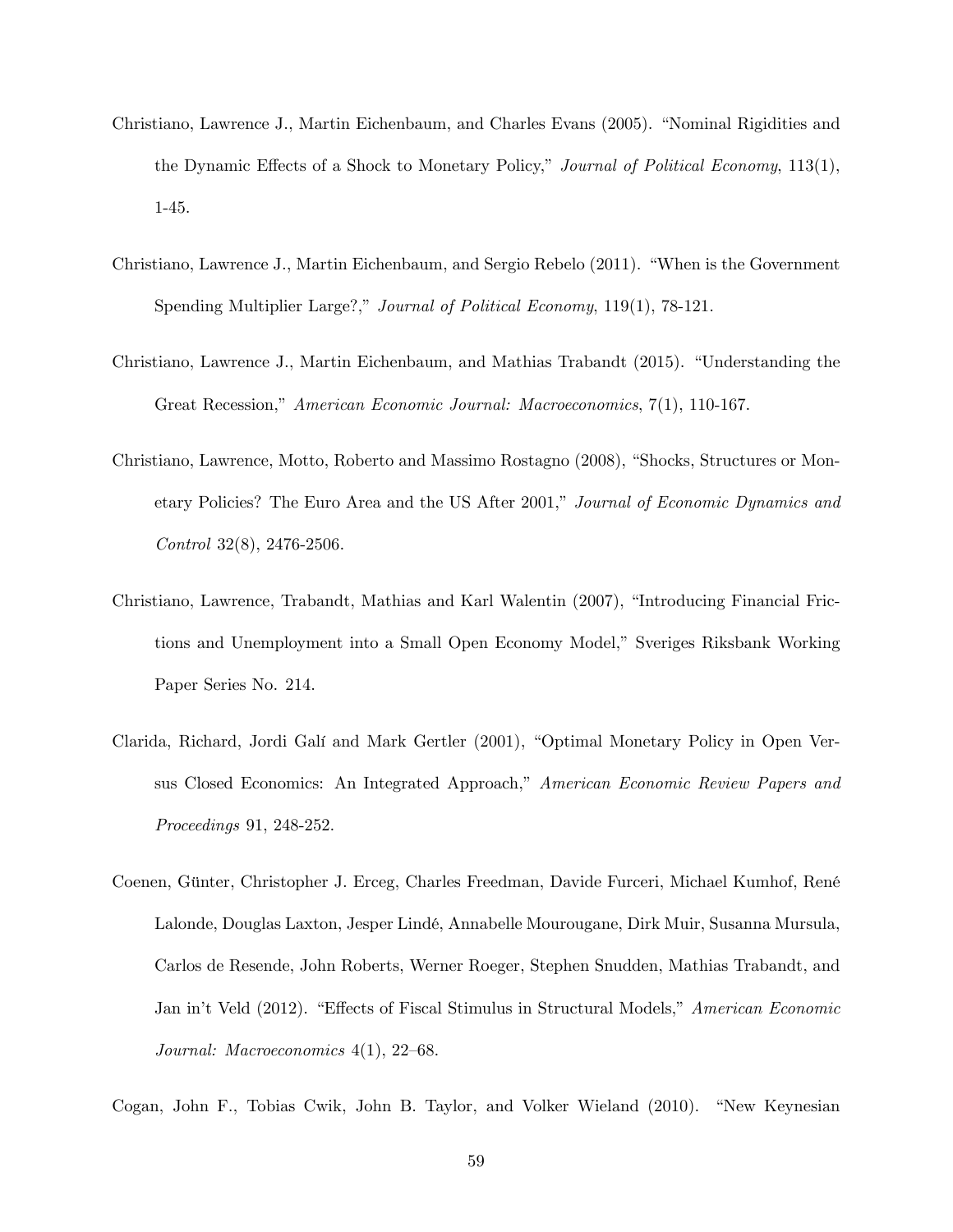versus Old Keynesian Government Spending Multipliers," Journal of Economic Dynamics and Control 34, 281-295.

- Cole, Harold and Maurice Obstfeld (1991). "Commodity Trade and International Risk Sharing: How Much Do Financial Markets Matter?," Journal of Monetary Economics, 28(1), 3-24.
- Cook, David and Michael B. Devereux (2011). "Optimal Fiscal Policy in a World Liquidity Trap," European Economic Review, 55(2), 443-462.
- Del Negro, Marco, Marc P. Giannoni, and Frank Schorfheide (2015), "Inflation in the Great Recession and New Keynesian Models," American Economic Journal: Macroeconomics  $7(1)$ , 168-196.
- Thorsten Drautzburg & Harald Uhlig, 2015. "Fiscal Stimulus and Distortionary Taxation," Review of Economic Dynamics  $18(4)$ , 894-920.
- Eggertsson, Gauti and Michael Woodford (2003). "The Zero Interest-Rate Bound and Optimal Monetary Policy." *Brookings Papers on Economic Activity* 1, 139-211.
- Eggertsson, Gauti (2011). "What Fiscal Policy is Effective at Zero Interest Rates?" NBER Macroeconomics Annual 2010, Volume 25, NBER Books, National Bureau of Economic Research, 59-112.
- Erceg, Christopher, Luca Guerrieri, and Christopher Gust (2006). "SIGMA: A New Open Economy Model for Policy Analysis," Journal of International Central Banking 2(1), 1-50.
- Erceg, Christopher and Jesper Lindé (2013). "Fiscal Consolidation in a Currency Union: Spending Cuts vs. Tax Hikes," Journal of Economic Dynamics and Control 37, 422-445.
- Erceg, Christopher and Jesper Lindé  $(2014)$ . "Is there a Fiscal Free Lunch in a Liquidity Trap?," Journal of the European Economic Association  $12(1)$ , 73-107.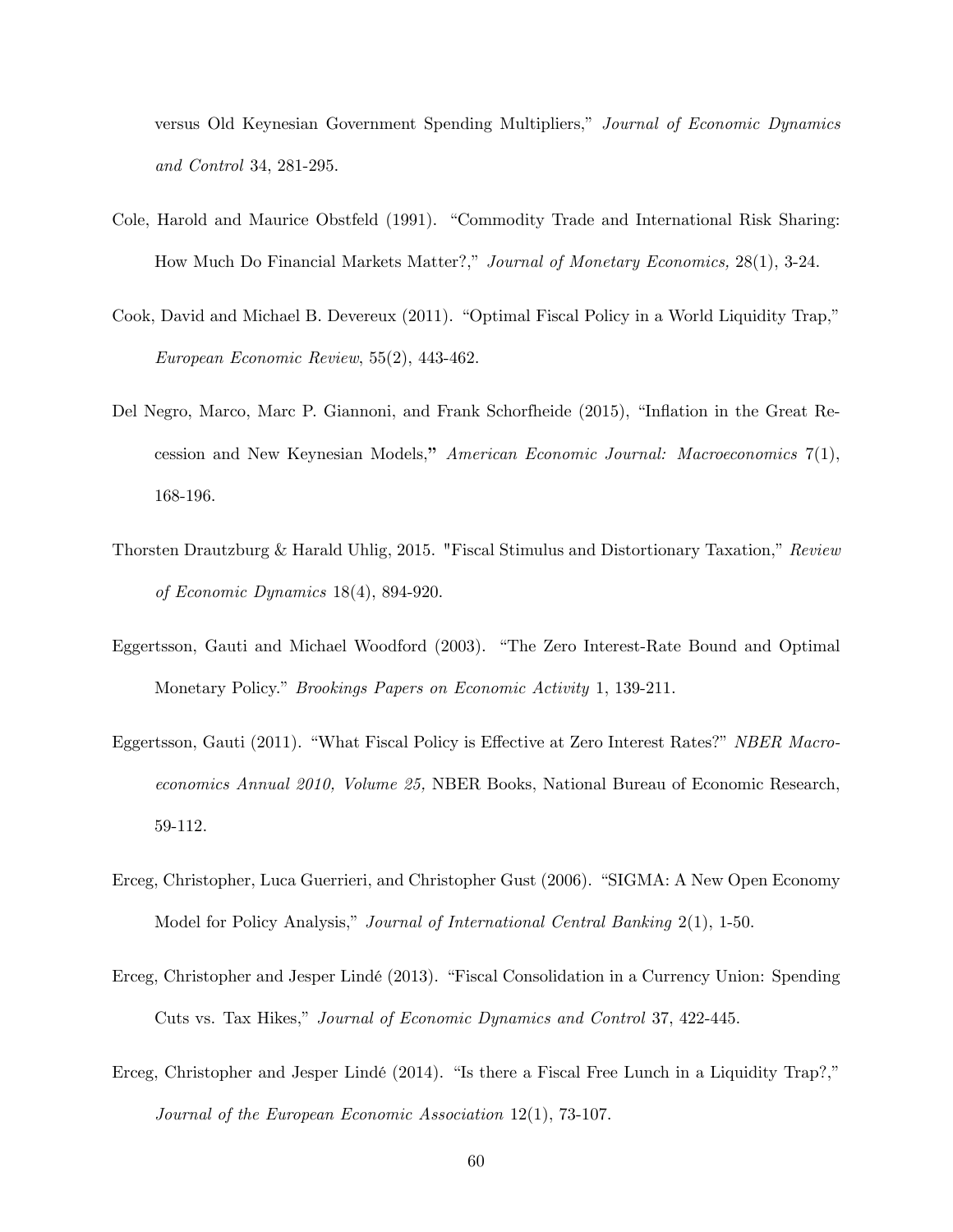- Fujiwari, Ippei and Kozo Ueda (2013) "The Fiscal Multiplier and Spillover in a Global Liquidity Trap," Journal of Economic Dynamics and Control 37, 1264-1283.
- Farhi, Emmanuel and Ivan Werning (2012) "Fiscal Multipliers: Liquidity Traps and Currency Unions." Manuscript, Harvard University.
- Galí, Jordi, David López-Salido, and Javier Vallés (2007). "Understanding the Effects of Government Spending on Consumption," Journal of the European Economic Association  $5(1)$ , 227-270.
- Galí, Jordi and Tommaso Monacelli (2008), "Optimal Monetary and Fiscal Policy in a Currency Union," Journal of International Economics, 76, 116-132.
- Gilchrist, Simon, Raphael Schoenle, Jae Sim, and Egon Zakrajšek (2015). "Inflation Dynamics During the Financial Crisis," Finance and Economic Discussion Series paper 2015-012, Board of Governors of the Federal Reserve System (March).
- Gordon, Robert, and Robert Krenn (2010). "The End of the Great Depression 1939-41: Policy Contributions and Fiscal Multipliers," NBER Working paper 16380.
- Greenwood, Jeremy, Zvi Hercowitz and Gregory W. Huffman (1998), "Investment, Capacity Utilization, and the Real Business Cycle," American Economic Review 78(3), 402-417
- Guajardo, Jaime, Daniel Leigh, and Andrea Pescatori (2014). "Expansionary Austerity: International Evidence" Journal of the European Economic Association 12(4), 949-968.
- Hebden, James, Lindé, Jesper and Lars E.O. Svensson (2009), "Optimal Monetary Policy in the Hybrid New Keynesian Model under the Zero Lower Bound Constraint," mimeo, Federal Reserve Board and Sveriges Riksbank.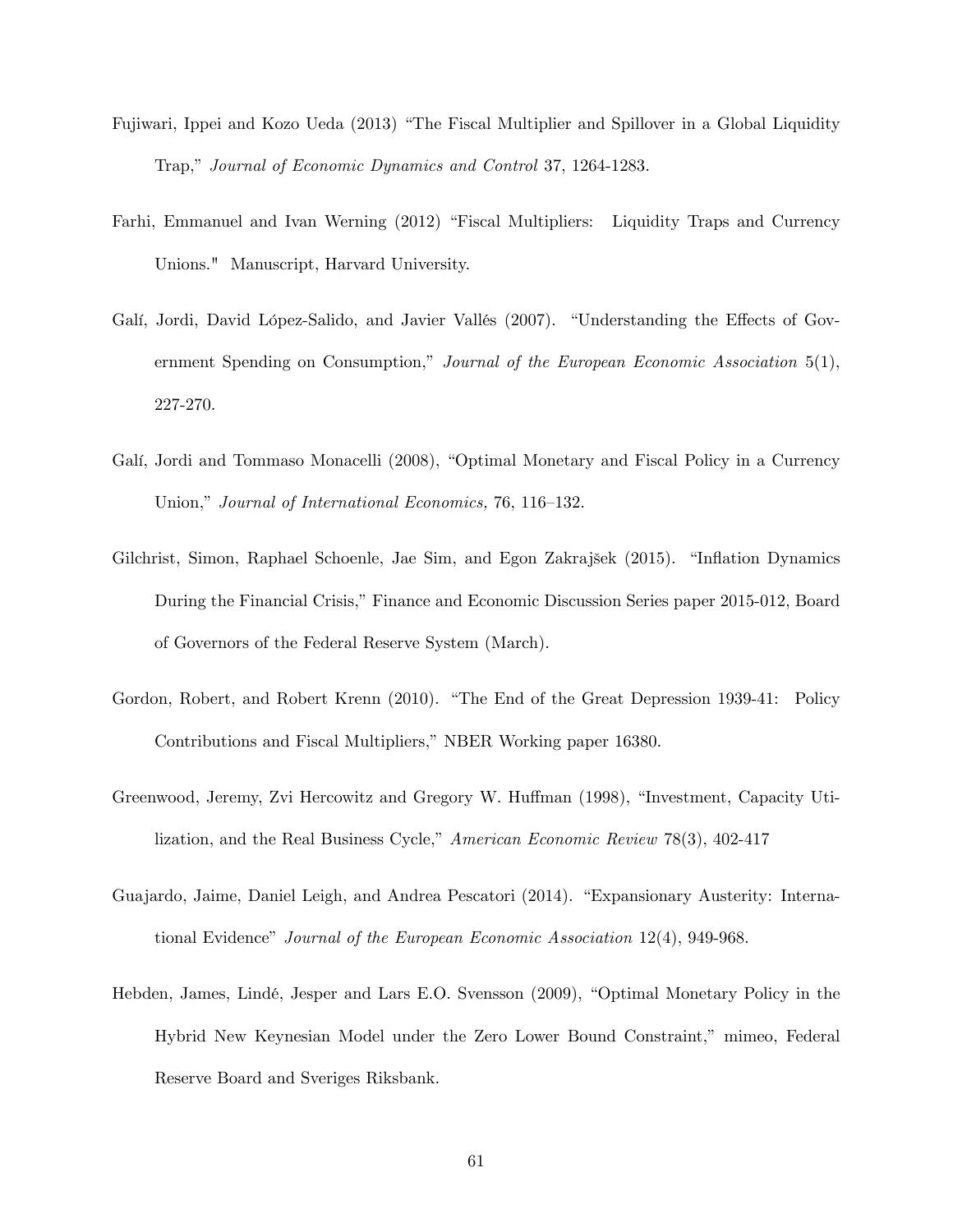- Jung, Taehun, Yuki Teranishi, and Tsotumu Watanabe (2005). "Optimal Monetary Policy at the Zero-Interest-Rate Bound," Journal of Money, Credit, and Banking 37(5), 813-835.
- Kollmann, Robert, Marco Ratto, Werner Roeger, and Lukas Vogel (2015). "What drives the German current account? And how does it affect other EU member states?," Economic Policy 30, 47-93.
- Lindé, Jesper (2005). "Estimating New Keynesian Phillips Curves: A Full Information Maximum Likelihood Approach," Journal of Monetary Economics 52(6), 1135-1149.
- Lindé, Jesper, Frank Smets, and Raf Wouters (2016). "Challenges for Central Banks' Macro Models," Riksbank Research Paper Series paper 147 (May).

Lucas, Robert E., Jr., (1987). Models of Business Cycles, Basil Blackwell, New York.

- Mankiw, N. Gregory and Ricardo Reis (2002). "Sticky Information versus Sticky Prices: A Proposal to Replace the New Keynesian Phillips Curve," Quarterly Journal of Economics  $117(4)$ ,  $1295-1328$ .
- McKay, Alisdair, Emi Nakumura, and Jon Steinsson (2015). "The Power of Forward Guidance Revisited," Manuscript, Columbia University.
- Orr, James and John Sporn.(2012) "The American Recovery and Reinvestment Acto of 2009: A Review of Stimulus Spending in New York and New Jersey," Current Issues in Economics and Finance 18(6), 1-12.
- Nakamura, Emi, and Jón Steinsson (2014). "Fiscal Stimulus in a Monetary Union: Evidence from US Regions," American Economic Review 104(3): 753-92.
- Perotti, Roberto (2007). "In Search of the Transmission Mechanism of Fiscal Policy," NBER Macroeconomics Annual 22, 169-226.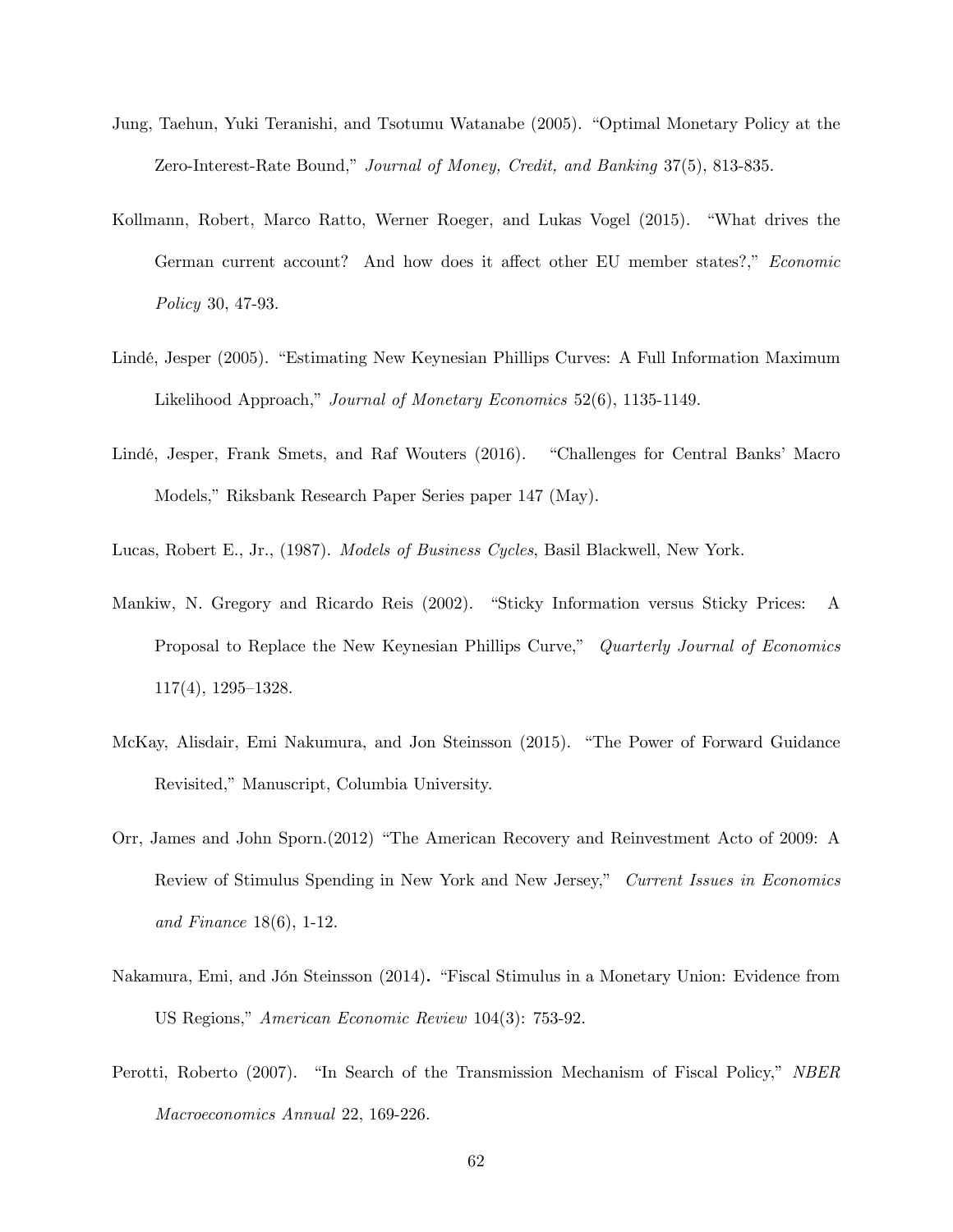- Ramey, Valerie A. (2011). "Identifying Government Spending Shocks: It's All in the Timing," Quarterly Journal of Economics, 126(1), 1-50.
- Romer, Christina and David Romer (2010). "The Macroeconomic Effects of Tax Changes: Estimates Based on New Measures of Fiscal Shocks," American Economic Review 100(3): 763-801.
- Rotemberg, Julio and Michael Woodford (1997). "An Optimization-Based Econometric Framework for the Evaluation of Monetary Policy." In *NBER Macroeconomics Annual volume 12*, edited by Ben S. Bernanke and Julio Rotemberg, MIT Press.
- Smets, Frank and Raf Wouters (2003). "An Estimated Stochastic Dynamic General Equilibrium Model of the Euro Area," Journal of the European Economic Association 1(5), 1123-1175.
- Smets, Frank and Raf Wouters (2007). "Shocks and Frictions in US Business Cycles: A Bayesian DSGE Approach," American Economic Review 97(3), 586-606.
- Wieland, Volker (1996). "Monetary Policy Targets and the Stabilization Objective: A Source of Tension within the EMS," Journal of International Money and Finance  $15(1)$ , 95-116.
- Uhlig, Harald (2010). "Some Fiscal Calculus." American Economic Review Papers and Proceedings 100(2), 30-34.
- Woodford, Michael (2003). Interest and Prices. Princeton University Press.
- Woodford, Michael (2011). "Simple Analytics of the Government Expenditure Multiplier," American Economic Journal: Macroeconomics 3(1), 1-35.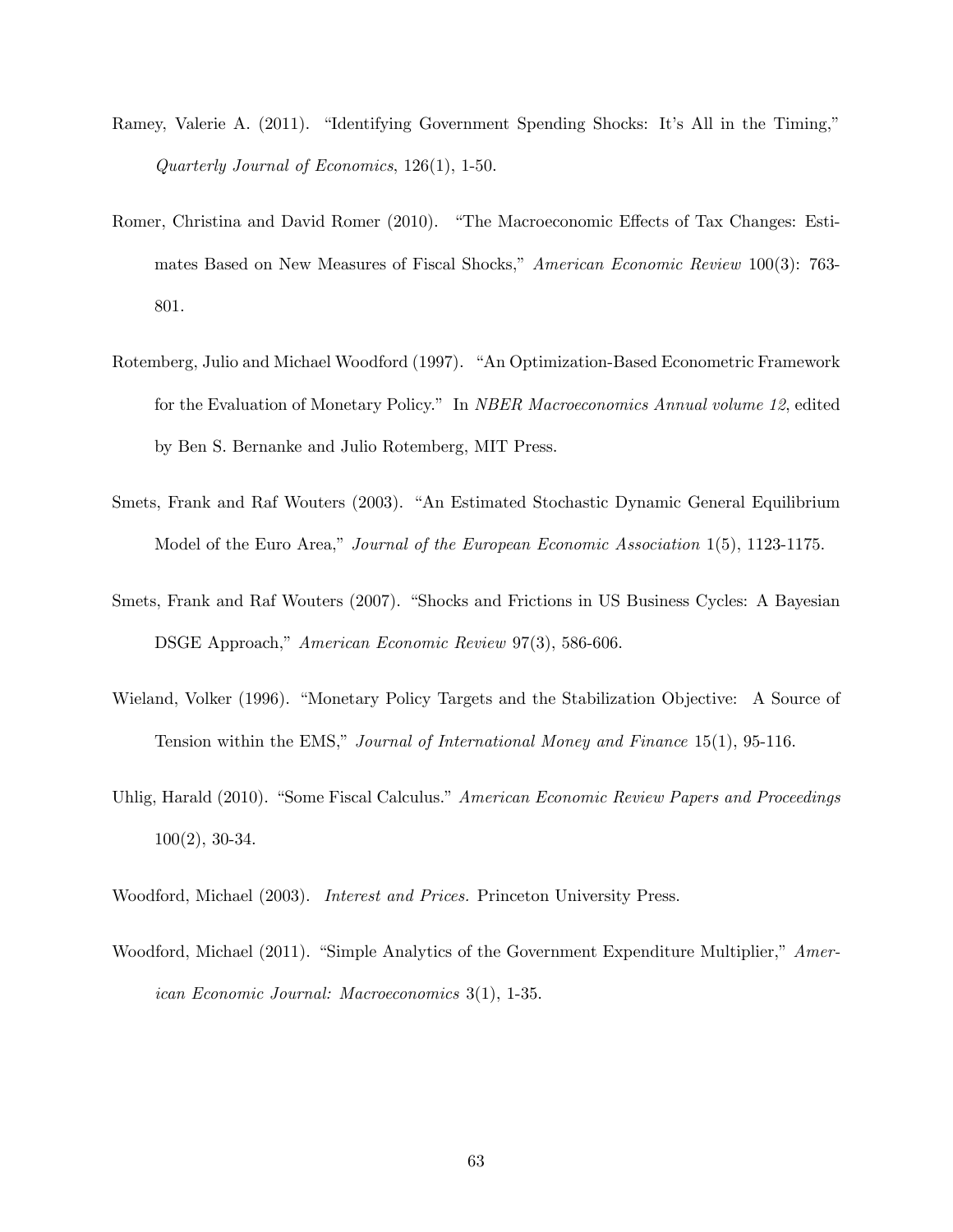

**Figure 1: Average Output Gaps and Inflation Rates in Euro Area: 2010-2014**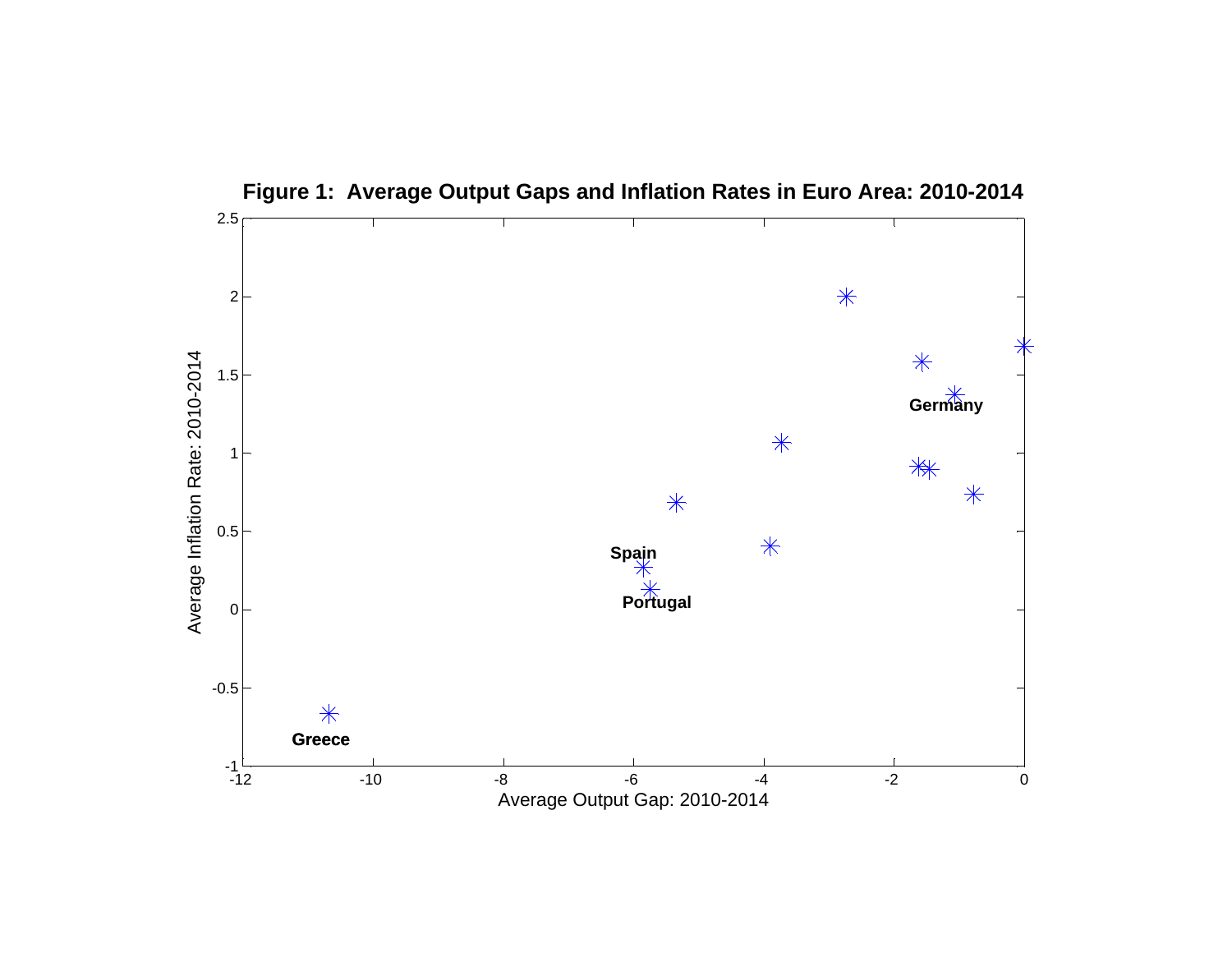

 $1.5<sub>5</sub>$ Quasi First Difference of Terms of Trade Vs. Difference of Marginal Cost: 1996Q1 - 2013Q4

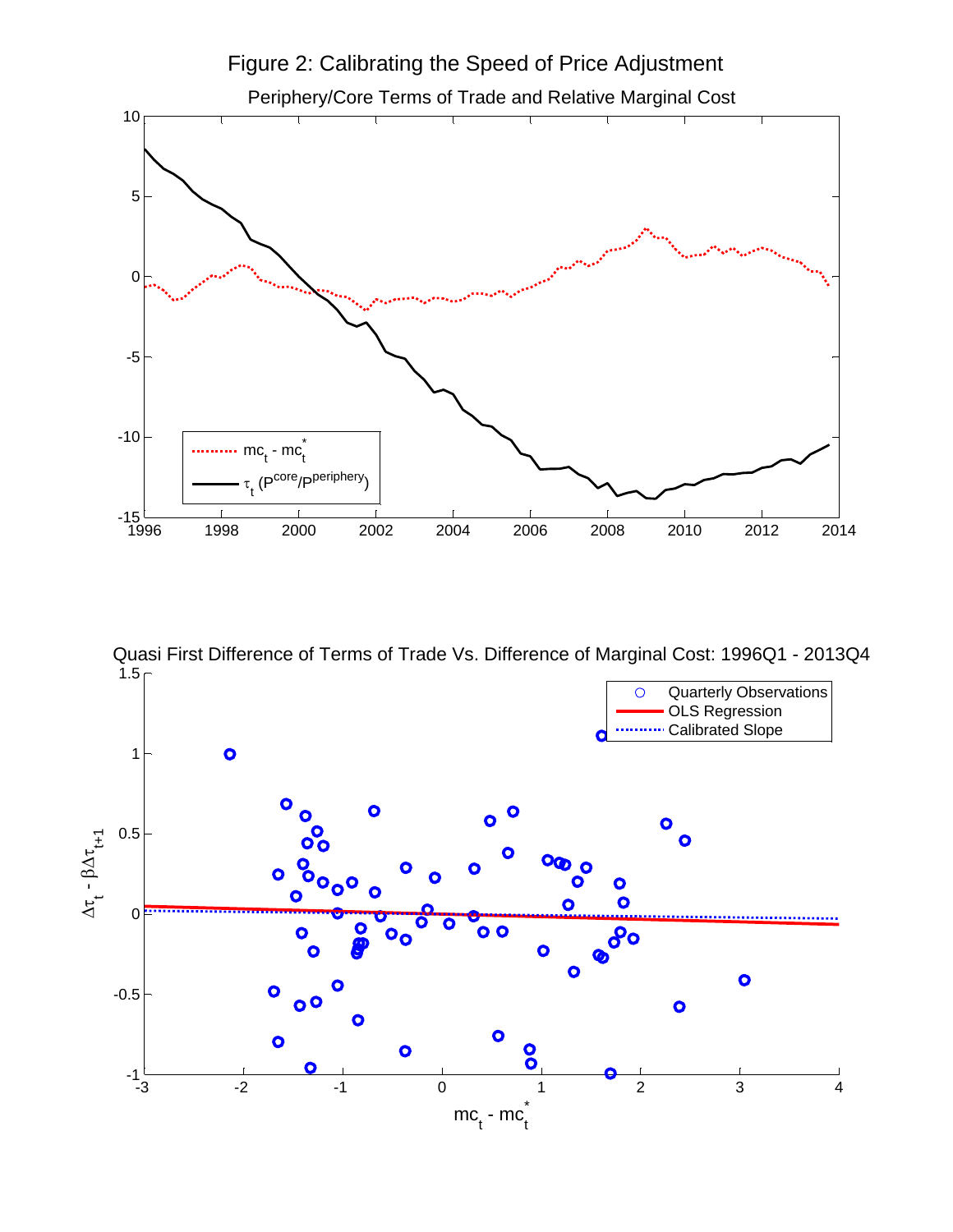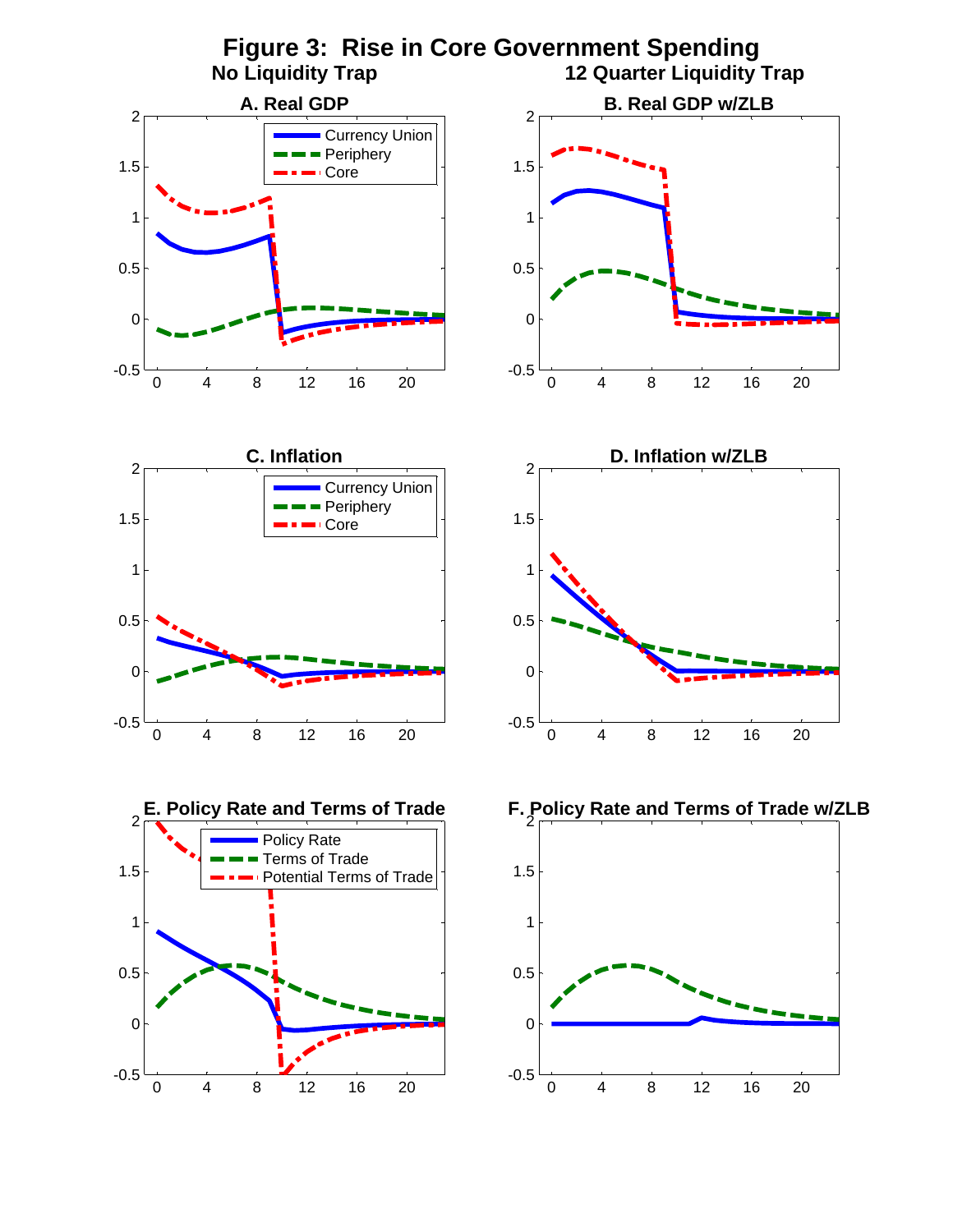# **Figure 4: Core Government Spending Hike: Output Responses in Core and Periphery as Function of Liquidity Trap Duration.**

**Panel A: Benchmark (Slow) vs. Faster Price Adjustment, No Import Content in Core Govt Spending**



**Panel B: Benchmark (Slow) Price Adjustment, Varying the Degree of Import Content in Core Govt Spendin g**

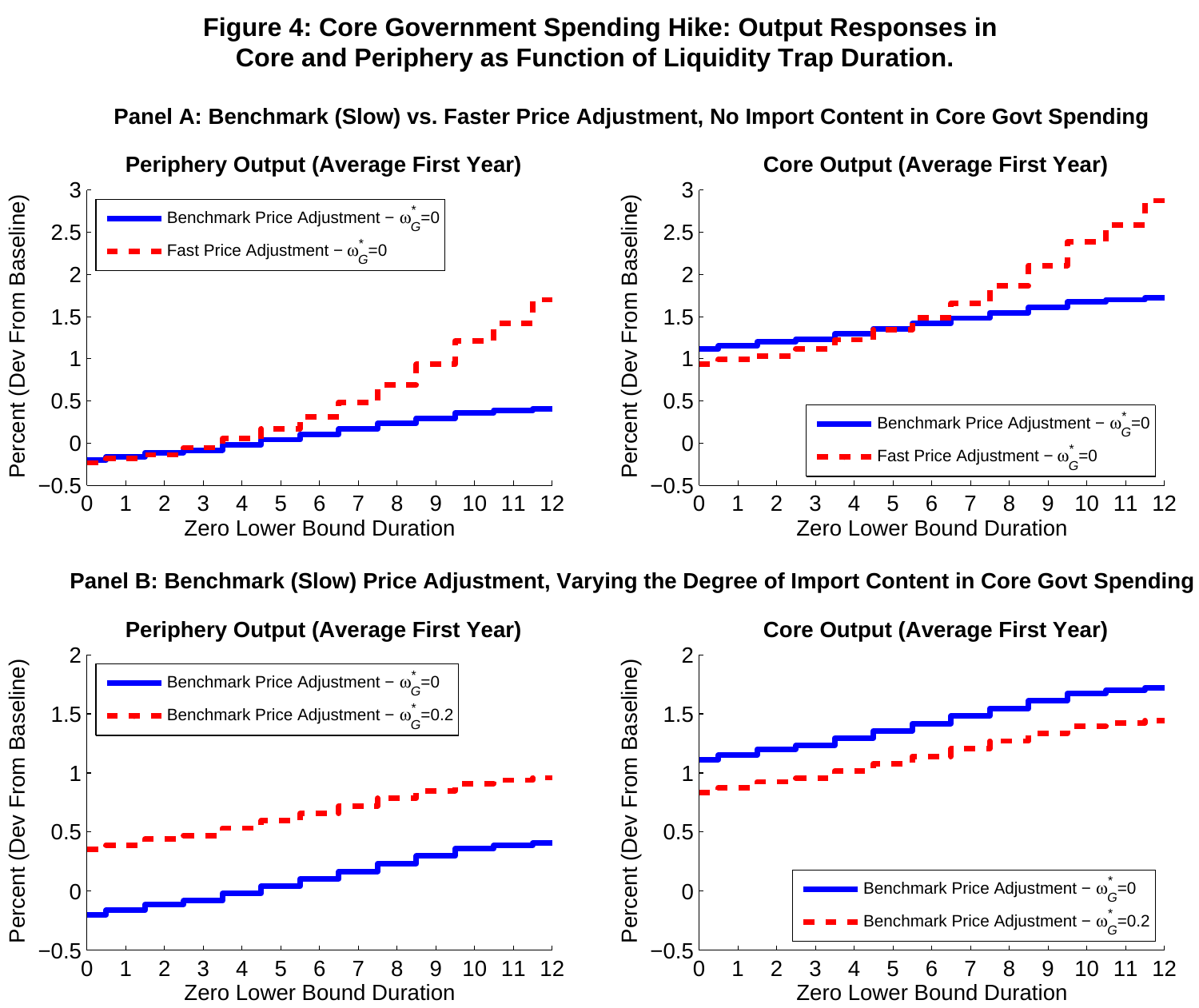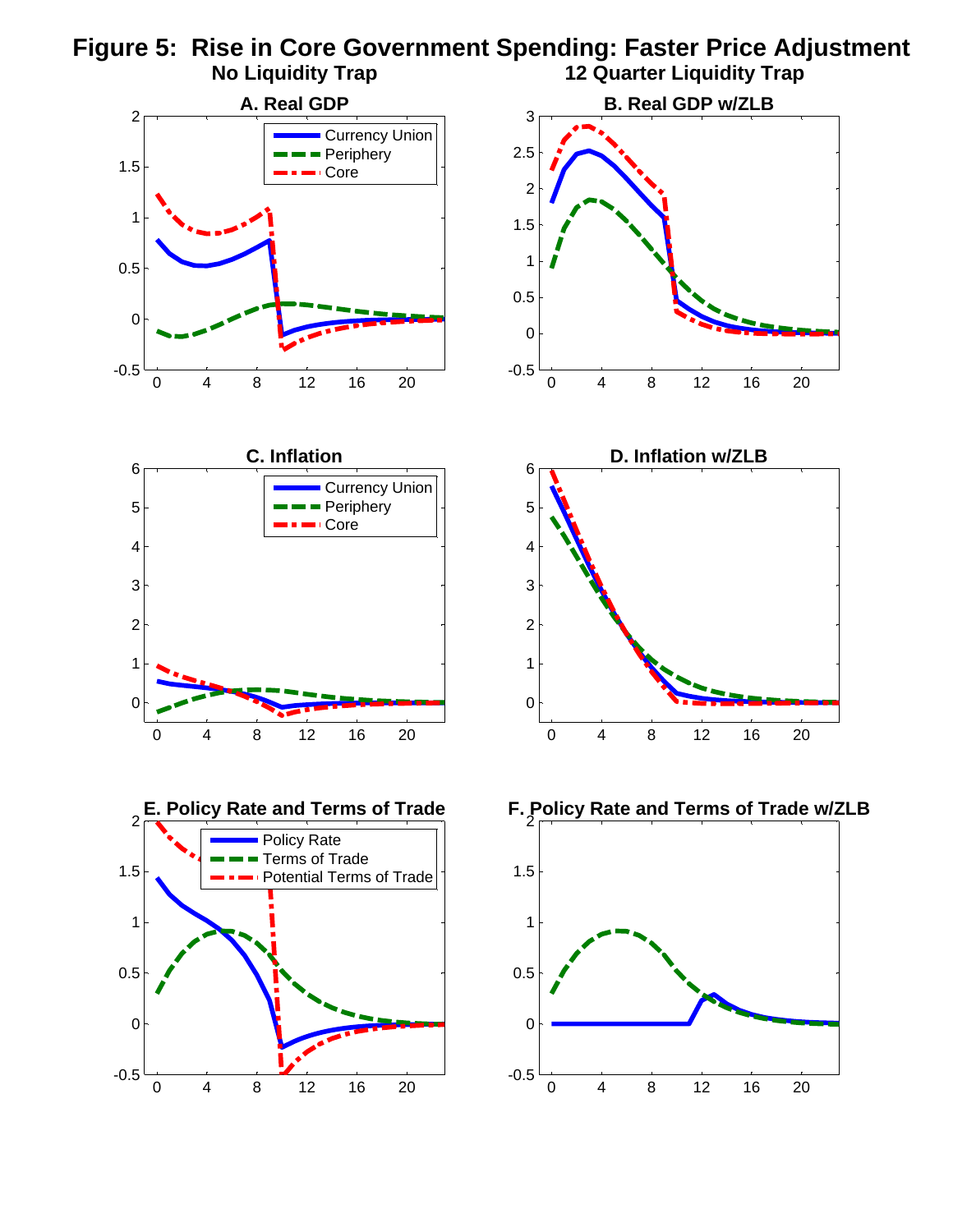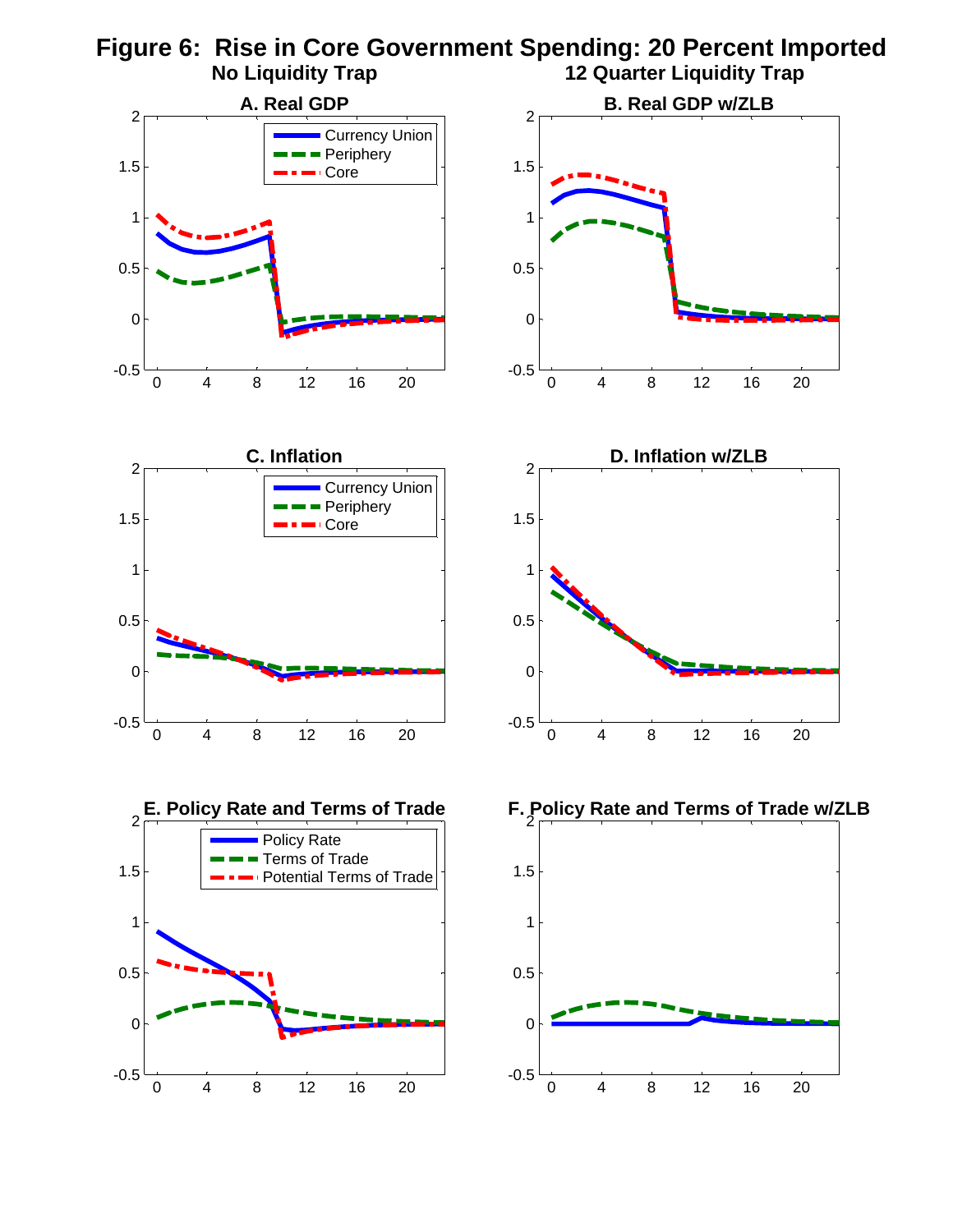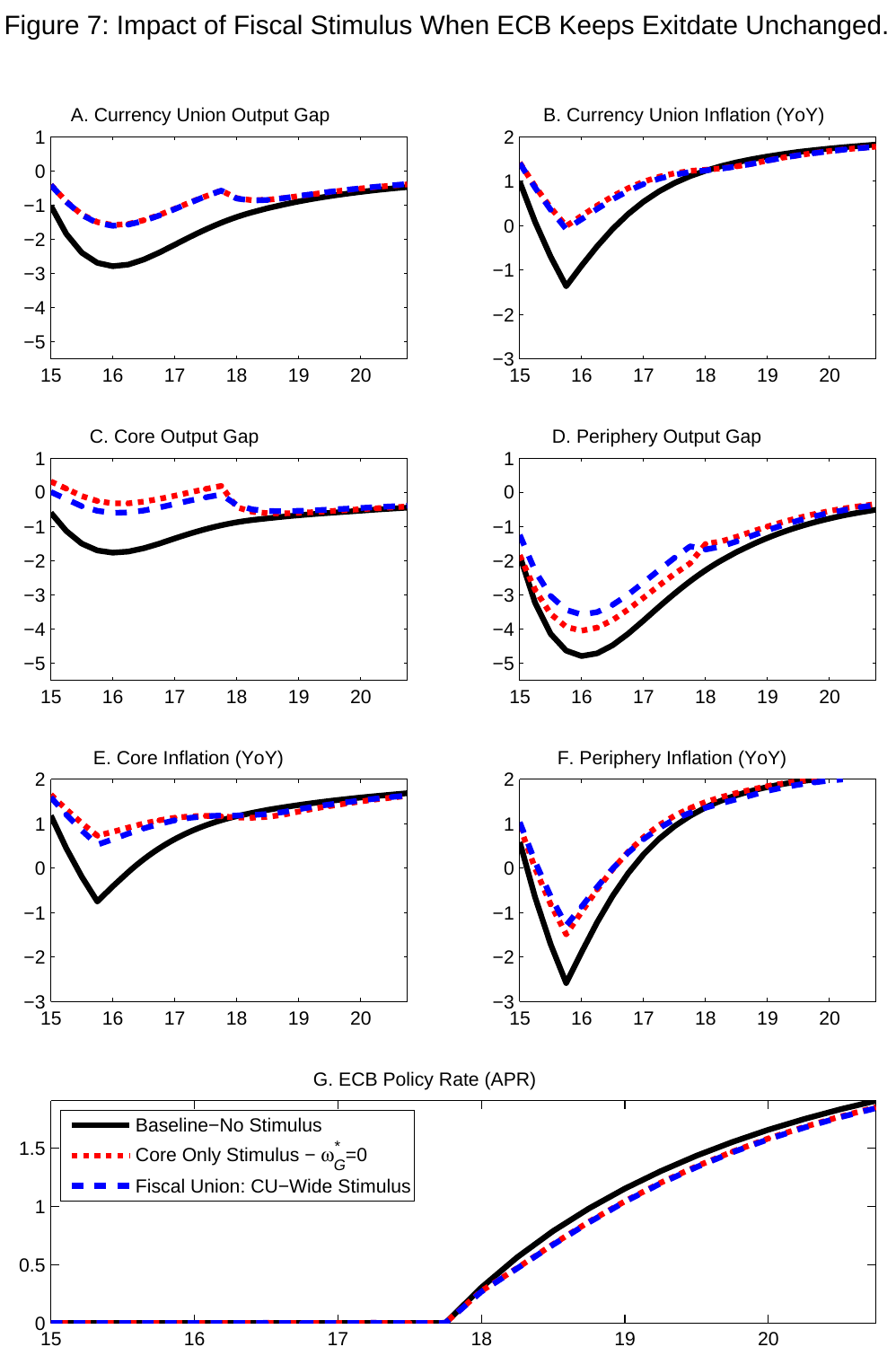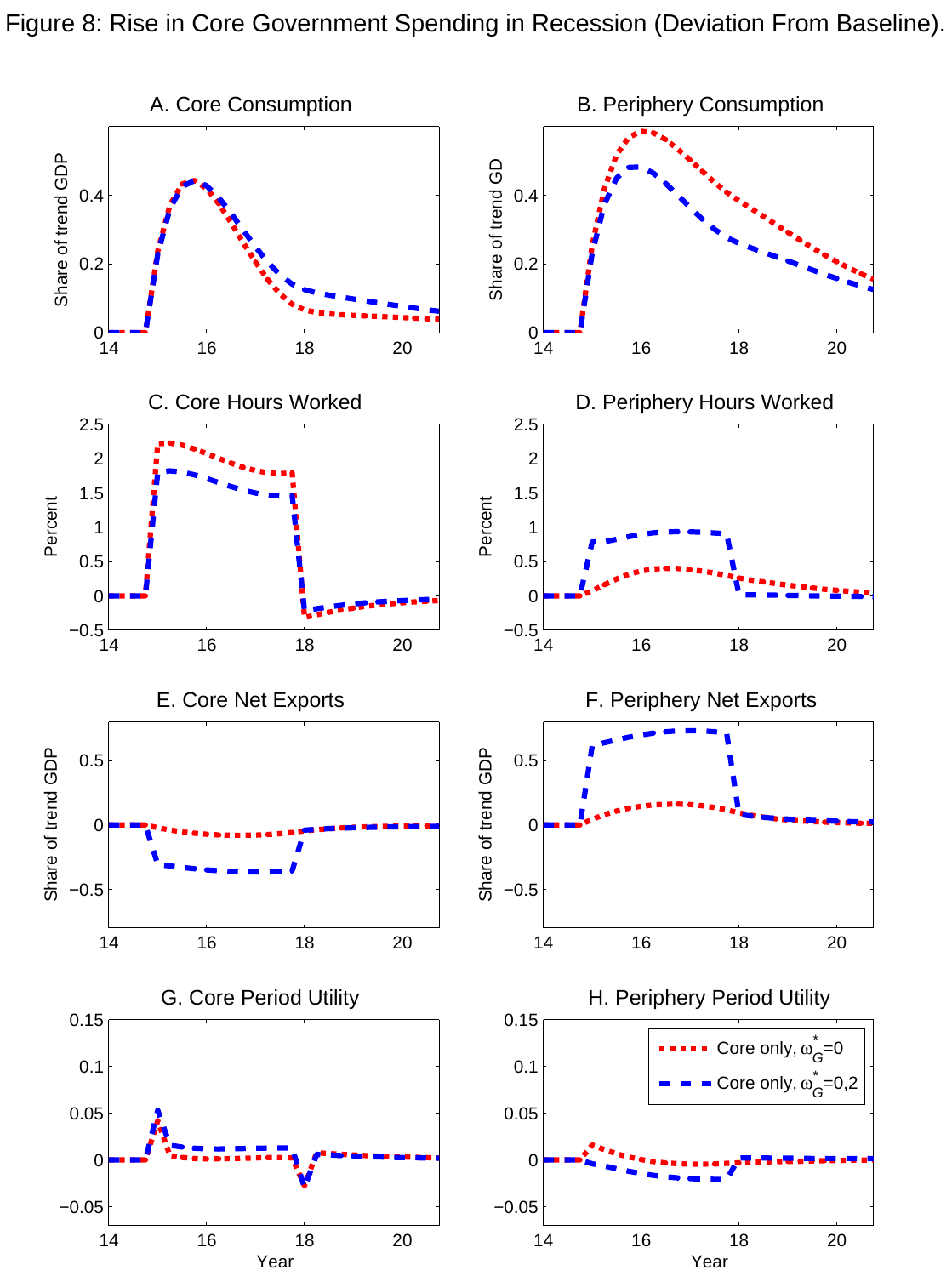Figure 9: Responses to Monetary Policy Shock (−o− Model, − VAR, Grey Area: 95% Confidence Interval)



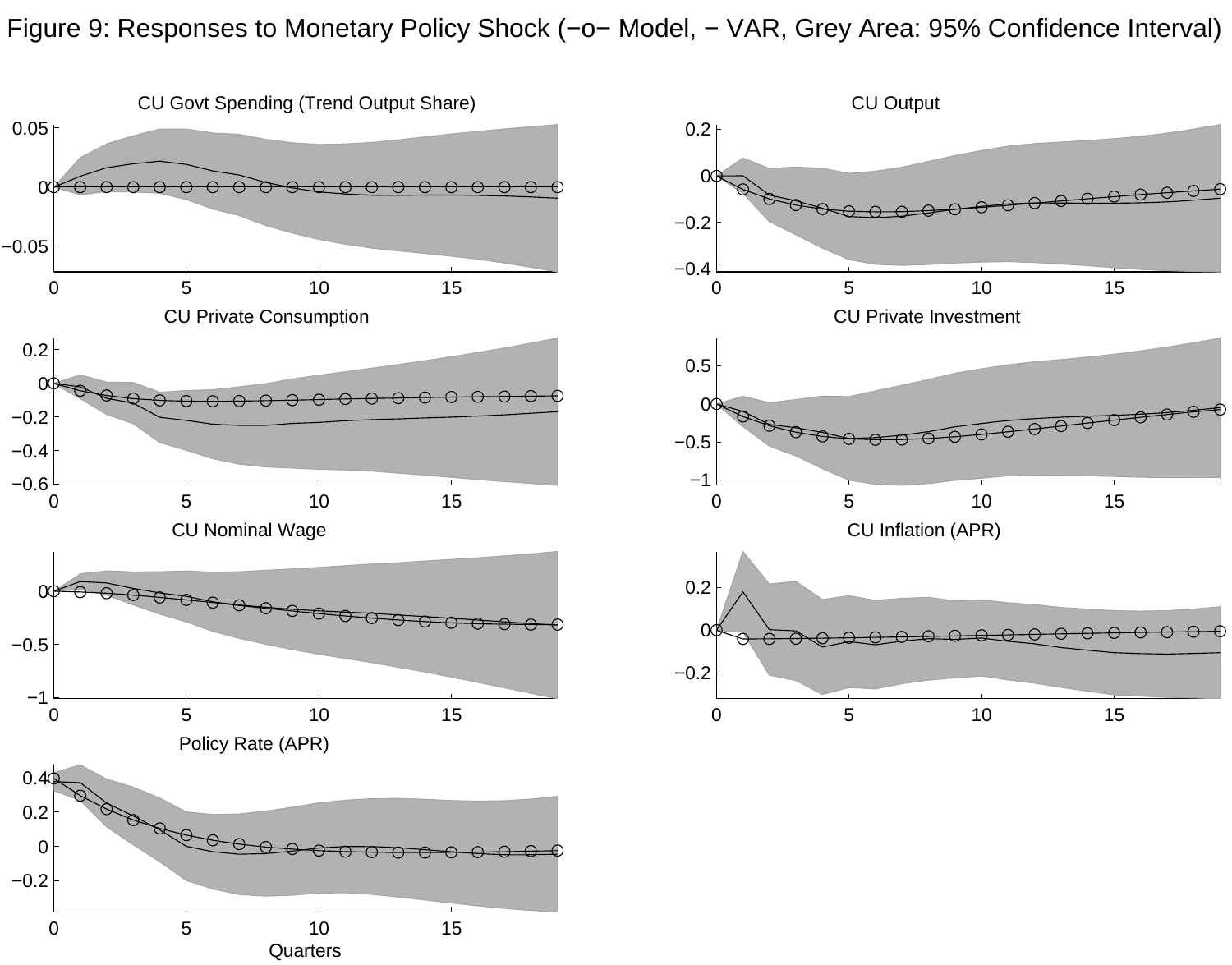Figure 10: Responses to CU Government Spending Shock (−o− Model, − VAR, Grey Area: 95% Confidence Interval)

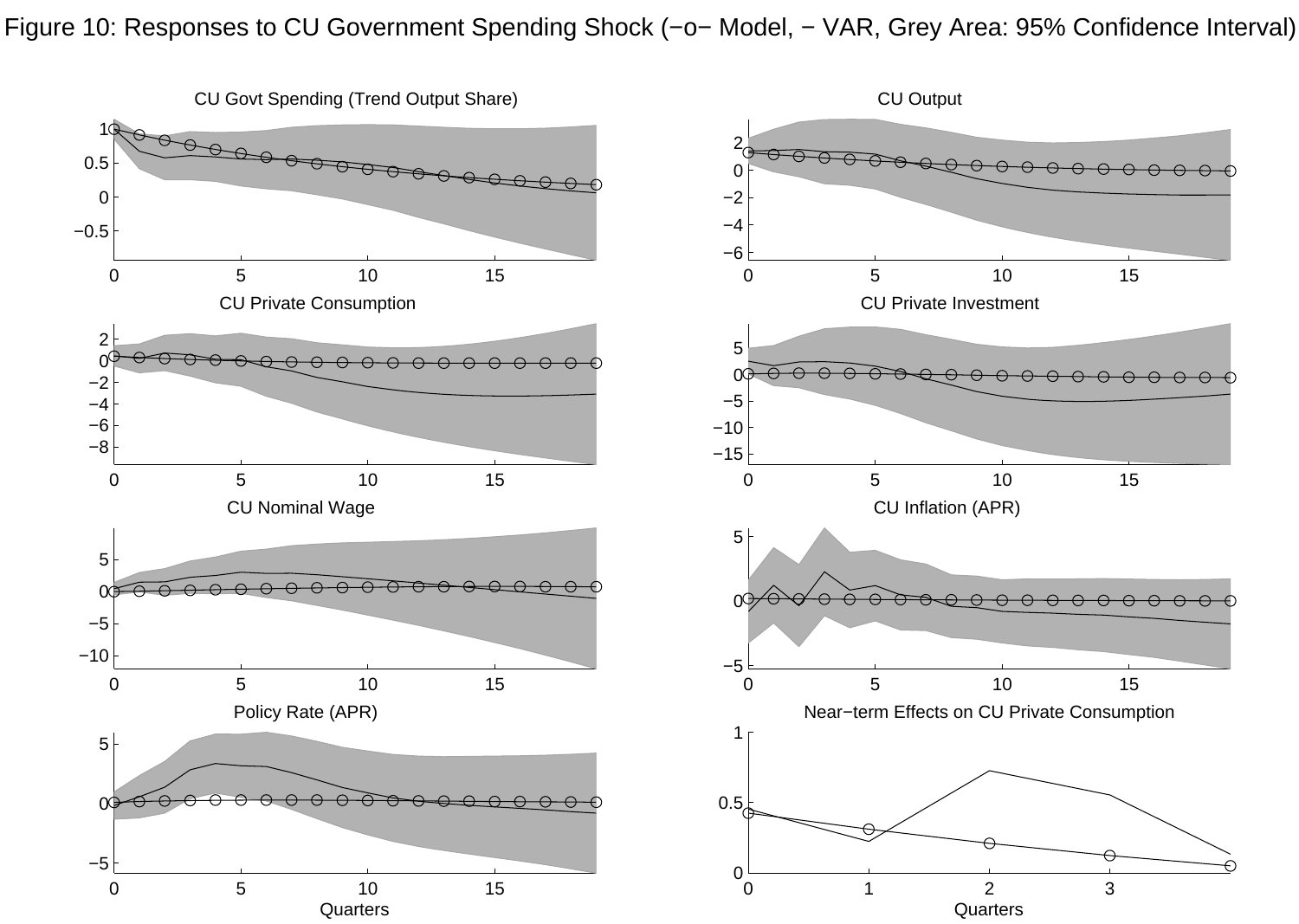

**Quarter** 

**Quarter** 

**Figure 11: Core Spending Hike in Large−Scale Model in Normal Times.**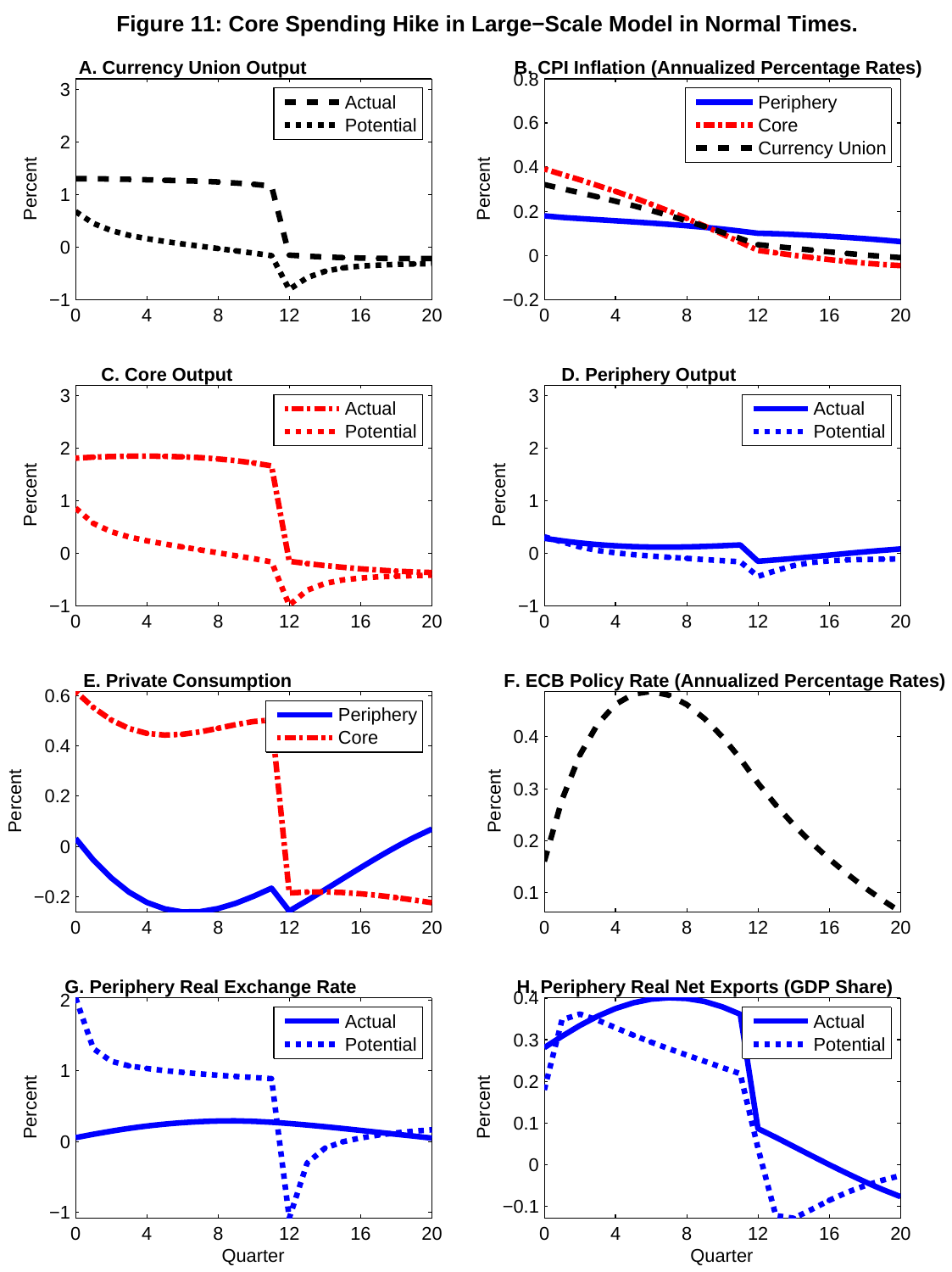**Figure 12: Core Spending Hike in Large−Scale Model in a Long−Lived Liquidity Trap.**

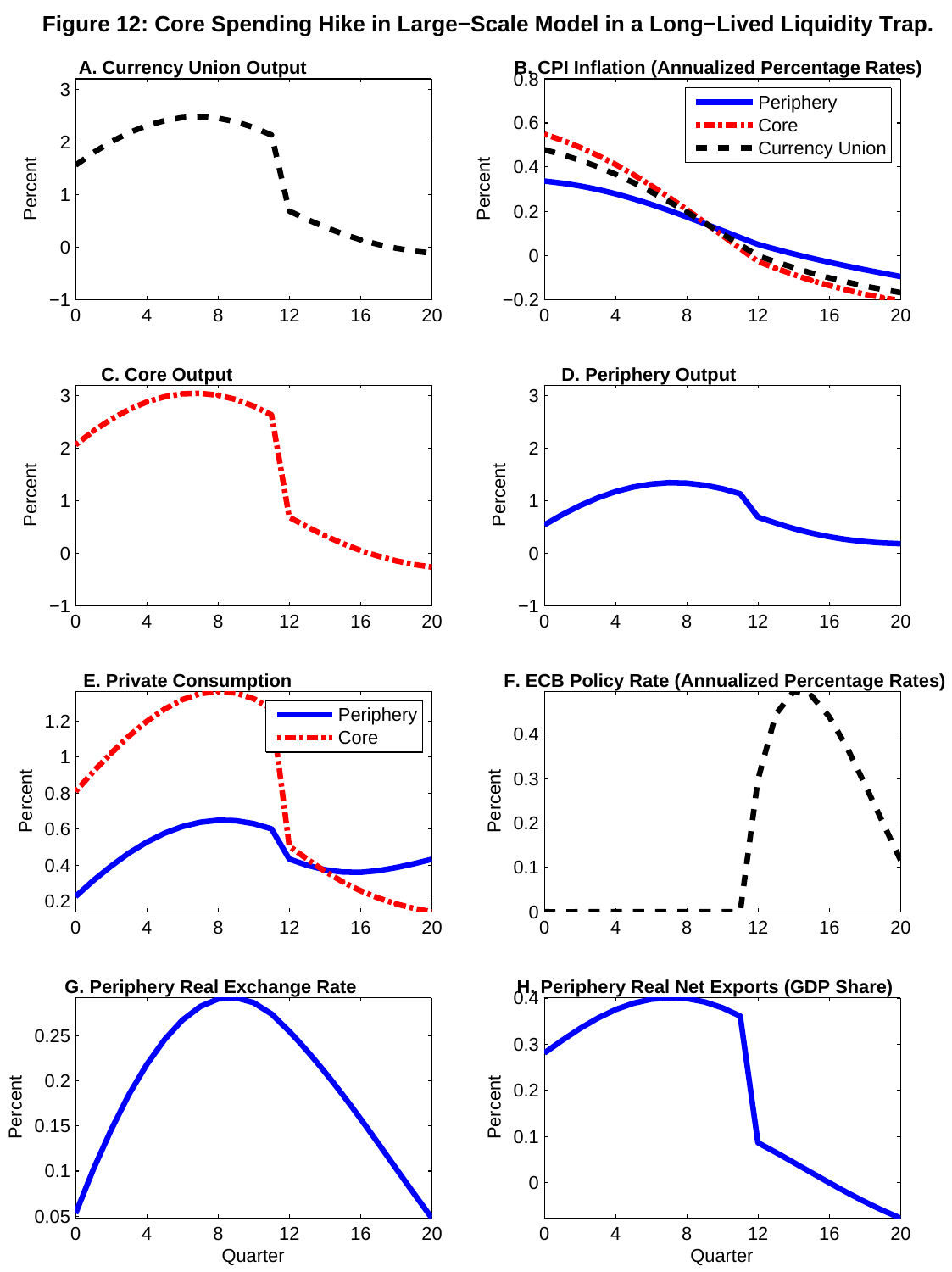# Appendix A. The Benchmark Model

This Appendix provides a detailed description of the benchmark model from which the log-linearized equations in Section 3 are derived.

### A.1. Households

The utility functional of household  $h$  in the home economy is given by:

$$
\mathbb{E}_{t} \sum_{j=0}^{\infty} \beta^{j} \varrho_{t+j} \left\{ \begin{array}{c} \frac{1}{1-\frac{1}{\sigma}} \left( C_{t+j} \left( h \right) - \varkappa C_{t+j-1} - C \nu_{t+j} \right)^{1-\frac{1}{\sigma}} - \chi_{0} \frac{\left( N_{t+j}(h) \right)^{1+\chi}}{1+\chi} + \frac{\vartheta_{g}}{1-\frac{1}{\sigma_{g}}} G_{t+j}^{1-\frac{1}{\sigma_{g}}} \\ + \mu_{0} F \left( \frac{M B_{t+j+1}(h)}{P_{C t+j}} \right) \end{array} \right\} (A.1)
$$

The preference specification in equation  $(A.1)$  implies that household h derives utility from private consumption  $C_t(h)$ , government spending  $G_t(h)$ , and real balances  $\frac{MB_t(h)}{P_{C_t}}$ , whereas utility declines in hours worked  $N_t(h)$ . The utility function is assumed to be separable in each of these arguments. The subutility function over consumption incorporates external habit persistence  $-\text{captured}$  by the presence of lagged aggregate consumption  $C_{t-1}$  – with the degree of habit determined by the parameter  $\times \in (0,1)$ . There are two types of preference shocks, including a consumption taste (demand) shock  $\nu_t$ , and a discount factor shock  $\rho_t$ . The latter type of shock has been widely used in the ZLB literature (see e.g., Eggertsson, 2011, and Christiano, Eichenbaum and Rebelo, 2011) as a driving force of the "Great Recession." Following Eggertsson and Woodford (2003), the subutility function over real balances,  $F\left(\frac{MB_{t+j+1}(h)}{P_{t+j+1}(h)}\right)$  $P_{t+j}$  , is assumed to have a satiation point for  $\overline{MB}/P$ . Hence, the inclusion of money - which is a zero nominal interest asset - provides a rationale for the zero lower bound on nominal interest rates. However, we maintain the assumptions that money is additive and that  $\mu_0$  is arbitrarily small so that changes in real money balances have negligible implications for government debt and output. Finally, we assume that  $0 < \beta < 1$ ,  $\sigma > 0$ ,  $\sigma_g > 0, \chi > 0, \, \chi_0 > 0$  and  $\vartheta_g > 0.$ 

Household  $h$  faces a flow budget constraint in period  $t$  which states that combined expenditure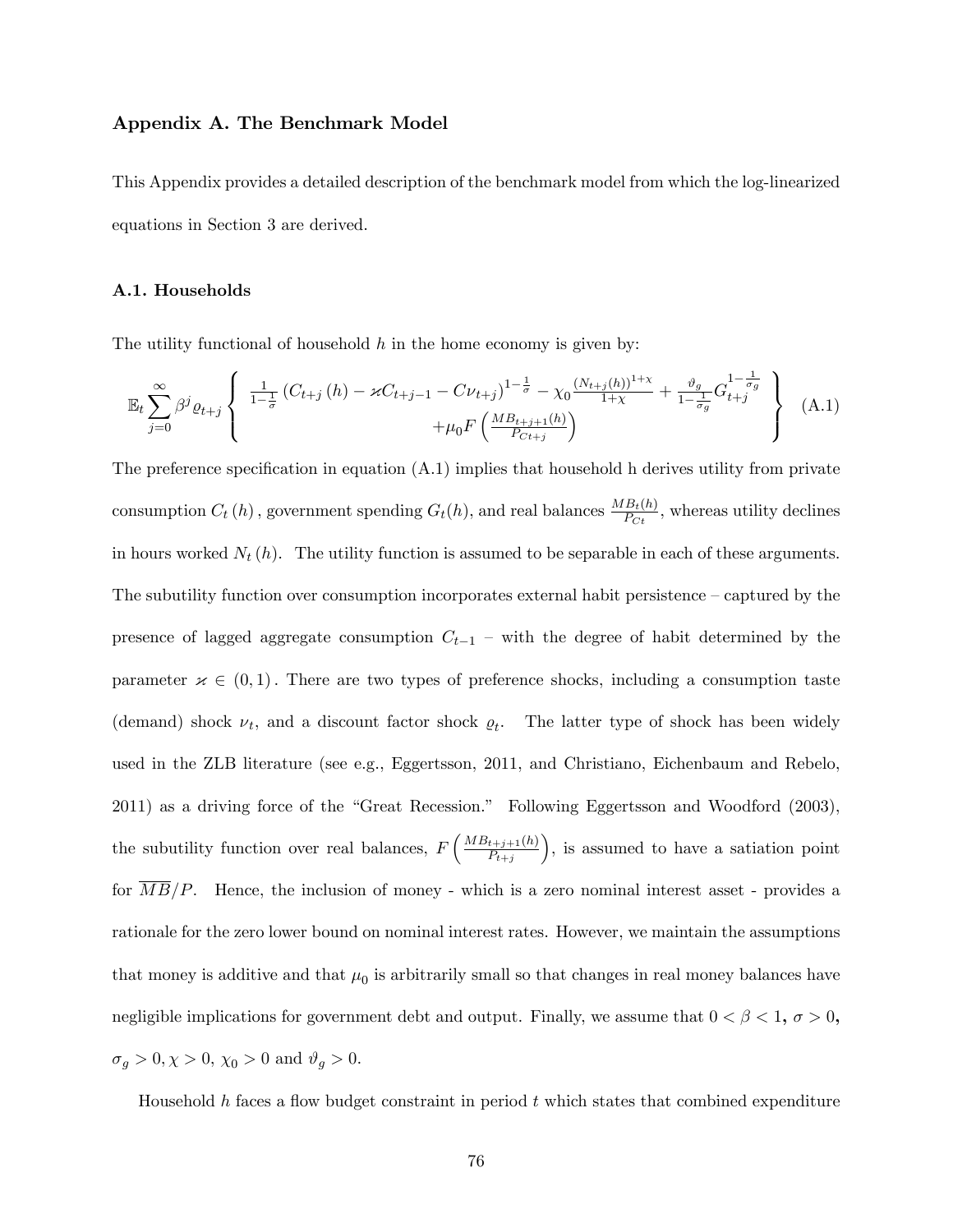on goods and on the net accumulation of financial assets must equal its disposable income:

$$
P_{Ct} (1 + \tau_{Ct}) C_t (h) + \int_s \xi_{t,t+1} B_{t+1}(h) - B_t(h) + B_{G,t}(h) = (1 - \tau_{N,t}) W_t(h) N_t (h) - T_t
$$
\n
$$
+ R_{Kt} K + (1 + i_{t-1}^{CU}) B_{G,t-1}(h) + \Gamma_t(h).
$$
\n(A.2)

In (A.2), all variables have been expressed in per capita terms. A household may either spend its income either on consumption goods, which are subject to a sales tax of  $\tau_{C_t}$ , or can save by investing in either government bonds  $B_{G,t}(h)$  or contingent claims. The term  $\xi_{t,t+1}$  denotes the price of an asset that will pay one unit of domestic currency in a particular state of nature at date  $t + 1$ , and  $B_{t+1}(h)$  the quantity of claims purchased. Each household earns per capita labor income net of taxes  $(1 - \tau_{N,t}) W_t(h)N_t(h)$ , earns rental income of  $R_{Kt}K$  on its fixed stock of capital K, receives an aliquot share  $\Gamma_t(h)$  of the firm profits, and pays lump sum taxes of  $T_t$  to the government.<sup>A.1</sup>

Each household h maximizes the utility functional  $(A.1)$  with respect to its consumption, hours worked, government bonds, and holdings of contingent claims subject to its budget constraint (A.2), taking bond prices, the wage, the rental price of capital  $(R_{Kt})$ , and the price of the consumption bundle  $(P<sub>ct</sub>)$  as given. The first order condition(s) for contingent claims both at home and abroad implies the complete markets condition that the marginal utility of a "euro" is equalized across home and foreign households:

$$
\lambda_t = \lambda_t^*,
$$

Because the marginal utility of consumption equals  $\Lambda_{C_t} = \lambda_t P_{C_t}$  (and analogously for foreign households), the complete markets condition may be written in the familiar form:

$$
\Lambda_{Ct}^{*} = \Lambda_{Ct} \frac{P_{Ct}^{*}}{P_{Ct}} = \Lambda_{Ct} Q_{Ct}.
$$
\n(A.3)

<sup>&</sup>lt;sup>A.1</sup> While our description of the benchmark model allows for exogenous taxes on consumption and labor income, we abstract from these features in Section 3 (by setting these tax rates equal to zero at all times).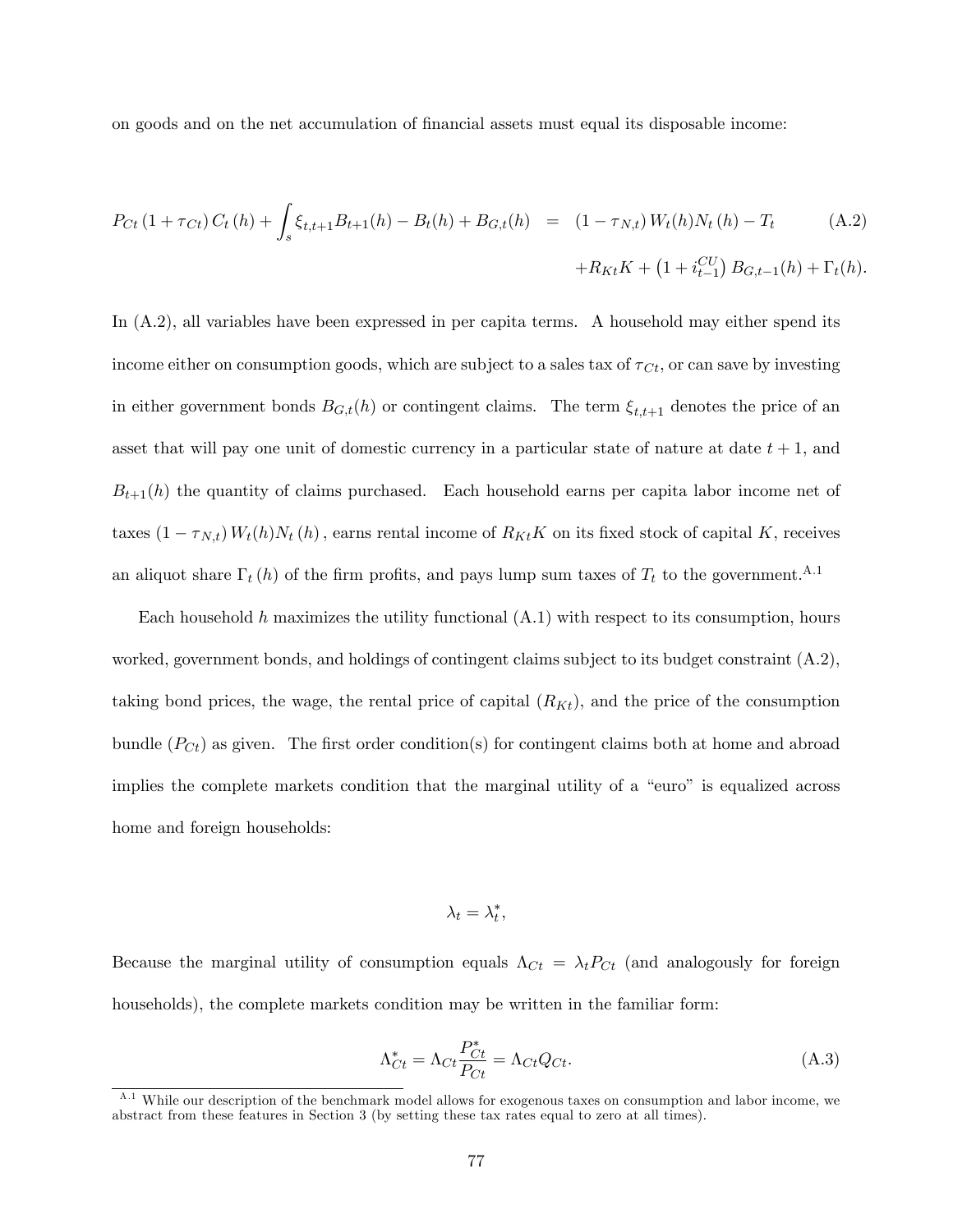Thus, a depreciation of the home economy's consumption-based real exchange rate  $(Q<sub>ct</sub>$  rises) boosts the marginal utility of foreign consumption relative to the marginal utility of home consumption.

The first order conditions with respect to  $C_t$ ,  $N_t$ , and  $B_{G,t}$  are given by:

$$
\Lambda_{Ct} = \frac{(C_t - \varkappa C_{t-1} - C\nu_t)^{-\frac{1}{\sigma}}}{(1 + \tau_{C,t})},
$$
\n
$$
mrs_t = \frac{\chi_0 N_t^{\chi}}{\Lambda_{Ct}} = (1 - \tau_{N,t}) \frac{W_t}{P_{Ct}},
$$
\n
$$
\Lambda_{Ct} = \beta E_t \delta_t \frac{(1 + i_t^{CU}) P_{Ct}}{P_{Ct+1}} \Lambda_{Ct+1}.
$$
\n(A.4)

The first of these conditions indicates that the marginal utility of consumption decreases in current consumption, but decreases in past consumption due to habit. The second equation is the labor supply curve, which relates the household's marginal cost of working  $-$  expressed in terms of the consumption good, i.e.,  $mrs_t = \frac{\chi_0 N_t^{\chi}}{\Lambda_{C_t}}$  – to the after-tax consumption real wage. The final expression is the consumption Euler equation, where  $\delta_t = \frac{\rho_{t+1}}{\rho_{t}}$  $\frac{t+1}{\varrho_t}$  is simply a rescaling of the time preference shock.

The problem for the foreign households  $h^*$  is isomorphic to the problem outlined above for the domestic households.

# A.2. Firms and Price-Setting

Below, we describe the problem for the home producers of both final and intermediate goods.

# A.2.1. Production of Final Goods

We assume that a single final domestic output good  $Y_{Dt}$  is produced using a continuum of differentiated intermediate goods  $Y_{Dt}(f)$ . The technology for transforming these intermediate goods into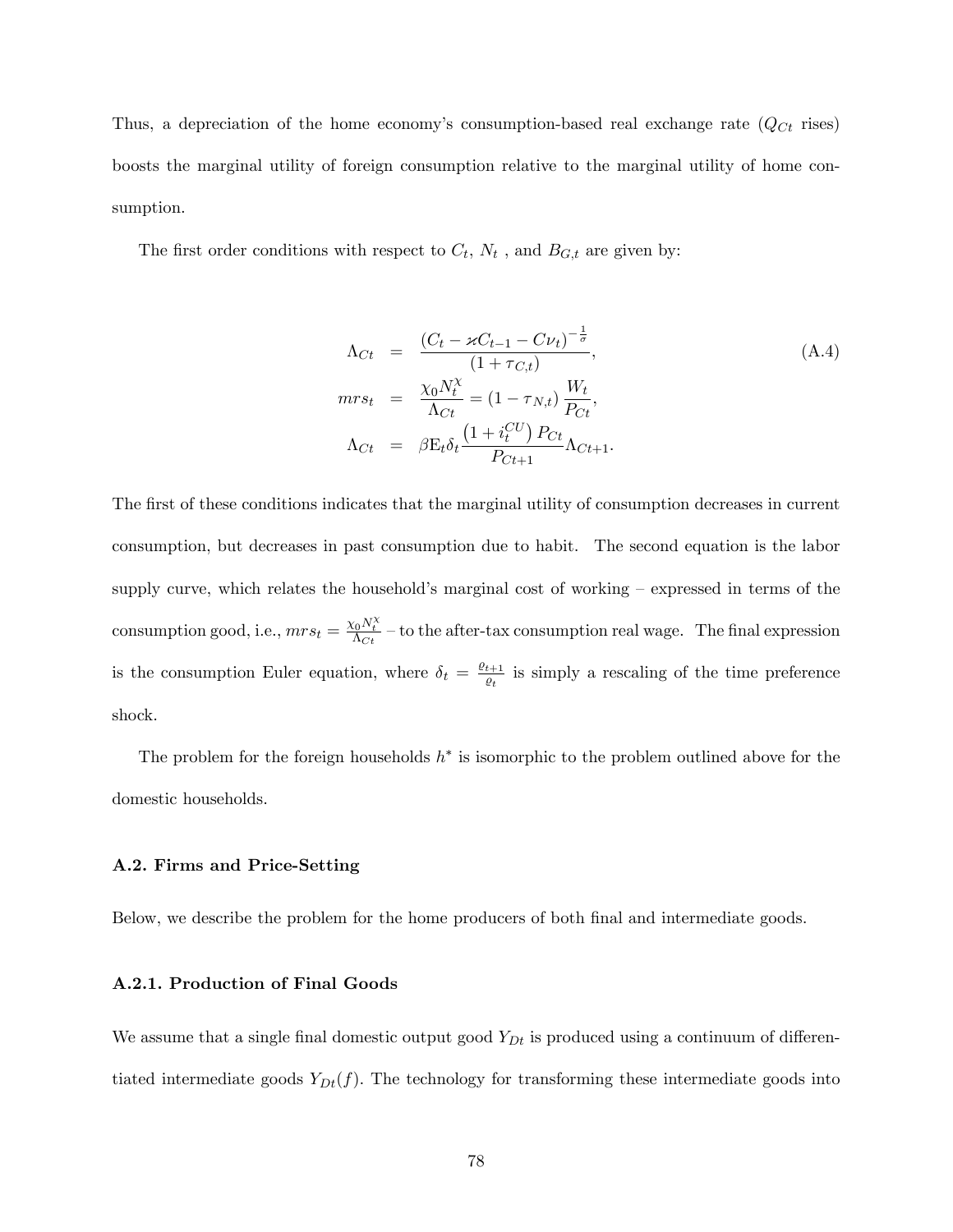the final output good is constant returns to scale, and is of the Dixit-Stiglitz form:

$$
Y_{Dt} = \left[ \int_0^1 Y_{Dt}(f)^{\frac{1}{1+\theta_p}} df \right]^{1+\theta_p}, \tag{A.5}
$$

where  $\theta_p > 0$ .

Firms that produce the final output good are perfectly competitive in both product and factor markets. Thus, final goods producers minimize the cost of producing a given quantity of the output index,  $Y_{Dt}$ , taking as given the price  $P_{Dt}(f)$  of each intermediate good  $Y_{Dt}(f)$ . Moreover, final goods producers sell units of the final output good at a price  $P_{Dt}$  that can be interpreted as the aggregate domestic price index:

$$
P_{Dt} = \left[ \int_0^1 P_{Dt}(f)^{\frac{-1}{\theta_p}} df \right]^{-\theta_p}.
$$
 (A.6)

## A.2.2. Production of Domestic Intermediate Goods

Intermediate good i is produced by a monopolistically competitive firm, whose output  $Y_{Dt}(i)$  is produced according to a Cobb-Douglas production function:

$$
Y_{Dt}(i) = K(i)^{\alpha} (Z_t L_t(i))^{1-\alpha}, \qquad (A.7)
$$

where  $Z_t$  denotes a stationary, country-specific shock to the level of technology. Intermediate goods producers face perfectly competitive factor markets for hiring capital and labor. Thus, each firm chooses  $K(i)$  and  $L_t(i)$ , taking as given both the rental price of capital  $R_{Kt}$  and the aggregate wage rate  $W_t$ . Within a country, labor and the capital stock (albeit fixed in the aggregate) are completely mobile; thus, the standard static Örst-order conditions for cost minimization imply that all intermediate Örms have identical marginal cost per unit of output:

$$
MC_t = \left(\frac{W_t}{1-\alpha}\right)^{1-\alpha} \left(\frac{R_{Kt}}{\alpha}\right)^{\alpha} \frac{1}{Z_t^{1-\alpha}},\tag{A.8}
$$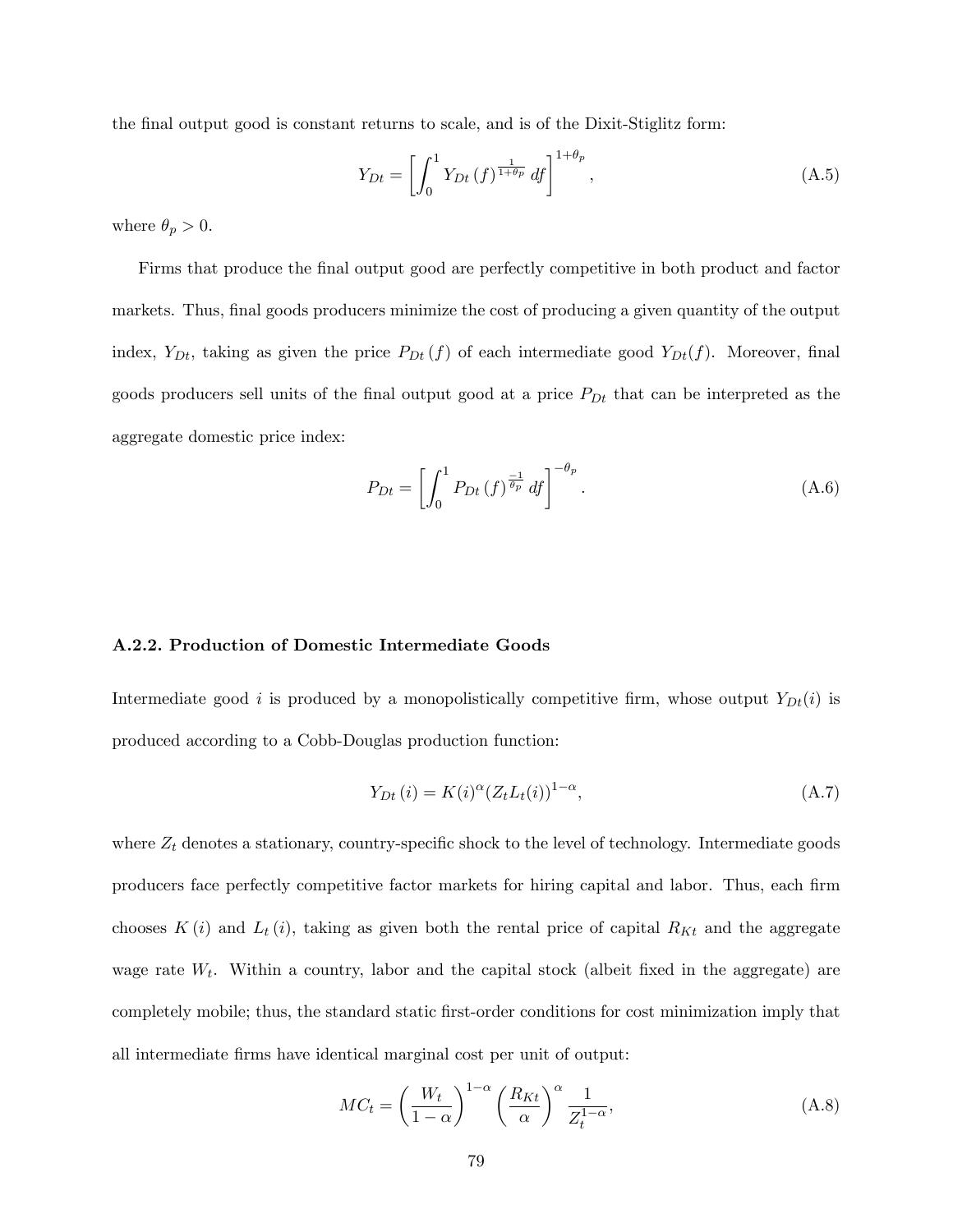where the standard static cost minimization problem of the firm implies that

$$
R_{Kt} = \frac{\alpha}{1 - \alpha} W_t \frac{L_t}{K}.
$$
\n(A.9)

Intermediate goods-producing firms set prices according to Calvo-style staggered contracts, and set the same price in both the home and foreign market (i.e., the home market price  $P_{Dt}(i)$  equals the price in the foreign market of  $P_{Mt}^*(i)$ . In particular, firm i faces a constant probability,  $1 - \xi_p$ , of being able to re-optimize its price,  $P_{Dt}(i)$ . Firms which are not allowed to reoptimize their prices in period t (which is the case with probability  $\xi_p$ ), update their prices according to the following formula

$$
\tilde{P}_{Dt}(i) = (1 + \pi_D) P_{Dt-1}(i), \tag{A.10}
$$

where  $\pi_D$  is the steady-state (net) inflation rate and  $P_{Dt}$  is the updated price.

Given Calvo-style pricing frictions, firm i that is allowed to reoptimize its price  $(P_{Dt}^{opt}(i))$  solves the following problem

$$
\max_{P_{Dt}^{opt}(i)} \mathbf{E}_{t} \sum_{j=0}^{\infty} \xi_{p}^{j} \psi_{t,t+j} \left[ (1 + \pi_{D})^{j} P_{Dt}^{opt}(i) - MC_{t+j} \right] Y_{Dt+j}(i),
$$

where  $\psi_{t,t+j}$  is the stochastic discount factor (the conditional value of future profits in utility units, i.e.  $\beta^{j}E_{t}\varsigma_{t+j}\frac{\lambda_{t+j}}{\lambda_{t}}$  $\frac{t+j}{\lambda_t}$ , recalling that the household is the owner of the firms),  $\theta_p$  the net markup and the demand function for firm i has the following general form  $Y_{Dt+j}(i) = \begin{bmatrix} P_{Dt}^{opt}(i) \\ P_{Dt} \end{bmatrix}$  $\left[\frac{\rho pt}{D t}(i)\right]^{\frac{-(1+\theta_p)}{\theta_p}}$  $\theta_p$   $Y_{Dt}$ . The first-order condition is given by:

$$
\mathcal{E}_{t} \sum_{j=0}^{\infty} \xi_{p}^{j} \psi_{t,t+j} \left[ \frac{\left(1+\pi_{D}\right)^{j} P_{Dt}^{opt} \left(i\right)}{1+\theta_{p}} - MC_{t+j} \right] Y_{Dt+j} \left(i\right) = 0. \tag{A.11}
$$

Given that all firms which can re-optimize set the same price, the price index for domesticallyproduced goods evolves according to:

$$
P_{Dt} = \left[ \left( 1 - \xi_p \right) \left( P_{Dt}^{opt} \right)^{\frac{-1}{\theta_p}} + \xi_p \left( \left( 1 + \pi \right) P_{Dt-1} \right)^{\frac{-1}{\theta_p}} \right]^{-\theta_p} . \tag{A.12}
$$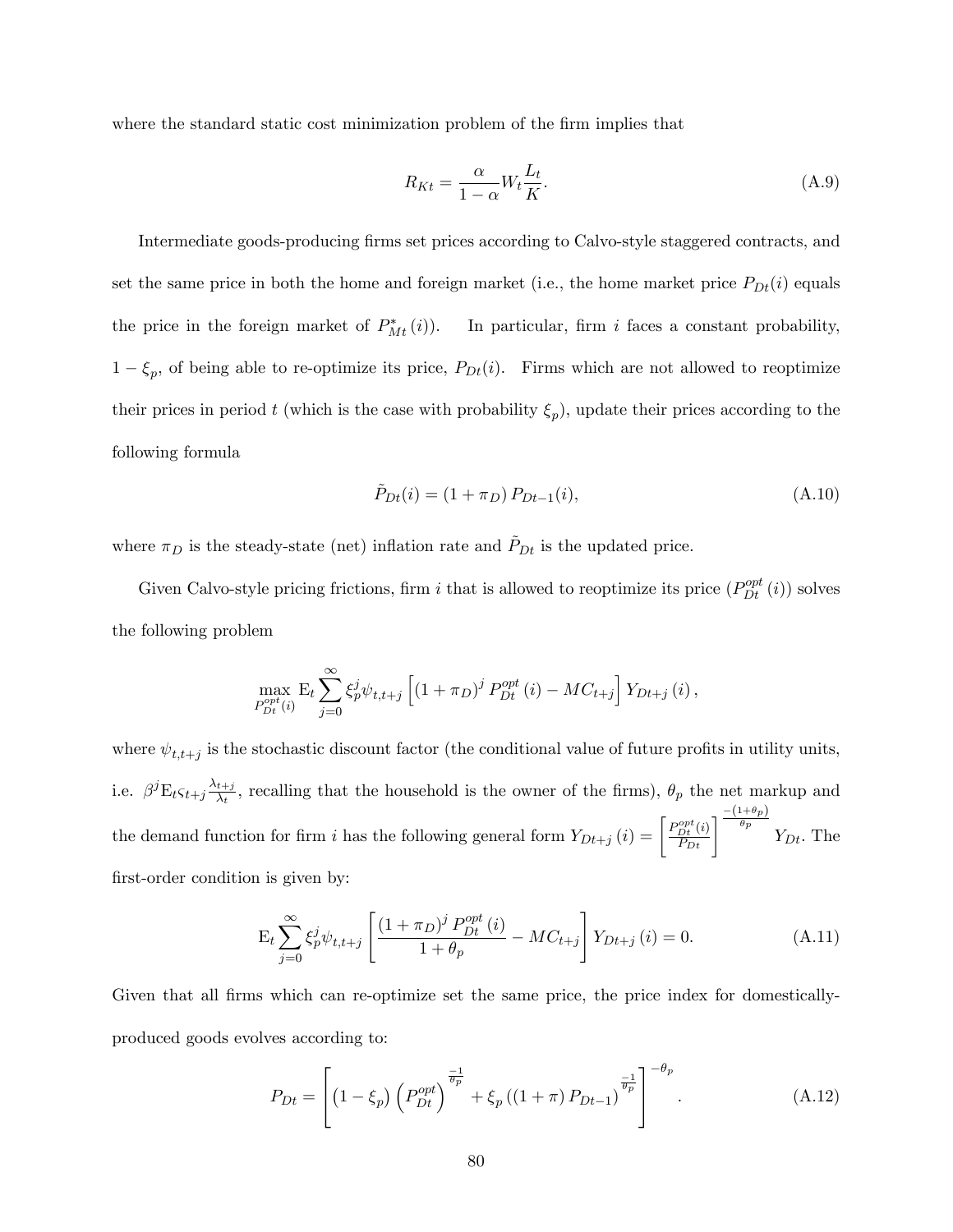The productive structure of the foreign economy is isomorphic. Thus, the final good is comprised of a bundle of intermediate goods according to the production function  $Y_{Dt}^* = \left[\int_0^1 Y_{Dt}^*(f)^{\frac{1}{1+\theta_p}} df\right]^{1+\theta_p}$ , and the price of this final good is output of the of final goods is denoted by  $P_{Dt}^{\ast}=$  $\left[\int_0^1 P_{Dt}^*(f)^{\frac{-1}{\theta_p}} df\right]^{-\theta_p}.$ 

# A.3. Traded Goods

Household consumption  $C_t$  in the home economy depends both on its consumption of the domesticallyproduced final output good  $C_{Dt}$  and on its consumption of the foreign final output good  $M_{C_t}$  (i.e., consumer goods imports) according to the CES utility function:

$$
C_t = \left( (1 - \omega_C)^{\frac{\rho_C}{1 + \rho_C}} C_{Dt}^{\frac{1}{1 + \rho_C}} + \omega_C^{\frac{\rho_C}{1 + \rho_C}} M_{Ct}^{\frac{1}{1 + \rho_C}} \right)^{1 + \rho_C}.
$$
 (A.13)

The quasi-share parameter  $\omega_C$  in equation (A.13) may be interpreted as determining household preferences for home relative to foreign goods, or equivalently, the degree of home bias in household consumption expenditure. The domestically-produced final good is purchased at a price of  $P_{Dt}$ , while the foreign imported good is purchased at a price of  $P_{Mt}$ ; given the fixed exchange rate and our assumption of producer currency pricing, the law of one price holds, so that  $P_{Mt} = P_{Dt}^*$ . Households choose  $C_{Dt}$  and  $M_{Ct}$  to minimize the cost of producing the consumption good  $C_t$  taking the prices  $P_{Dt}$  and  $P_{Mt}$  as given. This familiar cost-minimization problem implies the following demand schedules for the imported and domestically-produced good:

$$
M_{Ct} = \omega_C \left(\frac{P_{Mt}}{P_{Ct}}\right)^{\frac{-(1+\rho_C)}{\rho_C}} C_t \quad \text{and} \quad C_{Dt} = (1-\omega_C) \left(\frac{P_{Dt}}{P_{Ct}}\right)^{\frac{-(1+\rho_C)}{\rho_C}} C_t, \quad (A.14)
$$

while the consumer price index  $P_{C_t}$ , is given by:

$$
P_{Ct} = \left( (1 - \omega_C) P_{Dt}^{\frac{1}{1 + \rho_C}} + \omega_C P_{Mt}^{\frac{1}{1 + \rho_C}} \right)^{1 + \rho_C}.
$$
 (A.15)

Similarly to households, the home government also produces final government goods (and services)  $G_t$  using both the domestically-produced final good  $G_{Dt}$  and imports of the foreign final good  $M_{Gt}$  according to the CES production function: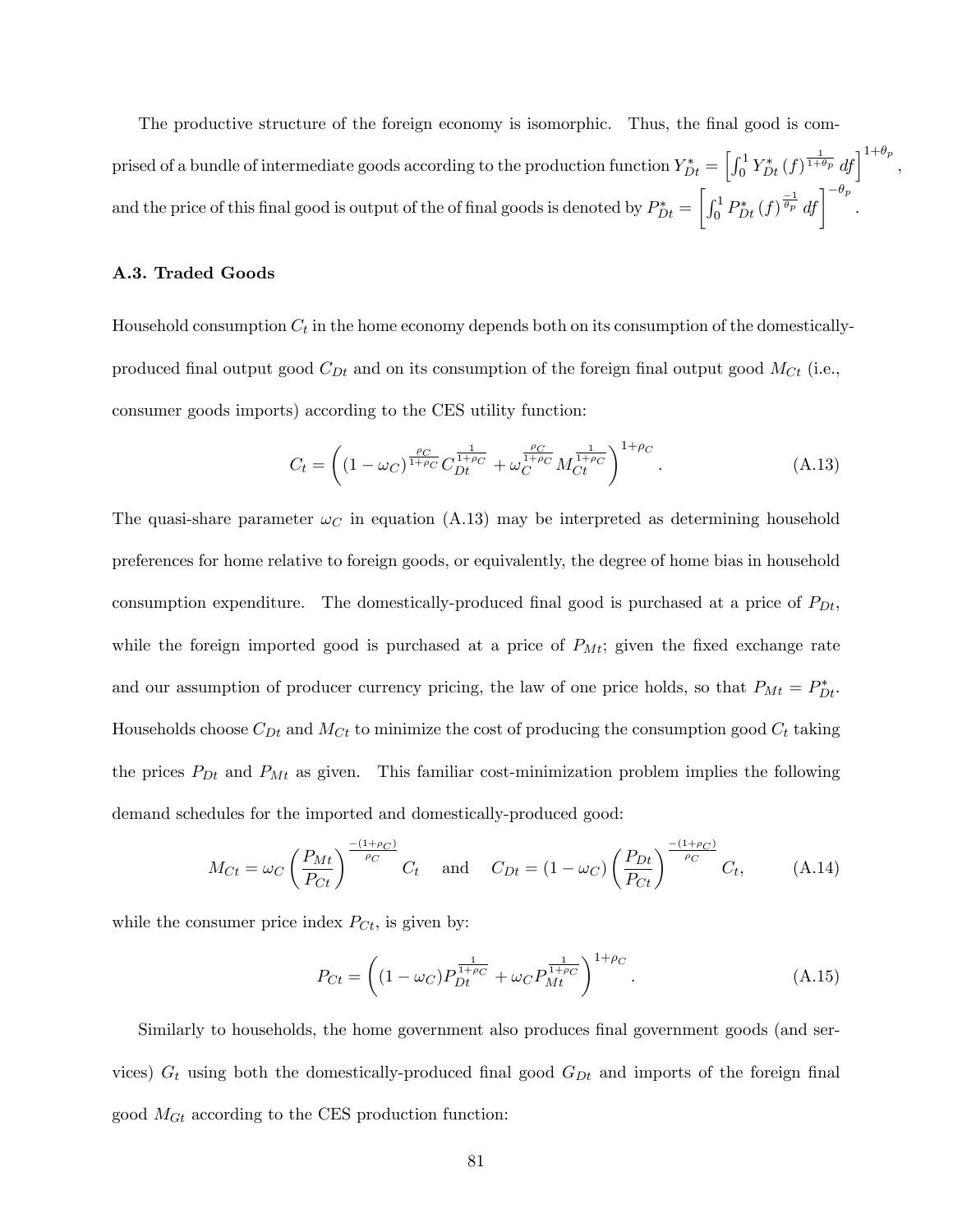$$
G_t = \left( (1 - \omega_G)^{\frac{\rho_G}{1 + \rho_G}} G_{Dt}^{\frac{1}{1 + \rho_G}} + \omega_G^{\frac{\rho_G}{1 + \rho_G}} M_{Gt}^{\frac{1}{1 + \rho_G}} \right)^{1 + \rho_G}.
$$
 (A.16)

The parameter  $\omega_G$  measures the import share of government consumption; thus, total home imports depend both on the demand of households, and of the government. The government's demand schedules for both the domestically-produced final good and for imported goods are isomorphic to that of households:

$$
M_{Gt} = \omega_G \left(\frac{P_{Mt}}{P_{Gt}}\right)^{\frac{-(1+\rho_G)}{\rho_G}} G_t \quad \text{and} \quad G_{Dt} = (1-\omega_G) \left(\frac{P_{Dt}}{P_{Gt}}\right)^{\frac{-(1+\rho_G)}{\rho_G}} G_t, \tag{A.17}
$$

although it is important to note that the degree of home bias in government spending  $\omega_G$  may differ from that in private spending  $\omega_C$ , and that the government's willingness to substitute between home and traded goods  $\left(\frac{-(1+\rho_G)}{\rho_G}\right)$  may also differ from that of households  $\left(\frac{-(1+\rho_G)}{\rho_G}\right)$ . The price index for government purchases is given by:

$$
P_{Gt} = \left( (1 - \omega_G) P_{Dt}^{\frac{1}{1 + \rho_G}} + \omega_G P_{Mt}^{\frac{1}{1 + \rho_G}} \right)^{1 + \rho_G}.
$$
 (A.18)

We define the terms-of-trade as

$$
\tau_t = \frac{P_{Mt}}{P_{Dt}} = \frac{P_{Dt}^*}{P_{Dt}},\tag{A.19}
$$

so that an increase in  $\tau_t$  implies that the home economy can buy less imports for any given level of exports.

### A.4. Fiscal Policy

The government finances its nominal spending on goods and services  $P_{Gt}G_t$  through a consumption sales tax, labor tax, and lump-sum tax (we assume that seignorage revenue is de minimis). Thus, evolution of nominal government debt,  $B_{G,t}$ , is determined by:

$$
B_{G,t} = (1 + i_{t-1}) B_{G,t-1} + P_{Gt} G_t - \tau_{C,t} P_{Ct} C_t - \tau_{N,t} W_t L_t - T_t.
$$
 (A.20)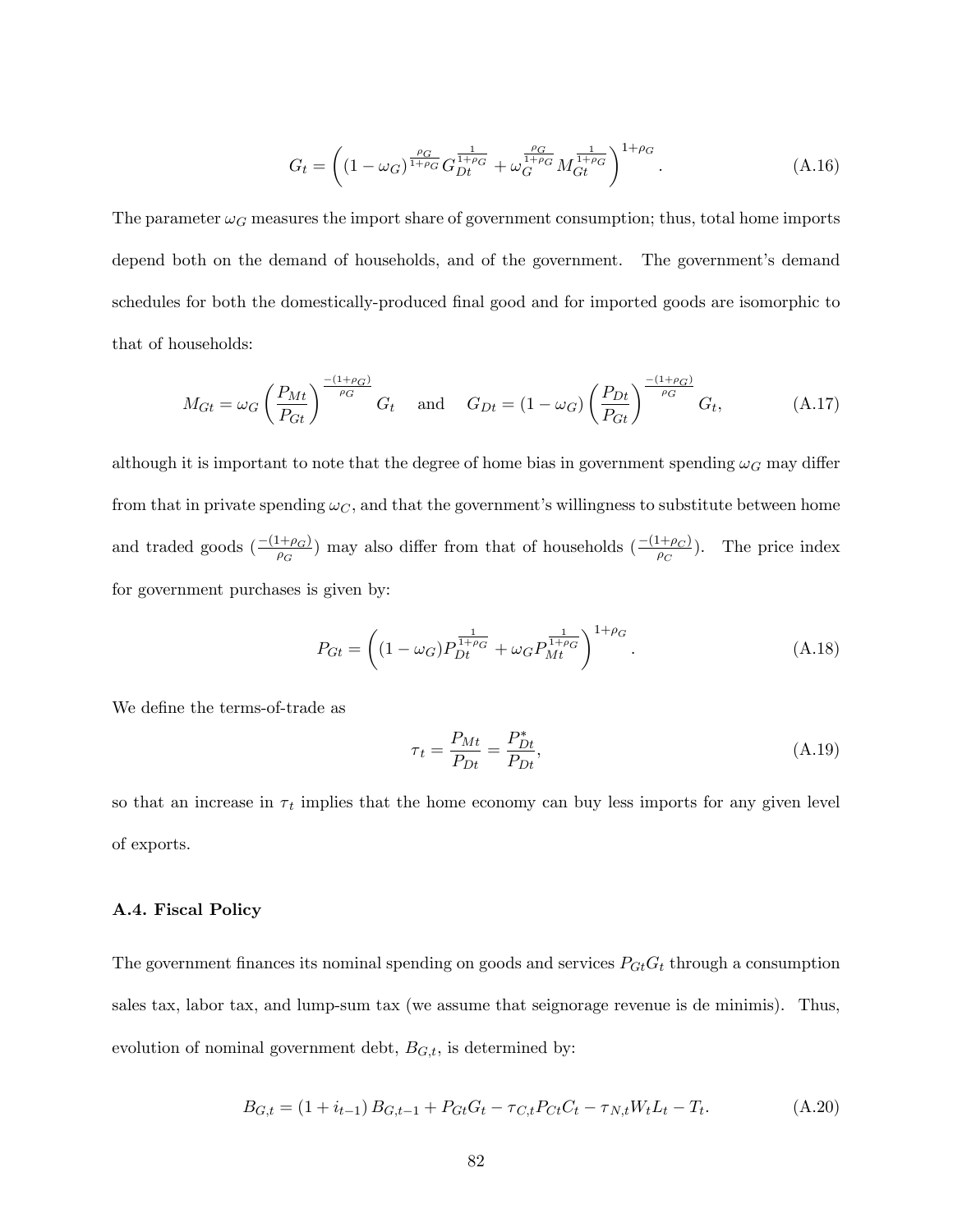We assume that the consumption sales tax  $\tau_{C,t}$  and labor tax  $\tau_{N,t}$  are determined exogenously, so that lump-sum taxes adjust to satisfy the government's intertemporal budget constraint. Thus, the fiscal rule has no effect on macro variables (other than the stock of debt and the lump-sum tax level itself).

### A.5. Aggregate Resource Constraints

The aggregate resource constraint for the domestic economy is given by:

$$
Y_{Dt} = C_{Dt} + G_{Dt} + \frac{\zeta^*}{\zeta} \left[ M_{Ct}^* + M_{Gt}^* \right], \tag{A.21}
$$

where exports are weighted by the relative population size of the foreign to home country  $\frac{\zeta^*}{\zeta}$  $\frac{1}{\zeta}$  as the variables are expressed in per capita terms. Similarly, the resource constraint for the foreign economy is given by:

$$
Y_{Dt}^* = C_{Dt}^* + G_{Dt}^* + \frac{\zeta}{\zeta^*} \left[ M_{Ct} + M_{Gt} \right]. \tag{A.22}
$$

where exports are weighted by the relative population size of the home to foreign country  $\frac{\zeta}{\zeta^*}$ . The total population is normalized to unity, i.e.,

$$
\zeta + \zeta^* = 1. \tag{A.23}
$$

We also make the assumption that trade is balanced for both private consumption and government services, which implies that:

$$
\zeta \omega_C = \zeta^* \omega_C^*,\tag{A.24}
$$

and

$$
\zeta \omega_G = \zeta^* \omega_G^*.\tag{A.25}
$$

Given complete financial markets, the current account and net foreign assets are always equal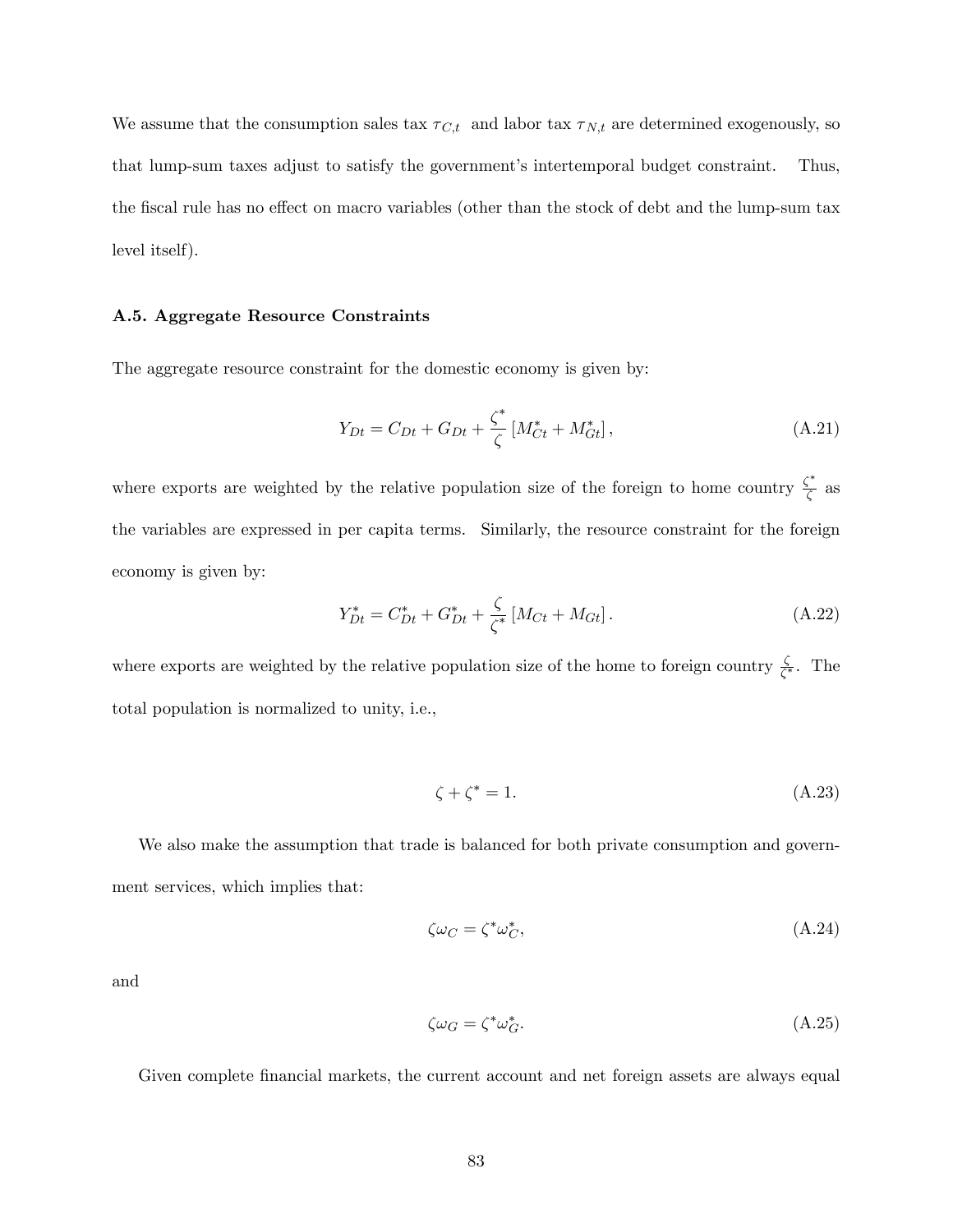to zero. The nominal trade balance (in absolute levels) is given by

$$
TB_t \equiv \frac{\zeta^*}{\zeta} P_{Dt} \left[ M_{Ct}^* + M_{Gt}^* \right] - P_{Mt} \left[ M_{Ct} + M_{Gt} \right]. \tag{A.26}
$$

# A.6. Monetary Policy

The currency union central bank is assumed to adhere to a Taylor-type policy rule subject to the ZLB. Given that we start out with a log-linearized version of the model, it is convenient to simply specify the reaction function as a linear relation (aside from the zero lower bound), expressing variables in deviation from baseline form:

$$
i_t^{CU} = \max\left(-i, \psi_\pi \pi_t^{CU} + \psi_x x_t^{CU}\right),\tag{A.27}
$$

Here *i* denotes the steady-state (net) nominal interest rate (equal to  $r + \pi$  where  $r \equiv 1/\beta - 1$ ),  $\pi_t^{CU}$ is currency union inflation, and  $x_t^{CU}$  is the currency union output gap. Currency union inflation  $\pi_t^{CU}$  is itself a population-weighted average of the inflation rate  $\pi_{C_t}$  in both the home and foreign country:

$$
\pi_t^{CU} = \zeta \pi_{Ct} + \zeta^* \pi_{Ct}^*.
$$
\n(A.28)

where each country inflation rate is simply the log percentage change in the respective consumption price index (i.e.,  $\pi_{C_t} = \ln(P_{C_t}/P_{C_{t-1}})$ ). The CU output gap  $x_t^{CU}$  is the difference between currency union output  $y_t^{CU}$  and its potential level  $y_t^{CU, pot}$  $\epsilon_t^{CO,pot}$ , with both variables again simply populationweighted averages of the respective country variables:

$$
y_t^{CU} = \zeta y_{Dt} + \zeta^* y_{Dt}^*,\tag{A.29}
$$

and:

$$
y_t^{CU,pot} = \zeta y_{Dt}^{pot} + \zeta^* y_{Dt}^{*,pot}.
$$
\n(A.30)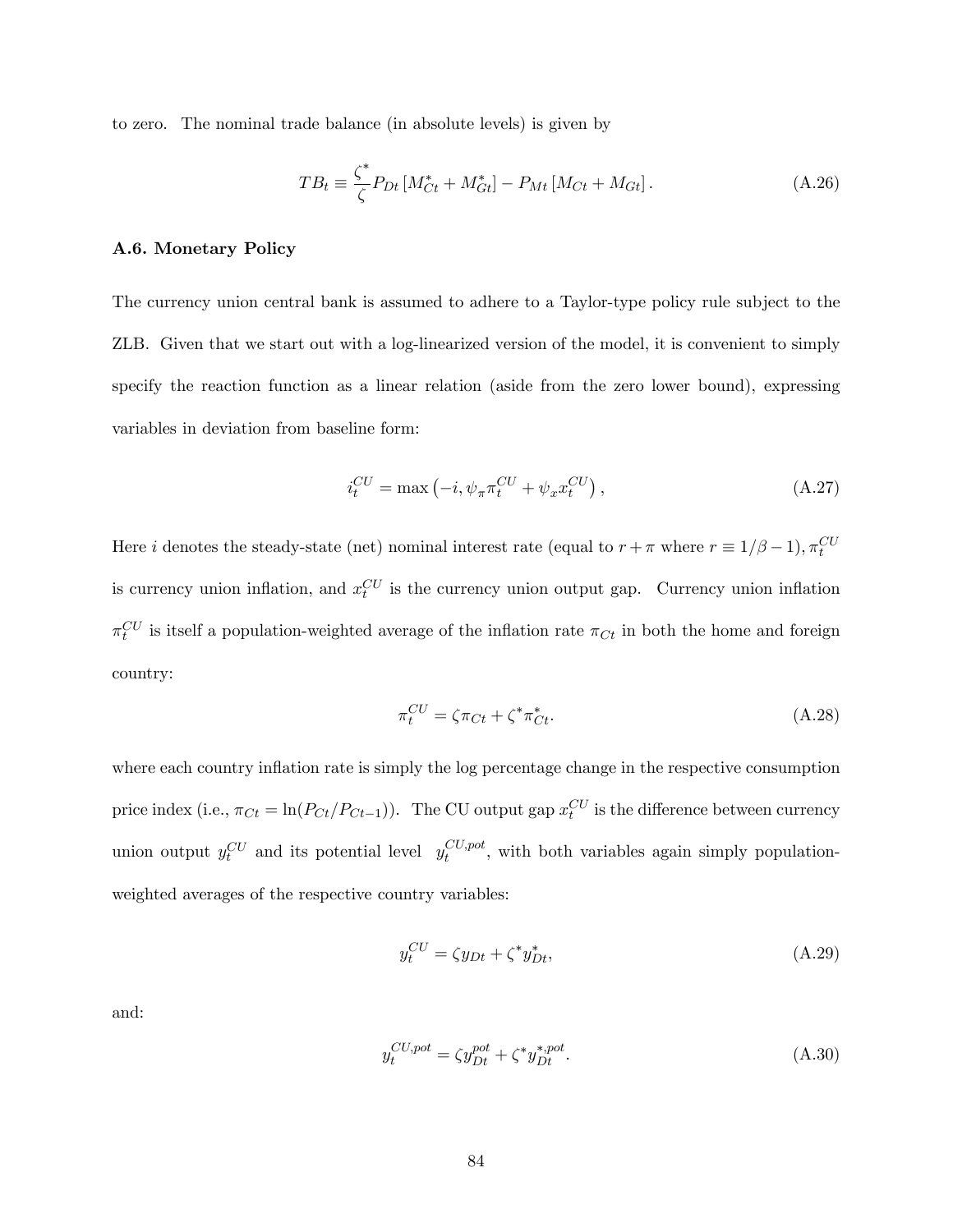## Appendix B. The Large-Scale Open Economy Model

The large-scale model closely follows Erceg and Lindé (2013) aside from some features of the fiscal policy specification. As in the benchmark model described in Appendix  $A$ , the model consists of two countries  $h$  home and foreign  $-\text{ that share a common currency.}$  The larger-scale model extends the benchmark model on a number of dimensions, including allowing for endogenous investment, handto-mouth (HM) or "Keynesian" households, sticky wages as well as sticky prices, trade adjustment costs, and incomplete Önancial markets across the two countries. Although the model we focus on in Section 6 abstracts from a financial accelerator, the appendix concludes with a brief description of how the model may be modified to include a financial accelerator (Section  $B.6$ ).

### B.1. Firms and Price Setting

### B.1.1. Production of Domestic Intermediate Goods

As in the simple model, there is a continuum of differentiated intermediate goods (indexed by  $i \in [0, 1]$  in the home country, each of which is produced by a single monopolistically competitive firm. In the domestic market, firm  $i$  faces a demand function that varies inversely with its output price  $P_{Dt}(i)$  and directly with aggregate demand at home  $Y_{Dt}$ :

$$
Y_{Dt}(i) = \left[\frac{P_{Dt}(i)}{P_{Dt}}\right]^{\frac{-(1+\theta_p)}{\theta_p}} Y_{Dt},\tag{B.31}
$$

where  $\theta_p > 0$ , and  $P_{Dt}$  is an aggregate price index defined below.

Each producer utilizes capital services  $K_t(i)$  and a labor index  $L_t(i)$  (defined below) to produce its respective output good. The production function is assumed to have a constant-elasticity of substitution (CES) form:

$$
Y_{Dt}(i) = \left(\omega_K^{\frac{\rho}{1+\rho}} K_t(i)^{\frac{1}{1+\rho}} + \omega_L^{\frac{\rho}{1+\rho}} (Z_t L_t(i))^{\frac{1}{1+\rho}}\right)^{1+\rho}.
$$
 (B.32)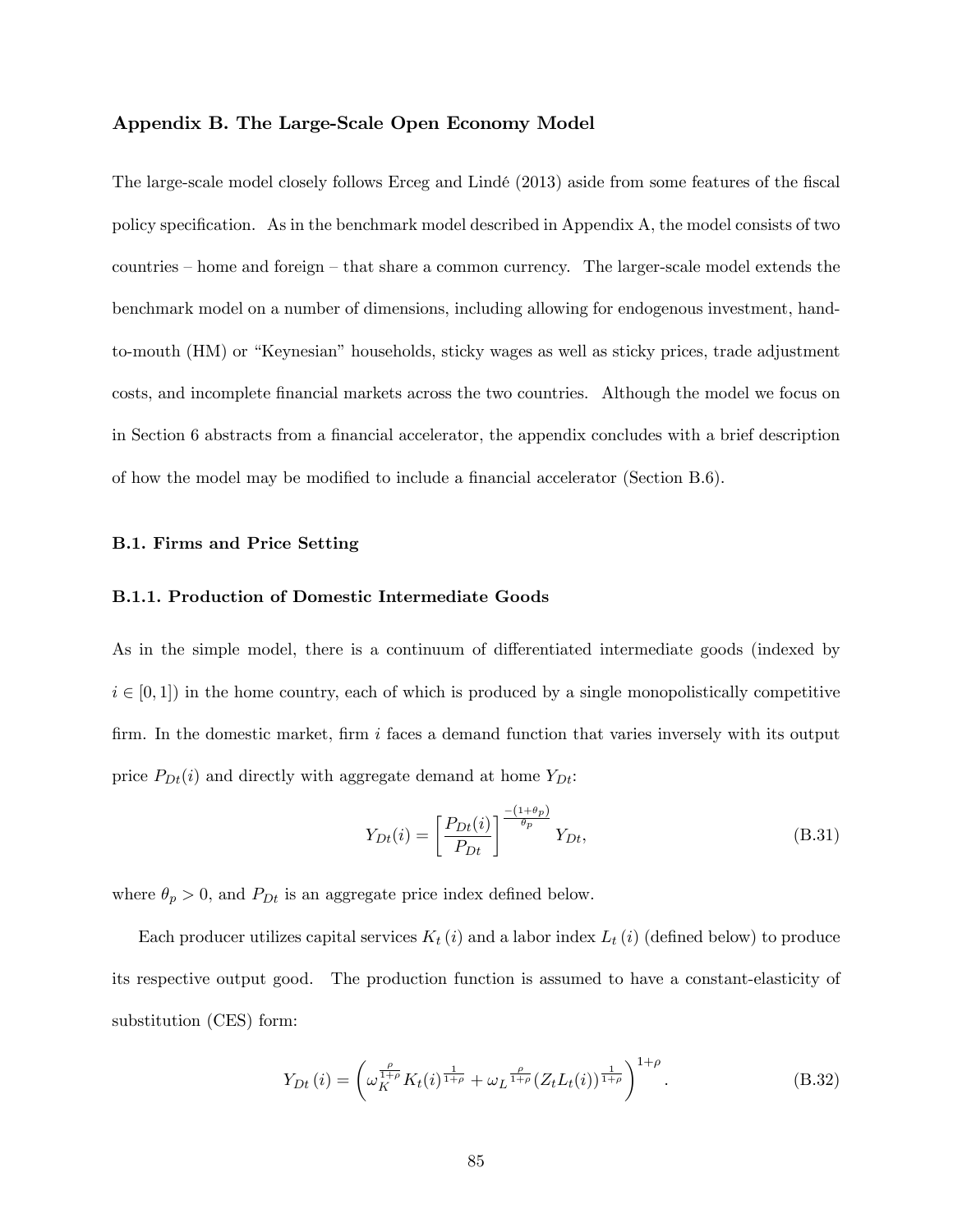The production function exhibits constant-returns-to-scale in both inputs, and  $Z_t$  is a countryspecific shock to the level of technology. Firms face perfectly competitive factor markets for hiring capital and labor. Thus, each firm chooses  $K_t (i)$  and  $L_t (i)$ , taking as given both the rental price of capital  $R_{Kt}$  and the aggregate wage index  $W_t$  (defined below). Firms can costlessly adjust either factor of production, which implies that each firm has an identical marginal cost per unit of output,  $MC_t$ . The (log-linearized) technology shock is assumed to follow an AR(1) process:

$$
z_t = \rho_z z_{t-1} + \varepsilon_{z,t}.\tag{B.33}
$$

We assume that purchasing power parity holds, so that each intermediate goods producer  $i$ sets the same price  $P_{Dt}(i)$  in both blocks of the currency union, implying that the foreign import price  $P_{Mt}^*(i) = P_{Dt}(i)$  and that  $P_{Mt}^* = P_{Dt}$ . The prices of the intermediate goods are determined by Calvo-style staggered contracts (see Calvo, 1983). In each period, a firm faces a constant probability,  $1 - \xi_p$ , of being able to re-optimize its price  $(P_{Dt}(i))$ . This probability of receiving a signal to reoptimize is independent across firms and time. If a firm is not allowed to optimize its prices, we follow Christiano, Eichenbaum and Evans (2005) and Smets and Wouters (2003), and assume that the firm must reset its home price as a weighted combination of the lagged and steady state rate of inflation  $P_{Dt}(i) = \widetilde{\pi_{Dt-1}}P_{Dt-1}(i) = \pi_D^{t_p}$  $p_{Dt-1}^{t_p} \pi^{1-t_p} P_{Dt-1}(i)$  for the non-optimizing firms. This formulation allows for structural persistence in price-setting if  $\iota_p$  exceeds zero.

When a firm i is allowed to reoptimize its price in period  $t$ , the firm maximizes:

$$
\max_{P_{Dt}(i)} \mathbb{E}_t \sum_{j=0}^{\infty} \psi_{t,t+j} \xi_p^j \left[ \prod_{h=1}^j \widehat{\pi_{Dt+h-1}} (P_{Dt}(i) - MC_{t+j}) Y_{Dt+j}(i) \right].
$$
 (B.34)

The operator  $\mathbb{E}_t$  represents the conditional expectation based on the information available to agents at period t. The firm discounts profits received at date  $t+j$  by the state-contingent discount factor  $\psi_{t,t+j}$ ; for notational simplicity, we have suppressed all of the state indices.<sup>B.2</sup> The first-order

 $^{B.2}$ We define  $\xi_{t,t+j}$  to be the price in period  $t$  of a claim that pays one dollar if the specified state occurs in period  $t+j$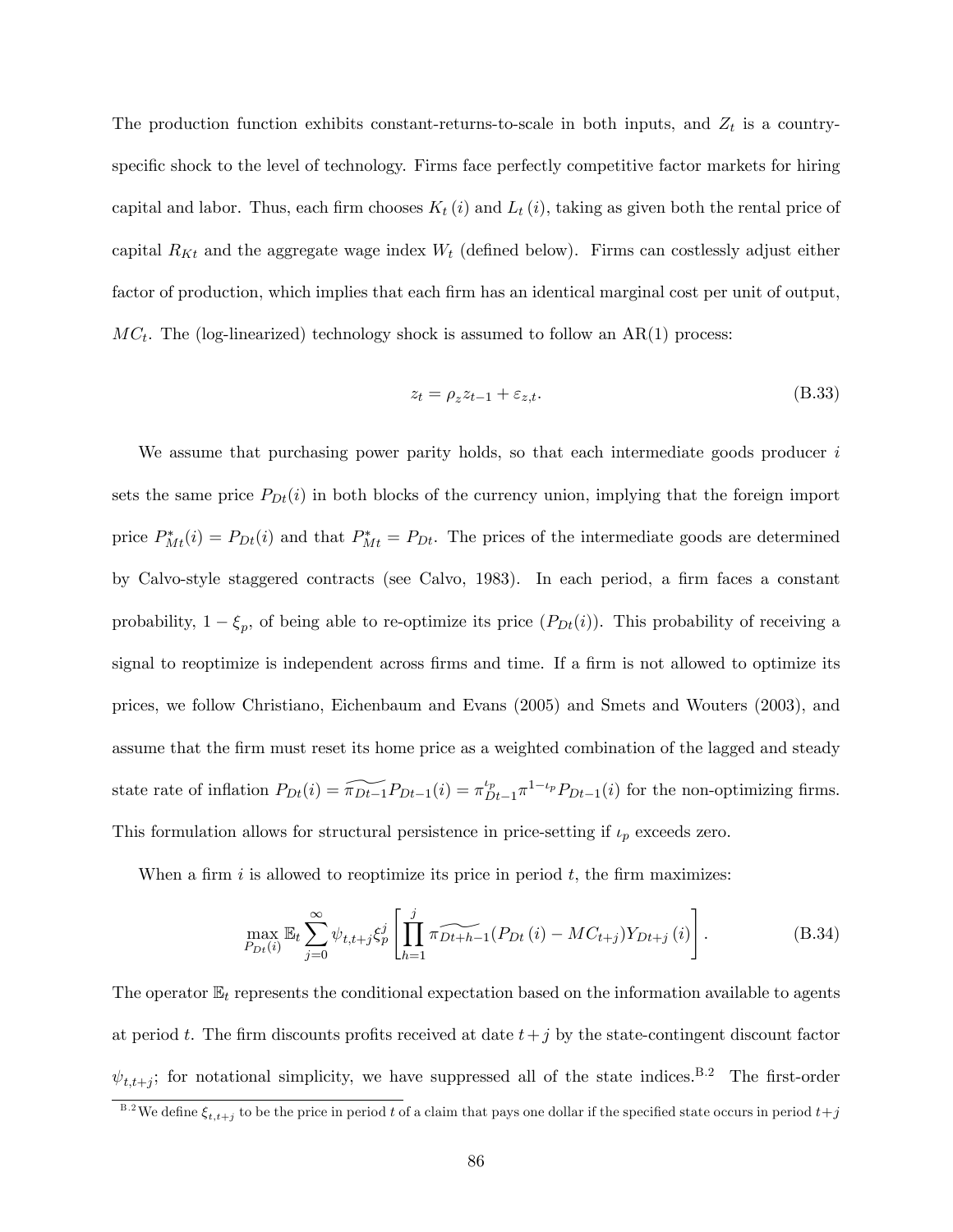condition for setting the contract price of good  $i$  is:

$$
\mathbb{E}_{t} \sum_{j=0}^{\infty} \psi_{t,t+j} \xi_{p}^{j} \left( \frac{\prod_{h=1}^{j} \widetilde{\pi_{Dt+h-1}} P_{Dt}(i)}{(1+\theta_{p})} - MC_{t+j} \right) Y_{Dt+j}(i) = 0.
$$
 (B.35)

# B.1.2. Production of the Domestic Output Index

Because households have identical Dixit-Stiglitz preferences, it is convenient to assume that a representative aggregator combines the differentiated intermediate products into a composite homeproduced good  $Y_{Dt}$ :

$$
Y_{Dt} = \left[ \int_0^1 Y_{Dt}(i)^{\frac{1}{1+\theta_p}} di \right]^{1+\theta_p}.
$$
 (B.36)

The aggregator chooses the bundle of goods that minimizes the cost of producing  $Y_{Dt}$ , taking the price  $P_{Dt}(i)$  of each intermediate good  $Y_{Dt}(i)$  as given. The aggregator sells units of each sectoral output index at its unit cost  $P_{Dt}$ :

$$
P_{Dt} = \left[ \int_0^1 P_{Dt} \left( i \right)^{\frac{-1}{\theta_p}} di \right]^{-\theta_p} . \tag{B.37}
$$

# B.1.3. Production of Consumption and Investment Goods

Final consumption goods are produced by a representative consumption goods distributor. This firm combines purchases of domestically-produced goods with imported goods to produce a final consumption good  $(C_{At})$  according to a constant-returns-to-scale CES production function:

$$
C_{At} = \left(\omega_C^{\frac{\rho_C}{1+\rho_C}} C_{Dt}^{\frac{1}{1+\rho_C}} + (1-\omega_C)^{\frac{\rho_C}{1+\rho_C}} (\varphi_{Ct} M_{Ct})^{\frac{1}{1+\rho_C}}\right)^{1+\rho_C},\tag{B.38}
$$

where  $C_{Dt}$  denotes the consumption good distributor's demand for the index of domesticallyproduced goods,  $M_{C_t}$  denotes the distributor's demand for the index of foreign-produced goods, (see the household problem below); then the corresponding element of  $\psi_{t,t+j}$  equals  $\xi_{t,t+j}$  divided by the probability that the specified state will occur.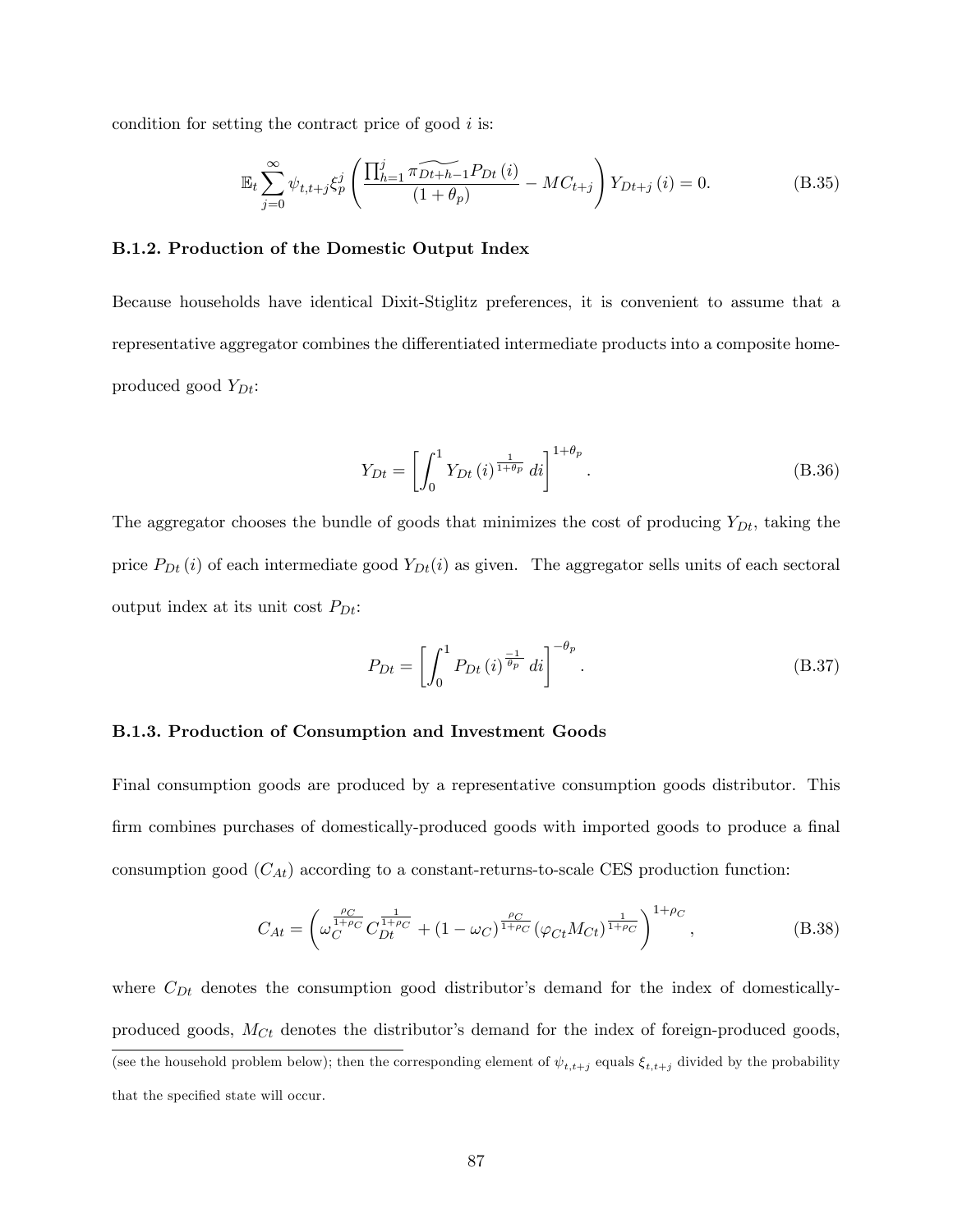and  $\varphi_{C_t}$  reflects costs of adjusting consumption imports. The final consumption good is used by both households and by the government.<sup>B.3</sup> The form of the production function mirrors the preferences of households and the government sector over consumption of domestically-produced goods and imports. Accordingly, the quasi-share parameter  $\omega_C$  may be interpreted as determining the preferences of both the private and public sector for domestic relative to foreign consumption goods, or equivalently, the degree of home bias in consumption expenditure. Finally, the adjustment cost term  $\varphi_{C_t}$  is assumed to take the quadratic form:

$$
\varphi_{Ct} = \left[1 - \frac{\varphi_{M_C}}{2} \left(\frac{\frac{M_{Ct}}{C_{Dt}}}{\frac{M_{Ct-1}a}{C_{Dt-1}}} - 1\right)^2\right].
$$
\n(B.39)

This specification implies that it is costly to change the proportion of domestic and foreign goods in the aggregate consumption bundle, even though the level of imports may jump costlessly in response to changes in overall consumption demand. We assume that the adjustment costs for each distributor depend on distributor's current import ratio  $\frac{M_{Ct}}{C_{Dt}}$  relative to the economy-wide ratio in the previous period  $\frac{M_{Ct-1}}{C_{Dt-1}}$  $\alpha$ , so that adjustment costs are external to individual distributors.

Given the presence of adjustment costs, the representative consumption goods distributor chooses (a contingency plan for)  $C_{Dt}$  and  $M_{Ct}$  to minimize its discounted expected costs of producing the aggregate consumption good:

$$
\min_{C_{Dt+k}, M_{Ct+k}} \mathbb{E}_t \sum_{k=0}^{\infty} \psi_{t,t+k} \left\{ (P_{Dt+k}C_{Dt+k} + P_{Mt+k}M_{Ct+k}) \right\} \tag{B.40}
$$
\n
$$
+ P_{Ct+k} \left[ C_{A,t+k} - \left( \omega_C^{\frac{\rho_C}{1+\rho_C}} C_{Dt+k}^{\frac{1}{1+\rho_C}} + (1 - \omega_C)^{\frac{\rho_C}{1+\rho_C}} (\varphi_{Ct+k}M_{Ct+k})^{\frac{1}{1+\rho_C}} \right)^{1+\rho_C} \right] \right\}.
$$

The distributor sells the final consumption good to households and the government at a price  $P_{C_t}$ , which may be interpreted as the consumption price index (or equivalently, as the shadow cost of producing an additional unit of the consumption good).

<sup>&</sup>lt;sup>B.3</sup> Thus, the larger-scale model constrains the import share of government consumption to equal that of private consumption.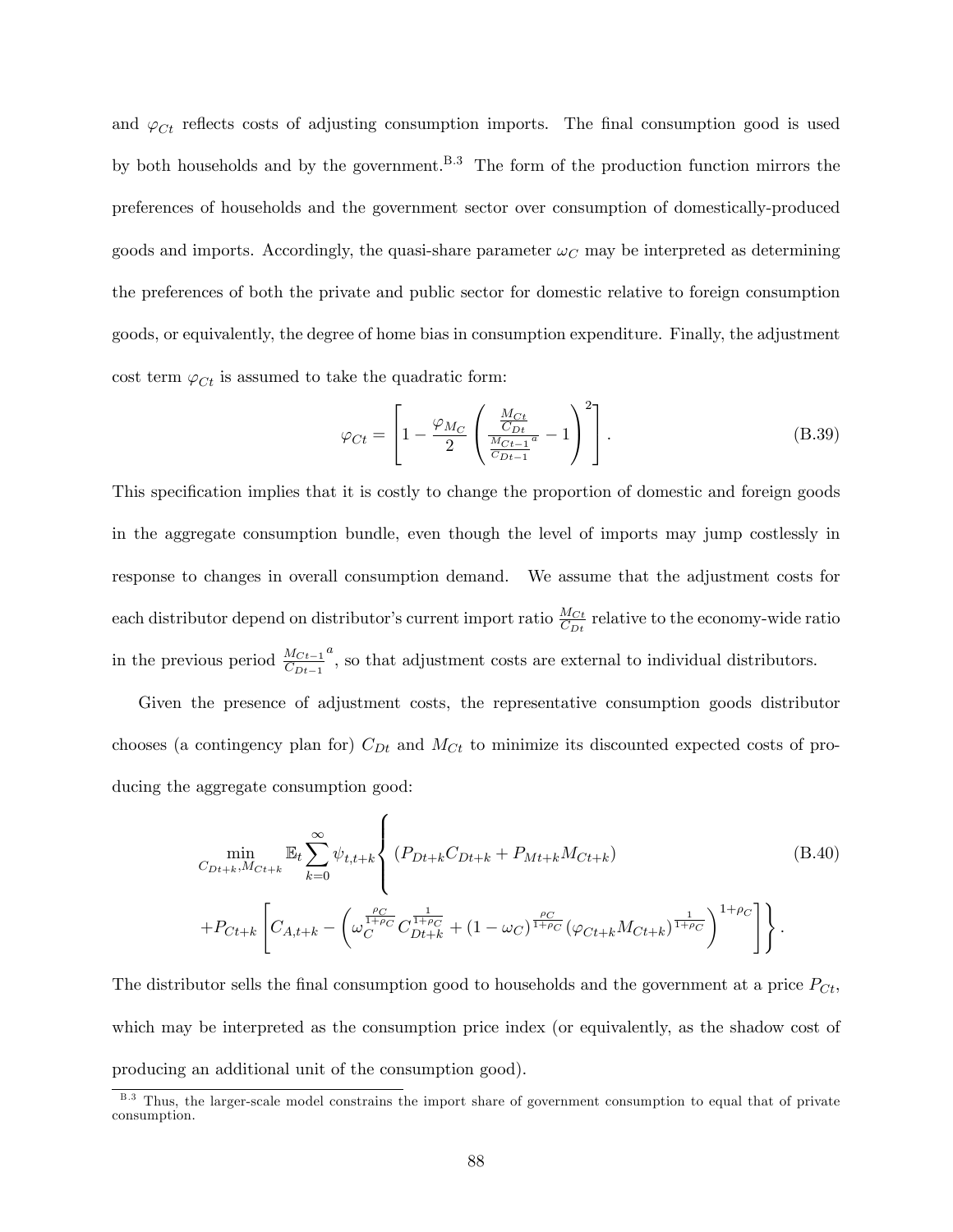We model the production of final investment goods in an analogous manner, although we allow the weight  $\omega_I$  in the investment index to differ from that of the weight  $\omega_C$  in the consumption goods index. $B.4$ 

## B.2. Households and Wage Setting

We assume a continuum of monopolistically competitive households (indexed on the unit interval), each of which supplies a differentiated labor service to the intermediate goods-producing sector (the only producers demanding labor services in our framework) following Erceg, Henderson and Levin (2000). A representative labor aggregator (or "employment agency") combines households labor hours in the same proportions as firms would choose. Thus, the aggregator's demand for each household's labor is equal to the sum of firms' demands. The aggregate labor index  $L_t$  has the Dixit-Stiglitz form:

$$
L_t = \left[ \int_0^1 (\zeta N_t(h))^{\frac{1}{1+\theta_w}} dh \right]^{1+\theta_w}, \tag{B.41}
$$

where  $\theta_w > 0$  and  $N_t(h)$  is hours worked by a typical member of household h. The parameter  $\zeta$  is the size of a household of type  $h$ , and effectively determines the size of the population in the home country. The aggregator minimizes the cost of producing a given amount of the aggregate labor index, taking each household's wage rate  $W_t(h)$  as given, and then sells units of the labor index to the production sector at their unit cost  $W_t$ :

$$
W_t = \left[ \int_0^1 W_t(h)^{\frac{-1}{\theta_w}} dh \right]^{-\theta_w}.
$$
 (B.42)

The aggregator's demand for the labor services of a typical member of household  $h$  is given by

$$
N_t(h) = \left[\frac{W_t(h)}{W_t}\right]^{-\frac{1+\theta_w}{\theta_w}} L_t/\zeta.
$$
\n(B.43)

We assume that there are two types of households: households that make intertemporal consumption, labor supply, and capital accumulation decisions in a forward-looking manner by maxi-

B.4 Government spending is assumed to fall exclusively on consumption, so that all investment is private investment.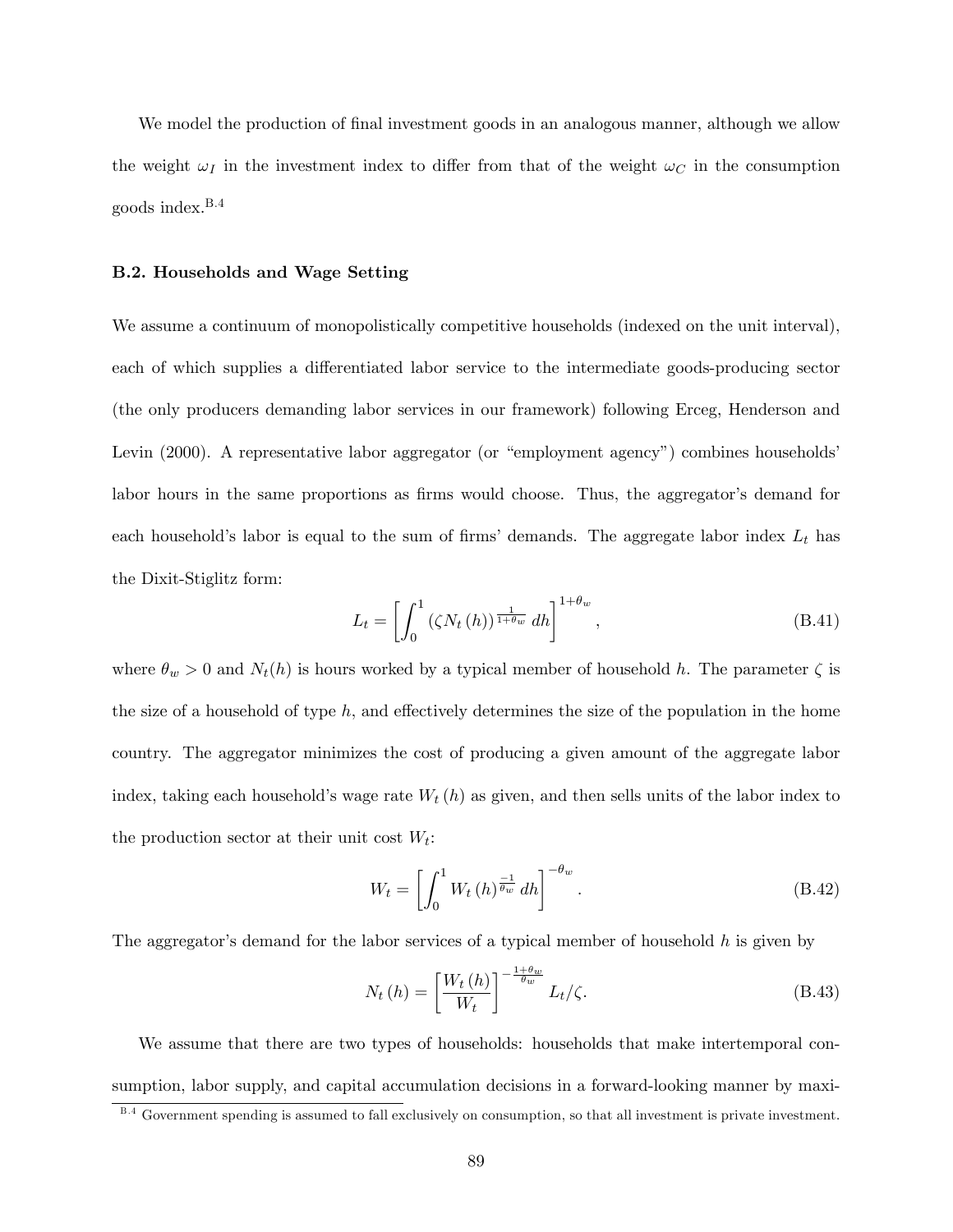mizing utility subject to an intertemporal budget constraint (FL households, for "forward-looking"); and the remainder that simply consume their after-tax disposable income (HM households, for "hand-to-mouth" households). The latter type receive no capital rental income or profits, and choose to set their wage to be the average wage of optimizing households. We denote the share of FL households by  $1-\varsigma$  and the share of HM households by  $\varsigma$ .

We consider first the problem faced by FL households. The utility functional for an optimizing representative member of household h is

$$
\mathbb{E}_{t} \sum_{j=0}^{\infty} \beta^{j} \left\{ \frac{1}{1-\sigma} \left( C_{t+j}^{O} \left( h \right) - \varkappa C_{t+j-1}^{O} - C \nu_{ct+j} \right)^{1-\sigma} + \frac{\chi_{0} Z_{t+j}^{1-\sigma}}{1-\chi} (1 - N_{t+j} \left( h \right))^{1-\chi} + \mu_{0} F \left( \frac{M B_{t+j+1}(h)}{P_{C t+j}} \right) \right\},
$$
\n(B.44)

where the discount factor  $\beta$  satisfies  $0 < \beta < 1$ . As in Smets and Wouters (2003, 2007), we allow for the possibility of external habit formation in preferences, so that each household member cares about its consumption relative to lagged aggregate consumption per capita of forward-looking agents  $C_{t-1}^O$ . The period utility function depends on an each member's current leisure  $1-N_t(h)$ , his end-of-period real money balances,  $\frac{MB_{t+1}(h)}{P_{C_t}}$ , and a preference shock,  $\nu_{ct}$ . The subutility function  $F(.)$  over real balances is assumed to have a satiation point to account for the possibility of a zero nominal interest rate; see Eggertsson and Woodford  $(2003)$  for further discussion.<sup>B.5</sup> The (log-linearized) consumption demand shock  $\nu_{ct}$  is assumed to follow an AR(1) process:

$$
\nu_{ct} = \rho_{\nu}\nu_{ct-1} + \varepsilon_{\nu_c,t}.\tag{B.45}
$$

Forward-looking household h faces a flow budget constraint in period t which states that its combined expenditure on goods and on the net accumulation of financial assets must equal its

<sup>&</sup>lt;sup>B.5</sup> For simplicity, we assume that  $\mu_0$  is sufficiently small that changes in the monetary base have a negligible impact on equilibrium allocations, at least to the first-order approximation we consider.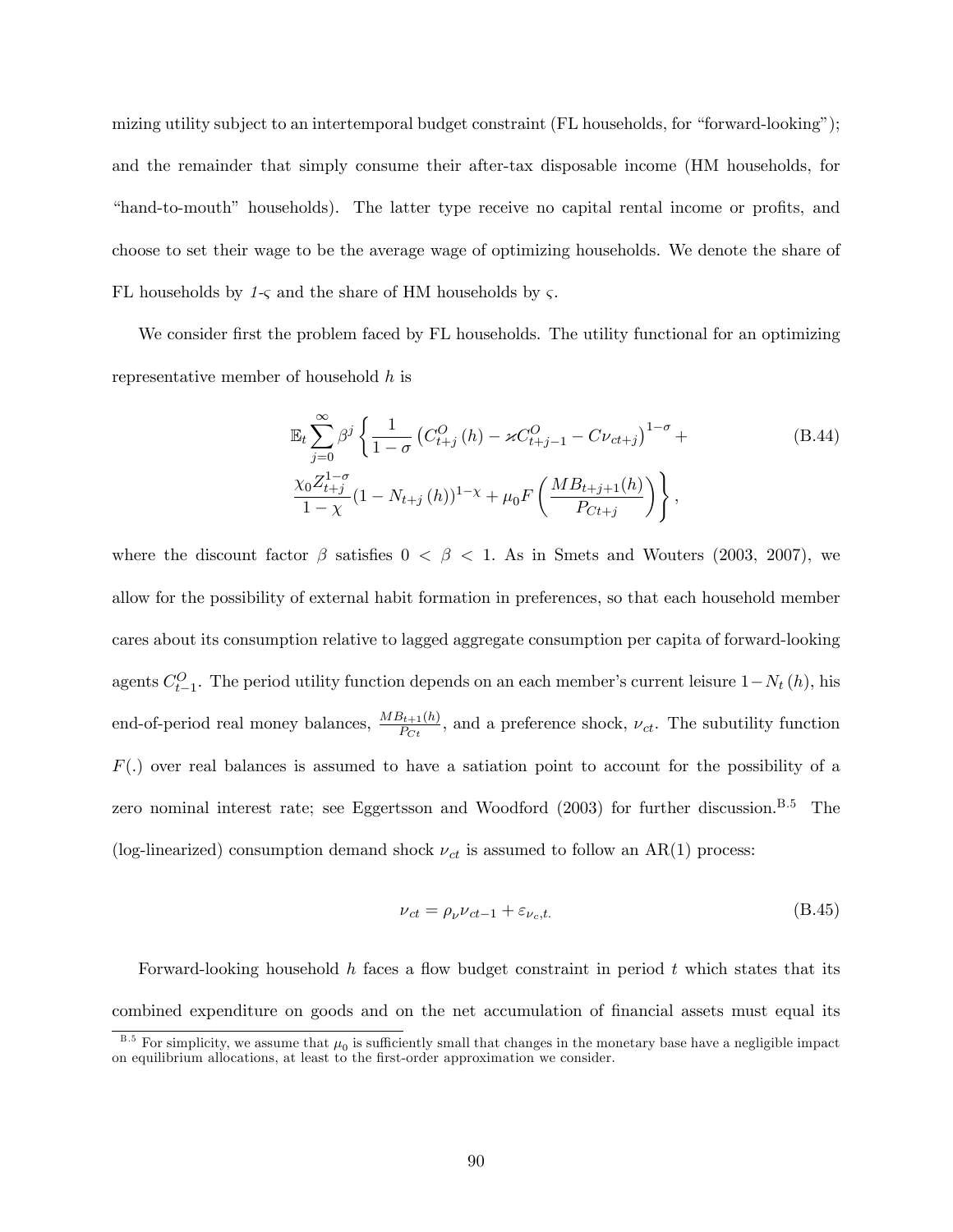disposable income:

$$
P_{Ct} (1 + \tau_{Ct}) C_t^O (h) + P_{It} I_t (h) + MB_{t+1} (h) - MB_t (h) + \int_s \xi_{t,t+1} B_{Dt+1} (h)
$$
  
\n
$$
-B_{Dt} (h) + P_{Bt} B_{Gt+1} - B_{Gt} + \frac{P_{Bt}^* B_{Ft+1} (h)}{\phi_{bt}} - B_{Ft} (h)
$$
  
\n
$$
= (1 - \tau_{Nt}) W_t (h) N_t (h) + \Gamma_t (h) + TR_t (h) + (1 - \tau_{Kt}) R_{Kt} K_t (h) +
$$
  
\n
$$
P_{It} \tau_{Kt} \delta K_t (h) - P_{Dt} \phi_{It} (h).
$$
\n(B.46)

Consumption purchases are subject to a sales tax of  $\tau_{C_t}$ . Investment in physical capital augments the per capital stock  $K_{t+1}(h)$  according to a linear transition law of the form:

$$
K_{t+1}(h) = (1 - \delta)K_t(h) + I_t(h),
$$
\n(B.47)

where  $\delta$  is the depreciation rate of capital.

Financial asset accumulation of a typical member of FL household h consists of increases in nominal money holdings  $(MB_{t+1}(h) - MB_t(h))$  and the net acquisition of bonds. While the domestic financial market is complete through the existence of state-contingent bonds  $B_{Dt+1}$ , crossborder asset trade is restricted to a single non-state contingent bond issued by the government of the foreign economy.B.6

The terms  $B_{Gt+1}$  and  $B_{Ft+1}$  represents each household member's net purchases of the government bonds issued by the home and foreign governments, respectively. Each type of bond pays one currency unit (e.g., euro) in the subsequent period, and is sold at price (discount) of  $P_{Bt}$  and  $P_{Bt}^*$ , respectively. To ensure the stationarity of foreign asset positions, we follow Turnovsky (1985) by assuming that domestic households must pay a transaction cost when trading in the foreign bond. The intermediation cost depends on the ratio of economy-wide holdings of net foreign assets to nominal GDP,  $P_{Dt}Y_{Dt}$ , and are given by:

$$
\phi_{bt} = \exp\left(-\phi_b \left(\frac{B_{Ft+1}}{P_{Dt}Y_{Dt}}\right)\right). \tag{B.48}
$$

If the home country is an overall net lender position internationally, then a household will earn a lower return on any holdings of foreign bonds; conversely, if the home country is a net debtor

 $B.6$  The domestic contingent claims  $B_{Dt+1}$  are in zero net supply from the standpoint of home economy as a whole.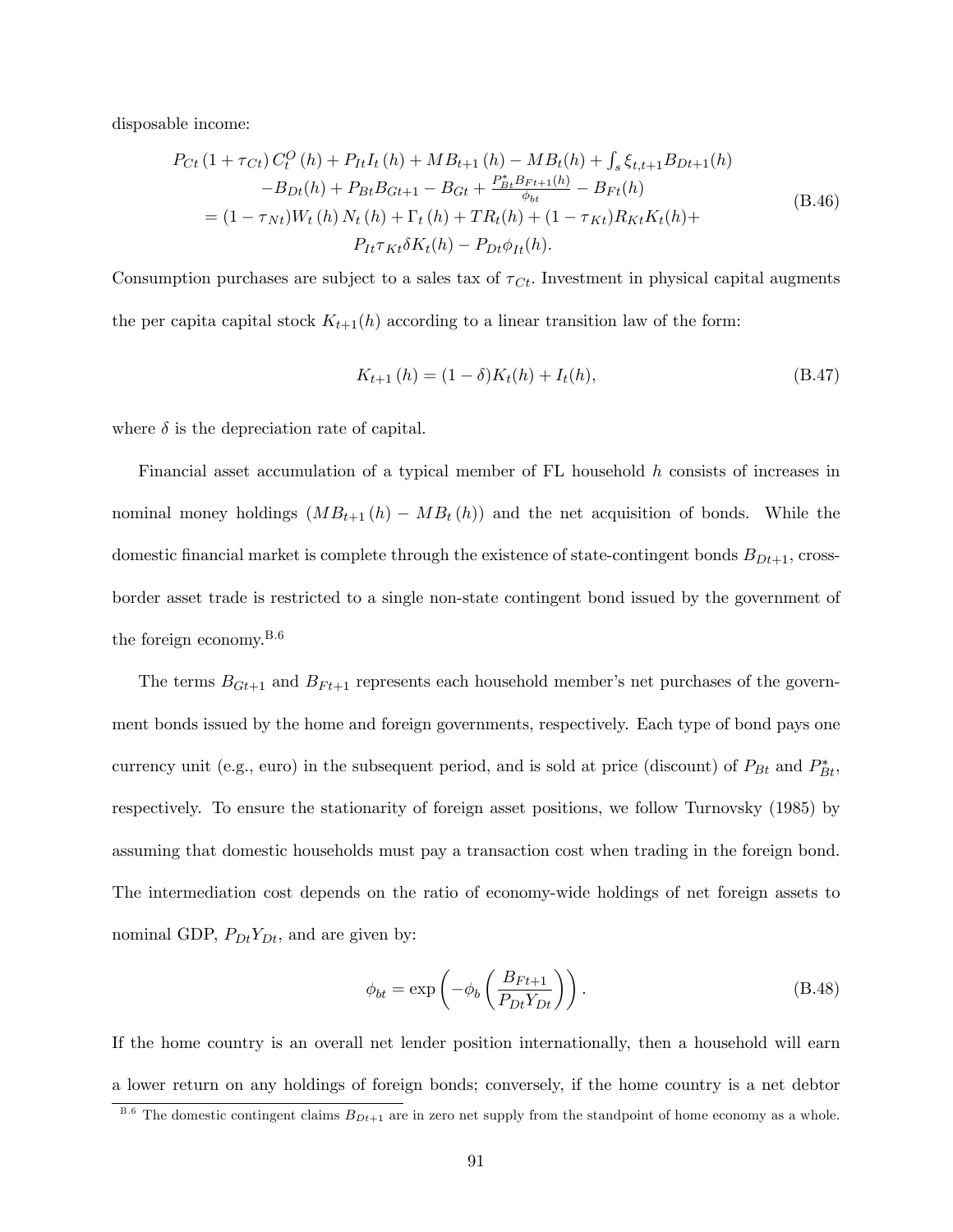position, home households pay a higher return on their foreign liabilities. Given that the domestic government bond in the home economy and foreign bond have the same payoff, the price faced by home residents net of the transaction cost is identical, so that  $P_{Bt} = \frac{P_{Bt}^*}{\phi_{bt}}$ . The effective nominal interest rate on domestic bonds (and similarly for foreign bonds) hence equals  $i_t = 1/P_{Bt} - 1$ .

Each member of FL household h earns after-tax labor income,  $(1 - \tau_{Nt})W_t(h) N_t(h)$ , where  $\tau_{Nt}$  is a stochastic tax on labor income. The household leases capital at the after-tax rental rate  $(1 - \tau_{Kt})R_{Kt}$ , where  $\tau_{Kt}$  is a stochastic tax on capital income. The household receives a depreciation write-off of  $P_{It} \tau_{Kt} \delta$  per unit of capital. Each member also receives an aliquot share  $\Gamma_t(h)$  of the profits of all firms and a lump-sum government transfer,  $TR_t(h)$  (which is negative in the case of a tax). Following Christiano, Eichenbaum and Evans (2005), we assume that it is costly to change the level of gross investment from the previous period, so that the acceleration in the capital stock is penalized:

$$
\phi_{It}(h) = \frac{1}{2} \phi_I \frac{\left(I_t(h) - I_{t-1}\right)^2}{I_{t-1}}.
$$
\n(B.49)

In every period t, each member of FL household h maximizes the utility functional  $(B.44)$  with respect to its consumption, investment, (end-of-period) capital stock, money balances, holdings of contingent claims, and holdings of domestic and foreign bonds, subject to its labor demand function (B.43), budget constraint (B.46), and transition equation for capital (B.47). In doing so, a household takes as given prices, taxes and transfers, and aggregate quantities such as lagged aggregate consumption and the aggregate net foreign asset position.

Forward-looking (FL) households set nominal wages in staggered contracts that are analogous to the price contracts described above. In particular, with probability  $1 - \xi_w$ , each member of a household is allowed to reoptimize its wage contract. If a household is not allowed to optimize its wage rate, we assume each household member resets its wage according to:

$$
W_t(h) = \omega_{t-1}^{\iota_w} \omega^{1-\iota_w} W_{t-1}(h), \tag{B.50}
$$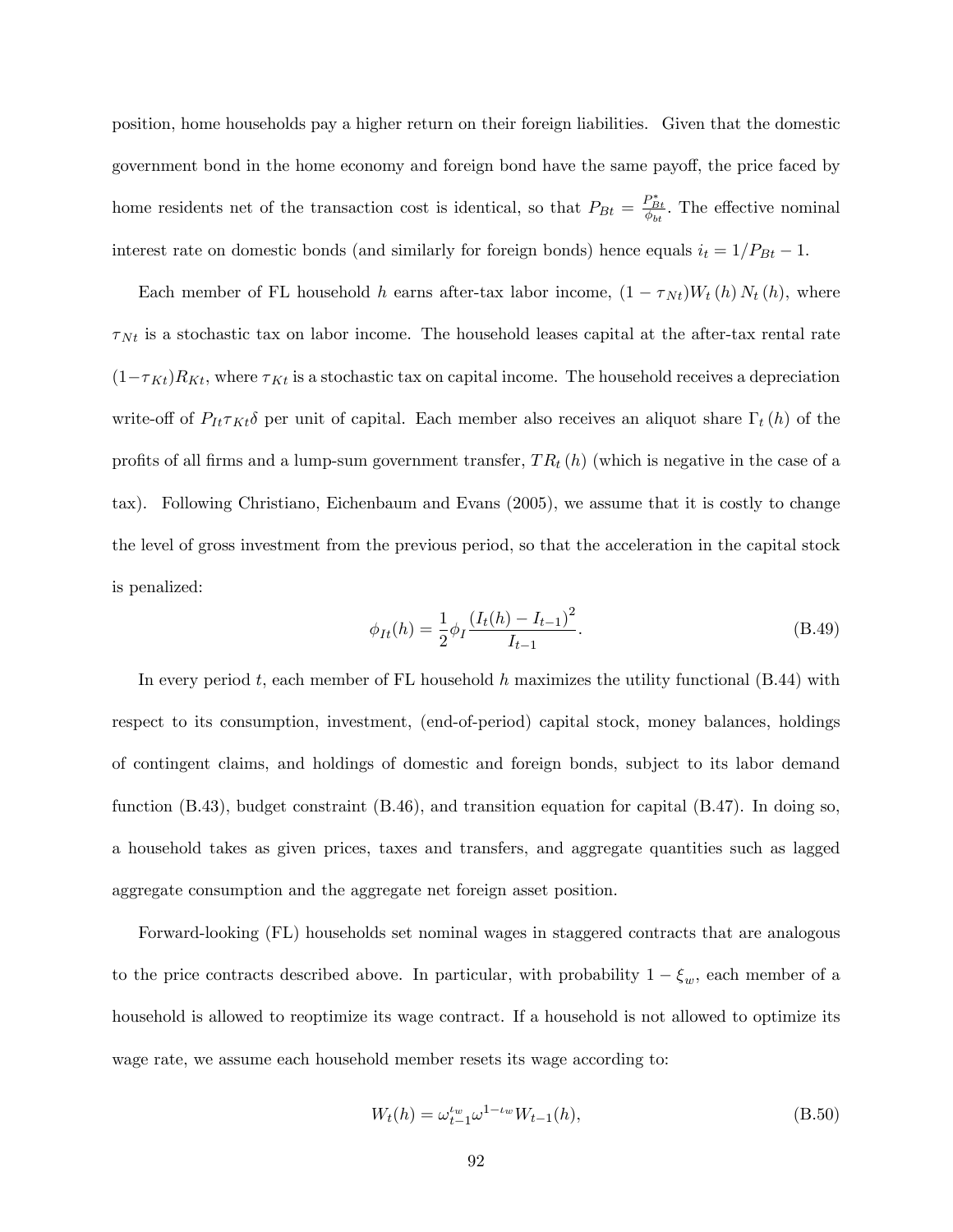where  $\omega_{t-1}$  is the gross nominal wage inflation rate in period  $t-1$ , i.e.  $W_t/W_{t-1}$ , and  $\omega = \pi$  is the steady state rate of change in the nominal wage (equal to gross price inflation since steady state gross productivity growth is assumed to be unity). Dynamic indexation of this form introduces some element of structural persistence into the wage-setting process. Each member of household h chooses the value of  $W_t(h)$  to maximize its utility functional (B.44) subject to these constraints.

Finally, we consider the determination of consumption and labor supply of the hand-to-mouth (HM) households. A typical member of a HM household simply equates his nominal consumption spending,  $P_{C_t}(1+\tau_{C_t})C_t^{HM}(h)$ , to his current after-tax disposable income, which consists of labor income plus lump-sum transfers from the government:

$$
P_{Ct} (1 + \tau_{Ct}) C_t^{HM} (h) = (1 - \tau_{Nt}) W_t (h) N_t (h) + T R_t (h).
$$
 (B.51)

The HM households are assumed to set their wage equal to the average wage of the forwardlooking households. Since HM households face the same labor demand schedule as the forwardlooking households, this assumption implies that each HM household works the same number of hours as the average for forward-looking households.

#### B.3. Monetary Policy

As in the simple benchmark model, the currency union central bank is assumed to adhere to a Taylor-type policy rule although we allow here for some inertia in the interest rate reaction function that is captured by the term  $\gamma_i i_{t-1}^{CU}$ :

$$
i_t^{CU} = (1 - \gamma_i) \left( \psi_\pi \pi_t^{CU} + \psi_x x_t^{CU} + \gamma_i i_{t-1}^{CU} + \varepsilon_{M,t}.\right)
$$
 (B.52)

The monetary policy shock,  $\varepsilon_{M,t}$ , which we use when we estimate some of the model parameters in Section 6.2, is assumed to be normally and idependently estimated with zero mean and standard deviation  $\sigma_M$ .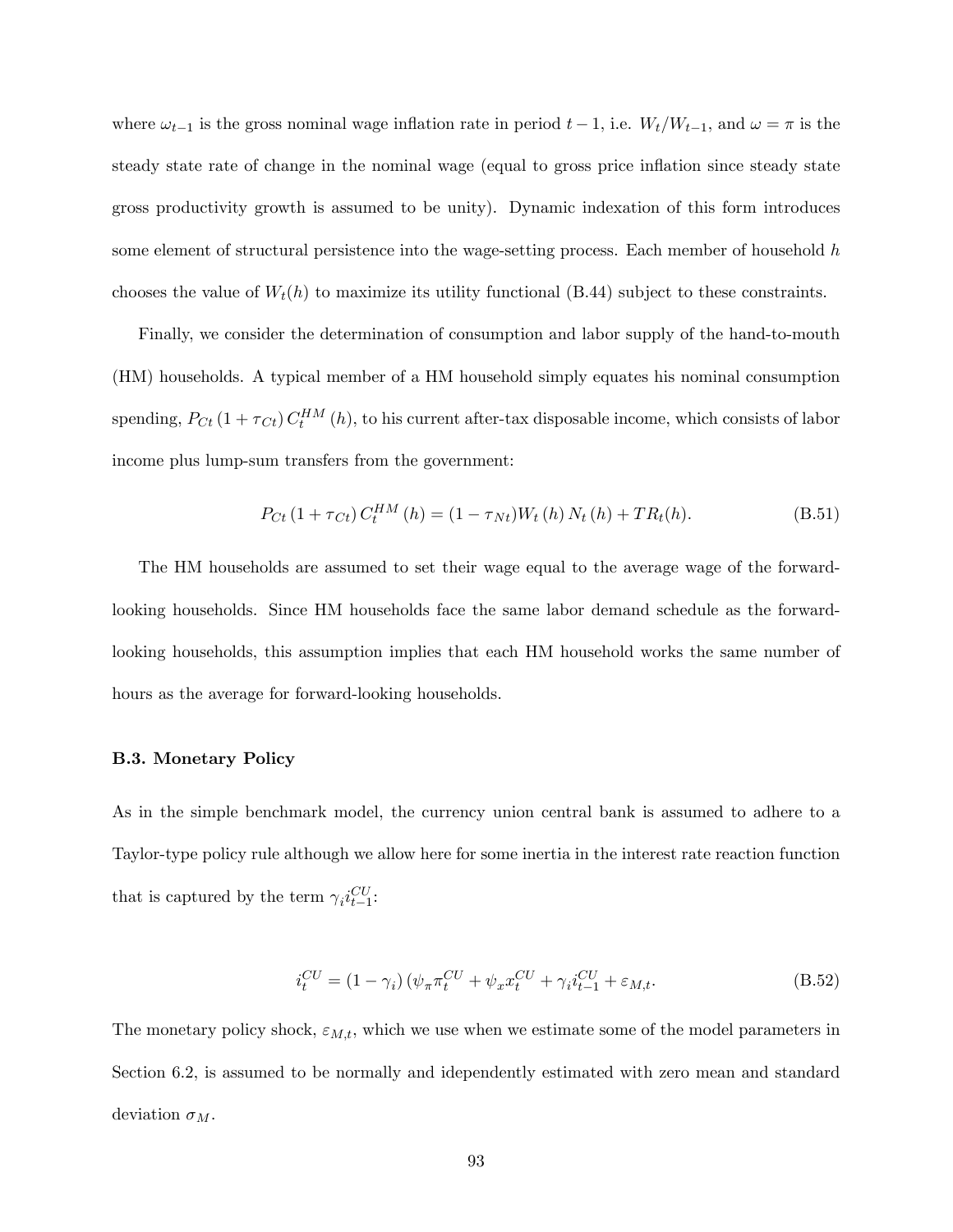When monetary policy is subject to the ZLB, the policy rule is modified as follows:

$$
i_t^{CU} = \max(-i, (1 - \gamma_i) \left( \psi_\pi \pi_t^{CU} + \psi_x x_t^{CU} + \gamma_i i_{t-1}^{CU} \right), \tag{B.53}
$$

where i is the steady state nominal interest rate: as before,  $i_t^{CU}$  measures the currency union policy rate as a deviation from steady state, so that  $i_t^{CU} = -i$  implies that the policy rate is zero when expressed in levels.

## B.4. Fiscal Policy

The government does not need to balance its budget each period, and issues nominal debt  $B_{Gt+1}$ at the end of period  $t$  to finance its deficits according to:

$$
P_{Bt}B_{Gt+1} - B_{Gt} = P_{Ct}G_t + TR_t - \tau_{Nt}W_t L_t - \tau_{Ct}P_{Ct}C_t - \tau_{Kt}(R_{Kt} - \delta P_{It})K_t
$$
  
-( $MB_{t+1} - MB_t$ ), (B.54)

where  $C_t$  is total private consumption. Equation (B.54) aggregates the capital stock, money and bond holdings, and transfers and taxes over all households so that, for example,  $TR_t = \int_0^1 TR_t(h)dh$ . The taxes on capital  $\tau_{Kt}$  and consumption  $\tau_{Ct}$  are assumed to be fixed, and the ratio of real transfers to (trend) GDP,  $tr_t = \frac{TR_t}{P_tY}$  $\frac{TR_t}{PrY}$ , is also fixed.<sup>B.7</sup> Check footnote for comment! Government purchases have no direct effect on the utility of households, nor do they affect the production function of the private sector.

When we estimate the model, the process for the (log of) government spending is given by an  $AR(1)$  process:

$$
(g_t - g) = \rho_G (g_{t-1} - g) + \varepsilon_{g,t},
$$
\n(B.55)

where  $\varepsilon_{g,t}$  is independently normally distributed with zero mean and standard deviation  $\sigma_G$ .<sup>B.8</sup>

B.7 Given that the central bank uses the nominal interest rate as its policy instrument, the level of seigniorage is determined by nominal money demand.

<sup>&</sup>lt;sup>B.8</sup> When we simulate the effects of higher spending in Sections 6.3 and 6.4, we instead assume that spending follows an MA(12) process, i.e.  $g_t - g = \sum_{s=0}^{11} \varepsilon_{g,t-s}$ .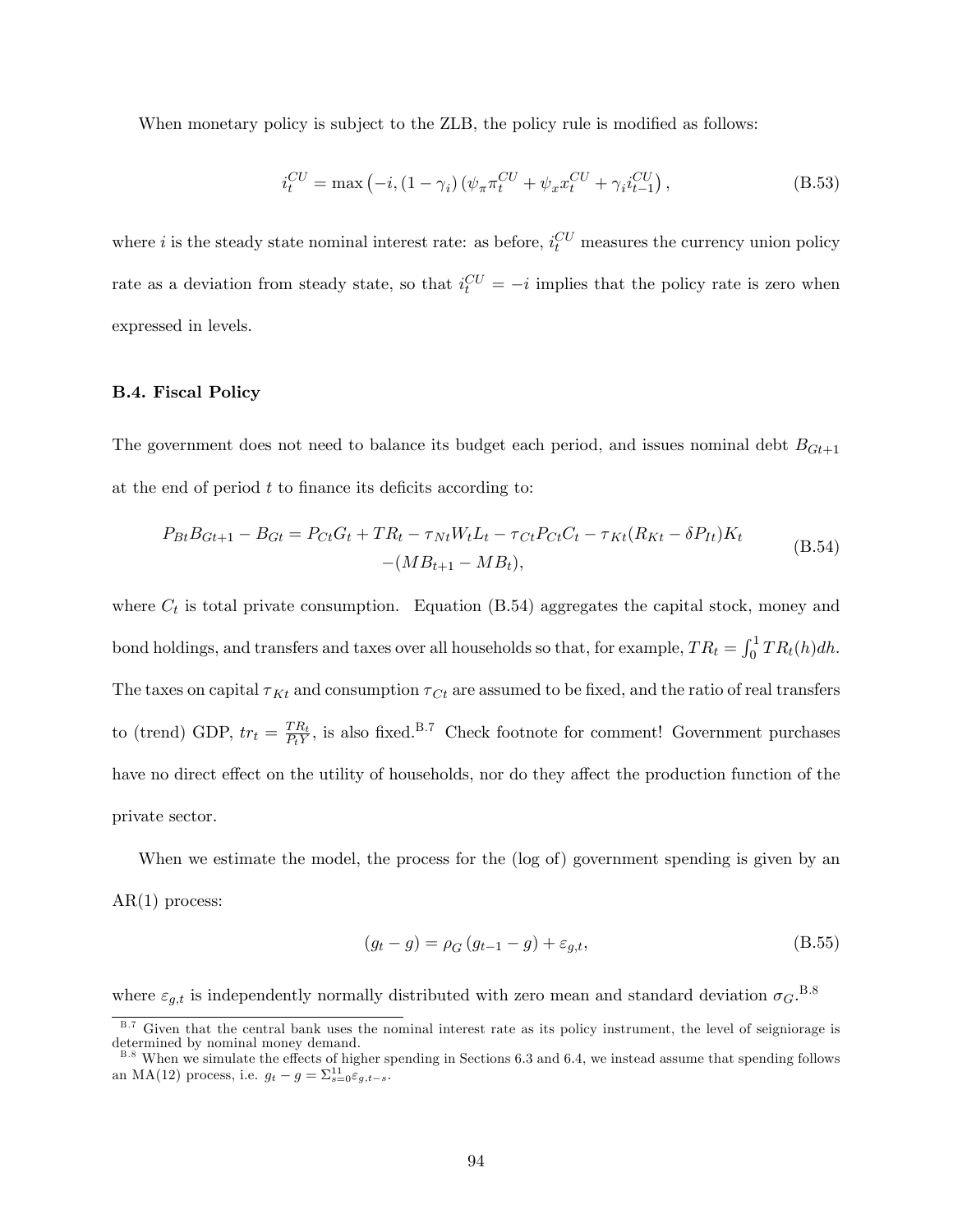We assume that policymakers in the core and periphery adjust labor income taxes to stabilize the debt/GDP ratio and the deficit. Specifically, the labor tax rate evolves according to:

$$
\tau_{Nt} - \tau_N = \nu_1 (\tau_{Nt-1} - \tau_N) + (1 - \nu_1) [\nu_2 (b_{Gt} - b_G) + \nu_3 (\Delta b_{Gt+1} - \Delta b_G)].
$$
 (B.56)

#### B.5. Resource Constraint and Net Foreign Assets

The home economy's aggregate resource constraint can be written as:

$$
Y_{Dt} = C_{Dt} + I_{Dt} + \phi_{It} + \frac{\zeta^*}{\zeta} M_t^*,
$$
\n(B.57)

where  $\phi_{It}$  is the adjustment cost on investment aggregated across all households. The final consumption good is allocated between households and the government:

$$
C_{At} = C_t + G_t,\tag{B.58}
$$

where  $C_t$  is (per capita) private consumption of FL (optimizing) and HM households:

$$
C_t = (1 - \varsigma)C_t^O + \varsigma C_t^{HM}.\tag{B.59}
$$

Total exports may be allocated to either the consumption or the investment sector abroad:

$$
M_t^* = M_{Ct}^* + M_{It}^*.
$$
\n(B.60)

The evolution of net foreign assets can be expressed as:

$$
\frac{P_{B,t}^* B_{F,t+1}}{\phi_{bt}} = B_{F,t} + P_{Mt}^* \frac{\zeta^*}{\zeta} M_t^* - P_{Mt} M_t.
$$
\n(B.61)

This expression can be derived from the budget constraint of the FL households after imposing the government budget constraint, the consumption rule of the HM households, the definition of firm profits, and the condition that domestic state-contingent non-government bonds  $(B_{Dt+1})$  are in zero net supply

Finally, we assume that the structure of the foreign country is isomorphic to that of the home country.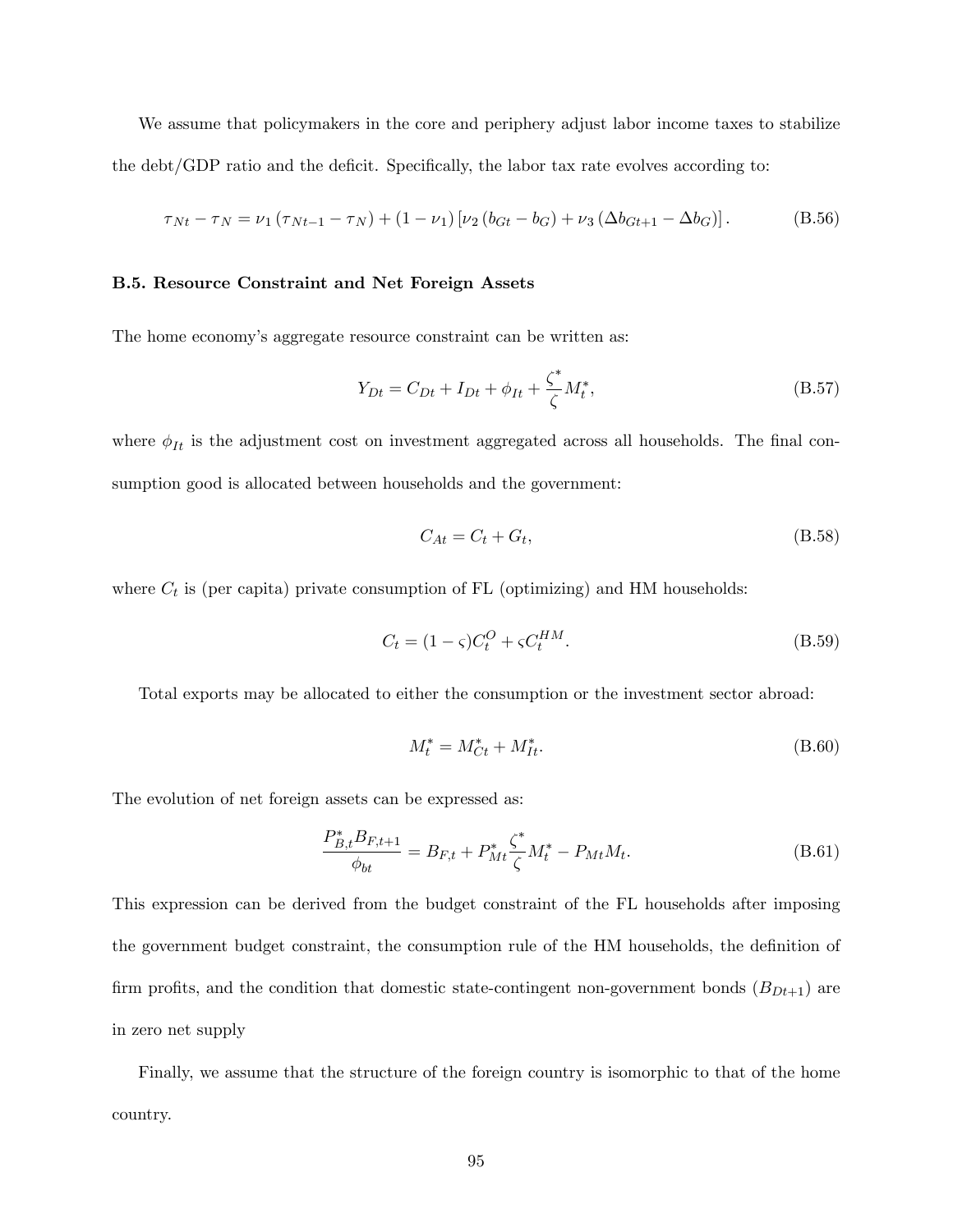#### B.6. Production of capital services

In an augmented variant of the model, we incorporated a financial accelerator mechanism into both country blocks of our benchmark model following the basic approach of Bernanke, Gertler and Gilchrist (1999). Thus, the intermediate goods producers rent capital services from entrepreneurs (at the price  $R_{Kt}$ ) rather than directly from households. Entrepreneurs purchase physical capital from competitive capital goods producers (and resell it back at the end of each period), with the latter employing the same technology to transform investment goods into finished capital goods as described by equations  $B.47$  and  $B.49$ ). To finance the acquisition of physical capital, each entrepreneur combines his net worth with a loan from a bank, for which the entrepreneur must pay an external Önance premium (over the risk-free interest rate set by the central bank) due to an agency problem. Banks obtain funds to lend to the entrepreneurs by issuing deposits to households at the interest rate set by the central bank, with households bearing no credit risk (reflecting assumptions about free competition in banking and the ability of banks to diversify their portfolios). In equilibrium, shocks that affect entrepeneurial net worth  $-$  i.e., the leverage of the corporate sector – induce fluctuations in the corporate finance premium.<sup>B.9</sup>

### B.7. Solution Method and Calibration

To analyze the behavior of the model, we log-linearize the model's equations around the nonstochastic steady state. Nominal variables are rendered stationary by suitable transformations. To solve the unconstrained version of the model, we compute the reduced-form solution of the model for a given set of parameters using the numerical algorithm of Anderson and Moore (1985), which provides an efficient implementation of the solution method proposed by Blanchard and

<sup>&</sup>lt;sup>B.9</sup> We follow Christiano, Motto and Rostagno (2008) by assuming that the debt contract between entrepreneurs and banks is written in nominal terms (rather than real terms as in Bernanke, Gertler and Gilchrist, 1999). For further details about the setup, see Bernanke, Gertler and Gilchrist (1999), and Christiano, Motto and Rostagno (2008). An excellent exposition is also provided in Christiano, Trabandt and Walentin (2007).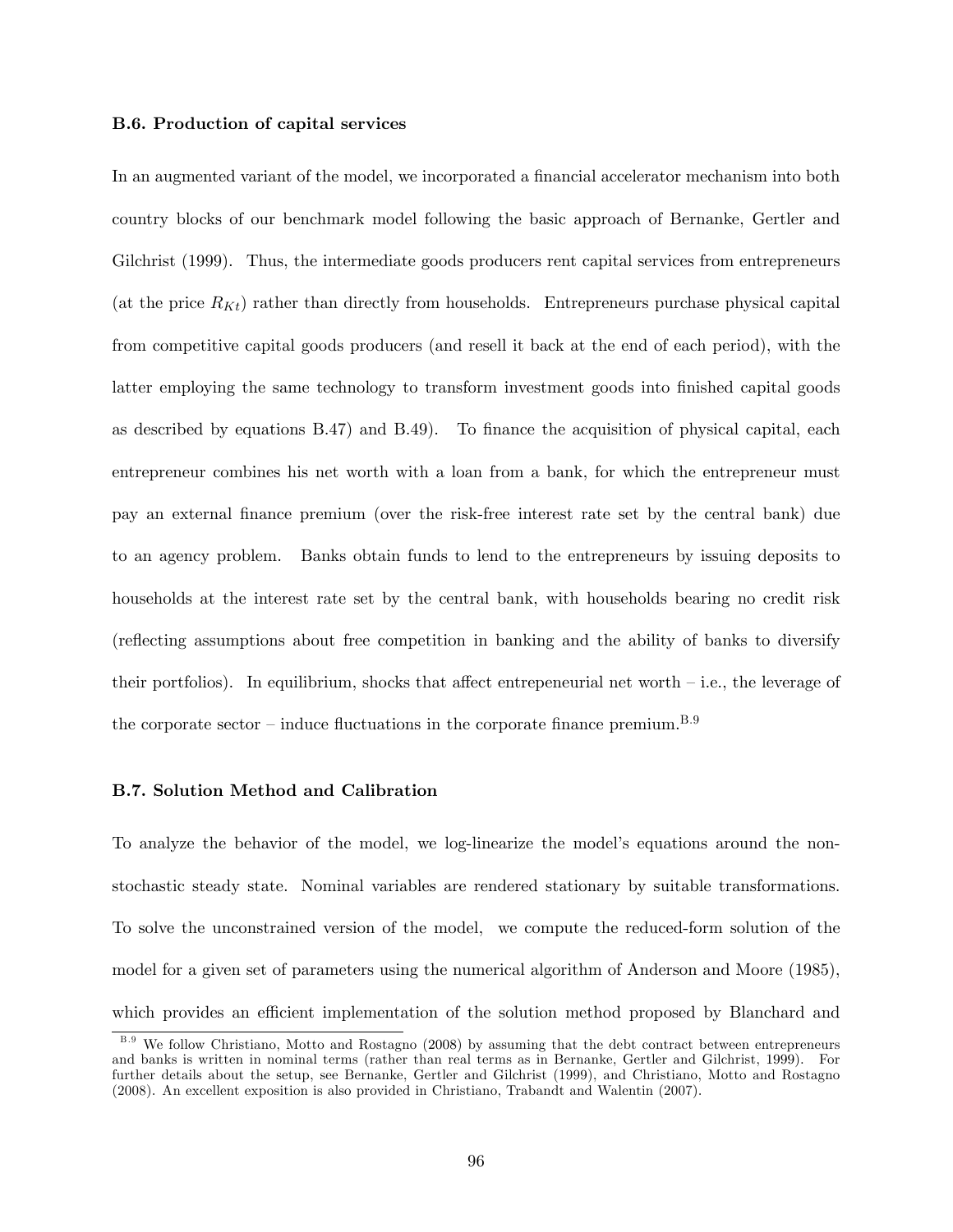Kahn (1980). When we solve the model subject to the non-linear monetary policy rule (??), we use the techniques described in Hebden, Lindé and Svensson (2009). An important feature of the Hebden, LindÈ and Svensson algorithm is that the duration of the liquidity trap is endogenously determined.<sup>B.10</sup>

The model is calibrated at a quarterly frequency. As in the simple benchmark model, the country size parameter  $\zeta = 1/3$ , so that the periphery (the home country) constitutes 1/3 of euro area output. The trade share of the periphery is set to 15 percent of periphery GDP. This pins down the trade share parameters  $\omega_C$  and  $\omega_I$  for the home country under the additional assumption that the import intensity of consumption is equal to 3/4 that of investment. The trade share of the foreign economy is thus 7.5 percent. We assume that  $\rho_C = \rho_I = 2$ , consistent with a long-run price elasticity of demand for imported consumption and investment goods of 1:1. The adjustment cost parameters are set so that  $\varphi_{M_C} = \varphi_{M_I} = 1$ , which slightly damps the near-term relative price sensitivity. The financial intermediation parameter  $\phi_b$  is set to a very small value (0.00001), which is sufficient to ensure the model has a unique steady state.

The utility functional parameter  $\sigma$  is set equal to 1 to ensure that the model exhibit balanced growth, while the parameter determining the degree of habit persistence in consumption is estimated to be  $\alpha = 0.877$  (as discussed in the text). The Frisch elasticity of labor supply is set to 0.4 (so  $\chi = 2.5$ ). The utility parameter  $\chi_0$  is set so that employment comprises one-third of the household's time endowment, while the parameter  $\mu_0$  on the subutility function for real balances is set at an arbitrarily low value (so that variation in real balances do not affect equilibrium allocations). We set the share of HM agents  $\zeta = 0.65$ , implying that these agents account for about one third of aggregate private consumption spending (the latter is much smaller than the population share of HM agents because the latter own no capital).

B.10 In future work, it would be of interest to solve the model in a fully non-linear form.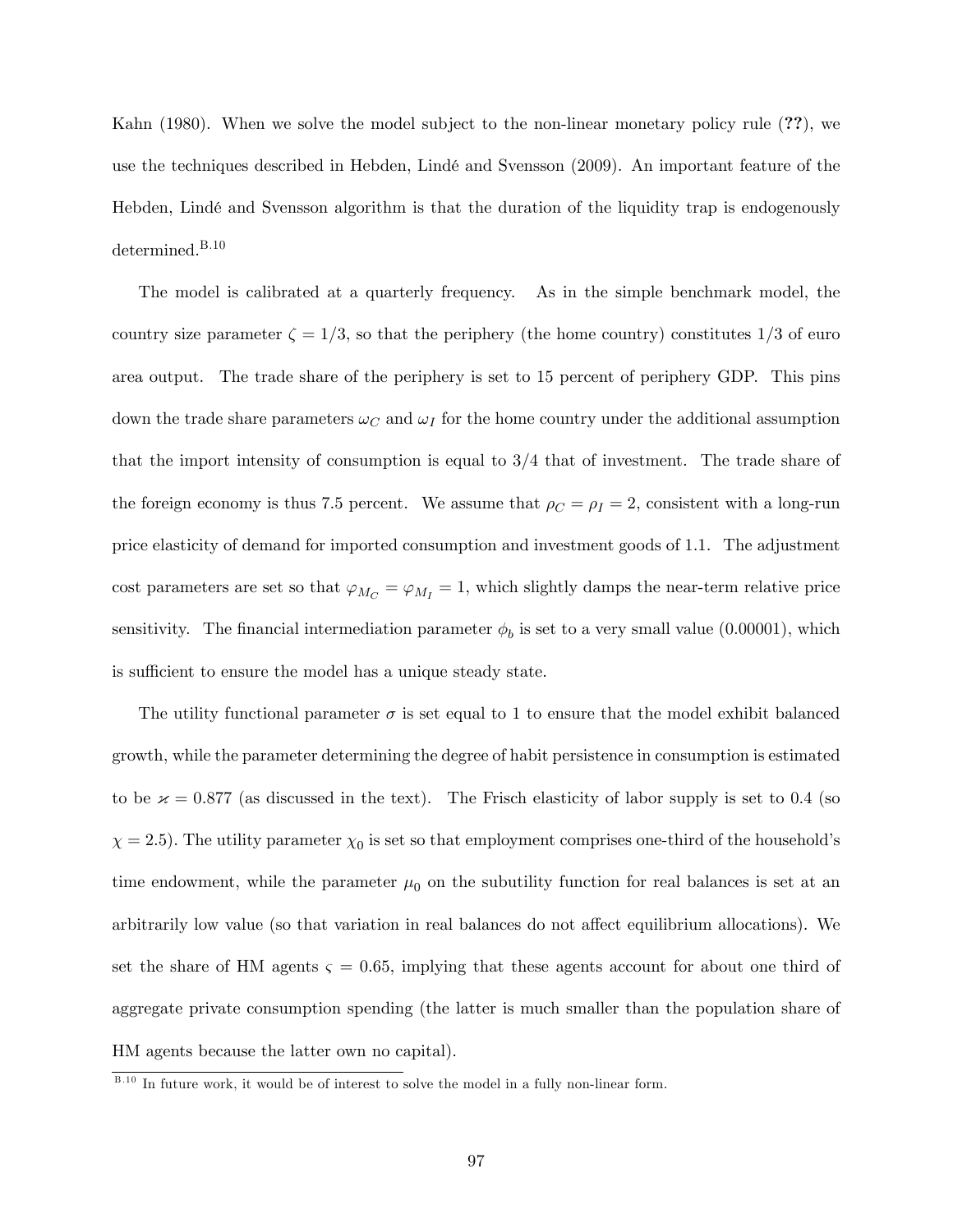The parameter determining investment adjustment costs is estimated to be  $\phi_I = 1.941$ . The depreciation rate of capital  $\delta$  is set at 0.03 (consistent with an annual depreciation rate of 12 percent). The parameter  $\rho$  in the CES production function of the intermediate goods producers is set to -2, implying an elasticity of substitution between capital and labor  $(1 + \rho)/\rho$ , of  $1/2$ . The quasi-capital share parameter  $\omega_K$  – together with the price markup parameter of  $\theta_P = 0.20$  $\overline{\phantom{a}}$  is chosen to imply a steady state investment to output ratio of 15 percent. In the augmented version of the model with a financial accelerator, our calibration of parameters follows Bernanke, Gertler and Gilchrist (1999). In particular, the monitoring cost,  $\mu$ , expressed as a proportion of entrepreneurs' total gross revenue, is set to 0.12. The default rate of entrepreneurs is 3 percent per year, and the variance of the idiosyncratic productivity shocks to entrepreneurs is 0:28:

As discussed in the text, the Calvo price contract duration parameter is estimated to be  $\xi_p =$ 0.944, while the wage contract duration parameter is estimated to be  $\xi_w = 0.871$ . We set the degree of price indexation  $u_p = 0.65$  and wage indexation indexation  $u_w = 0.65$ , while the wage markup  $\theta_W$  $= 1/3$ .<sup>B.11</sup> The parameters of the monetary rule are set such that  $\gamma_{\pi} = 2.5$ ,  $\gamma_{x} = 0$ , and  $\gamma_{i} = 0.7$ . With the discount factor set at  $\beta = 0.99875$  and the inflation target at 2 percent, the steady state nominal interest rate is 2.5 percent.

The parameters pertaining to fiscal policy are intended to roughly capture the revenue and spending sides of euro area government budgets. The share of government spending on goods and services is set equal to 23 percent of steady state output. The government debt to GDP ratio,  $b_G$ , is set to 0.75, roughly equal to the average level of debt in euro area countries at end-2008. The ratio of transfers to GDP is set to 20 percent. The steady state sales (i.e., VAT) tax rate  $\tau_C$  is set to 0.2, while the capital tax  $\tau_K$  is set to 0.30. Given the annualized steady state real interest B.11 Given strategic complementarities in wage-setting, the wage markup influences the slope of the wage Phillips

Curve.